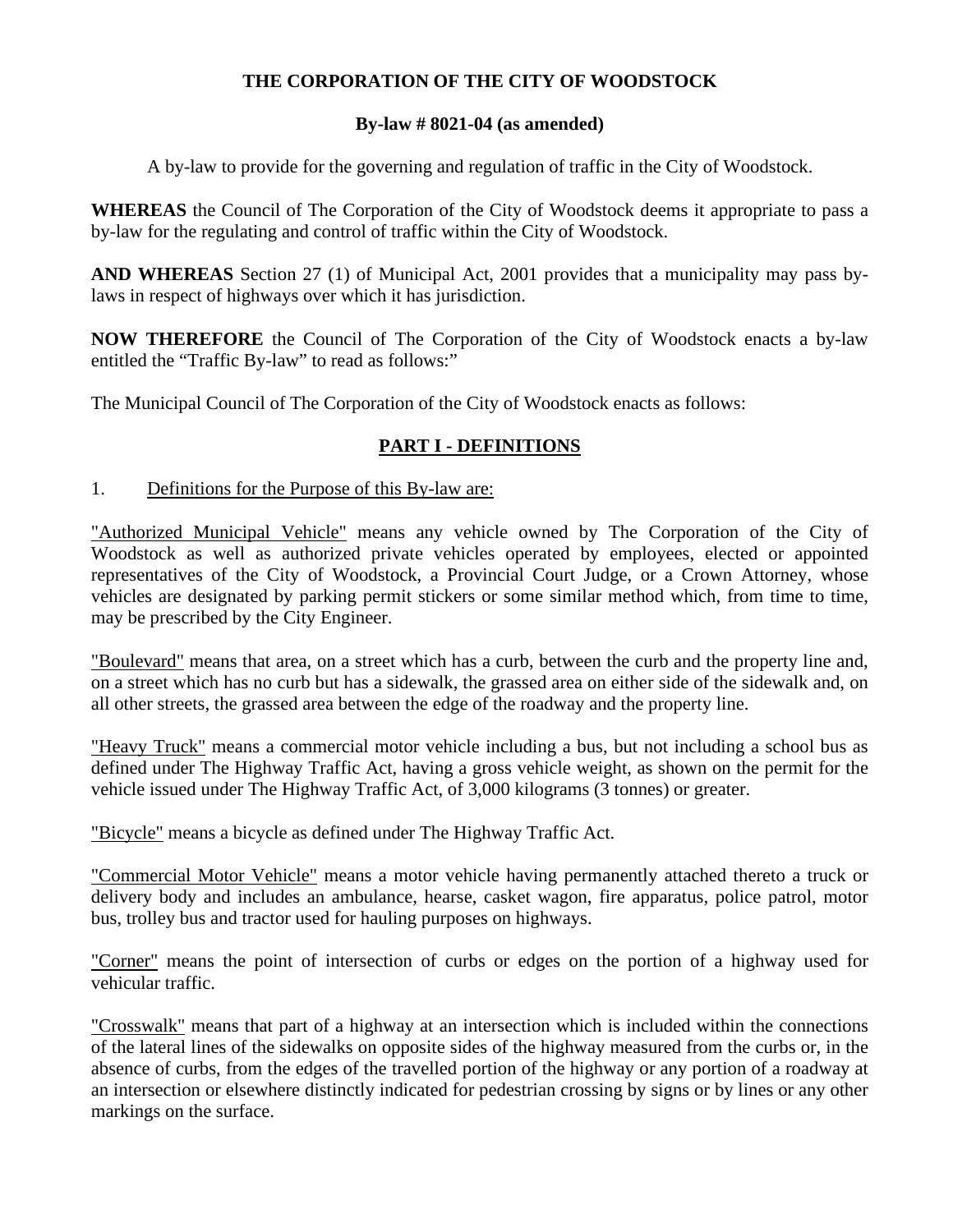"Designated School Zone" means a road area 150 metres before to 150 metres beyond the frontages of the school property. (9202-18)

"Enforcement Officer" means any officer of the Woodstock Police Service, a By-law Enforcement Officer appointed by the Council of the City of Woodstock, any other person or class of persons appointed by the Council of the City of Woodstock for the enforcement of this by-law. (8674-11)

"Gross Weight" means the combined weight of vehicle and load.

"Heavy Traffic" means the use of a highway by a vehicle, object or contrivance and load in excess of 4.5 tonnes.

"Highway" see "Street or Highway".

"Intersection" means the area embraced within the prolongation or connection of the lateral curb lines or, if none, then of the lateral boundary lines of two or more roadways which join one another at an angle, whether or not one crosses the other.

"Municipal Park" means a park as defined in Chapter 666 Parks – Regulation of the Municipal Code.

"One Way Street" means a street upon which vehicular traffic is limited to movement in one direction.

"Park or Parking", when prohibited, means the standing of a vehicle, whether occupied or not, except when standing temporarily for the purpose of and while engaged in loading or unloading merchandise or passengers.

"Parking Meter Zone" means those streets or parts of streets or other public places on which parking, where permitted on such streets or parts of streets or other public places, is controlled and regulated by the use of automatic parking meters.

"Parking Meter" means a device which shall indicate thereon the length of time during which a vehicle may be parked which shall have, as a part thereof, a receptacle for receiving and storing coins, a slot or place in which coins may be deposited, a timing mechanism to indicate the passage of the interval of time during which the parking is permissible and which shall also display a signal when said interval of time shall have elapsed and includes a device which shall issue tickets stamped with the week, day, time and location for affixing to the windshield of a vehicle indicating the time during which a vehicle may be parked.

"Parking Space" means a portion of the surface of a street or public place which is designated by suitable markings.

"Pedestrian" means a person afoot and invalids and children in wheeled carriages.

"Police Officer" means a member of the police force authorized by the Police Chief or his or her designate to regulate or direct traffic.

"Proper Sign(s)" mean those signs as contained and described in the Manual of Uniform Traffic Control Signs as published by The Ministry of Transportation and Communications or any sign approved for use by the City of Woodstock Works Department and/or Police Department and shall include those signs which give instructions and or direction to motorists and pedestrians by means of symbols, words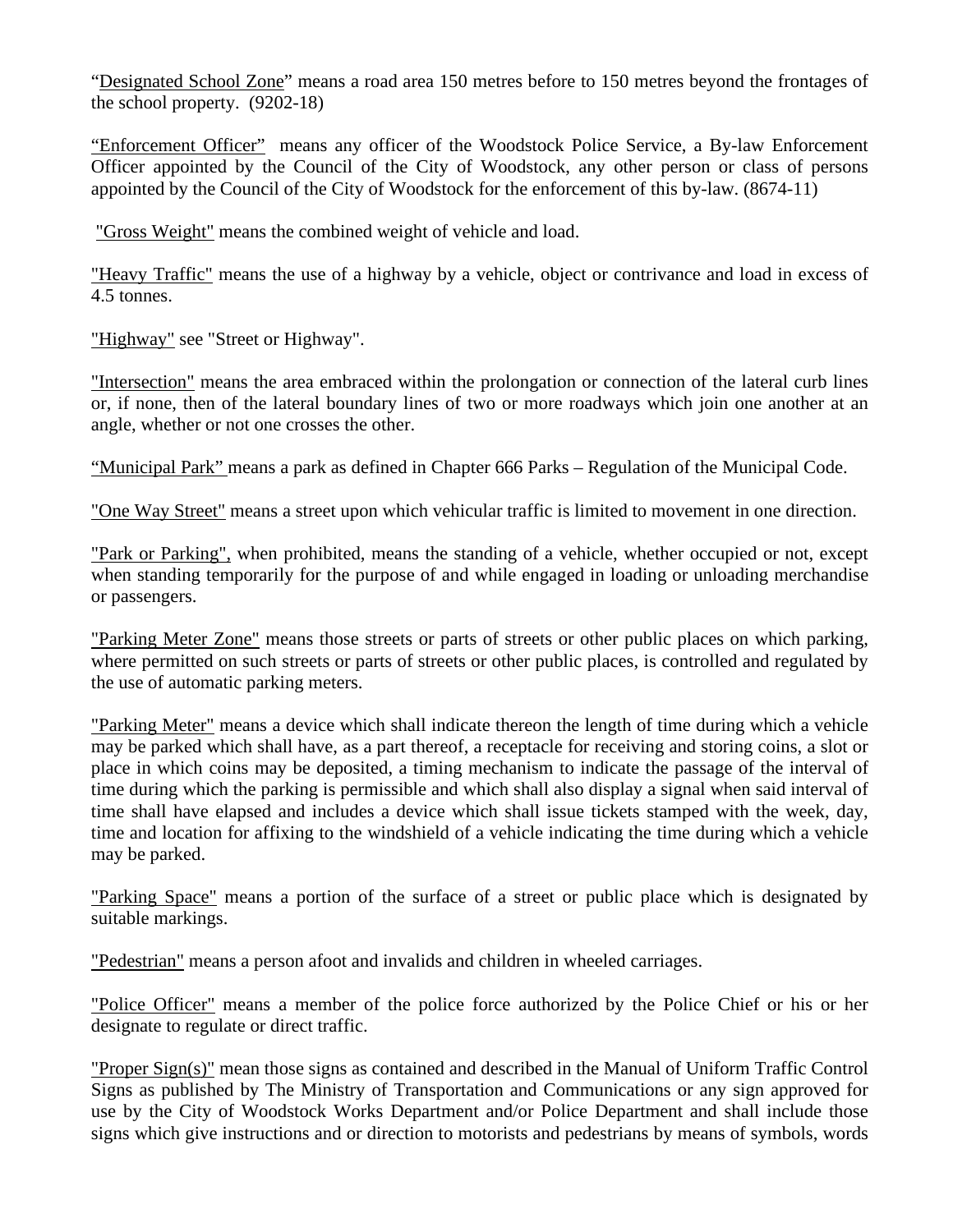or a combination thereof and shall also include any and all signs of a temporary nature so erected by the City of Woodstock Works Department and/or Police Department.

"Roadway" means that part of a highway that is improved, designed or ordinarily used for vehicular traffic, but does not include the shoulder, and, where a highway includes two or more separate roadways, the term "roadway" refers to any one roadway separately and not to all of the roadways collectively.

"Residential Zone" means any area designated in the City of Woodstock Zoning By-laws as a residential zone.

"Transitional Zone" means any area designated in the City of Woodstock Zoning By-laws as a transitional zone.

"Sidewalk" means that portion of a street between the curb lines or the lateral lines of a roadway and the adjacent property lines intended for the use of pedestrians.

"Stand or Standing", when prohibited, means the halting of a vehicle, whether occupied or not, except for the purpose of and while actually engaged in receiving or discharging passengers.

"Stop or Stopping", when prohibited, means the halting of a vehicle, even momentarily, whether occupied or not, except when necessary to avoid conflict with other traffic or in compliance with the directions of a Police Officer or of a traffic control sign or signal.

"Street or Highway" includes a common and public highway, street, avenue, roadway, parkway, lane, alley, driveway, square, place, bridge, viaduct or trestle, designed and intended for, or used by, the general public for the passage of vehicles.

"Traffic" includes pedestrians, ridden or herded animals, vehicles, street cars, trolley buses and other conveyances, either singular or together, while using any street for purposes of travel.

"Traffic Control Device" See proper sign(s).

"Traffic Signal" means any device manually, electrically or mechanically operated for the regulation of traffic.

"U-Turn" means to turn a vehicle within a roadway so as to proceed in the opposite direction.

"Vehicle" includes a motor vehicle, trailer, traction engine, farm tractor, road building machine and any vehicle drawn, propelled or driven by any kind of power, including muscular power, but does not include a motorized snow vehicle and cars of electric or steam railways running only upon rails.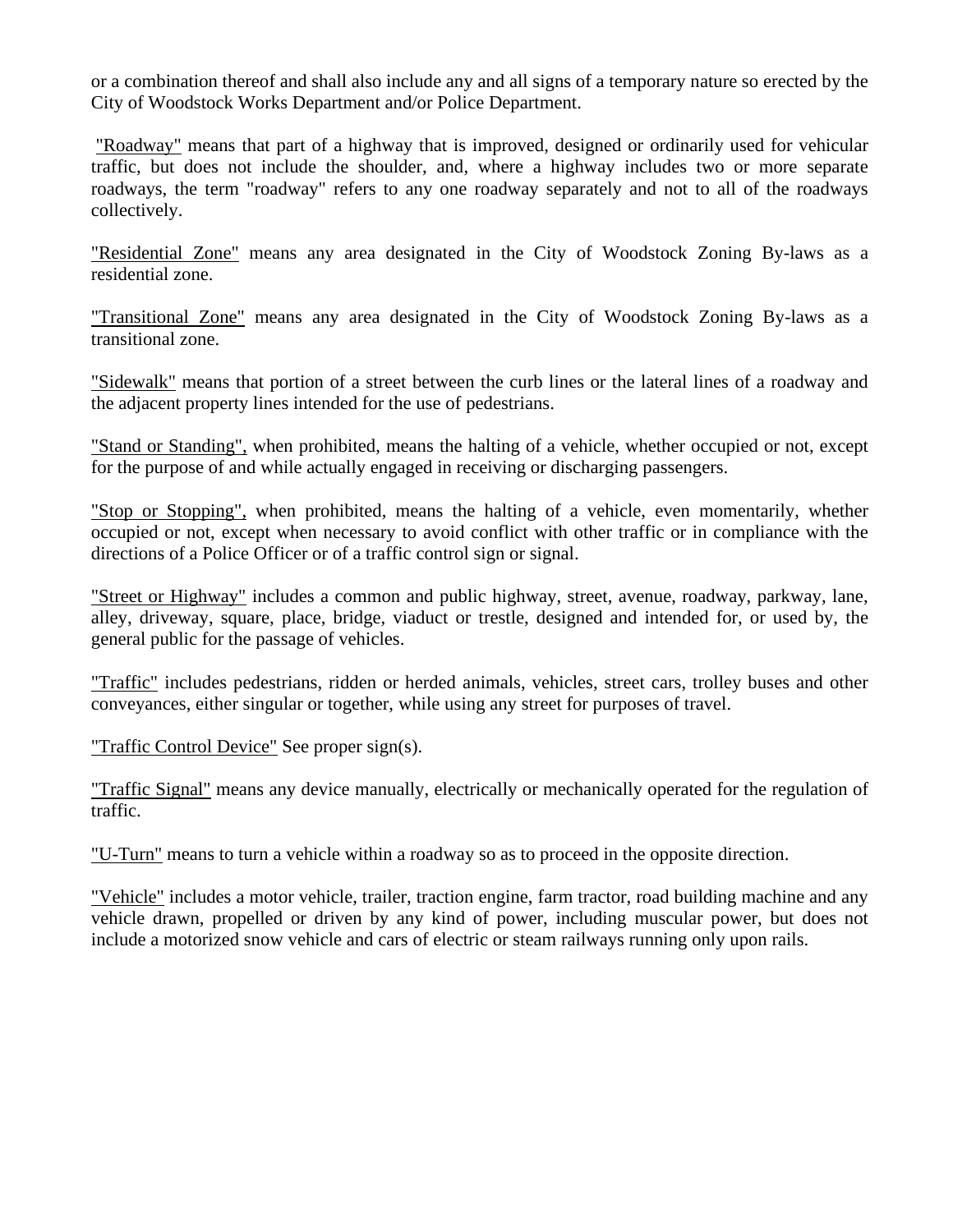# **PART II - OBEDIENCE TO TRAFFIC REGULATIONS**

## 1. Enforcement

The Woodstock Police Service shall enforce the provisions of this by-law. The By-law Division of the City Engineer's Department shall enforce the provisions of this by-law except Part V. (8674-11)

2. Obedience to Traffic Signs and Signals

Every person shall promptly obey all signals given either by a Police Officer or by a traffic control device or a traffic signal.

## 3. Enforcement Vehicles

All Police, Fire, Emergency Medical Services and Woodstock By-law Enforcement vehicles shall be exempt from the provisions of Part III of this by-law while engaged in enforcement or emergency response activities. (8674-11)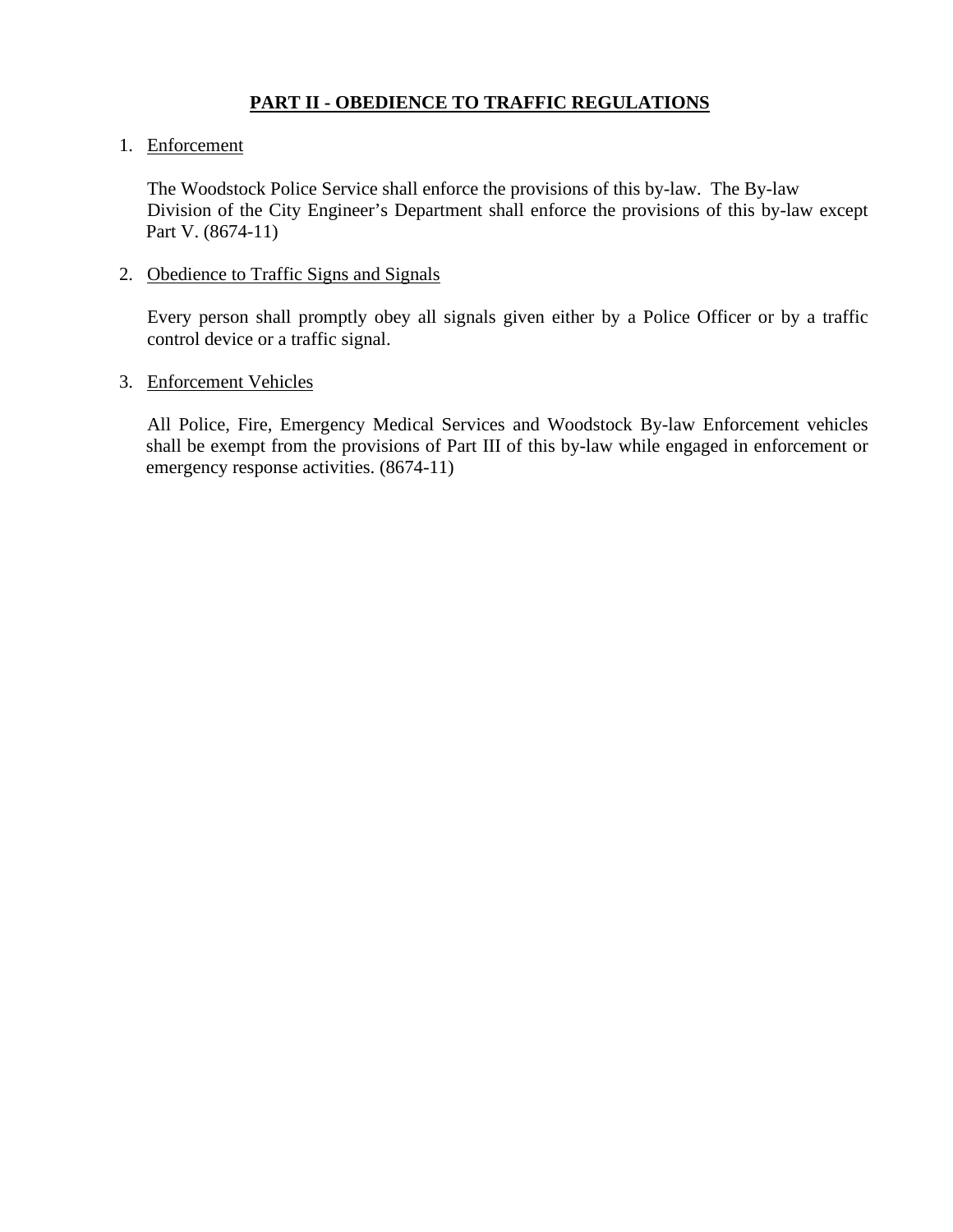# **PART III - PARKING**

## 1. Method of Parking

## (a) Parallel

No vehicle shall stand or park on any street where there is a curb unless such vehicle is parallel to and the right side wheels or runners thereon are not more than fifteen (15) centimetres from such curb or, in the winter, as near as the conditions of the street permit. On uncurbed streets, standing or parking vehicles shall be parallel to and as close as circumstances and weather conditions permit to the edge of the boulevard or sidewalk as the case may be.

(b) Angle

Where angle parking is permitted, no person shall park a vehicle except at the angle indicated by markings or signs and so that the front end of the vehicle is nearest to the edge of the roadway.

(c) Narrow Streets

No vehicle shall stand or park directly opposite another vehicle which is already standing on the other side of the street where the width of the vehicular travelled portion of the street or the width between curbs is less than eleven (11) metres or where such standing or parking would prevent the free passage of two lines of traffic.

(d) One-Way Streets

Where parking is permitted on a one-way street, a person may park a vehicle on the right side of the street having regard to the direction in which it must proceed and parallel to and distant not more than fifteen (15) centimetres from the edge of the roadway.

### (e) Trucks Loading or Unloading

All trucks must load or unload in the rear of a store where possible and trucks over five (5) metres in length shall park parallel to the curb.

### (f) Facing Opposite Direction Of Travel Where there are dual directional travel lanes on a municipal highway, no person shall park a motor vehicle in a manner such that the vehicle is facing the opposite direction of travel in such travel lane.(8241-06)

# 2. Parking Prohibited

(a) In Specified Places

No person shall park a vehicle in any of the following places:

- 1. On a sidewalk.
- 2. On a boulevard.
- 3. In front of a public or private driveway.
- 4. Within an intersection.
- 5. Within three (3) metres of a fire hydrant or where the hydrant is set back from the edge of the roadway, within three (3) metres of the point at which the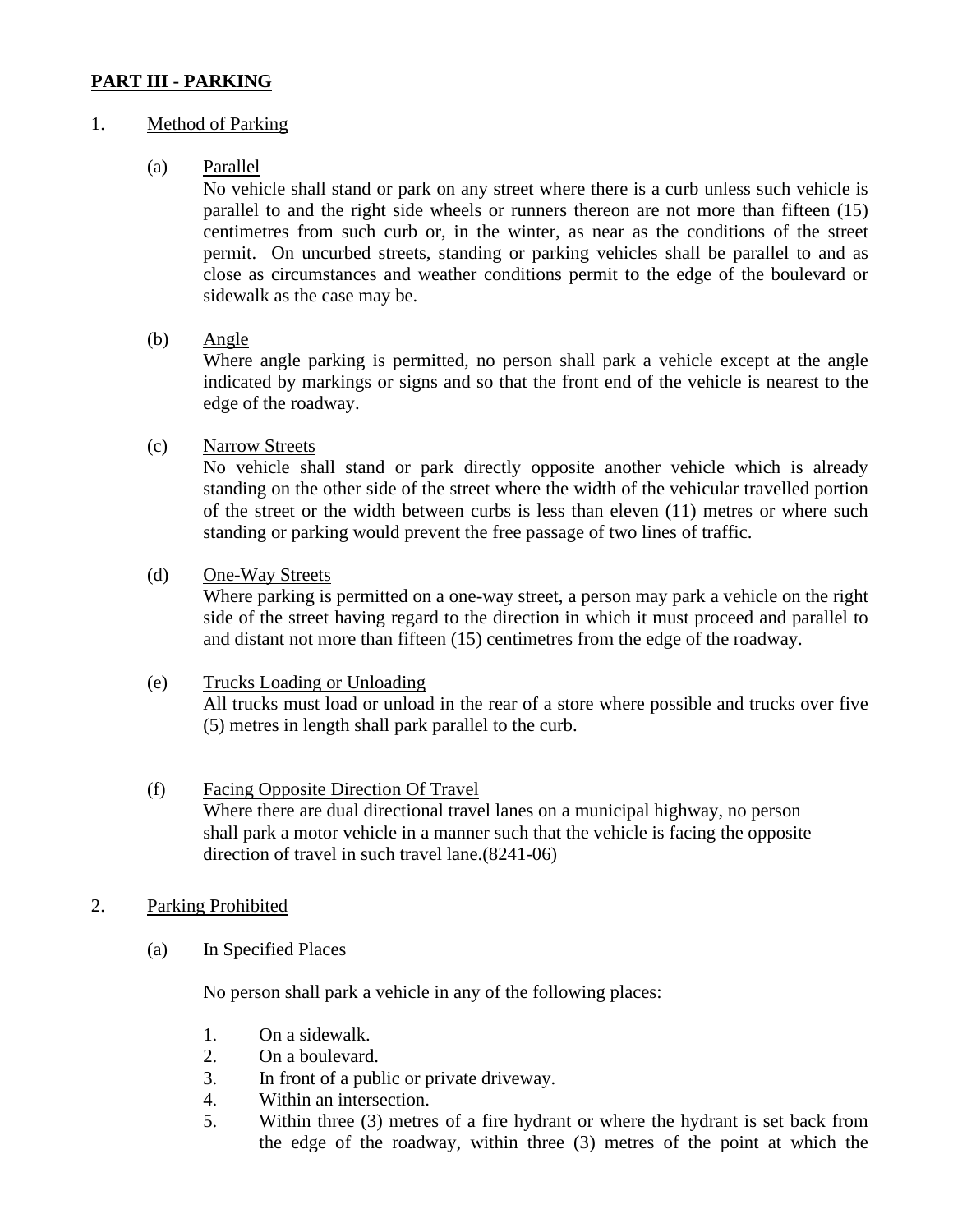prolongation of the centre line of the hydrant at right angles to the edge of the roadway intersects such edge at any time. (8674-11)

- 6. On a crosswalk.
- 7. Within ten (10) metres of any intersection.
- 8. On any bridge or in any subway or the approaches thereto.
- 9. On any street in such a manner as to obstruct traffic.
- 10. In such a position as will prevent the convenient removal of any other vehicle previously parked or standing.
- 11. In front of the main entrance to or any emergency exit from a theatre, auditorium or other building while large assemblages are being held in such theatres, auditorium or other building or for a reasonable time immediately preceding and following such assemblages.
- 12. In any public lane.
- 13. Within two (2) metres of the line of any lane.
- 14. On any roadway for an unreasonable time having regard for the traffic requirements of such roadway.
- 15. On any roadway for a longer period than five (5) consecutive hours.
- 16. In such a manner, condition or for such periods of time as to become a nuisance.
- 16(a) No person shall park a heavy truck on any portion of highway which has residential use zoning on either side of said highway.
- 17. Within one (1) metre each side of a driveway.
- 18. On any highway while the vehicle is unlicensed pursuant to the provisions of the Highway Traffic Act or amendments thereto for the Province of Ontario. (8241-06)

### (b) In Specified Places Where Signs on Display

When proper sign(s) have been erected and are on display, no person shall at any time park a vehicle in any of the following places:

1. Within fifteen (15) metres of any intersection on any through highway.

#### 3. Motor Bus Stops

(a) At those places in the City of Woodstock which have been designated as bus stops by the City of Woodstock, and which are marked by signs or otherwise, no person shall stop, stand, or park a vehicle between the hours of 6:00 a.m. and 10:00 p.m., Monday through Saturday, other than those of the said authorized bus operation and no person shall stop, stand or park a vehicle within the side stop allowance space or area with the exception of those spaces designated in Schedule "K" to this by-law.

A bus stop space is defined by an area 22 metres long by 2.5 metres wide and located such that half the length of the space is on either side of the sign designating the location and measured along the edge of the roadway.

(b) When proper sign(s) have been erected and are on display, no person shall stop, stand, or park a vehicle on any of the streets, except for school buses, named or described in Schedule "P" to this by-law.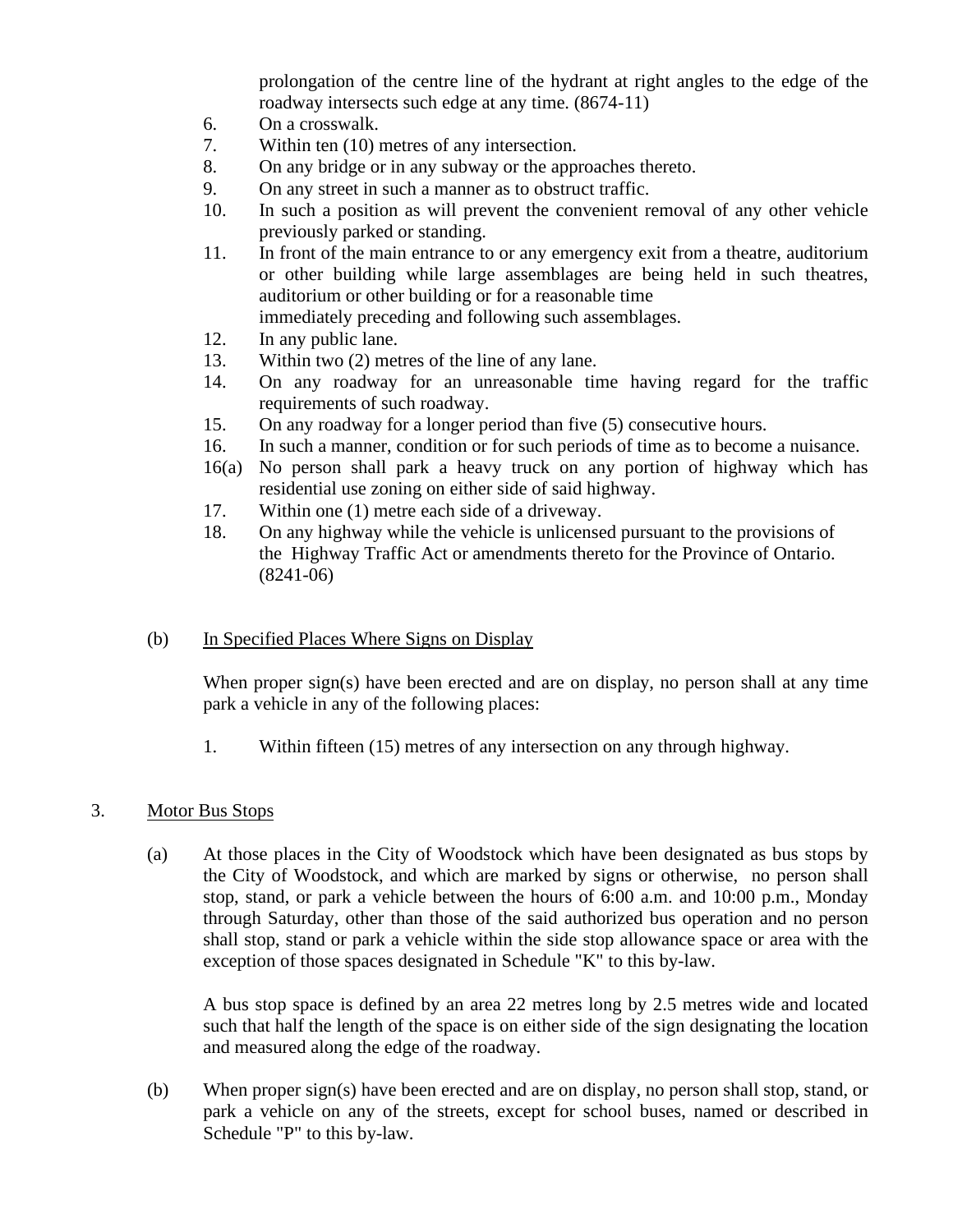## 4. Parking Restrictions on Specified Streets

(a) When proper sign(s) have been erected and are on display, no person shall park a vehicle on any of the streets, parts of streets, or sides of streets named or described in Schedules 'A', 'K' or 'V' to this by-law.8674-11. (8674-11)

## 5. Two Hour Parking Restrictions on Specified Streets

(a) When proper signs have been erected, no person shall park a vehicle between the hours of 8:00 a.m. and 6:00 p.m. Monday to Friday inclusive for any period of time in excess of two (2) hours on any of the streets, parts of streets, or sides of streets named or described in Schedule"C" to this by-law.

## 6. Parking Restrictions on Specified Streets at Stated Times

(a) When proper sign(s) have been erected and are on display, no person shall stop, stand or park a vehicle on any of the streets or parts of streets named or described in Schedule "V" to this by-law between the hours of 8:00 a.m. and 9:00 a.m., between the hours of 11:30 a.m. and 1:30 p.m., and between the hours of 3:30 p.m. and 5:30 p.m., Monday to Friday inclusive.

## 7. Parking Restrictions on Specified Streets - Winter Months

(a) No person shall park a vehicle between the hours of 2:00 a.m. and 6:00 a.m. from the first day of December of any year to the thirty-first day of March in the following year on any of the highways or municipal lots named or described in Schedule "N" to this bylaw.

### 8. Parking for Municipal Vehicles and Others

a) When proper sign(s) have been erected and are on display, no person, other than the operator of an authorized municipal vehicle, shall stop, stand, or park a vehicle in the parking area located on the south side and immediately adjacent to City Hall, 500 Dundas Street, Woodstock.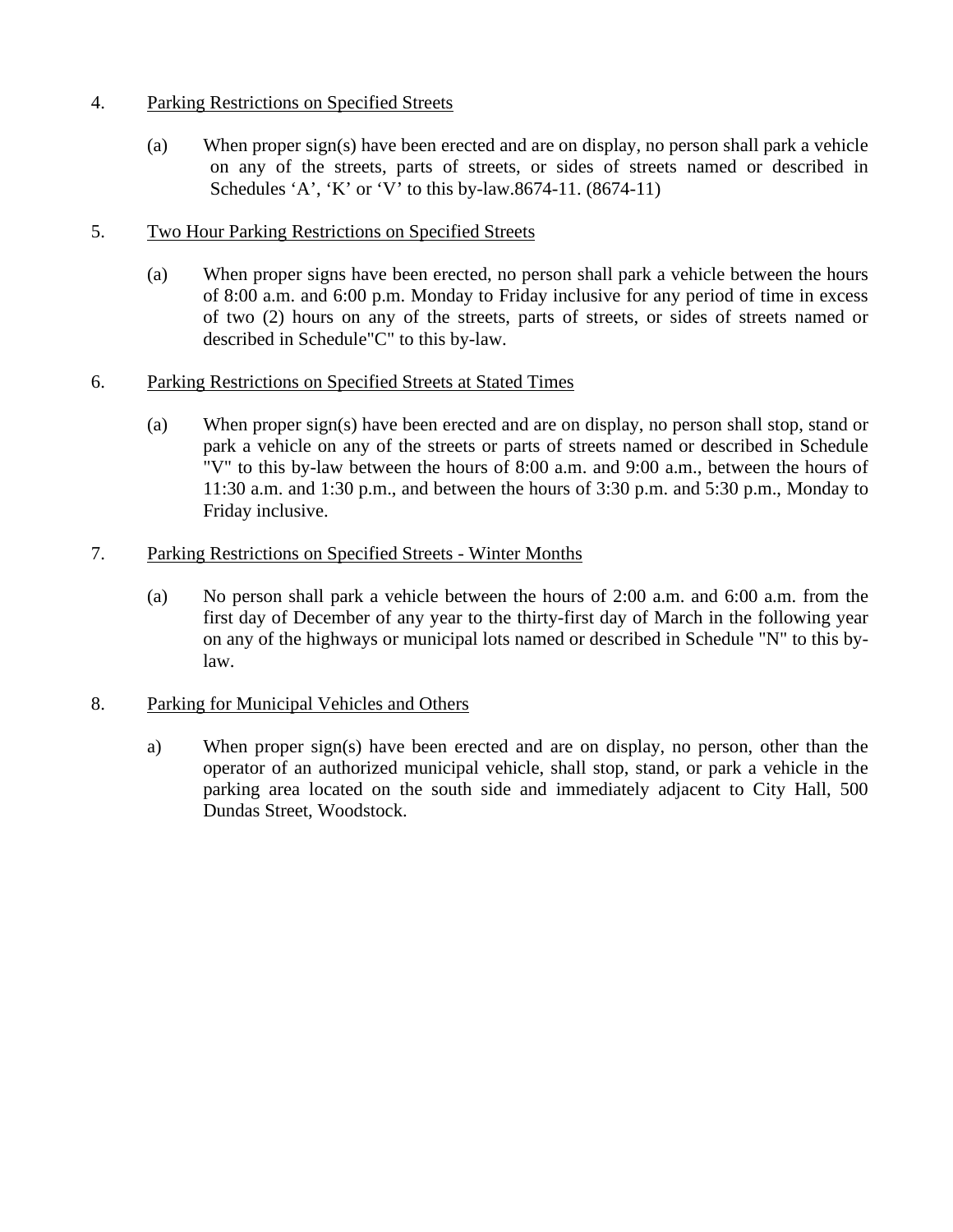# 9. Loading and Unloading Berths

(a) When proper sign(s) have been erected and are on display, no person shall stop, stand or park a vehicle in a loading or unloading berth named or described in Schedule "D" to this by-law between the hours of 9:00 a.m. and 6:00 p.m. Monday to Friday inclusive, provided that the provisions of this section shall not apply to a delivery truck used for loading or unloading purposes or a loading or unloading berth used for a period of time not in excess of fifteen (15) minutes at any one time and provided further that the driver of a passenger vehicle may temporarily stop in a loading or unloading berth for the purpose of and while actually engaged in loading or unloading passengers when such stopping does not interfere with any delivery truck waiting to enter or about to enter such loading or unloading berth.

# 10. Taxicab Stands

- 11. Parking Restrictions Specified Times
	- (a) When proper sign(s) have been erected and are on display, no person shall stop, stand or park a vehicle on any of the streets or parts of streets, named in Schedule "K" to this bylaw.

# 12. Parking Prohibited for Snow Removal and Other Purposes

- (a) No person in charge of any vehicle shall park said vehicle on any street or highway or on any public parking lot so as to interfere in any of the operations or carrying out of any necessary municipal work or service including road repairs, snow ploughing, snow removal, street sweeping or other such purposes where any such work is being carried on or on any portion of the street or highway or any public parking lot marked by signs indicating road repairs, snow ploughing, snow removal, street sweeping or other such work is to be commenced thereon.
- (b) Notwithstanding any other provisions of this by-law, whenever a sign bearing the words - "No Parking Today" is displayed on any street or highway or on any public parking lot, no person shall park any vehicle on the portion of such street, highway or public parking lot indicated by such sign.
- (c) Notwithstanding any other provisions of this by-law, whenever a sign or signs are displayed on municipal parking lot indicating the areas where parking will be allowed on alternate nights during the months of December to March inclusive, parking will be permitted in those areas so designated during the hours of 2:00 a.m. to 6:00 a.m.

# 13. Stopping Prohibited

(a) When proper sign(s) have been erected and are on display, no person shall stop a vehicle at any time on any of the streets, parts of streets, or sides of streets named or described in Schedule "O" to this by-law.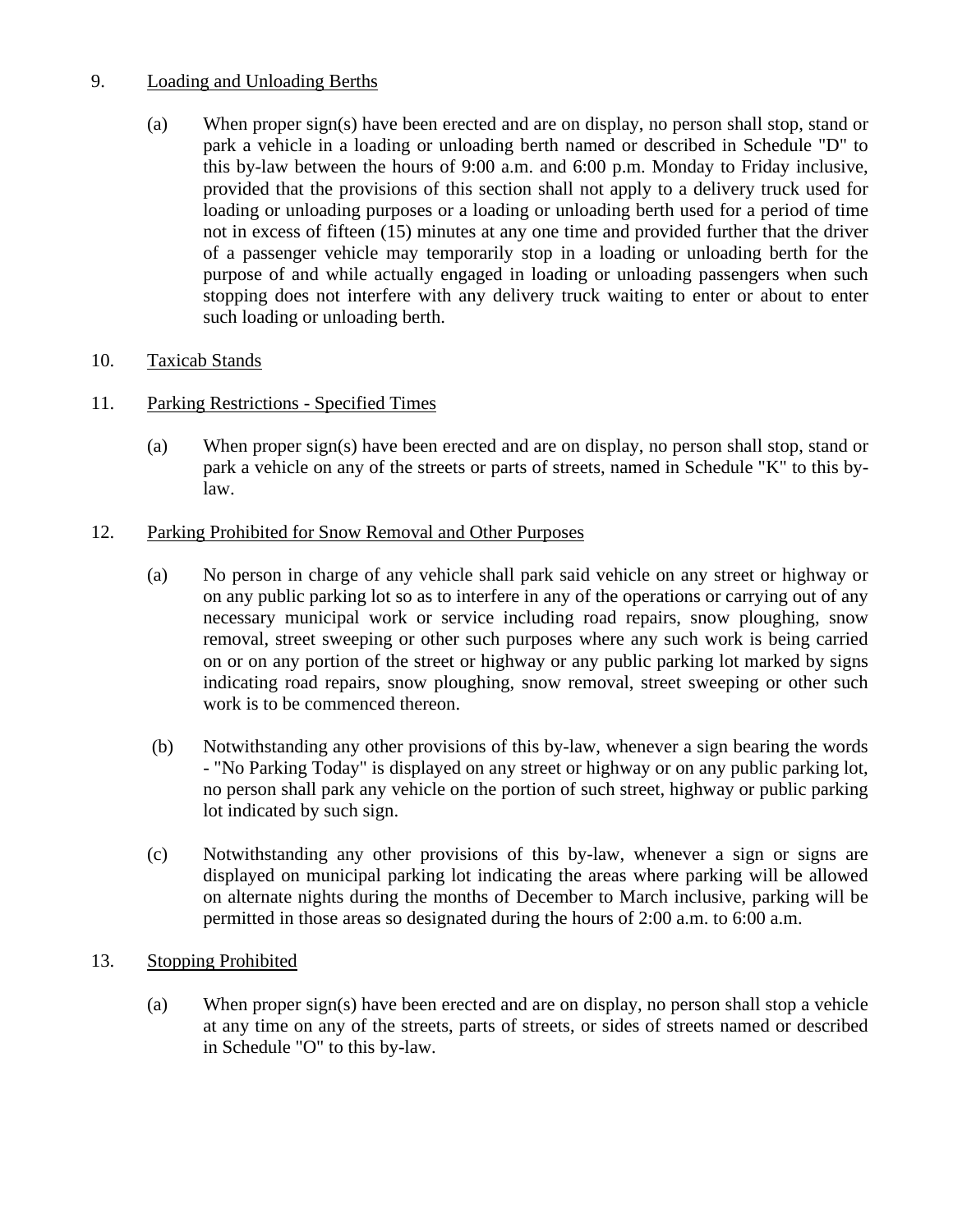- (b) The provisions of this Section shall not apply to:
	- 1. A public conveyance while actually engaged in loading or unloading passengers.
	- 2. A postal vehicle while actually engaged in loading mail from a postal box.
	- 3. A money truck while actually engaged in delivering or picking up money or other valuables.
	- 4. A vehicle, the crew of which is actually engaged in making emergency repairs to a public utility or service.

# 14. Repairing of Vehicle

(a) No person shall use any street for the repairing or painting of vehicles.

# 15. Parking of Bicycles

(a) No person shall park a bicycle along the curb of any street unless the same stands upright and no bicycle shall be laid on its side along any curb.

# 16. Parking of Heavy Trucks

- (a) No person shall park a heavy truck on any portion of a highway which has residential use zoning on either side of said highway. (8241-06)
- (b) The provisions of subsection 1 do not apply to a motor vehicle carrying passengers and goods to and from premises which cannot be reached by highway except by way of a highway or portion thereof referred to in this Section and do not apply to a commercial vehicle which attends at a residential premises within the prohibited area for the purpose of delivering or service and is parked for a temporary period only.

# 17. Method of Parking - Public Parking Lots

- (a) No person shall park a vehicle in such a manner that it is not wholly within an area designated as a parking space and no vehicle in excess of six (6) metres in length shall be permitted on any of those public parking lots, parts of lots or sides of lots named or described in Schedules "R", "R-1", and "R-2" to this by-law.
- (b) When proper sign(s) have been erected and are on display, between the hours of 9:00 a.m. and 6:00 p.m. following, Monday to Friday inclusive, no person shall park a vehicle for any period in excess of two (2) hours on any of those public parking lots, parts of lots or sides of lots named or described in Schedule "R" to this by-law (8994-15).
- (c) No person shall park a vehicle in a parking lot described in Schedule "R-1" unless the driver, operator, or owner of such vehicle displays a valid permit. (8241-06)
- (d) Notwithstanding any other provisions of this by-law, whenever a sign bearing the words "Reserved Parking", is erected and on display at any public parking lot named or described in Schedule "R-2" to this by-law, no person, other than the operator of an authorized municipal vehicle, shall stop, stand or park a vehicle in the public parking lot.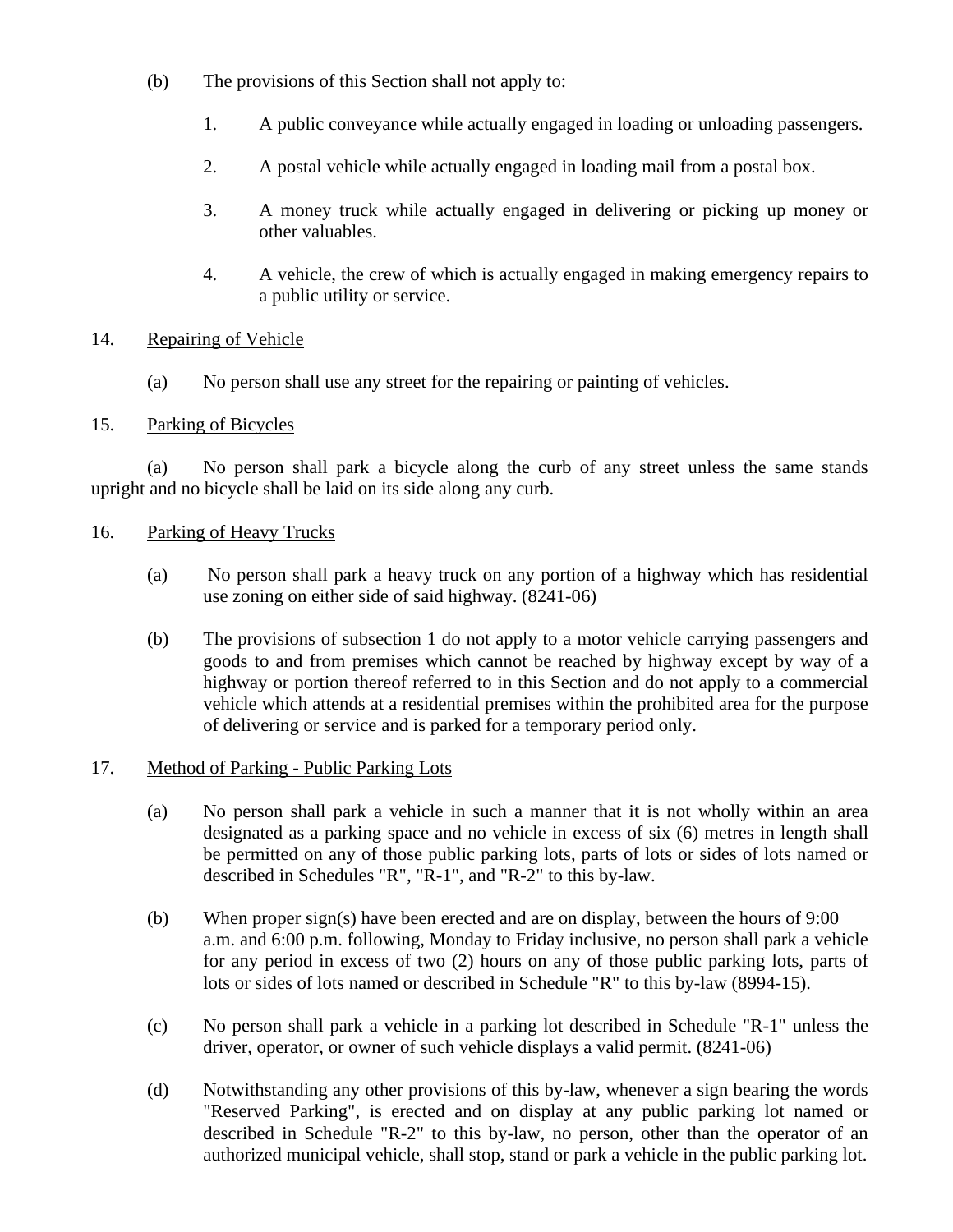- (e) Not withstanding any other provision of this by-law, no person shall park a vehicle on any lot described in Schedules "R", "R-1", and "R-2" that (8241-06)
	- 1. is unlicensed pursuant to the provisions of the Highway Traffic Act or amendments thereto for the Province of Ontario, or
	- 2. is parked over forty-eight (48) consecutive hours.
- (f) Notwithstanding 17(b), where any owner, driver or operator of a vehicle displays a valid permit in the Graham Street Parking Lot, the two (2) hour parking time restriction shall not apply. (8639-10)

### 18. Two Hour Parking Restrictions on Specified Streets

When proper sign(s) have been erected and are on display, between the hours of 9 A.M. and 6 P.M. following, Monday to Saturday inclusive, no person shall park a vehicle for any period in excess of two (2) hours on any of the streets, parts of streets, or sides of streets named or described in Schedule "Q" to this by-law.

#### 19. Parking Restrictions on Specified Locations

- (a) Notice to the public shall be given by appropriate signs setting forth the length of time for which parking is permitted and the conditions thereof.
- (b) No person shall permit a vehicle to be parked in the same space for a longer period at any time than the maximum period allowable for such location as provided for in this by-law.
- (c) No person shall park a vehicle in such a manner that is not wholly within an area designated as a parking space.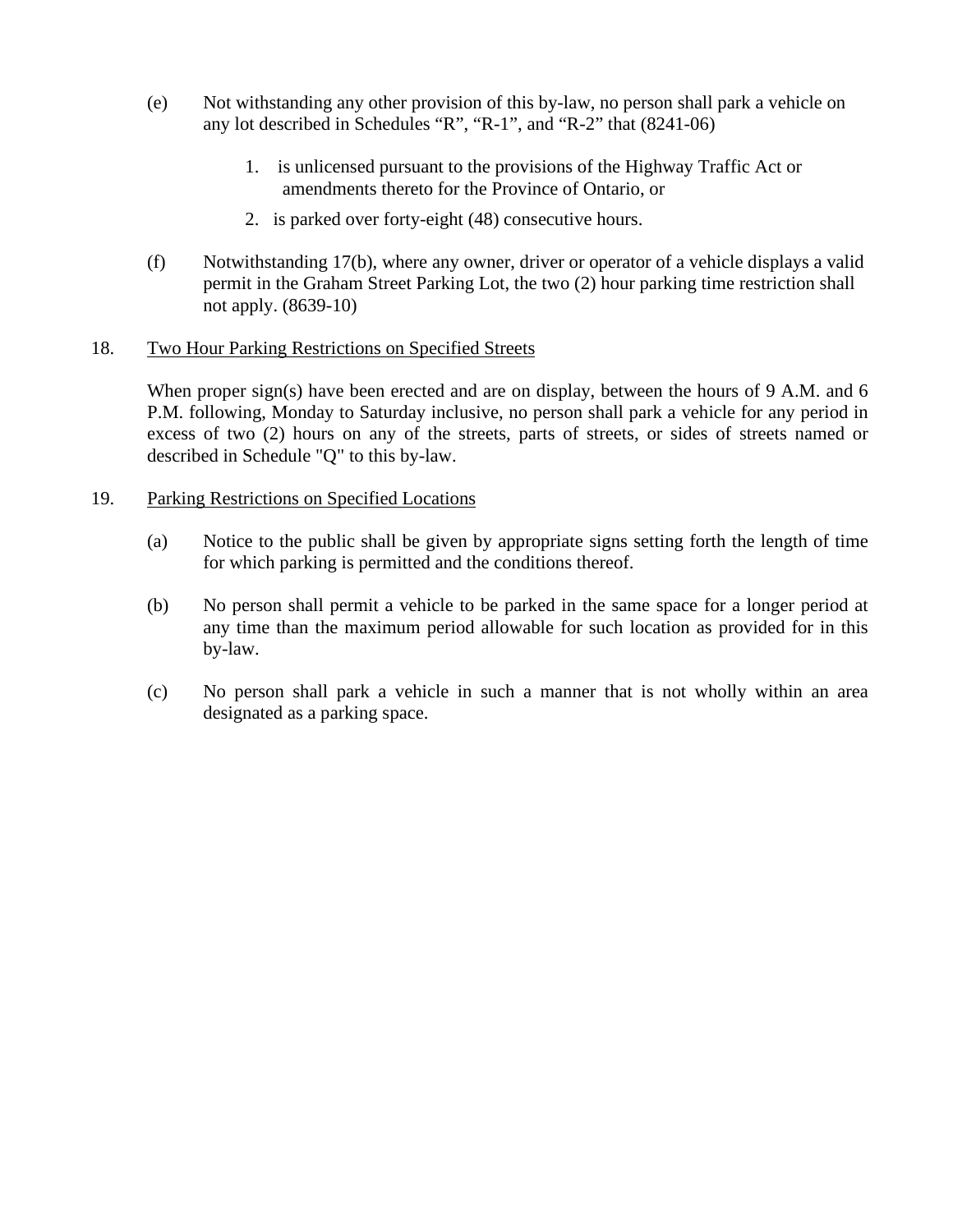# **PART IV - PARKING METER REGULATIONS**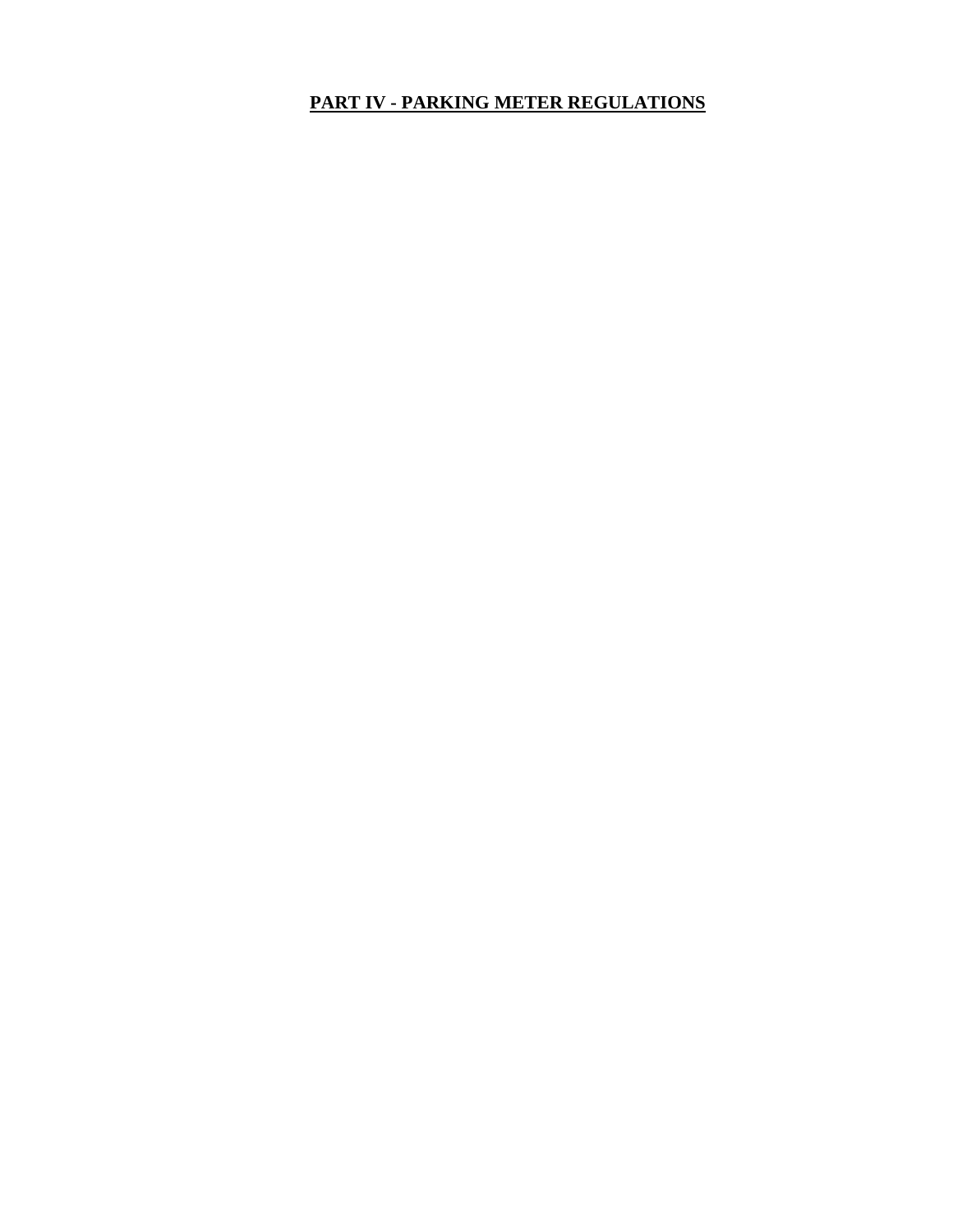# **PART V - OPERATION OF VEHICLES**

## 1. Roped or Barricaded Highways

(a) No person shall drive a vehicle through or enter upon any highway roped or barri- caded or marked by words or writing prohibiting its use for the time being owing to repairs or for any other reason.

## 2. Signal-Light Traffic Control System

- (a) Signal-light control systems shall be used at the intersections and places named and described in Schedule "H" to this by-law.
- (b) The provisions of Section 144 of The Highway Traffic Act, shall apply to any such signal light traffic control system.

## 3. Turns

- (a) Every person in charge of a vehicle, before starting, stopping, turning or changing its course, shall take the necessary precautions to make such movement in safety and without interfering with other traffic.
- (b) No driver of a vehicle shall make a U-turn upon any street unless it can be made in safety and without interfering with other traffic.
- (c) When proper sign(s) to that effect have been erected and are on display, no driver of a vehicle shall at any time make a U-turn upon Dundas Street from the Eastern City Limits to Ingersoll Road.
- (d) When proper sign(s) to that effect have been erected and are on display, no person operating a vehicle shall make a left turn from one highway into an intersecting highway at the intersections and in the directions named or described in Schedule "I" to this bylaw.
- (e) When proper sign(s) to that effect have been erected and are on display, no person operating a vehicle shall make a right turn from one highway into an intersecting highway at the intersections and in the directions named and described in Schedule "L" to this by-law.

### 4. Entering Highways

(a) The driver of a vehicle emerging from a driveway, lane, lot or building shall stop the vehicle immediately prior to driving onto the sidewalk and shall not enter the roadway until he or she can do so in safety.

### 5. Funeral and Other Processions

(a) No person shall intersect a funeral or other properly authorized procession while it is in motion except under the direction of a Police Officer.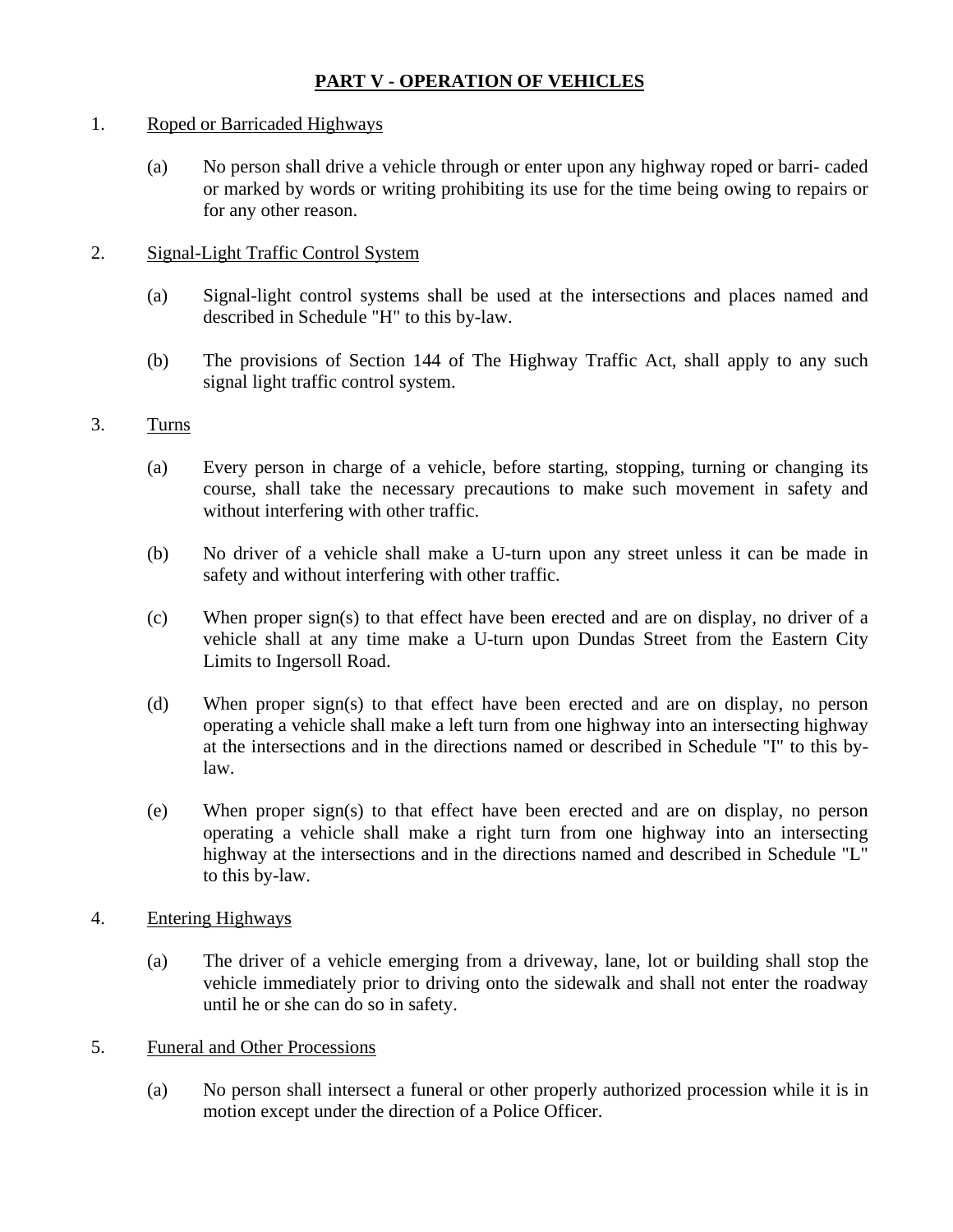(b) The driver of a vehicle in a funeral or other procession shall drive as near to the righthand edge of the roadway as practicable and follow the vehicle ahead as close as is practicable and safe.

## 6. One-Way Streets Designated

(a) Upon those streets, parts of streets and places named and described in Schedule "J", vehicular traffic shall move only in the indicated direction when signs indicating the direction of traffic have been erected and are on display at every intersection where movement in the opposite direction is prohibited.

### 7. Boarding or Alighting from Vehicles

(a) No person shall board or alight from any vehicle while such vehicle is in motion.

## 8. Weight of Vehicles on Certain Streets

- (a) When proper sign(s) have been erected and are on display, heavy traffic is prohibited on the highways or parts of highways named and described in Schedule "Y" to this by-law.
- (b) The provisions of this Section shall not extend to the use of the said highways or parts of highways for deliveries to or removals from any premises abutting thereon, to ambulance, to police or fire department vehicles, nor to a privately owned vehicle driven to or from the owner's residence.

### 9. Weight of Vehicles on Park Driveways

(a) No vehicle having a combined weight of vehicle and load exceeding 1815 kilograms shall be moved upon wheels, rollers or otherwise, over or upon, or shall make a thoroughfare of, any park driveway.

### 10. Weight of Vehicles on Bridges

(a) When proper sign(s) have been erected and are on display, no person shall operate a vehicle over any of the bridges in the City named and described in Schedule "S" to this by-law in excess of the combined weight of vehicle and load as set forth in Schedule "S".

### 11. Rate of Speed at Certain Places

- (a) When proper sign(s) have been erected and are on display, no vehicle shall be driven at a greater rate of speed than twenty (20) kilometres per hour (15 miles per hour) in any public park or exhibition ground, provided however that this Section shall not apply to motor vehicles of a Municipal Fire Department while proceeding to a fire or answering a fire alarm call.
- (b) When any highway or portion of a highway named or described in Schedule "T" to this by- law is marked in compliance with the regulations under The Highway Traffic Act, the maximum rate of speed of a vehicle on such highway shall be sixty (60) kilometres per hour (40 miles per hour).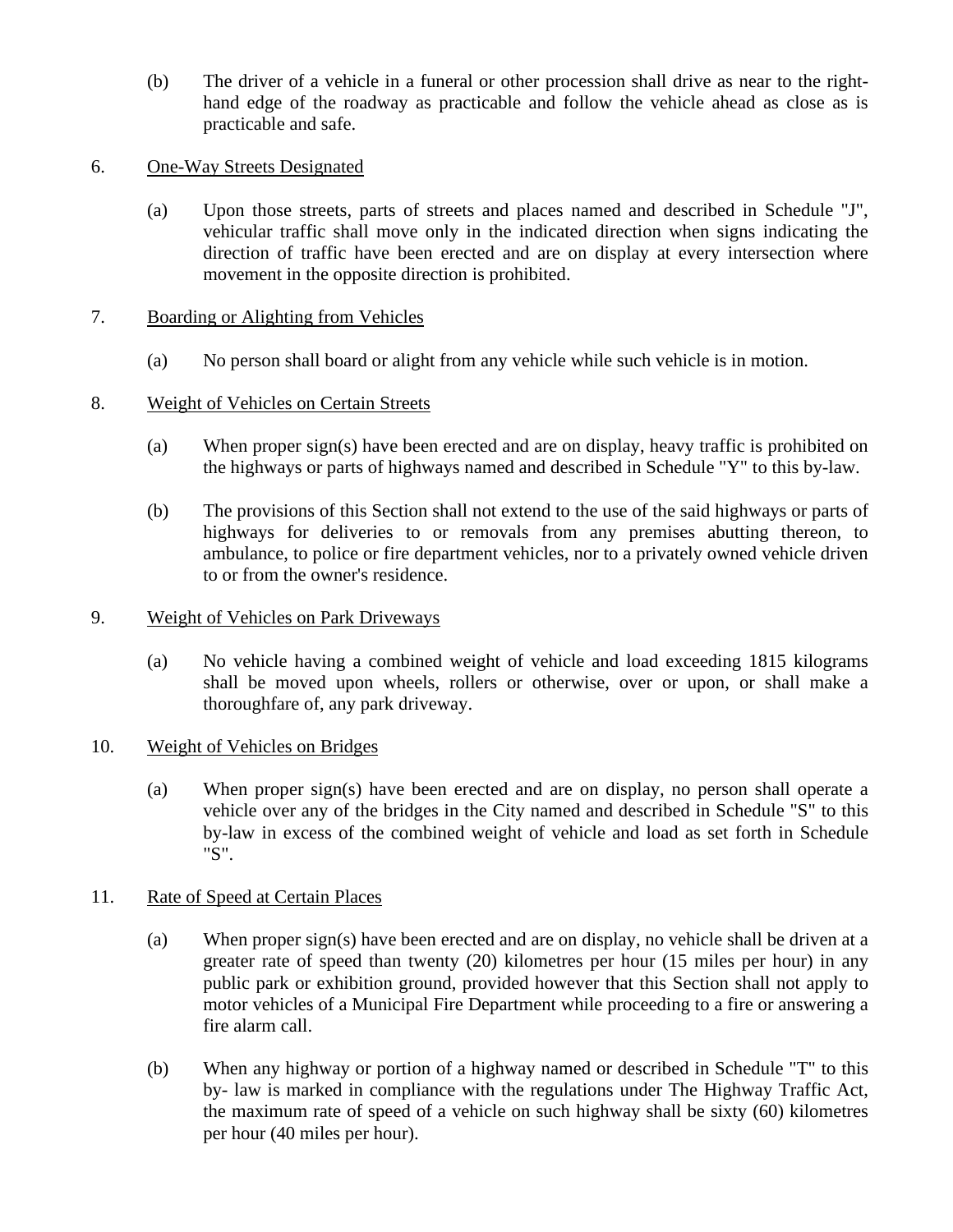- (c) When any highway or portion of a highway named or described in Schedule "W" to this by- law is marked in compliance with the Regulations under The Highway Traffic Act, the maximum rate of speed of a vehicle on such highway shall be seventy (70) kilometres per hour (45 miles per hour).
- (d) When any highway or portion of highway named or described in Schedule "Z" to this by-law is marked in compliance with the Regulations under The Highway Traffic Act, the maximum rate of speed of a vehicle on such highway shall be forty (40) kilometres per hour, (25 miles per hour).
- (e) When any highway or portion of highway named or described in Schedule "Z-1" to this by-law as a designated school zone, the maximum rate of speed of a vehicle on such highway shall be forty (40) kilometres per hour (25 miles per hour).(9202-18)

# 12. Limited Loads on Unpaved Highways

- (a) The streets, or portions thereof named or described in Schedule "G" to this by-law are hereby designated as "Through Streets".
- (b) The intersections or portions thereof named or described in Schedule "X" to this by- law are hereby designated as intersections where stop signs shall be erected. Those intersections described in Column 1 of the said Schedule "X" are so designated as intersections where such stop signs shall be erected at the locations shown in Column 2 of the said Schedule "X".
- (c) The provisions of this Section shall not come into force until signs have been erected in accordance with the Regulations of the Department of Transportation and Communications of the Province of Ontario.

### 14. Yield Right-Of-Way Streets

- (a) The streets or portions thereof named or described in Schedule "M" to this by-law are hereby designated as Yield Right-Of-Way streets.
- (b) The intersections or portions thereof named or described on Schedule "B" to this by- law are hereby designated as intersections where yield signs shall be erected. Those intersections described in Column 1 of said Schedule "B" are so designated as intersections where such yield signs shall be erected at the locations shown in Column 2 of the said Schedule "B".

# 15. Designated Traffic Lanes

(a) On the highways or parts of highways listed in Column 1 of Schedule "E" to this by-law having been divided into clearly marked lanes between the limits indicated in Column 2, each of the lanes indicated in Column 3 is designated for traffic moving only in the direction or directions indicated in Column 4 during the days and times indicated in Column 5 and such designation shall be indicated by the sign indicated in Column 6.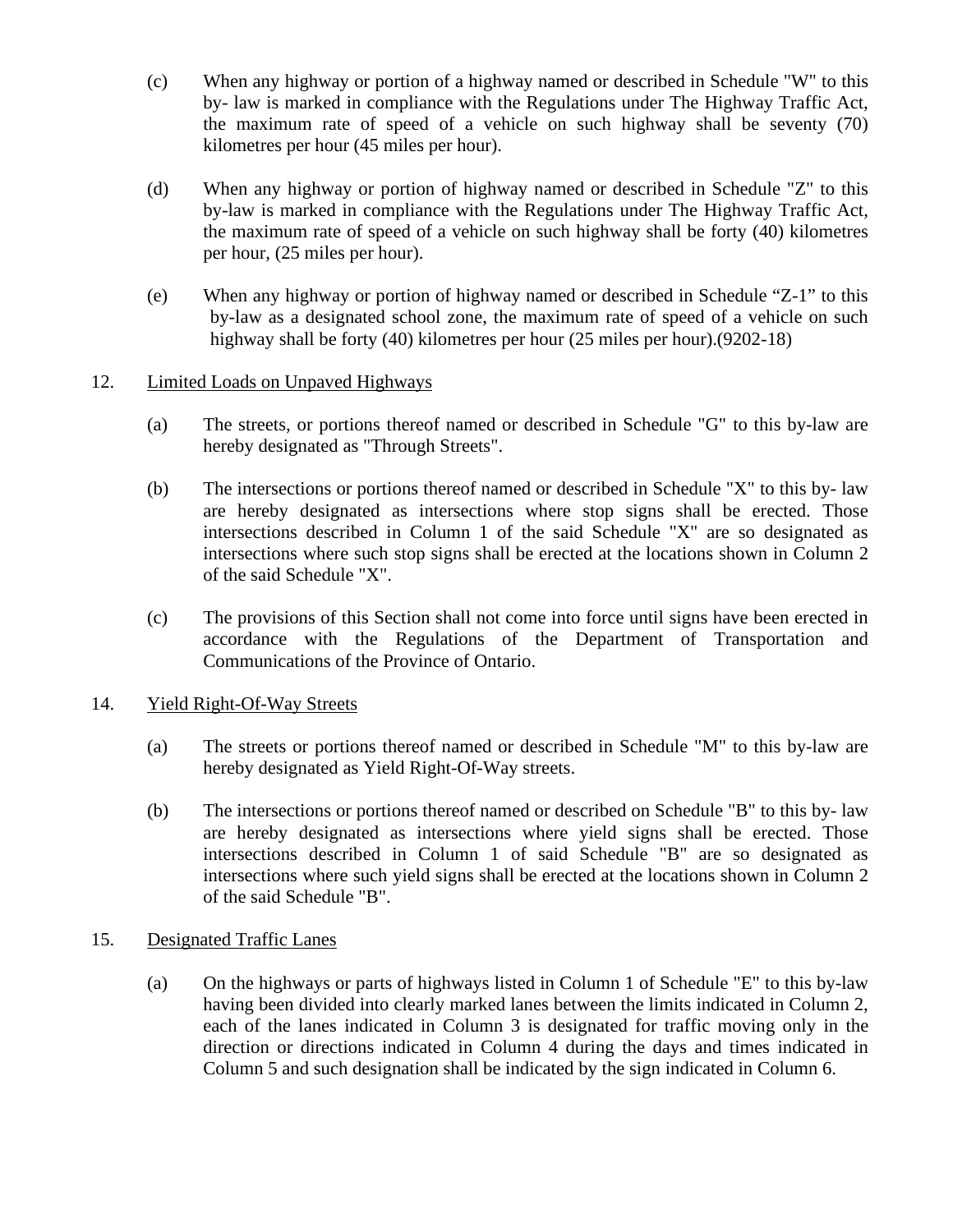# **PART VI - MISCELLANEOUS, PENALTIES, ETC.**

### 1. Standard Time and Daylight Time

(a) Whenever in this by-law a time of day or hour is referred to, the same shall be construed in accordance with Standard Time or Daylight Savings Time as may be in current official use in the City of Woodstock.

### 2. Towing for Illegally Parked Vehicles

A Municipal Law Enforcement Officer or Police Officer may cause a vehicle parked or left in contravention of this By-law to be moved or taken to and placed or stored in a suitable place and all costs and charges for removing, care and storage, if any, are a lien against the said vehicle, which may be enforced in the manner provided by the Repair and Storage Liens Act R.S.O. 1990, c.R.25, as amended.

### 3. Contraventions

Every person who contravenes any of the provisions of this by-law is guilty of an offence and, upon conviction, is liable to a fine or penalty as provided in the Provincial Offences Act.

## 4. Early or Voluntary Payment of Penalties

- a) Where any vehicle is found parked in contravention of any parking regulation set out in Part III, a Police Officer or other person appointed to enforce this by-law shall attach to the vehicle a serially numbered parking infraction notice which states:
	- i) the vehicle licence number, licence renewal expiry date and a brief description of the vehicle;
	- ii) that the vehicle is unlawfully parked by noting such by-law and the section creating such offence;
	- iii) the date, time and location of the alleged offence;
	- iv) that, in the event of failure to so report and make such payment, the applicable set fine amount will be due and payable as per Part II of the Provincial Offences Act.

A notice of impending conviction will then be forwarded to the last known address of the accused indicating the payment requirements.

- (b) Such parking infraction notice shall be attached to the vehicle by the enforcement officer.
- (c) The owner of the vehicle, within seven (7) calendar days of the issuance or a parking infraction notice, may pay to the City of Woodstock, in person or by mail, the amount or amounts listed below: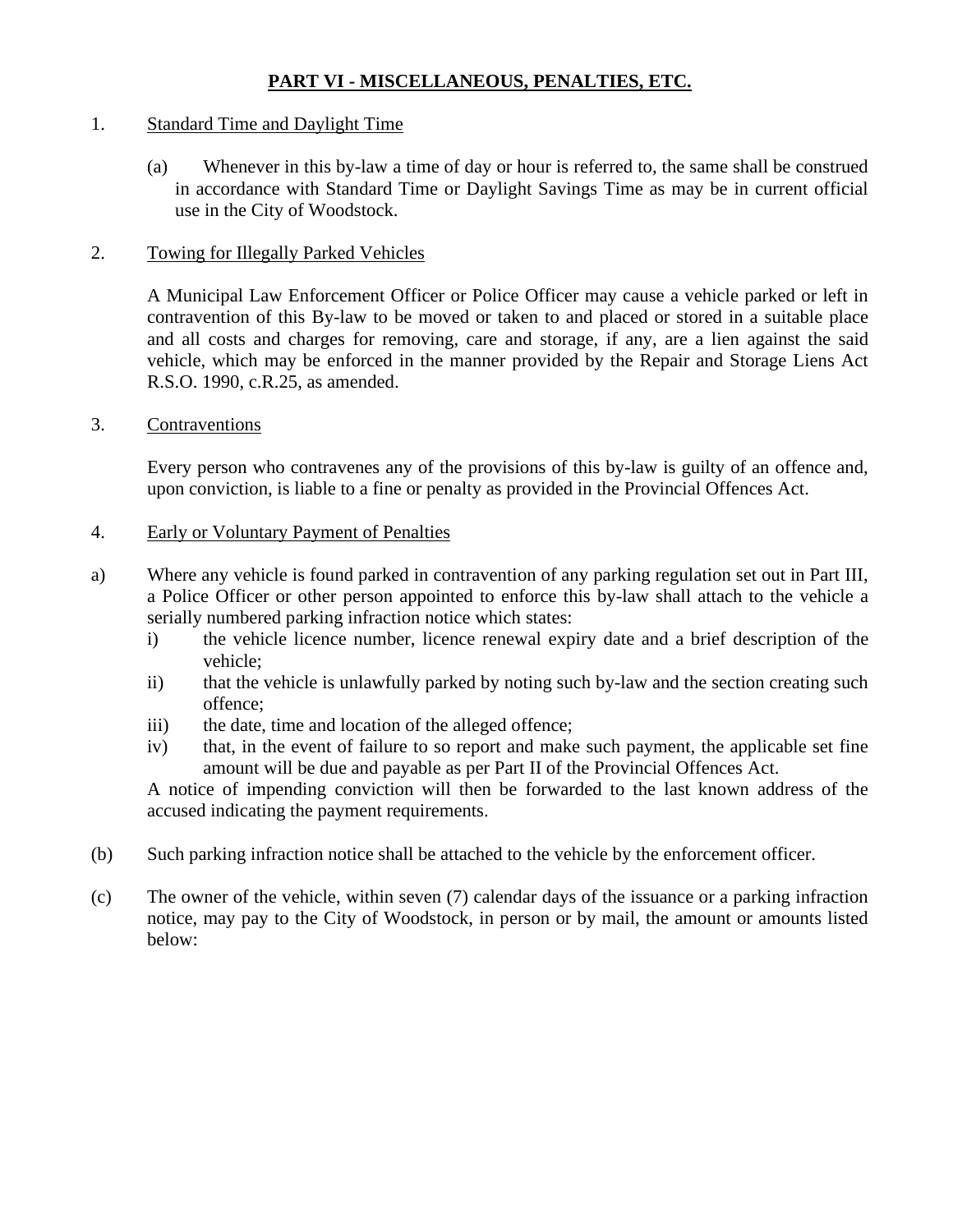| <b>Description of Offence</b>               | <b>Provision Creating or</b> | <b>Voluntary Payment</b>   | <b>Set Fine</b> |
|---------------------------------------------|------------------------------|----------------------------|-----------------|
|                                             | <b>Defining Offence</b>      | (Payable within 7<br>days) |                 |
| Parked right wheels over 15                 | Part III, Section 1(a)       | \$20.00                    | \$30.00         |
| centimeters from curb                       |                              |                            |                 |
| Parked wrong angle                          | Part III, Section 1 (b)      | \$20.00                    | \$30.00         |
|                                             |                              |                            |                 |
| Parked vehicle facing the                   | Part III, Section 1 (f)      | \$20.00                    | \$30.00         |
| wrong direction                             |                              |                            |                 |
| Did park on Sidewalk                        | Part III, Section 2 (a) 1    | \$15.00                    | \$20.00         |
| Did park on Boulevard                       | Part III, Section 2 (a) 2    | \$15.00                    | \$20.00         |
| Did park in Front of Public/                | Part III, Section 2 (a) 3    | \$15.00                    | \$20.00         |
| Private Drive                               |                              |                            |                 |
| Did park in intersection                    | Part III, Section 2 (a) 4    | \$20.00                    | \$30.00         |
| Did park within 3 meters of<br>fire hydrant | Part III, Section 2 (a) 5    |                            | \$50.00         |
| Did park on Crosswalk                       | Part III, Section 2 (a) 6    | \$15.00                    | \$20.00         |
| Did park within 10 meters of                | Part III, Section 2 (a) 7    | \$15.00                    | \$20.00         |
| intersection                                |                              |                            |                 |
| Did park on a bridge or                     | Part III, Section 2 (a) 8    | \$15.00                    | \$20.00         |
| approach to bridge                          |                              |                            |                 |
| Did park on a street & thereby              | Part III, Section 2 (a) 9    | \$20.00                    | \$30.00         |
| obstructed traffic                          |                              |                            |                 |
| Did park too close to another               | Part III, Section 2 (a) 10   | \$15.00                    | \$20.00         |
| parked vehicle thereby                      |                              |                            |                 |
| preventing it convenient<br>removal         |                              |                            |                 |
| Did block an emergency exit                 | Part III, Section 2 (a) 11   | \$15.00                    | \$20.00         |
| from theatre or auditorium                  |                              |                            |                 |
| Did park in a public lane                   | Part III, Section 2 (a) 12   | \$20.00                    | \$30.00         |
| Did park within 2 metres of                 | Part III, Section 2 (a) 13   | \$15.00                    | \$20.00         |
| the line of a lane                          |                              |                            |                 |
| Did park on roadway over 5                  | Part III, Section 2 (a) 15   | \$20.00                    | \$30.00         |
| consecutive hours                           |                              |                            |                 |
| Did park within 1 metre of                  | Part III, Section 2 (a) 17   |                            | \$25.00         |
| driveway                                    |                              |                            |                 |
| Did park unlicenced vehicle                 | Part III, Section 2 (a) 18   | \$20.00                    | \$30.00         |
| on Highway                                  |                              |                            |                 |
| Parked within 15 metres of                  | Part III, Section 2 (b) 1    |                            | \$25.00         |
| intersection<br>Did park in Bus Stop        | Part III, Section 3 (a)      | \$20.00                    | \$25.00         |
| Did stop, stand or park in                  | Part III, Section 3 (b)      | \$15.00                    | \$25.00         |
| School Bus Stop                             |                              |                            |                 |
| Did park in No Parking Zone                 | Part III, Section 4 (a)      |                            | \$25.00         |
| Did park over two hours on                  | Part III, Section 5 (a)      | \$15.00                    | \$20.00         |
| street                                      |                              |                            |                 |
| Did park in rush hour route                 | Part III, Section 6 (a)      |                            | \$25.00         |
| Did park on highway between                 | Part III, Section 7 (a)      |                            | \$25.00         |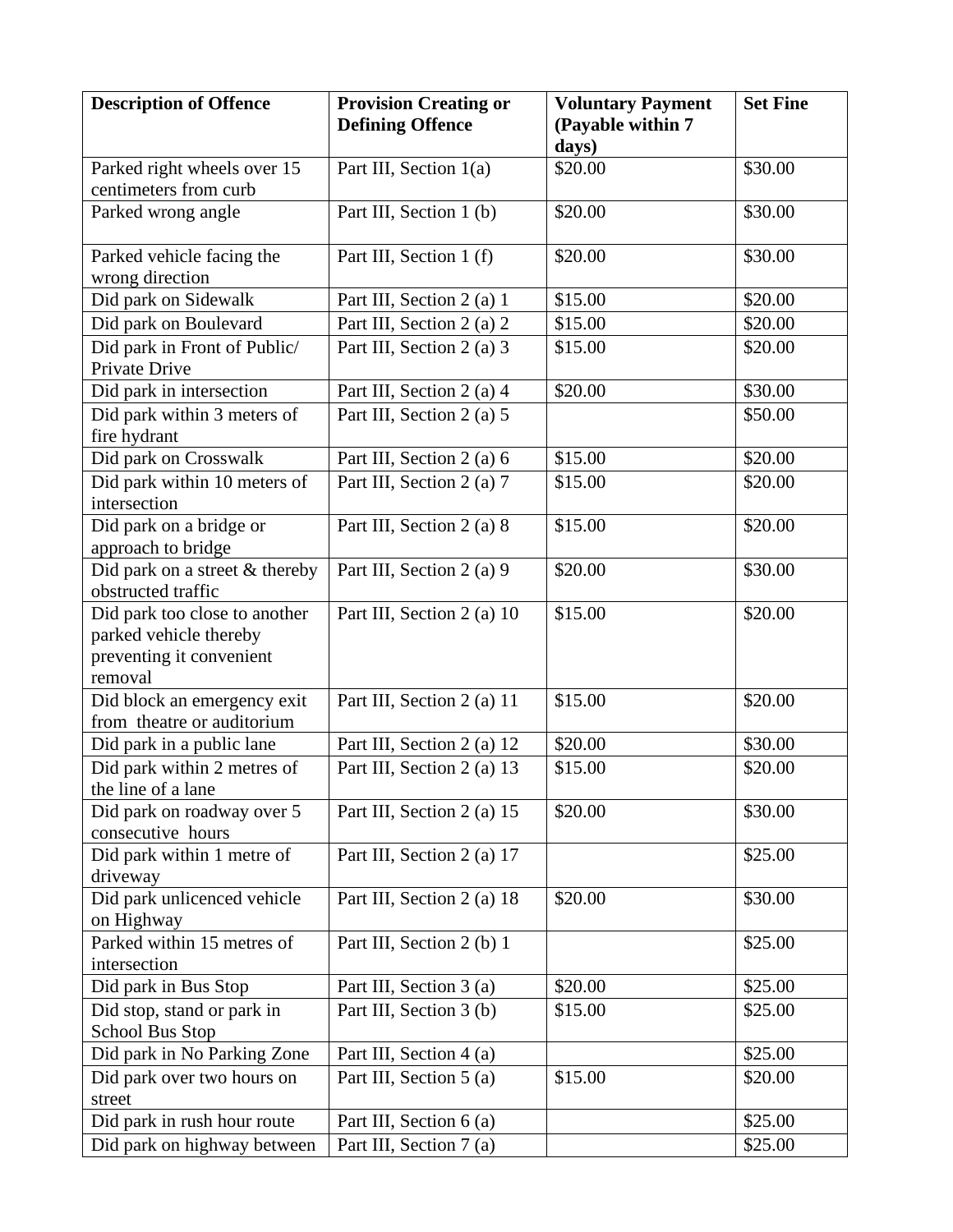| $2a.m.$ and $6a.m.$            |                              |         |          |
|--------------------------------|------------------------------|---------|----------|
| Did park on a municipal lot    | Part III, Section 7 (a)      |         | \$25.00  |
| between 2a.m. and 6a.m.        |                              |         |          |
| Did park on the west side of   | Part III, Section 8 (a)      | \$15.00 | \$20.00  |
| City Hall lot                  |                              |         |          |
| Did park where prohibited on   | Part III, Section 8 (b)      | \$15.00 | \$20.00  |
| west side of Reeve Street      |                              |         |          |
| Did park in Loading Zone       | Part III, Section 9 (a)      |         | \$25.00  |
| Did park contrary to posted    | Part III, Section 11 (a)     |         | \$25.00  |
| sign                           |                              |         |          |
| Did park in Municipal Work     | Part III, Section 12 (a)     | \$20.00 | \$30.00  |
| area                           |                              |         |          |
| Did park in No Parking Today   | Part III, Section 12 (b)     | \$20.00 | \$30.00  |
| area                           |                              |         |          |
| Did stop contrary to posted    | Part III, Section 13 (a)     |         | \$50.00  |
| sign                           |                              |         |          |
| Did park bicycle not upright   | Part III, Section 15 (a)     |         | \$20.00  |
| Did park heavy truck on street | Part III, Section 16 (a)     | \$75.00 | \$100.00 |
| in residential area            |                              |         |          |
| Did park outside designated    | Part III, Section 17 (a)     |         | \$25.00  |
| space                          |                              |         |          |
| Did park over 2 hours in       | Part III, Section 17 (b)     | \$15.00 | \$20.00  |
| public lot                     |                              |         |          |
| Did park in public lot without | Part III, Section 17 (c)     | \$15.00 | \$20.00  |
| displaying permit              |                              |         |          |
| Did park in reserved area      | Part III, Section 17 (d)     | \$15.00 | \$20.00  |
| without permit                 |                              |         |          |
| Did park unlicensed vehicle    | Part III, Section 17 (e) (1) | \$20.00 | \$30.00  |
| on Municipal Lot               |                              |         |          |
| Did park over 48 consecutive   | Part III, Section 17 (e) (2) | \$20.00 | \$30.00  |
| hours on Municipal Lot         |                              |         |          |
| Did park over 2 hours on       | Part III, Section 18         | \$15.00 | \$20.00  |
| street                         |                              |         |          |
| Did park longer than           | Part III, Section 19 (b)     |         | \$20.00  |
| permitted maximum              |                              |         |          |
| Did park outside designated    | Part III, Section 19 (c)     |         | \$25.00  |
| space                          |                              |         |          |

Such payment, if made within such period of time, shall be accepted as payment in full in respect of the alleged offence and no further proceedings shall be taken with respect to such offence.

(d) If a voluntary payment is not made in accordance with the procedure provided in Subsections (a) to (c) of this Section, the procedures of the Provincial Offences Act and the penalties provided for in this by-law shall apply.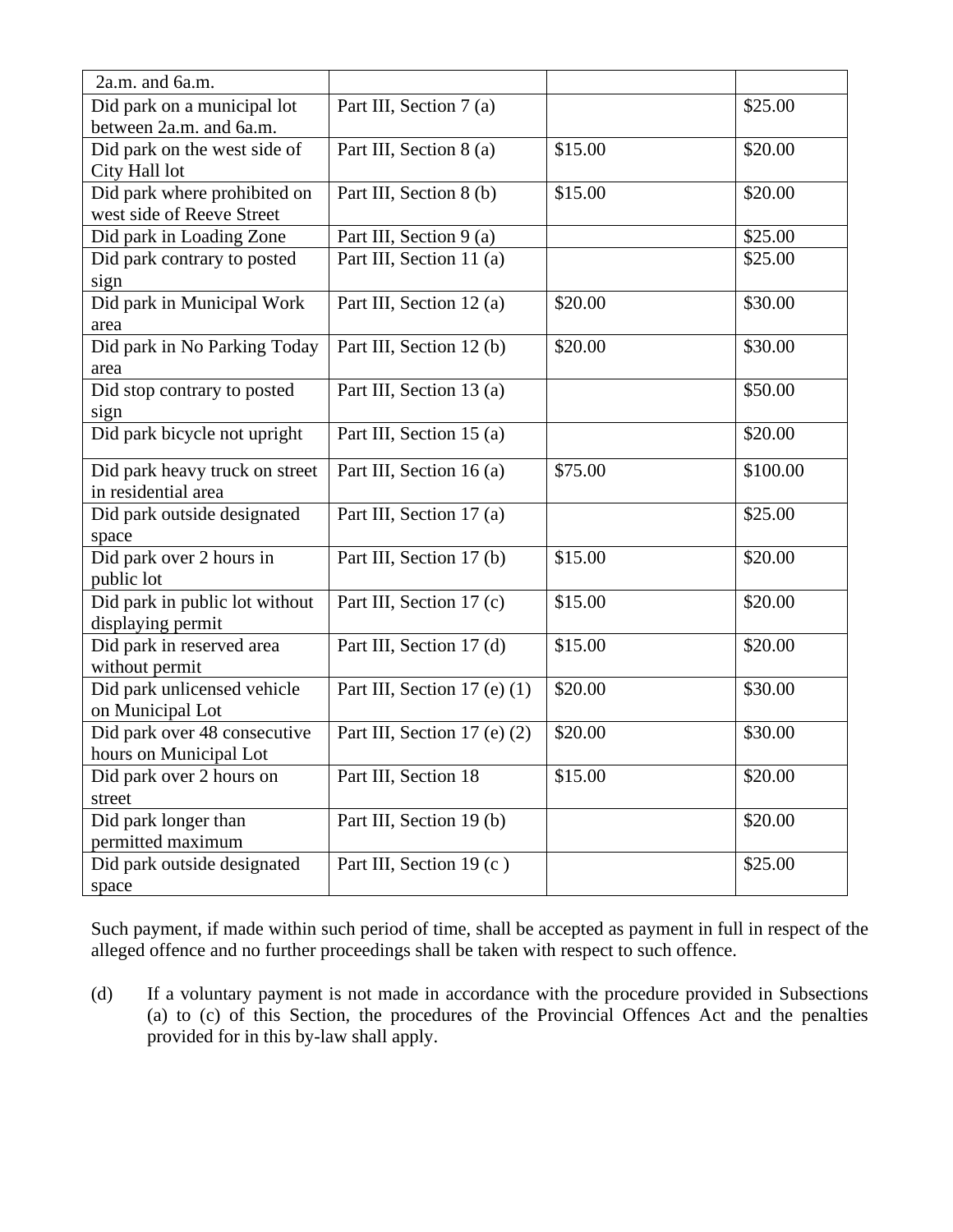## 5. Penalties

The owner of a vehicle that is parked, stopped or left standing in contravention of any provisions of this by-law is liable for any penalty provided under this by-law unless, at the time the offence was committed, the vehicle was in the possession of another person without the owner's consent.

### 6. The Highway Traffic Act to Govern

The provisions of this by-law shall be subject to the provisions of The Highway Traffic Act and amendments thereto.

#### 7. Title

This by-law shall be titled and known as the "Traffic By-law".

#### 8. By-law Repealed

By-law Number 8019-04 and amendments thereto, and all other by-laws inconsistent with this by-law, shall be and the same are hereby repealed.

### 9. Effective Date of By-law

- a) All provisions of this by-law, except Part VI, Section 4 (c), shall become effective on December  $1<sup>st</sup>$ , 2004.
- b) The set fines as set out in Part VI Section 4 (c), shall become effective upon approval by the Chief Justice.

# **READ a first and second time this 12th day of August, 2004**

## **READ a third time and finally passed this 12th day of August, 2004**

"Michael Harding" **Mayor-Michael Harding**

"Louise Gartshore" **Clerk-Louise Gartshore**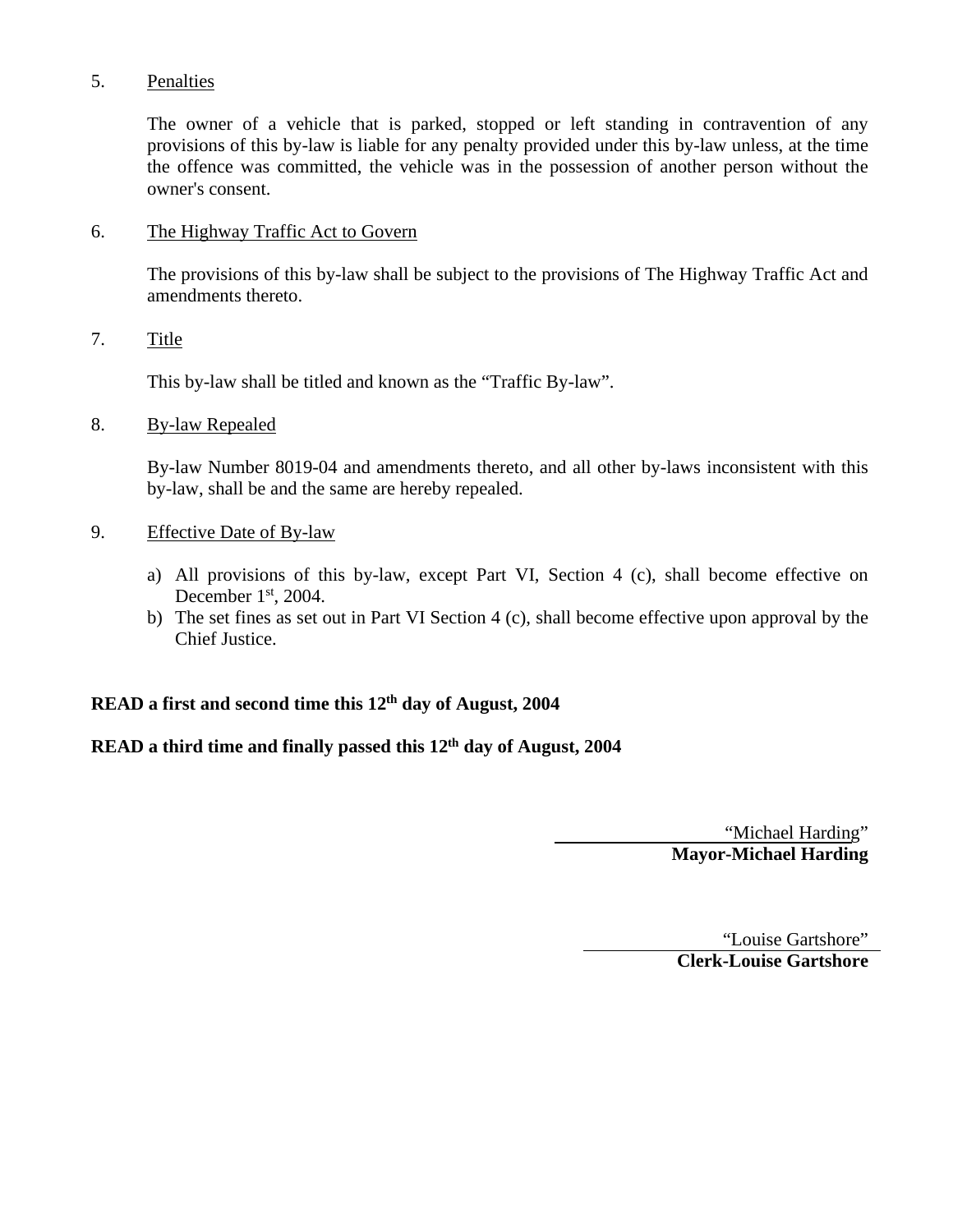By-Law 8021-04

- Part I Definitions
- PART II Obedience to Traffic Regulations

PART III - Parking

- PART V Operations of Vehicles
- PART VI Miscellaneous, Penalties, etc.
- A No Parking At Any Time
- B Intersections Where Yield Signs Shall Be Erected
- C Two Hour Parking 8:00 A.M. 6:00 P.M.
- D Loading And Unloading Berths
- E Designated Traffic Lanes
- F Taxi Stand
- G Through Highways
- H Signal Lifht Traffic Control System Intersections
- I Left Turn Prohibited
- J One Way Streets
- K No Parking At Specified Times
- L Right Turns Prohibited
- M Yield Right Of Way Streets
- N No Parking 2:00 A.M. 6:00 A.M. Winter Months December To March
- O Stopping Prohibited
- P School Bus Stop
- Q Two Hour Parking
- Q-1 Short Term Parking
- R Parking Lots Two Hour Parking
- R-1 Pay And Display Mechanism
- R-2 Reserved Parking Permit Only
- S Weight Of Vehicles On Bridges
- T Rate Of Speed At Certain Places Sixty Kilometres Per Hour
- V Parking Restrictions On Specified Streets At Specified Times
- W Rate Of Speed At Certain Places 70 Kilometres Per Hour
- X Intersections Where Stop Signs Shall Be Erected
- Y Weight Of Vehicles On Certain Street
- Z Rate Of Speed At Certain Places Forty Kilometres Per Hour
- Z-1 Rate of Speed at Designated School Zones Forty Kilometres Per Hour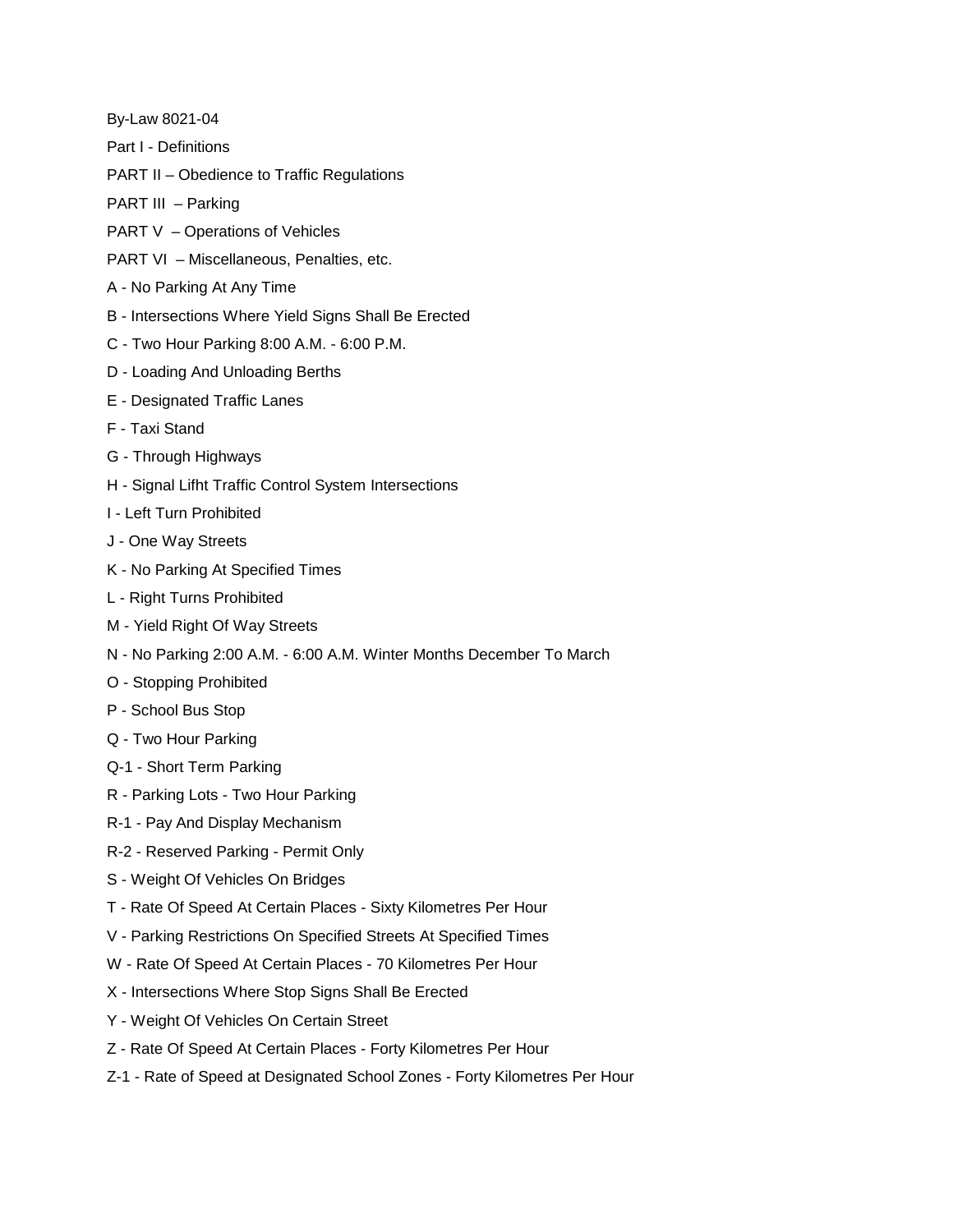| <b>Schedule "A"</b>                   |                                                                                                     |  |
|---------------------------------------|-----------------------------------------------------------------------------------------------------|--|
| Forming part of by-Law Number 8021-04 |                                                                                                     |  |
| Section 4, Part III                   |                                                                                                     |  |
| NO PARKING AT ANY TIME                |                                                                                                     |  |
| By-law #                              | <b>Particulars</b>                                                                                  |  |
|                                       | <b>NUMBER</b>                                                                                       |  |
| 9532-22                               | The east side of 11th Line from Hawthorne Place to point 40 metres north of                         |  |
|                                       | Hawthorne Place.                                                                                    |  |
| 9532-22                               | The east side of 11th Line from Hawthorne Place to point 68 metres south of                         |  |
|                                       | Hawthorne Place.                                                                                    |  |
|                                       | A                                                                                                   |  |
| 8021-04                               | The north side of Adelaide Street from Beale Street to York Street                                  |  |
| 8021-04                               | The north side of Adelaide Street from Huron Street to a point 24.7 metres west of<br>Huron Street. |  |
| 8021-04                               | The north side of Adelaide Street from Kent Street to a point 28 metres east of Kent                |  |
|                                       | Street.                                                                                             |  |
| 8021-04                               | The north side of Adelaide Street from Riddell Street to York Street.                               |  |
| 8021-04                               | The north side of Adelaide Street from Riddell Street to Wellington Street North.                   |  |
| 8021-04                               | The south side of Adelaide Street from Huron Street to Kent Street.                                 |  |
| 8021-04                               | The south side of Adelaide Street from Riddell Street to York Street                                |  |
| 8021-04                               | The south side of Admiral Street from Wellington Street North to a point 15 metres                  |  |
|                                       | west of Wellington Street North.                                                                    |  |
| 9532-22                               | The north side of Alice Street from the west leg of Elmwood Crescent to the east leg of             |  |
|                                       | Elmwood Crescent.                                                                                   |  |
| 8021-04                               | The north side of Alice Street from Springbank Avenue to Short Avenue.                              |  |
| 8674-11                               | The south side of Alice Street from Short Avenue to a point 46 metres east of Sunset                |  |
|                                       | <b>Boulevard</b>                                                                                    |  |
| 8021-04                               | The south side of Alice Street from Norwich Avenue to Karn Avenue.                                  |  |
| 9532-22                               | The north and west sides of Athlone Avenue from Finkle Street to Juliana Drive.                     |  |
| 9532-22                               | The south and east sides of Athlone Avenue from Finkle Street to Juliana Drive.                     |  |
| 8021-04                               | The south side of Altadore Crescent from Beale Street to Hayball Street.                            |  |
| 8743-12                               | The north side of Anderson Street from Canrobert Street to a point 170 meters west of               |  |
|                                       | Canrobert Street. (parking along this road alignment creates visual obstructions)                   |  |
| 8743-12                               | The north side of Athlone Avenue from Mill Street to Finkle Street                                  |  |
| 8743-12                               | The south side of Athlone Avenue from Mill Street to Finkle Street. new hospital zone -             |  |
|                                       | anticipating higher traffic volumes as development proceeds)                                        |  |
| 9475-21                               | Athlone Ave, west side from a point 275 metres south of Juliana Drive to a point 420                |  |
|                                       | metres south of Juliana Drive.                                                                      |  |
|                                       | B                                                                                                   |  |
| 9253-18                               | The east and south sides of Baldwin Crescent from a point 98 metres north of                        |  |
|                                       | Thompson Street to a point 58 metres west of Palmer Lane.                                           |  |
| 9253-18                               | The south and west sides of Baldwin Crescent from a point 58 metres east of Palmer                  |  |
|                                       | Lane to a point 107 metres north of Thompson Street.                                                |  |
| 8021-04                               | The west side of Bain Street from Dundas Street to Hunter Street.                                   |  |
| 8021-04                               | The east side of Bay Street from Dundas Street to a point 34 metres south of Peel                   |  |
|                                       | Street.                                                                                             |  |
| 8021-04                               | The east side of Bay Street from Main Street to Henry Street.                                       |  |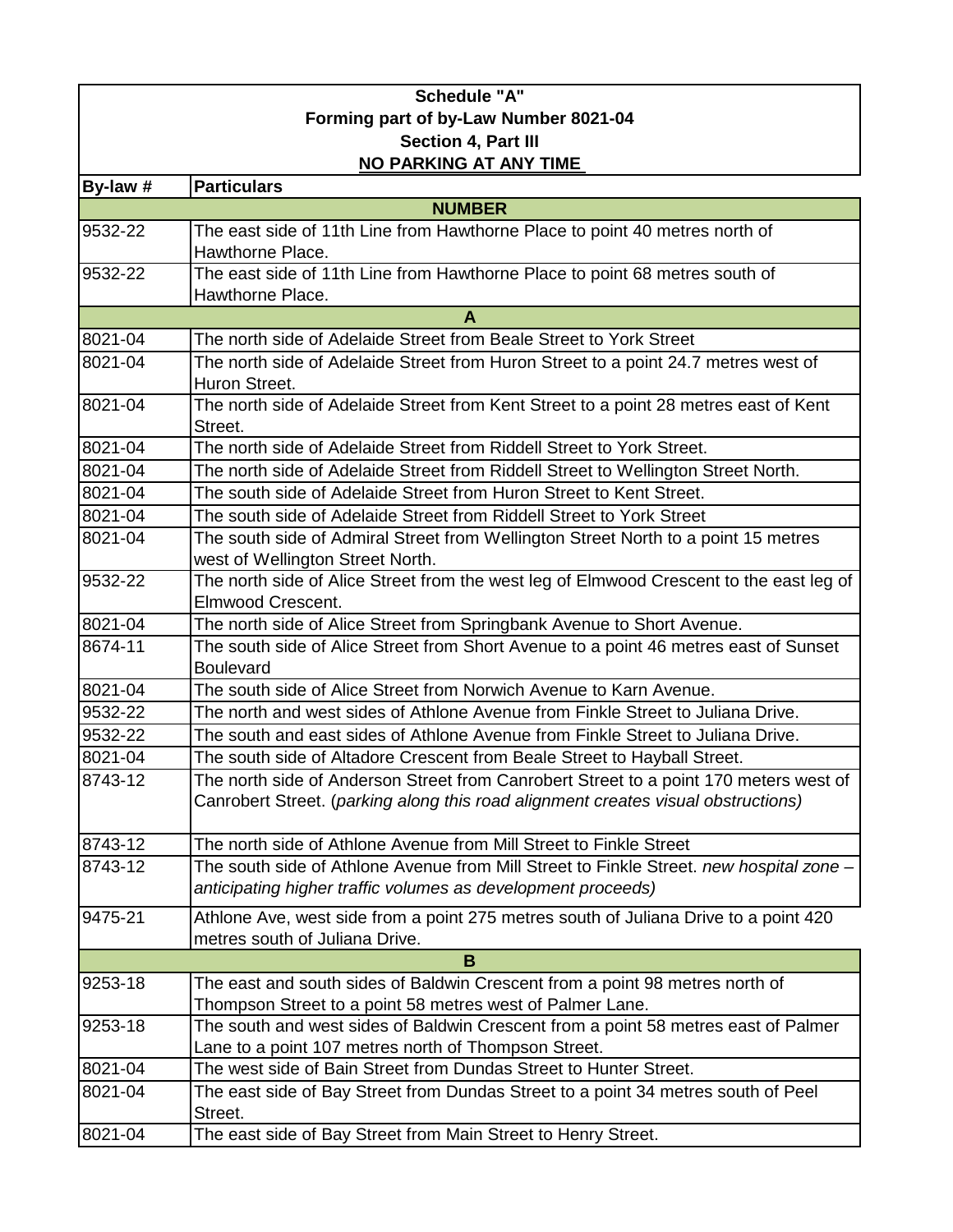| By-law # | <b>Particulars</b>                                                                                  |
|----------|-----------------------------------------------------------------------------------------------------|
| 8021-04  | The west side of Bay Street from Dundas Street to Henry Street.                                     |
| 8021-04  | The east side of Beale Street from Dundas Street to Grant Street.                                   |
| 8021-04  | The west side of Beale Street from Adelaide Street to a point 21 metres north of                    |
|          | <b>Adelaide Street</b>                                                                              |
| 8021-04  | The west side of Beale Street from Adelaide Street to a point 15 metres south of                    |
|          | Adelaide Street.                                                                                    |
| 8021-04  | The west side of Beale Street from Mary Street to a point 15 metres north of Mary                   |
|          | <b>Street</b>                                                                                       |
| 8021-04  | The west side of Beale Street from Princess Street to a point 30 metres north of                    |
|          | Princess Street.                                                                                    |
| 8021-04  | The east side of Bee Street from Alice Street to Bigham Crescent.                                   |
| 8021-04  | The east side of Belgrave Street from Cromwell Street to Sloane Street.                             |
| 8021-04  | The west side of Belgrave Street from Sloane Street to a point 29 metres south of                   |
|          | Sloane Street.                                                                                      |
| 8021-04  | The east side of Berwick Street from Cromwell Street to a point 18 metres north of                  |
|          | <b>Cromwell Street.</b>                                                                             |
| 8021-04  | The east side of Berwick Street from Cromwell Street to a point 203 metres south of                 |
|          | Cromwell Street.                                                                                    |
| 8021-04  | The east side of Berwick Street from Sloane Street to a point 30 metres south of                    |
|          | Sloane Street.                                                                                      |
| 8021-04  | The west side of Berwick Street from Sloane Street to Cromwell Street.                              |
| 8021-04  | The west side of Bexley Street from Hunter Street to Dundas Street.                                 |
| 8021-04  | The north side of Bower Hill Road from Mill Street to a point 68 metres west of Mill                |
|          | Street.                                                                                             |
| 8021-04  | The south side of Bower Hill Road from Mill Street to a point 65 metres west of Mill                |
|          | Street.                                                                                             |
| 8743-12  | The south side of Brant Street from Northdale Drive to a point 46 meters east of                    |
|          | Northdale Drive. (revising parking restrictions in old hospital area to be consistent with          |
| 8021-04  | other local streets)                                                                                |
|          | The north side of Brighton Street from Light Street to Graham Street.                               |
| 8021-04  | The east side of Broadway Street from Dundas Street to Brock Street.                                |
| 8021-04  | The west side of Broadway Street from Queen Street to a point 38 metres north of                    |
| 8021-04  | Queen Street.                                                                                       |
|          | The west side of Broadway Street from Simcoe Street to a point 30 metres north of<br>Simcoe Street. |
| 8021-04  | The west side of Broadway Street from Simcoe Street to a point 15 metres south of                   |
|          | Simcoe Street.                                                                                      |
| 8954-14  | The southwest side of Broadway Street from Queen Street to a point 88 metres south                  |
|          | of Queen Street.                                                                                    |
| 8954-14  | The southwest side of Broadway Street from a point 22 metres west of Brock Street to                |
|          | <b>Brock Street.</b>                                                                                |
| 8021-04  | The east side of Brock Street from Dundas Street to a point 20 metres south of                      |
|          | Dundas Street.                                                                                      |
| 8021-04  | The east side of Brock Street from Simcoe Street to a point 30 metres south of Simcoe               |
|          | Street.                                                                                             |
| 8021-04  | The east side of Brock Street from Simcoe Street to a point 15 metres north of Simcoe               |
|          | Street.                                                                                             |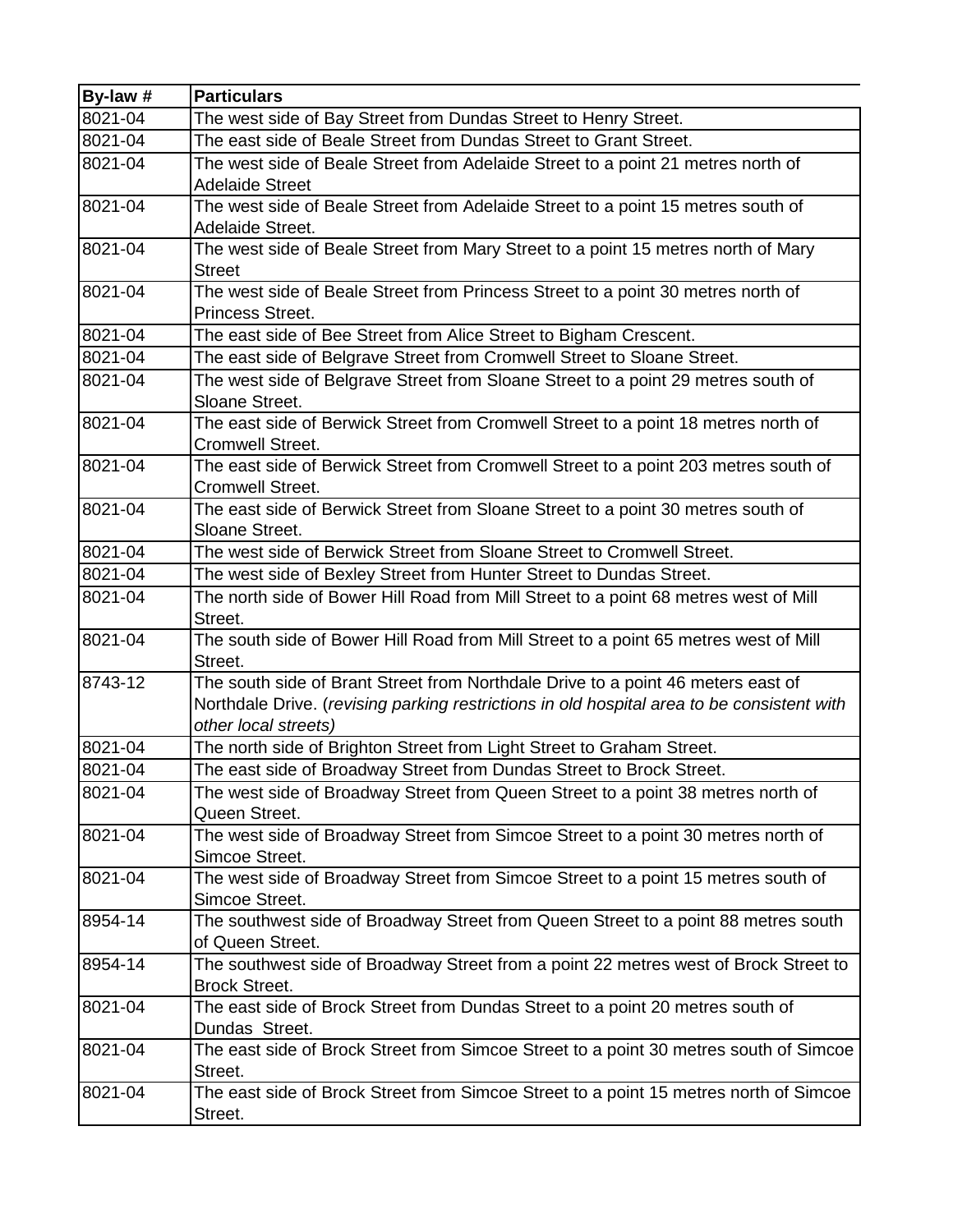| By-law # | <b>Particulars</b>                                                                                                        |
|----------|---------------------------------------------------------------------------------------------------------------------------|
| 8021-04  | The west side of Brock Street from Dundas Street to Broadway Street.                                                      |
| 8021-04  | The north side of Buller Street from Delatre Street to a point 15 metres west of Delatre<br>Street.                       |
| 8021-04  | The north side of Buller Street from Delatre Street to a point 30 metres east of Delatre                                  |
|          | Street.                                                                                                                   |
| 8021-04  | The north side of Buller Street from Light Street to Graham Street.                                                       |
| 8021-04  | The north side of Buller Street from Light Street to a point 15 metres west of Light                                      |
|          | Street.                                                                                                                   |
| 8021-04  | The north side of Buller Street from Riddell Street to Graham Street.                                                     |
| 8021-04  | The south side of Buller Street from Delatre Street to a point 15 metres east of Delatre<br>Street.                       |
| 8021-04  | The south side of Buller Street from Delatre Street to a point 30 metres west of Delatre<br>Street.                       |
| 8021-04  | The south side of Buller Street from Light Street to a point 15 metres east of Light<br>Street.                           |
| 8021-04  | The south side of Buller Street from Light Street to a point 30 metres west of Light<br>Street.                           |
| 8021-04  | The south side of Buller Street from Light Street to a point 15 metres west of Light<br>Street.                           |
| 8021-04  | The south side of Buller Street from a point 15 metres west of Graham Street to a point                                   |
|          | 15 metres east of Graham Street.                                                                                          |
| 8021-04  | The east side of Burtch Street from Dundas Street to Peel Street.                                                         |
| 8021-04  | The east side of Butler Street from Main Street to Hay Street.                                                            |
| 8021-04  | The west side of Butler Street from Kendall Avenue to a point opposite the westerly                                       |
|          | extension of the north curb line of Henry Street                                                                          |
|          | C                                                                                                                         |
| 9433-21  | Canrobert Street, east side from a point 20 metres south of Raglan Street to a point 47<br>metres south of Raglan Street. |
| 9433-21  | Canrobert Street, west side from a point 120 metres south of Park Row to a point 140                                      |
|          | metres south of Park Row.                                                                                                 |
| 8820-12  | The north side of Canterbury Street from a point 85 metres west of Huron Street to a                                      |
|          | point 275 metres west of Huron Street.                                                                                    |
| 8021-04  | The north side of Canterbury Street from Wellington Street North to a point 30 metres                                     |
|          | east of Wellington Street North.                                                                                          |
| 8021-04  | The north side of Canterbury Street from Wellington Street North to a point 15 metres                                     |
|          | west of Wellington Street North.                                                                                          |
| 8021-04  | The south side of Canterbury Street from Riddell Street to Huron Street.                                                  |
| 8496-08  | The north side of Canterbury Street form Beale Street to appoint 45 metres west of                                        |
|          | <b>Beale Street.</b>                                                                                                      |
| 9061-16  | The south side of Cardinal Drive from Falcon Drive to a point 85 metres east of Falcon<br>Drive.                          |
| 9061-16  | The west side of Cardinal Drive from Devonshire Avenue to a point 72 metres north of                                      |
|          | Devonshire Avenue.                                                                                                        |
| 9355-20  | The west side of Cardinal Drive from a point 69 metres north of Hummingbird Crescent                                      |
|          | to Hummingbird Crescent.                                                                                                  |
| 8021-04  | The north side of Catharine Street from Mill Street to a point 15 metres west of Mill                                     |
|          | Street.                                                                                                                   |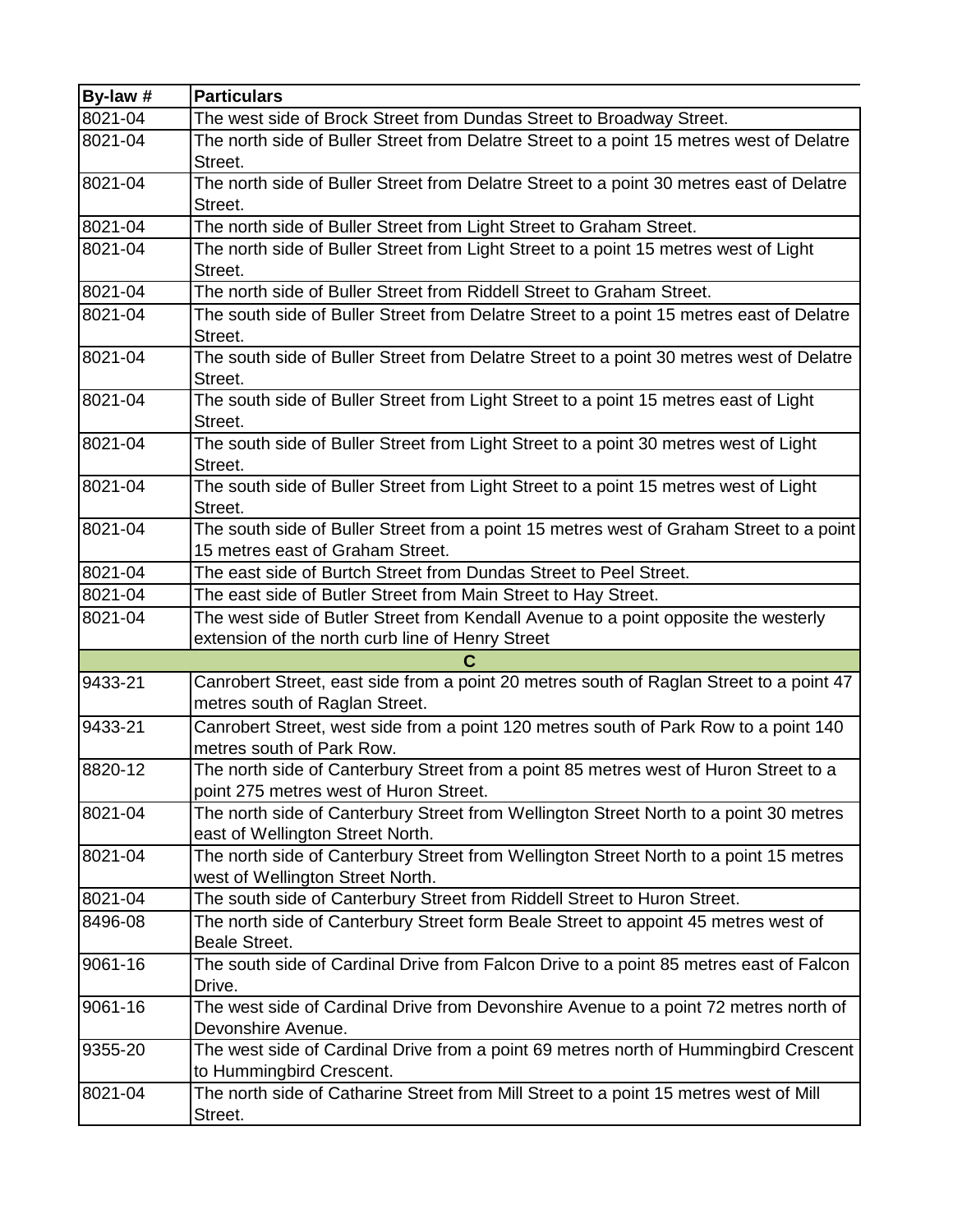| By-law # | <b>Particulars</b>                                                                                 |
|----------|----------------------------------------------------------------------------------------------------|
| 8021-04  | The south side of Catharine Street from Mill Street to a point 45 metres west of Mill              |
|          | Street.                                                                                            |
| 8021-04  | The north side of Cedar Street from Wilson Street to Norwich Avenue.                               |
| 8021-04  | The south side of Cedar Street from Norwich Avenue to Wilson Street.                               |
| 8021-04  | The west side of Centre Street from Water Street to Dundas Street.                                 |
| 9061-16  | The west side of Champlain Avenue from Juliana Drive to a point 75 metres south of                 |
|          | Juliana Drive.                                                                                     |
| 9061-16  | The east side of Champlain Avenue from the north side of Marquette Drive to a point                |
|          | 50 metres north of Marquette Drive.                                                                |
| 9061-16  | The west side of Champlain Avenue from a point 55 metres south of Frontenac                        |
|          | Crescent to a point 90 metres south of Frontenac Crescent.                                         |
| 8021-04  | The east side of Chapel Street from Dundas Street to a point 30 metres south of                    |
|          | Dundas Street.                                                                                     |
| 8021-04  | The east side of Chapel Street from Peel Street to Hounsfield Street.                              |
| 8021-04  | The east side of Chapel Street from Peel Street to a point 15 metres north of Peel                 |
|          | Street.                                                                                            |
| 8021-04  | The west side of Chapel Street from Dundas Street to a point 15 metres south of Peel               |
|          | Street.                                                                                            |
| 8021-04  | The east side of Clarke Street from Sloane Street to a point 15 metres north of Sloane             |
|          | Street.                                                                                            |
| 8021-04  | The east side of Clarke Street from Sloane Street to a point 30 metres south of Sloane             |
|          | Street.                                                                                            |
| 8021-04  | The east side of Clarke Street from Warwick Street to a point 30 metres north of                   |
|          | <b>Warwick Street.</b>                                                                             |
| 8021-04  | The east side of Clarke Street from Warwick Street to a point 30 metres south of                   |
| 8496-08  | <b>Warwick Street.</b>                                                                             |
|          | The east side of Clarke Street from Devonshire Avenue to a point 90 metres south of<br>Devonshire. |
| 8021-04  | The west side of Clarke Street from Warwick Street to a point 30 metres north of                   |
|          | <b>Warwick Street.</b>                                                                             |
| 8021-04  | The west side of Clarke Street from Warwick Street to a point 15 metres south of                   |
|          | Warwick Street.                                                                                    |
| 8021-04  | The west side of Clarke Street from Sloane Street to a point 30 metres north of Sloane             |
|          | Street.                                                                                            |
| 8021-04  | The west side of Clarke Street from Sloane Street to a point 15 metres south of Sloane             |
|          | Street.                                                                                            |
| 8674-11  | The south side of College Avenue from East Park Drive to Fyfe Avenue.                              |
| 8021-04  | The south side of Conestoga Road from Springbank Avenue to a point 180 metres                      |
|          | west of Springbank Avenue.                                                                         |
| 8021-04  | The west side of Conestoga Road from Hiawatha Road to a point 100 metres south of                  |
|          | Hiawatha Road.                                                                                     |
| 9532-22  | The east side of Cree Avenue from the south leg of Chippewa Avenue to Devonshire                   |
|          | Avenue.                                                                                            |
| 8021-04  | The south side of Cromwell Street from Berwick Street to Clarke Street.                            |
|          | D                                                                                                  |
| 8021-04  | The east side of Delatre Street from a point 15 metres north of Buller Street to a point           |
|          | 18 metres south of Buller Street.                                                                  |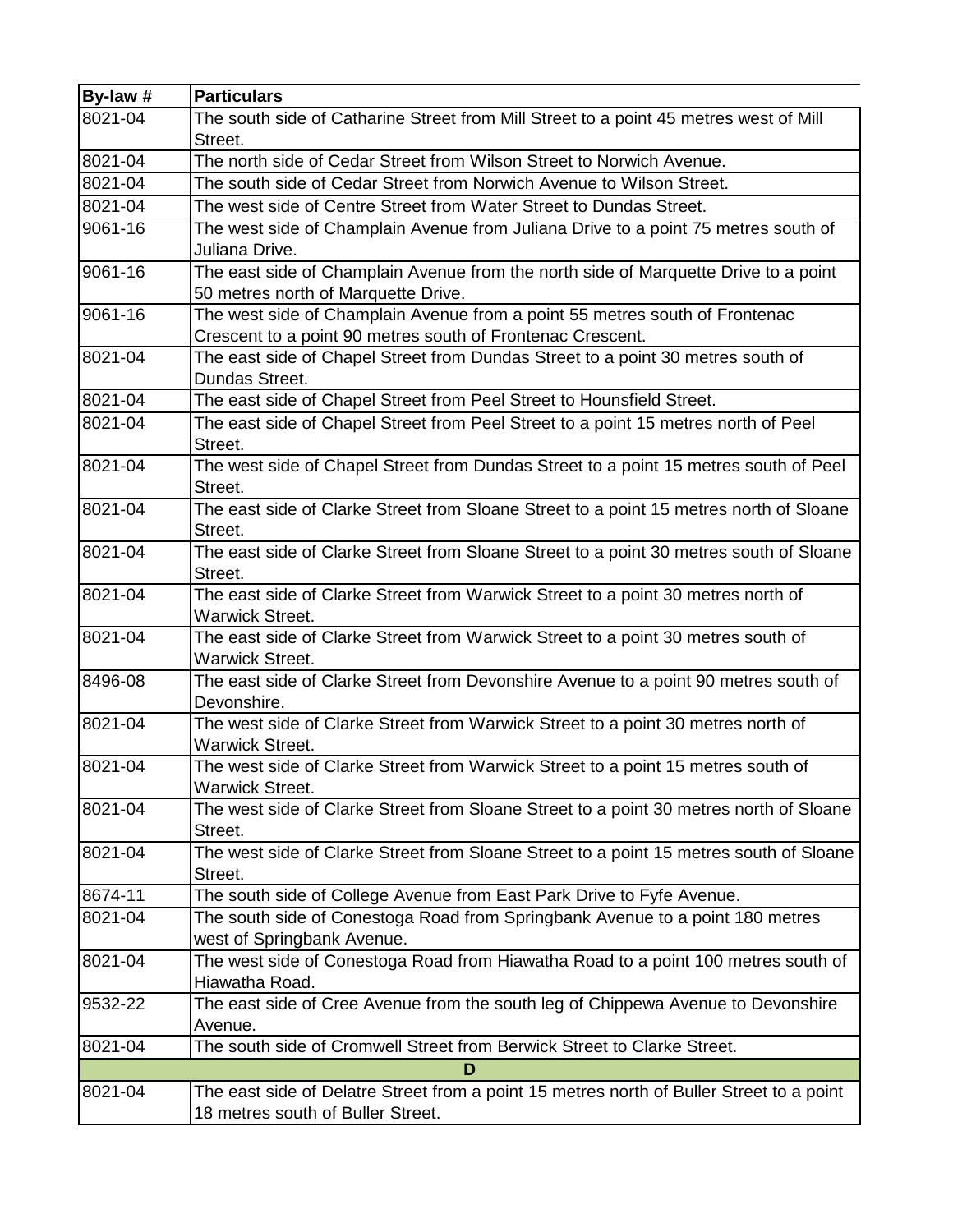| By-law # | <b>Particulars</b>                                                                       |
|----------|------------------------------------------------------------------------------------------|
| 8021-04  | The east side of Delatre Street from Ingersoll Avenue to a point 15 metres north of      |
|          | Ingersoll Avenue.                                                                        |
| 8021-04  | The east side of Delatre Street from Ingersoll Avenue to a point 30 metres south of      |
|          | Ingersoll Avenue.                                                                        |
| 8021-04  | The east side of Delatre Street from Hunter Street to a point 15 metres north of Hunter  |
|          | Street.                                                                                  |
| 8021-04  | The east side of Delatre Street from Hunter Street to a point 60 metres south of Hunter  |
|          | Street.                                                                                  |
| 8021-04  | The east side of Delatre Street from Dundas Street to a point 55 metres north of         |
|          | Dundas Street.                                                                           |
| 8021-04  | The west side of Delatre Street from a point 14 metres north of Buller Street to a point |
|          | 18 metres south of Buller Street.                                                        |
| 8021-04  | The west side of Delatre Street from Dundas Street to Hunter Street.                     |
| 8021-04  | The west side of Delatre Street from Hunter Street to a point 30 metres north of Hunter  |
|          | Street.                                                                                  |
| 8021-04  | The west side of Delatre Street from Ingersoll Avenue to a point 50 metres north of      |
|          | Ingersoll Avenue.                                                                        |
| 8021-04  | The west side of Delatre Street from Ingersoll Avenue to a point 15 metres south of      |
|          | Ingersoll Avenue.                                                                        |
| 8674-11  | The north side of Devonshire Avenue from a point 30 metres west of Blossom Park          |
|          | Road to Springbank Avenue                                                                |
| 8568-09  | The north side of Devonshire Avenue from Cree Avenue to a point 800 metres east of       |
|          | Lansdowne Avenue                                                                         |
| 8021-04  | The north side of Devonshire Avenue from a point 180 metres east of Huron Street to a    |
|          | point 240 metres east of Huron Street.                                                   |
| 8021-04  | The north side of Devonshire Avenue from a point 60 metres west of Huron Street to a     |
|          | point 122 metres east of Huron Street.                                                   |
| 8021-04  | The north side of Devonshire Avenue from a point 10 metres west of Lancaster Street      |
|          | to a point 15 metres east of Lancaster Street.                                           |
| 8021-04  | The north side of Devonshire Avenue from a point 10 metres west of Light Street to a     |
|          | point 10 metres east of Graham Street.                                                   |
| 8674-11  | The north side of Devonshire Avenue from a point 60 metres west of Leinster Street to    |
|          | a point 60 metres east of Leinster Street                                                |
| 8021-04  | The north side of Devonshire Avenue from a point 10 metres west of Riddell Street to a   |
|          | point 10 metres east of Riddell Street.                                                  |
| 8021-04  | The north side of Devonshire Avenue from Vansittart Avenue to a point 80 metres east     |
|          | of Vansittart Avenue.                                                                    |
| 8021-04  | The north side of Devonshire Avenue from a point 15 metres west of Victoria Street       |
|          | North to a point 40 metres east of Victoria Street North.                                |
| 8021-04  | The north side of Devonshire Avenue from a point 60 metres west of Wellington Street     |
|          | North to a point 60 metres east of Wellington Street North.                              |
| 9240-18  | The south side of Devonshire Avenue from a point 60 metres west of Brompton              |
|          | Avenue to Oxford County Road 4.                                                          |
| 8021-04  | The south side of Devonshire Avenue from a point 33.5 metres east of Graham Street       |
|          | to a point 24.5 metres west of Graham Street.                                            |
| 8021-04  | The south side of Devonshire Avenue from a point 60 metres west of Huron Street to a     |
|          | point 46 metres east of Knightsbridge Road.                                              |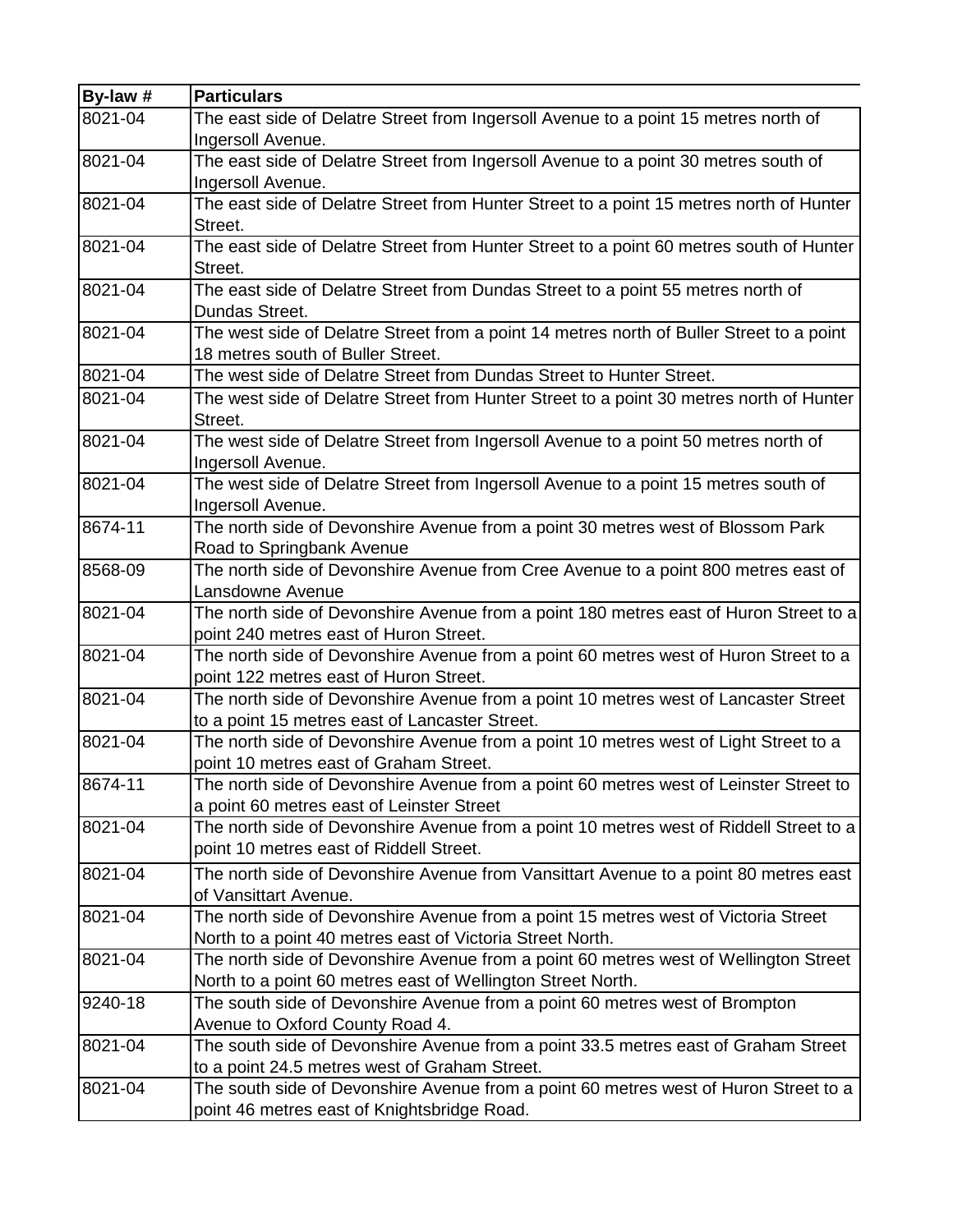| By-law #    | <b>Particulars</b>                                                                     |
|-------------|----------------------------------------------------------------------------------------|
| 8021-04     | The south side of Devonshire Avenue from a point 15 metres west of Lancaster Street    |
|             | to a point 46 metres east of Lancaster Street.                                         |
| 8021-04     | The south side of Devonshire Avenue from a point 60 metres west of Leinster Street to  |
|             | a point 63 metres east of Leinster Street.                                             |
| 8021-04     | The south side of Devonshire Avenue from a point 15 metres west of Light Street to a   |
|             | point 24 metres east of Light Street.                                                  |
| 8021-04     | The south side of Devonshire Avenue from a point 15 metres west of Riddell Street to   |
|             | a point 40 metres east of Riddell Street.                                              |
| 8021-04     | The south side of Devonshire Avenue from Vansittart Avenue to a point 75 metres east   |
|             | of Vansittart Avenue.                                                                  |
| 8021-04     | The south side of Devonshire Avenue from a point 30 metres west of Victoria Street     |
|             | North to a point 58 metres east of Victoria Street North.                              |
| 8021-04     | The south side of Devonshire Avenue from a point 70 metres west of Wellington Street   |
|             | North to a point 46 metres east of Wellington Street North.                            |
| 8021-04     | The east side of Douglas Street from Dundas Street to Simcoe Street.                   |
| 8021-04     | The east side of Douglas Street from Main Street to a point 15 metres north of Main    |
|             | Street.                                                                                |
| 8021-04     | The west side of Douglas Street from Dundas Street to Main Street.                     |
| 8021-04     | The east side of Dover Street from Walter Street to a point 174 metres south of Walter |
|             | Street.                                                                                |
| 8021-04     | The north side of Drew Street from the C.P.R. tracks to a point 15 metres west of      |
|             | Givins Street.                                                                         |
| 8021-04     | The north side of Drew Street from Light Street to a point 30 metres east of Light     |
|             | Street.                                                                                |
| $8021 - 04$ | The north side of Drew Street from Light Street to a point 15 metres west of Light     |
|             | Street.                                                                                |
| 8021-04     | The north side of Drew Street from Oxford Street to a point 30 metres east of Oxford   |
|             | Street.                                                                                |
| 8021-04     | The north side of Drew Street from Oxford Street to a point 15 metres west of Oxford   |
|             | Street.                                                                                |
| 8021-04     | The south side of Drew Street from the C.P.R. tracks to a point 15 metres west of      |
|             | Givins Street.                                                                         |
| 8021-04     | The south side of Drew Street from Light Street to a point 15 metres east of Light     |
|             | Street.                                                                                |
| 8021-04     | The south side of Drew Street from Light Street to a point 30 metres west of Light     |
|             | Street.                                                                                |
| 8021-04     | The south side of Drew Street from Oxford Street to a point 30 metres east of Oxford   |
|             | Street.                                                                                |
| 8021-04     | The south side of Drew Street from Oxford Street to a point 15 metres east of Oxford   |
|             | Street.                                                                                |
| 8021-04     | The south side of Drew Street from Oxford Street to a point 50 metres west of Oxford   |
|             | Street.                                                                                |
| 8021-04     | The north side of Dufferin Street from Factory Street to a point 47 metres east of     |
|             | <b>Factory Street.</b>                                                                 |
| 8021-04     | The north side of Dufferin Street from Norwich Avenue to a point 625 metres east of    |
|             | Norwich Avenue.                                                                        |
| 8021-04     | The south side of Dufferin Street from a point 138 metres east of Maud Street to a     |
| 8021-04     | The east side of Duke Street from Dundas Street to Hunter Street.                      |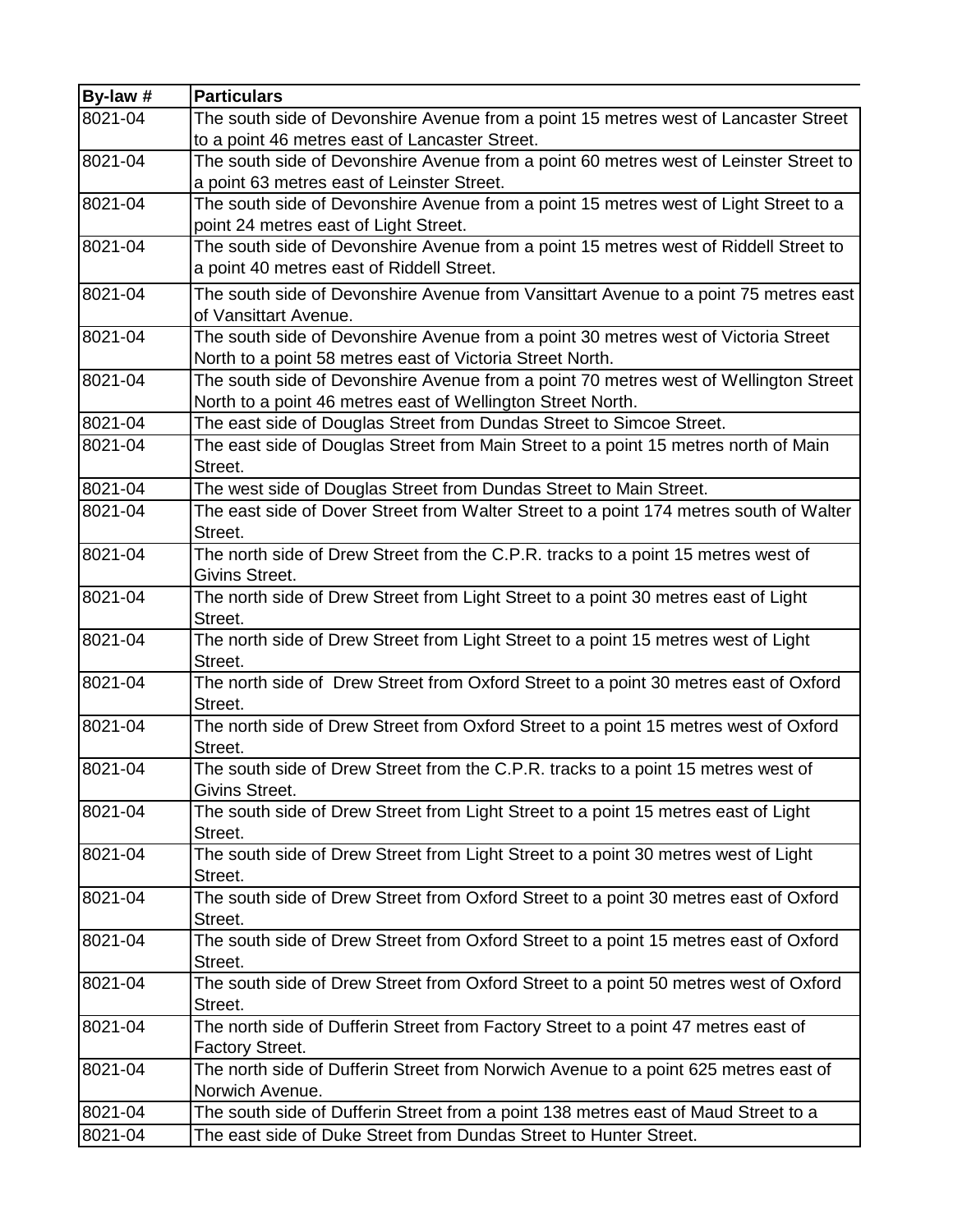| By-law #    | <b>Particulars</b>                                                                        |
|-------------|-------------------------------------------------------------------------------------------|
| $8021 - 04$ | The north side of Dundas Street from Beale Street to a point 15 metres east of Beale      |
|             | Street.                                                                                   |
| 8021-04     | The north side of Dundas Street from Clarke Street to Springbank Avenue.                  |
| 8021-04     | The north side of Dundas Street from Kent Street to McKenzie Avenue.                      |
| 8021-04     | The north side of Dundas Street from Kent Street to York Street.                          |
| 8021-04     | The north side of Dundas Street from Victoria Street North to a point 20 metres east of   |
|             | Victoria Street North.                                                                    |
| 9475-21     | Dundas Street, north side from a point 30 metres west of Riddell Street to a point 7      |
|             | metres west of Riddell Street.                                                            |
| 9475-21     | Dundas Street, north side from a point 36 metres west of Light Street to a point 15       |
|             | metres west of Light Street.                                                              |
| 8021-04     | The south side of Dundas Street from Bay Street to Burtch Street.                         |
| 8021-04     | The south side of Dundas Street from Brock Street to a point 10 metres east of Brock      |
|             | Street.                                                                                   |
| 8021-04     | The south side of Dundas Street from Chapel Street to Springbank Avenue South.            |
| 8021-04     | The south side of Dundas Street from Finkle Street to a point 36 metres west of Finkle    |
|             | Street.                                                                                   |
| 8827-13     | " The south side of Dundas Street from Wellington Street to a point 35 metres west of     |
|             | <b>Wellington Street."</b>                                                                |
| 9475-21     | Dundas Street, south side from Huron Street to a point 50 metres east of                  |
|             | Dundas Street.                                                                            |
| 9475-21     | Dundas Street, south side from a point 60 metres east of Vansittart Avenue to a           |
|             | point 80 metres east of Vansittart Avenue.                                                |
| 9475-21     | Dundas Street, south side from a point 24 metres east of Perry Street to Perry            |
|             | Street.                                                                                   |
| 9475-21     | Dundas Street, south side from a point 16 metres east of Finkle Street to a               |
|             | point 31 metres east of Finkle Street.                                                    |
| 8021-04     | The south side of the south leg of Durham Crescent from Leinster Street to a point 49     |
|             | metres east of Leinster Street.                                                           |
|             | E                                                                                         |
| 8021-04     | The east side of East Park Drive from Frances Street to Parkinson Road.                   |
| 9532-22     | The north, south and east sides of the terminus of Edinburgh Drive (west leg).            |
| 8021-04     | The north side of Edward Street from Riddell Street to Wellington Street North.           |
| 8021-04     | The north side of Elgin Street from Brock Street to Finkle Street.                        |
| 8021-04     | The south side of Elgin Street from Brock Street to Perry Street.                         |
|             | F                                                                                         |
| 9433-21     | Falcon Drive, east side from Devonshire Avenue to a point 50m north of Devonshire         |
|             | Avenue.                                                                                   |
| 8021-04     | The north side of Fifth Avenue from Mill Street to a point 15 metres west of Mill Street. |
| 8021-04     | The south side of Fifth Avenue from Waterloo Street to Cathcart Street.                   |
| 8021-04     | The east side of Finkle Street from Main Street to a point 33 metres north of Main        |
|             | Street.                                                                                   |
| 8021-04     | The east side of Finkle Street from Market Street South to a point 29 metres south of     |
|             | Market Street South.                                                                      |
| 8021-04     | The east side of Finkle Street from Parkinson Road to Henry Street.                       |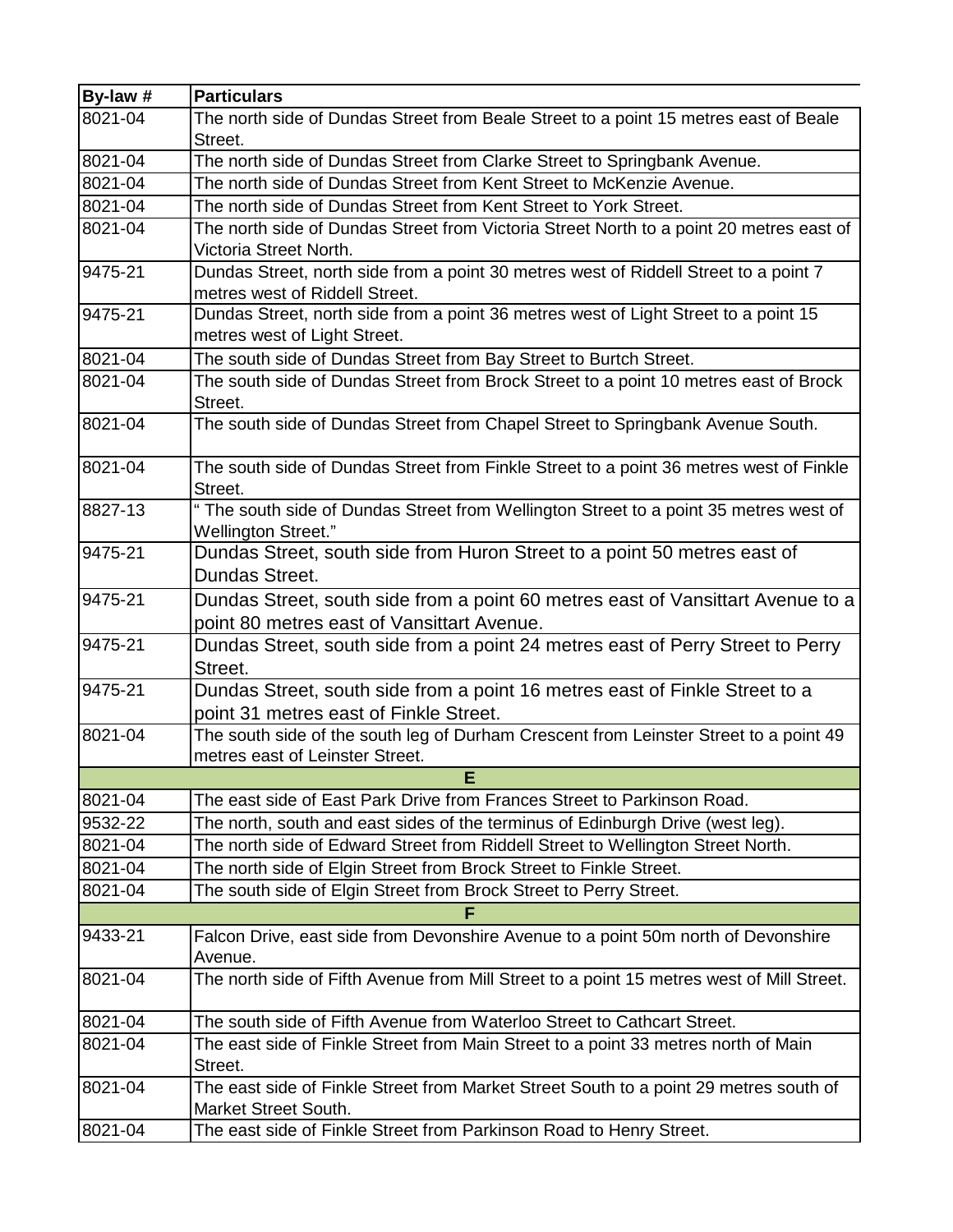| By-law # | <b>Particulars</b>                                                                                |
|----------|---------------------------------------------------------------------------------------------------|
| 8820-12  | The east side of Finkle Street from Juliana Drive to Athone Avenue                                |
| 8021-04  | The west side of Finkle Street from a point 50 meters north of Pember's Pass to a point           |
|          | 50 meters south of Pember's Pass.                                                                 |
| 8021-04  | The west side of Finkle Street from Simcoe Street to Main Street.                                 |
| 8021-04  | The west side of Finkle Street from Simcoe Street to a point 15 metres north of Simcoe            |
|          | Street.                                                                                           |
| 8021-04  | The east side of Frizelle Drive from a point 45 metres south of the curb line of the north        |
|          | intersection with Pavey Street, to a point on the north side of Frizelle Drive 94 metres          |
|          | west of the curb line of the east intersection with Pavey Street.                                 |
| 8021-04  | The west side of Frizelle Drive from a point 40 metres south of the curb line of the              |
|          | north intersection with Pavey Street, to a point on the south side of Frizelle Drive 91           |
|          | metres west of the curb line of the east intersection with Pavey Street.                          |
| 8021-04  | The west side of Fyfe Avenue from Pavey Street to Parkinson Road.                                 |
| 8674-11  | The east side of Fyfe Avenue from Parkinson Road to a point 102.8 metres north of                 |
|          | Parkinson Rd.                                                                                     |
|          | G                                                                                                 |
| 8021-04  | The north side of George Street from Beale Street to York Street.                                 |
| 8021-04  | The north side of George Street from Victoria Street North to a point 15 metres west of           |
|          | Victoria Street North.                                                                            |
| 8021-04  | The north side of George Street from Wellington Street North to a point 37 metres                 |
|          | east of Wellington Street North.                                                                  |
| 8021-04  | The north side of George Street from Wellington Street North to a point 15 metres west            |
|          | of Wellington Street North.                                                                       |
| 8021-04  | The south side of George Street from Riddell Street to Huron Street.                              |
| 8021-04  | The east side of Givins Street from Hunter Street to Dundas Street.                               |
| 8021-04  | The south side of Grace Street from Riddell Street to Beale Street.                               |
| 8021-04  | The east side of Graham Street from a point 15 metres north of Buller Street to a point           |
|          | 15 metres south of Buller Street.                                                                 |
| 8021-04  | The east side of Graham Street from Dundas Street to a point 11 metres north of                   |
|          | Dundas Street.                                                                                    |
| 8021-04  | The east side of Graham Street from the lane immediately north of Dundas Street to a              |
|          | point 15 metres north of said lane.                                                               |
| 8021-04  | The east side of Graham Street from Hunter Street to a point 48 metres north of                   |
|          | Hunter Street.                                                                                    |
| 8021-04  | The east side of Graham Street from Hunter Street to a point 39 metres south of                   |
|          | Hunter Street.                                                                                    |
| 8021-04  | The west side of Graham Street from a point 15 metres north of Buller Street to a point           |
|          | 23 metres south of Buller Street.                                                                 |
| 8021-04  | The west side of Graham Street from Hunter Street to a pint 34 metres north of Hunter             |
|          | Street.                                                                                           |
| 8021-04  | The west side of Graham Street from Hunter Street to a point 15 metres south of                   |
|          | Hunter Street.                                                                                    |
| 9240-18  | The east side of Graham Street from Buller Street to a point 15 metres north of Buller<br>Street. |
| 9240-18  | The west side of Graham Street from Buller Street to a point 15 metres north of Buller            |
|          | Street.                                                                                           |
| 8021-04  | The south side of Grant Street from Victoria Street North to Beale Street.                        |
|          |                                                                                                   |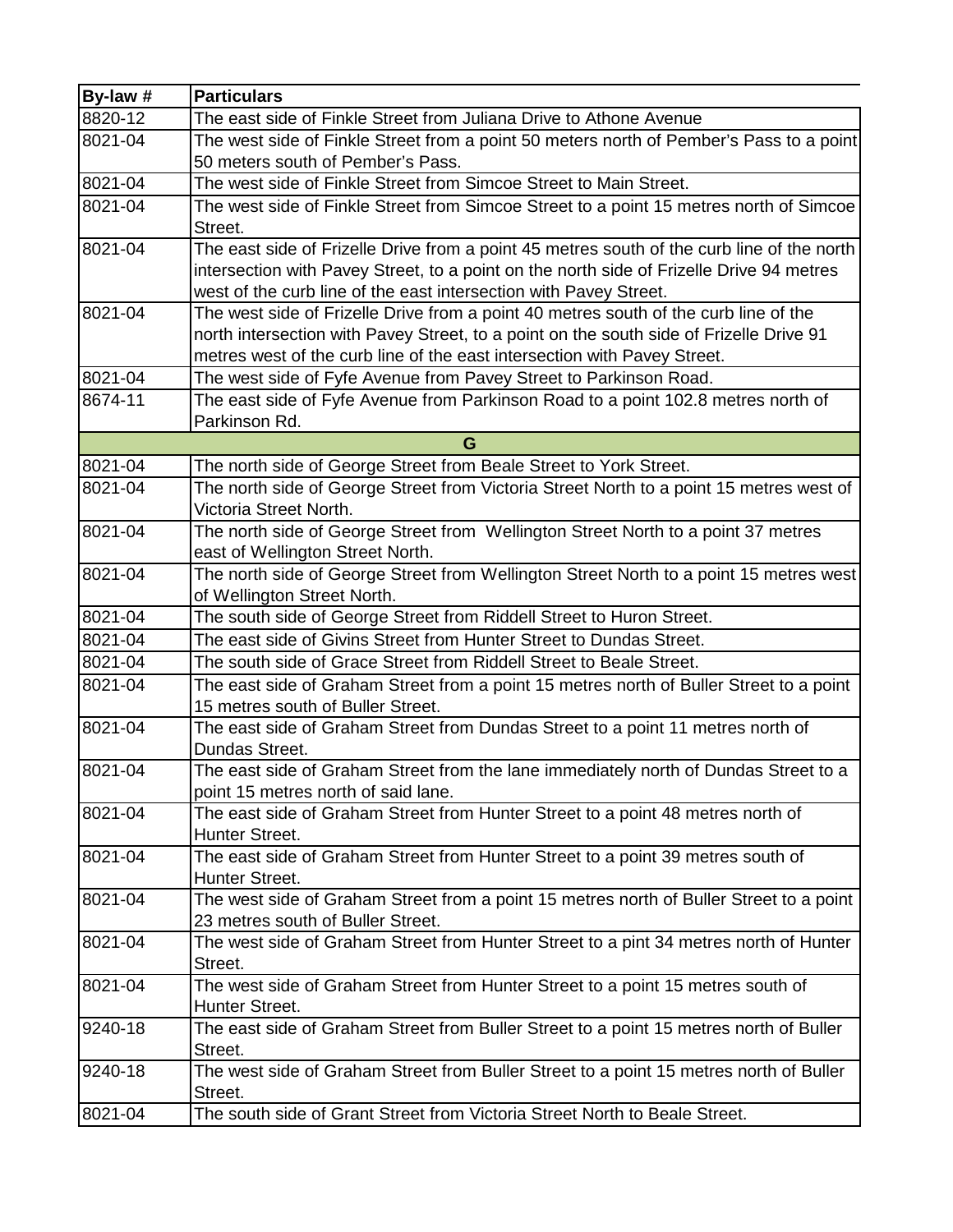| By-law #    | <b>Particulars</b>                                                                                                                                   |
|-------------|------------------------------------------------------------------------------------------------------------------------------------------------------|
| 9532-22     | The north and east sides of Greenleaf Crescent from a point 53 metres east of                                                                        |
|             | Belgrave Street to a point 132 metres north of Warwick Street                                                                                        |
|             |                                                                                                                                                      |
| 8674-11     | The north and south sides of Harford Street from a point 106 metres east Aileen Drive                                                                |
|             | to the easterly termination of Harford Street in the cul-de-sac                                                                                      |
| 9061-16     | The east side of Halifax Road from Springbank Avenue to Finch Avenue.                                                                                |
| 8021-04     | The north side of Hatch Street from Wellington Street South to Victoria Street.                                                                      |
| 9532-22     | The north and south sides of Hawthorne Place from the 11th Line to a point 100<br>metres east of 11th Line.                                          |
| 8021-04     | The south side of Hayball Street from Huron Street to Altadore Crescent.                                                                             |
| 8021-04     | The north side of Henry Street from Butler Street to Cedar Street.                                                                                   |
| 8021-04     | The south side of Henry Street from Cedar Street to a point 30 metres west of Wilson<br>Street.                                                      |
| 8021-04     | The south side of Henry Street from Wellington Street South to a point opposite the<br>southerly extension of the westerly curb line of Stoney Road. |
| 8021-04     | The south side of Hiawatha Road from Springbank Avenue to Conestoga Road.                                                                            |
| 8565-09     | The north side of Hiawatha Road from Springbank Avenue to a point 43 metres west of<br>Springbank Avenue                                             |
| 8021-04     | The east side of Hincks Street from Dundas Street to Water Street.                                                                                   |
| 8021-04     | The north side of Hounsfield Street from Wilson Street to Norwich Avenue.                                                                            |
| 8021-04     | The south side of Hounsfield Street from Norwich Avenue to a point 15 metres west of<br>Norwich Avenue.                                              |
| 8021-04     | The south side of Hounsfield Street from Norwich Avenue to a point 23 metres west of<br>Norwich Avenue.                                              |
| 8021-04     | The south side of Hounsfield Street from Wilson Street to a point 60 metres east of<br>Wilson Street.                                                |
| 8021-04     | The north side of Hughson Street from Huron Street to a point 50 metres east of Huron<br>Street.                                                     |
| $8021 - 04$ | The south side of Hughson Street from Arthur Street to a point 30 metres west of<br>Arthur Street.                                                   |
| 8021-04     | The south side of Hughson Street from Huron Street to a point 53 metres east of<br>Huron Street.                                                     |
| 9355-20     | The north side of Hunter Street from Delatre Street to Vansittart Avenue.                                                                            |
| 8021-04     | The north side of Hunter Street from Delatre Street to a point 15 metres west of<br>Delatre Street.                                                  |
| 8021-04     | The north of Hunter Street from Graham Street to a point 30 metres east of Graham<br>Street.                                                         |
| 8021-04     | The north side of Hunter Street from Graham Street to a point 15 metres west of<br>Graham Street.                                                    |
| 8021-04     | The north side of Hunter Street from Light Street to a point 30 metres east of Light<br>Street.                                                      |
| 8021-04     | The north side of Hunter Street from Light Street to a point 15 metres west of Light<br>Street.                                                      |
| 8021-04     | The north side of Hunter Street from Oxford Street to a point 30 metres east of Oxford<br>Street.                                                    |
| 8021-04     | The north side of Hunter Street from Oxford Street to a point 15 metres west of Oxford<br>Street.                                                    |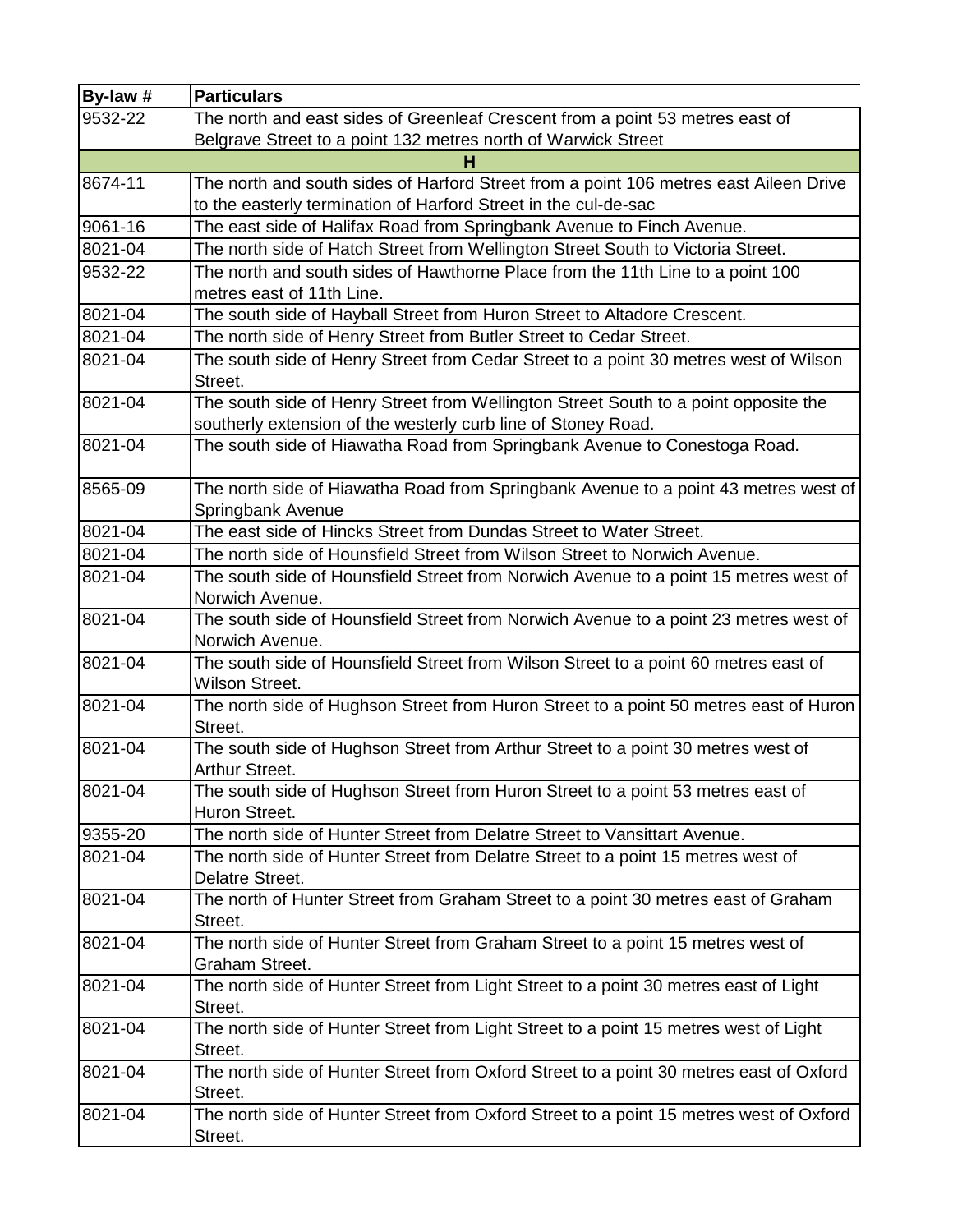| By-law #    | <b>Particulars</b>                                                                       |
|-------------|------------------------------------------------------------------------------------------|
| 8021-04     | The north side of Hunter Street from Riddell Street to a point 15 metres west of Riddell |
|             | Street.                                                                                  |
| 8021-04     | The north side of Hunter Street from Riddell Street to a point 15 metres west of Riddell |
|             | Street.                                                                                  |
| 8021-04     | The north side of Hunter Street from Vansittart Avenue to a point 30 metres east of      |
|             | <b>Vansittart Avenue.</b>                                                                |
| 8021-04     | The north side of Hunter Street from Winnett Street to a point 30 metres east of         |
|             | <b>Winnett Street.</b>                                                                   |
| 8021-04     | The north side of Hunter Street from Winnett Street to a point 15 metres west of         |
|             | <b>Winnett Street.</b>                                                                   |
| 8496-08     | The south side of Hunter Street form a point 55 metres east of Graham Street to Givins   |
|             | Street.                                                                                  |
| 8021-04     | The north side of the south entrance to Hunters Gate Crescent from a point 74 metres     |
|             | west of Stonegate Drive to a point 104 metres west of Stonegate Drive.                   |
| 8021-04     | The south side of the north entrance to Hunters Gate Crescent from a point 73 metres     |
|             | west of Stonegate Drive to a point 97 metres west of Stonegate Drive.                    |
| 8021-04     | The east side of Huron Street from Dundas Street to Knightsbridge Road.                  |
| 8674-11     | The east side of Huron Street from a point 75 meters north of Knightsbridge Road to a    |
|             | point 90 metres north of Devonshire Avenue                                               |
| 8674-11     | The west side of Huron Street from Adelaide Street to Roselawn Avenue                    |
|             |                                                                                          |
| 8021-04     | The north side of Ingersoll Avenue from Huron Street to Beale Street.                    |
| 8021-04     | The north side of Ingersoll Avenue from Oxford Street to a point 30 metres east of       |
|             | <b>Oxford Street.</b>                                                                    |
| $8021 - 04$ | The north side of Ingersoll Avenue from Oxford Street to a point 15 metres west of       |
|             | <b>Oxford Street.</b>                                                                    |
| $8021 - 04$ | The north side of Ingersoll Avenue from 46 metres west of Vansittart Avenue to 46        |
|             | metres east of Vansittart Avenue.                                                        |
| 8021-04     | The north side of Ingersoll Avenue from Victoria Street North to Wellington Street       |
|             | North.                                                                                   |
| 8021-04     | The north side of Ingersoll Avenue from Wellington Street North to 30 metres west of     |
|             | William Street.                                                                          |
| 8021-04     | The south side of Ingersoll Avenue from Riddell Street to Huron Street.                  |
| 8021-04     | The south side of Ingersoll Avenue from Vansittart Avenue to Riddell Street.             |
| 8674-11     | The south side of Ingersoll Avenue from Vansittart Avenue to Oxford Street               |
| 8021-04     | The east side of Ingersoll Avenue from the north abutment of Cedar Creek Bridge to       |
|             | Dundas Street.                                                                           |
|             | J                                                                                        |
| 8021-04     | The north side of James Street from Norwich Avenue to Hincks Street.                     |
| 9433-21     | The north side of James street from Clarke Street South to a point 91 metres west of     |
|             | Calrke Street South.                                                                     |
| 8021-04     | The north side of James Street from Springbank Avenue South to a point 90 metres         |
|             | west of Clarke Street.                                                                   |
| 8021-04     | The north side of James Street from Stafford Street to a point 70 metres west of         |
|             | <b>Stafford Street.</b>                                                                  |
| 8674-11     | The north side of James Street from Teeple Street to a point 40 metres east of Teeple    |
|             | <b>Street</b>                                                                            |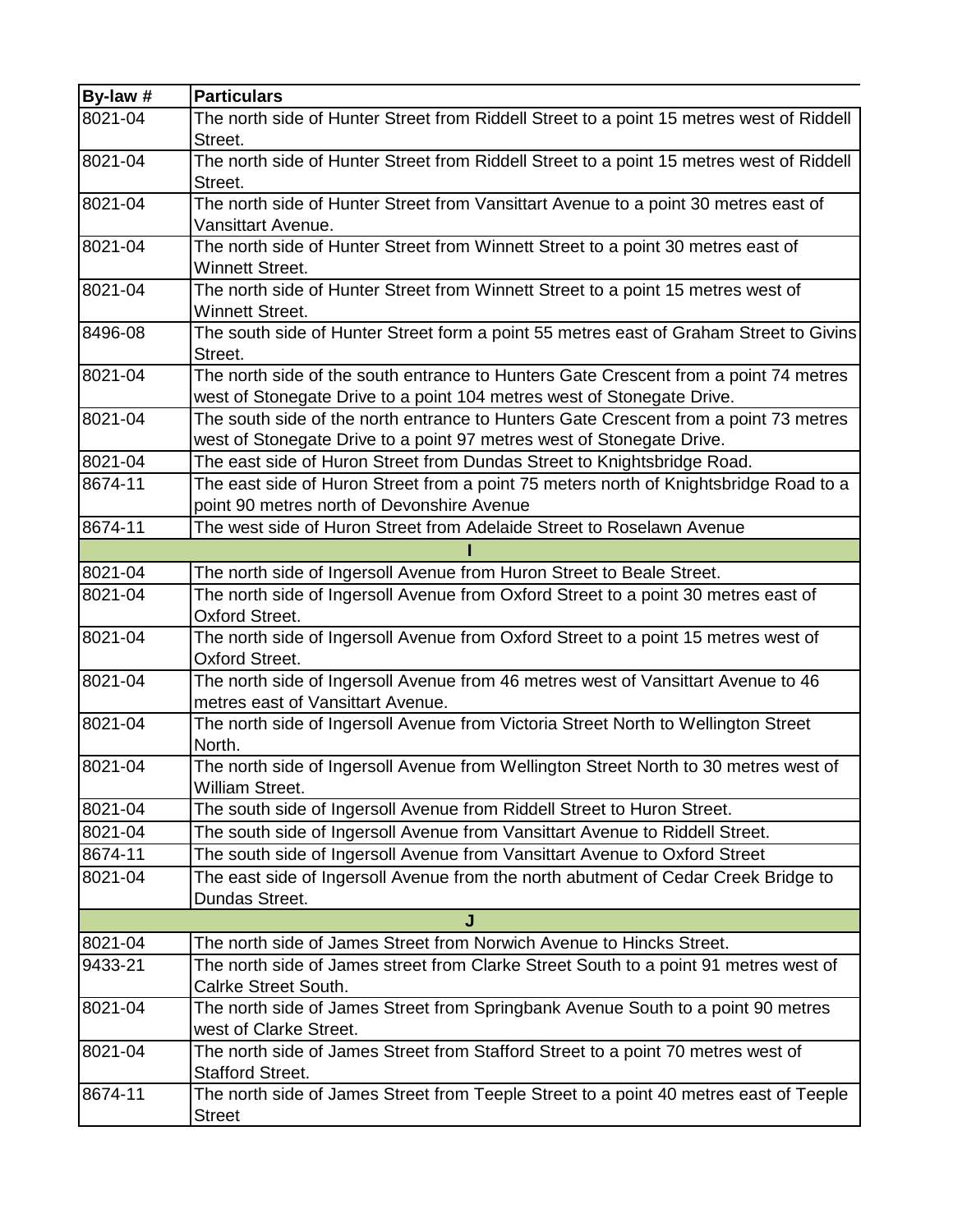| By-law # | <b>Particulars</b>                                                                                                                              |
|----------|-------------------------------------------------------------------------------------------------------------------------------------------------|
| 8021-04  | The south side of James Street from Norwich Avenue to Springbank Avenue South.                                                                  |
| 9433-21  | The south side of James Street from Clarke Street south to a point 92 metres west of<br><b>Clarke Street South.</b>                             |
| 8021-04  | The north side of John Street from Norwich Avenue to Teeple Street.                                                                             |
| 8496-08  | The south side of Juliana Drive from Mill Street to Norwich Avenue.                                                                             |
| 8496-08  | The north side of Juliana Drive form a point 200 metres west of Ferguson Drive to                                                               |
|          | Norwich Avenue.                                                                                                                                 |
| 8743-12  | The north side of Juliana Drive from Alberta Avenue to 50 meters west of Sales Drive.                                                           |
| 8743-12  | The north side of Juliana Drive from Southwood Way to Mill Street. (new hospital zone<br>- will alleviate congestion from high traffic volumes) |
|          | κ                                                                                                                                               |
| 8021-04  | The north side of Kendall Avenue from Mill Street to Butler Street.                                                                             |
| 8021-04  | The west side of Kent Street from Dundas Street to George Street.                                                                               |
| 8375-07  | The south side of Keyes Drive from Longworth Lane to Springbank Avenue                                                                          |
| 8375-07  | The north side of Keyes Drive from Longworth Lane to Springbank Avenue.                                                                         |
| 8021-04  | The north side of King Street from Wellington Street South to a point 15 metres east of<br><b>Wellington Street South.</b>                      |
| 8021-04  | The south side of King Street from Reeve Street to Victoria Street.                                                                             |
| 8021-04  | The south side of Knightsbridge Road from Sydenham Street to Huron Street.                                                                      |
| 8021-04  | The east side of Knightsbridge Road from Sloane Street to a point 15 metres north of<br>Sloane Street.                                          |
| 8021-04  | The west side of Knightsbridge Road from Sloane Street to a point 30 metres north of<br>Sloane Street                                           |
| 8021-04  | The west side of Knightsbridge Road from Sloane Street to a point 15 metres south of<br>Sloane Street.                                          |
|          | L                                                                                                                                               |
| 9401-20  | The north side of Lakeview Drive from a point 170 metres west of Vansittart Avenue to<br>Vansittart Avenue.                                     |
| 9401-20  | The south side of Lakeview Drive from a point 180 metres west of Vansittart Avenue to<br>Vansittart Avenue.                                     |
| 8021-04  | The east side of Lawrason Street from Peel Street to a point 32 metres south of Peel<br>Street.                                                 |
| 8021-04  | The west side of Lawrason Street from Peel Street to a point 52 metres south of Peel<br>Street.                                                 |
| 8021-04  | The east side of Light Street from 40 meters south of Buller Street to 30 meters north<br>of Buller Street.                                     |
| 8021-04  | The east side of Light Street from Drew Street to a point 15 metres north of Drew<br>Street.                                                    |
| 8021-04  | The east side of Light Street from Drew Street to a point 30 metres south of Drew<br>Street.                                                    |
| 8021-04  | The east side of Light Street from Dundas Street to 40 meters north of Hunter Street.                                                           |
| 8021-04  | The west side of Light Street from Drew Street to a point 30 metres north of Drew<br>Street.                                                    |
| 8021-04  | The west side of Light Street from Dundas Street to a point 22 metres north of Dundas                                                           |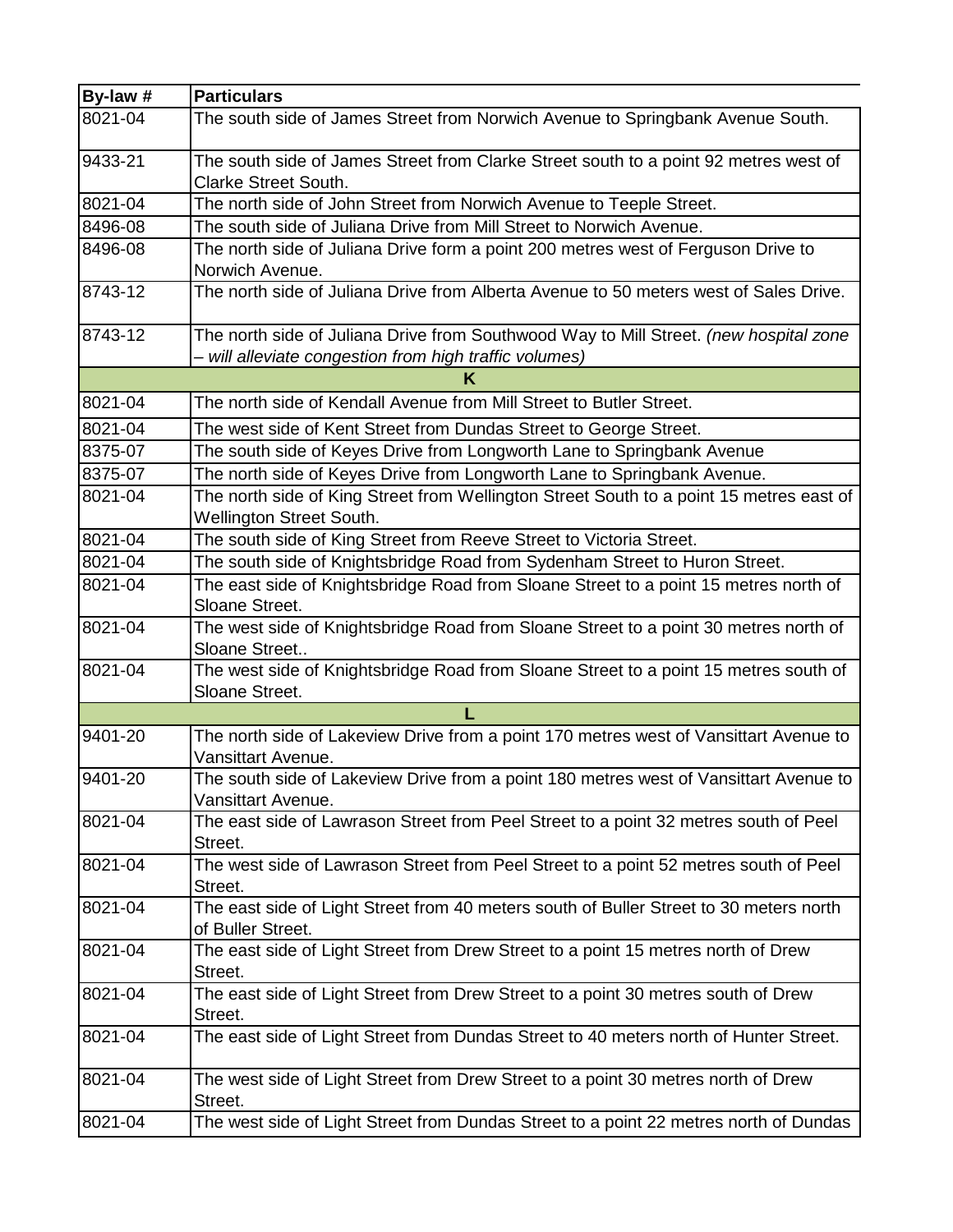| By-law #    | <b>Particulars</b>                                                                        |
|-------------|-------------------------------------------------------------------------------------------|
| 8021-04     | The west side of Light Street from Hunter Street to a point 15 metres south of Hunter     |
|             | Street.                                                                                   |
| 8496-08     | The west side of Light Street form 63.5 metres north of Dundas Street to 105.5 metres     |
|             | The south side of Lindsay Road from Ferguson Drive to Hodgins Crescent.                   |
| 8375-07     | The east side of Longworth Lane from Juliana Drive to Parkinson Road                      |
| 8021-04     | The west of Side of Longworth Lane from Juliana Drive to Parkinson Road                   |
| 8021-04     | The east side of Lyndale Crescent from a point 74 metres south of Sprucedale Road to      |
|             | a point 86 metres south of Sprucedale Road.                                               |
| 8021-04     | The west side of Lyndale Crescent from a point 74 metres south of Sprucedale Road         |
|             | to a point 86 metres south of Sprucedale Road.                                            |
|             | м                                                                                         |
| $8021 - 04$ | The north side of Main Street from Ingersoll Road to a point 134 metres east of           |
|             | Ingersoll Road.                                                                           |
| 8021-04     | The north side of Main Street from Mill Street to Douglas Street.                         |
| 8021-04     | The north side of Main Street from Mill Street to a point 336 metres west of Mill Street. |
| 8021-04     | The north side of Main Street from Wellington Street to Butler Street.                    |
| 8021-04     | The north side of Main Street from Wellington Street to a point 37 metres east of         |
|             | <b>Wellington Street.</b>                                                                 |
| 8021-04     | The north side of Main Street from Wilson Street to Bay Street.                           |
| 8021-04     | The south side of Main Street from Ingersoll Road to a point 37 metres east of Butler     |
|             | Street.                                                                                   |
| 8021-04     | The south side of Main Street from Wellington Street to Butler Street.                    |
| 8021-04     | The south side of Main Street from Wilson Street to Bay Street.                           |
| 8021-04     | The east and north sides of Manitoba Road from Parkinson Road to the east limit of        |
|             | <b>Ontario Street.</b>                                                                    |
| 8021-04     | The north and west sides of Market Street from Reeve Street to Peel Street.               |
| 8021-04     | The east and south sides of Market Street from Peel Street to 39 metres northerly         |
|             | along the east and south curb line.                                                       |
| 8021-04     | The south side of Market Street from the west curb line on Reeve Street to a point 11     |
|             | metres westerly.                                                                          |
| 8021-04     | The south side of Market Street from a point 31 metres west of Reeve Street to a point    |
| 8021-04     | 58 metres west of Reeve Street.                                                           |
|             | The east side of Marlboro Court from a point opposite the easterly extension of the       |
| 8021-04     | The east side of Marlboro Street from Nelson Street to point 15 metres south of Nelson    |
| 8021-04     | The west side of Marlboro Street from Dundas Street to Nelson Street.                     |
| 8820-12     | The north side of Marquette Drive from Finkle Street to Frontenac Crescent.               |
| 8820-12     | The south side of Marquette Drive from Finkle Street to Frontenac Crescent                |
| 8021-04     | The north side of Mary Street from Wellington Street North to a point 15 metres east of   |
|             | Wellington Street North.                                                                  |
| 8021-04     | The north side of Mary Street from Wellington Street North to a point 21 metres west of   |
|             | Wellington Street North.                                                                  |
| 8021-04     | The south side of Mary Street from Riddell Street to Beale Street.                        |
| 8021-04     | The east side of McKenzie Avenue from Dundas Street to a point 45 metres north of         |
|             | Dundas Street.                                                                            |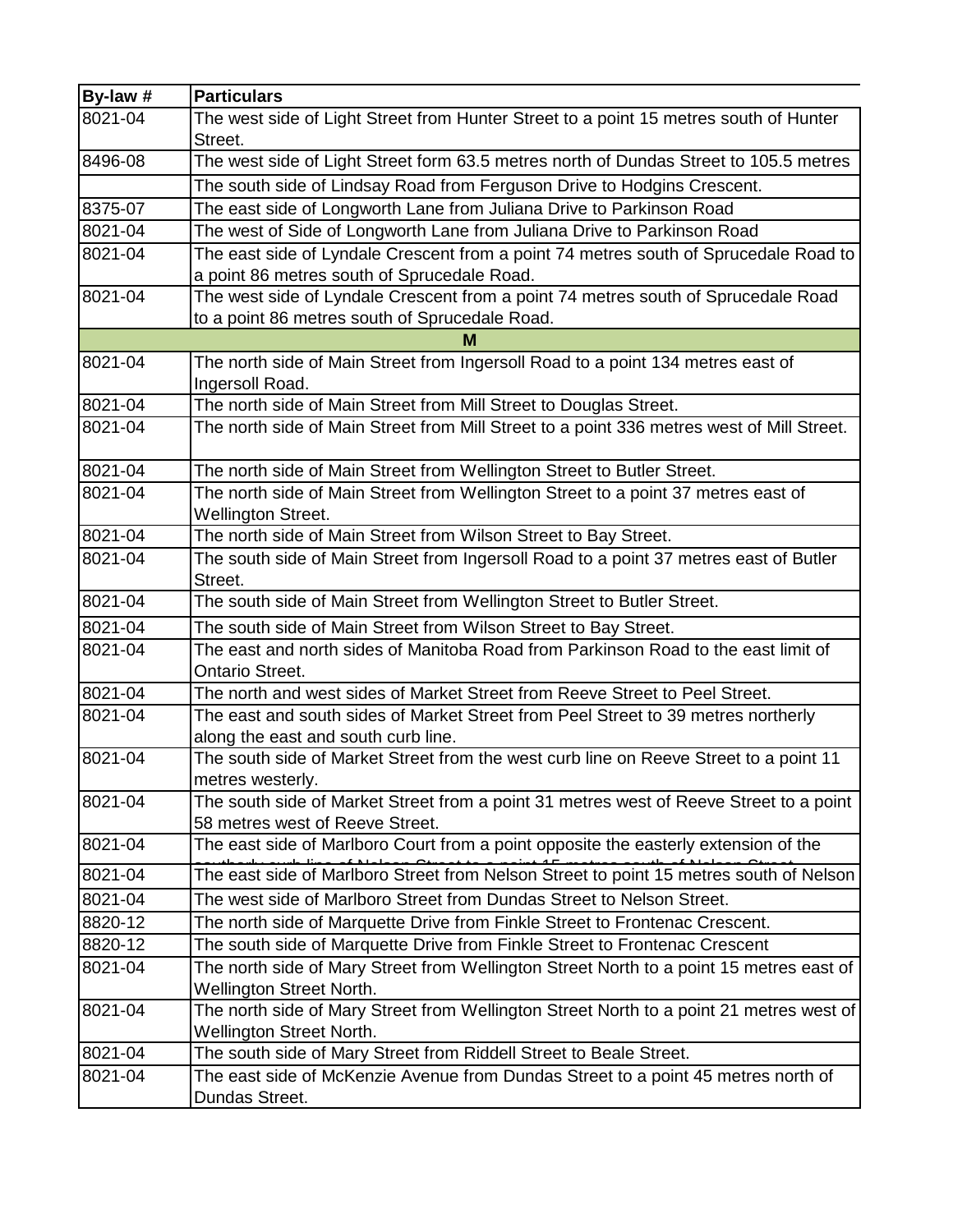| By-law #    | <b>Particulars</b>                                                                                              |
|-------------|-----------------------------------------------------------------------------------------------------------------|
| $8021 - 04$ | The north side of McQueen Street from Metcalfe Street to a point 24 metres west of<br>Metcalfe Street.          |
| 8021-04     | The east side of Metcalfe Street from a point 54 metres south of Market Street South                            |
|             | to a point 44 metres south of Market Street.                                                                    |
| 8021-04     | The east side of Metcalfe Street from McQueen Street to Main Street.                                            |
| 8021-04     | The east side of Metcalfe Street from a point 49 metres north of McQueen Street to a                            |
|             | point 62 metres north of McQueen Street.                                                                        |
| 8021-04     | The west side of Metcalfe Street from Market Street South to a point 10 metres south<br>of Market Street South. |
| 8021-04     | The west side of Metcalfe Street from McQueen Street to a point 44 metres north of                              |
|             | McQueen Street.                                                                                                 |
| 8021-04     | The east side of Mill Street from a point 15 metres north of Spencer Street to a point                          |
|             | 370 metres South of Parkinson Street.                                                                           |
| 8021-04     | The east side of Mill Street from Dundas Street to a point 28 metres south of Park                              |
|             | Row.                                                                                                            |
| 8021-04     | The west side of Mill Street from a point 15 metres north of Sixth Avenue to a point 370                        |
|             | metres south of Parkinson Road.                                                                                 |
| 8021-04     | The west side of Mill Street from Dundas Street to Fifth Avenue.                                                |
| 8999-15     | The east side of Mill Street from a point 28 meters south of Park Row to a point 15                             |
|             | meters north of Spencer Street.                                                                                 |
| 8999-15     | The west side of Mill Street from Fifth Avenue to a point 15 meters north of Sixth                              |
|             | Avenue.                                                                                                         |
| 8999-15     | The east side of Mill Street from a point 370 meters south of Parkinson Road to                                 |
|             | Athlone Avenue.                                                                                                 |
| 8999-15     | The west side of Mill Street from a point 370 meters south of Parkinson Road to                                 |
|             | Athlone Avenue.                                                                                                 |
| 8021-04     | The north side of Miller Street from Huron Street to a point 91 metres west of Huron                            |
|             | Street.                                                                                                         |
| 8021-04     | The south side of Miller Street from Huron Street to a point 91 metres west of Huron<br>Street.                 |
|             | N                                                                                                               |
| 8021-04     | Both sides of Montclair Drive from Norwich Avenue to Juliana Drive.                                             |
| 8021-04     | The north side of Nellis Street from Clarke Street to Blandford Street.                                         |
| 8021-04     | The north side of Nellis Street from Clarke Street to a point 137 metres east of Clarke                         |
|             | Street.                                                                                                         |
| 8021-04     | The north side of Nellis Street from Nesbitt Crescent to a point 76 metres east of                              |
|             | <b>Nesbitt Crescent.</b>                                                                                        |
| 8021-04     | The north side of Nellis Street from Pearson Drive to 140 metres east of Pearson                                |
|             | Drive.                                                                                                          |
| 8021-04     | The north side of Nellis Street from Springbank Avenue North to a point 125 metres                              |
|             | east of Springbank Avenue North.                                                                                |
| 8021-04     | The south side of Nellis Street from Blandford Street to West Avenue.                                           |
| 8021-04     | The south side of Nellis Street from a point 221 metres east of Clarke Street to a point                        |
|             | 297 metres east of Clarke Street.                                                                               |
| 8021-04     | The south side of Nellis Street from a point 61 metres east of Clarke Street to a point                         |
|             | 117 metres west of Clarke Street.                                                                               |
| 8021-04     | The south side of Nellis Street from Springbank Avenue north to a point 20 metres east                          |
|             | of Canfield Crescent.                                                                                           |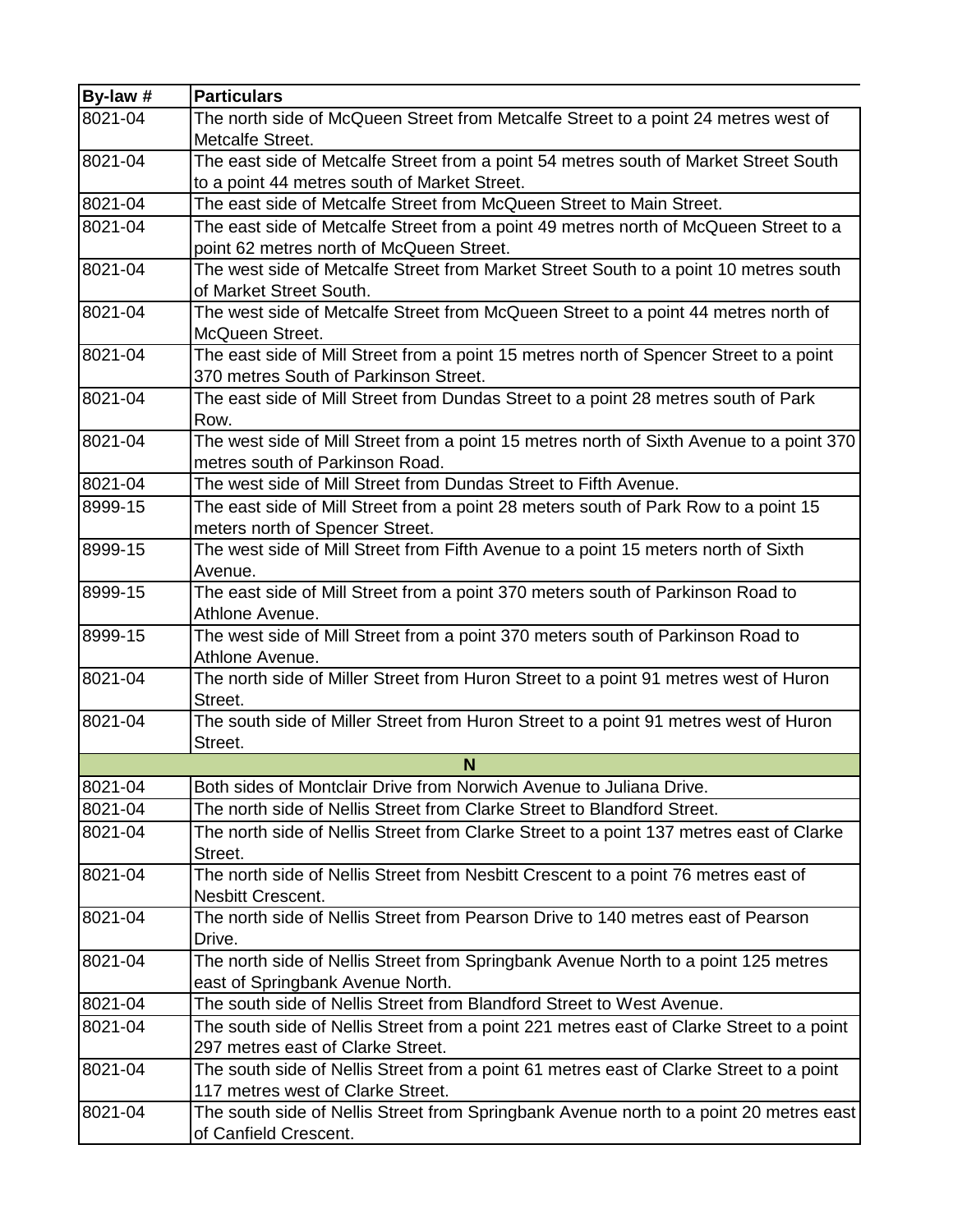| By-law # | <b>Particulars</b>                                                                                                  |
|----------|---------------------------------------------------------------------------------------------------------------------|
| 8021-04  | The south side of Nellis Street a point 120 metres east of Pearson Drive to Lansdowne                               |
|          | Avenue.                                                                                                             |
| 8021-04  | The west side of Nellis Street from 159 metres south of Diefenbaker Drive to 180                                    |
|          | metres south of Diefenbaker Drive.                                                                                  |
| 8021-04  | The west side of Nellis Street from 205 metres south of Diefenbaker Drive to 260                                    |
|          | metres south of Diefenbaker Drive.                                                                                  |
| 8021-04  | The south side of Nelson Street from Huron Street to Marlboro Street.                                               |
| 8021-04  | The north side of Northdale Drive from Victoria Street North to a point 15 metres west<br>of Victoria Street North. |
| 8021-04  | The east side of Northdale Drive from Brant Street to a point 15 metres north of Brant                              |
|          | Street.                                                                                                             |
| 8021-04  | The east side of Northdale Drive from Brant Street to a point 30 metres south of Brant                              |
|          | Street.                                                                                                             |
| 8021-04  | The west side of Northdale Drive from Brant Street to a point 15 metres south of Brant                              |
|          | Street.                                                                                                             |
| 8021-04  | The east side of the east leg of North Park Crescent from Sloane Street to a point 15                               |
|          | metres south of Sloane Street.                                                                                      |
| 8021-04  | The east side of the west leg of North Park Crescent from Sloane Street to a point 15                               |
|          | metres south of Sloane Street.                                                                                      |
| 8021-04  | The west side of the east leg of North Park Crescent from Sloane Street to a point 15                               |
|          | metres south of Sloane Street.                                                                                      |
| 8021-04  | The west side of the west leg of North Park Crescent from Sloane Street to a point 15                               |
|          | metres south of Sloane Street.                                                                                      |
| 8021-04  | The east side of Norwich Avenue from Anne Street to a point 45 metres north of Anne<br>Street.                      |
| 8021-04  | The east side of Norwich Avenue from Anne Street to Parkinson Road.                                                 |
| 8021-04  | The east side of Norwich Avenue from Dufferin Street to a point 15 metres north of                                  |
|          | Dufferin Street.                                                                                                    |
| 8021-04  | The east side of Norwich Avenue from Dufferin Street to a point 60 metres south of<br>Dufferin Street.              |
| 8021-04  | The east side of Norwich Avenue from John Street to Dundas Street.                                                  |
| 8021-04  | The east side of Norwich Avenue from Parkinson Road southerly to the limits of                                      |
|          | Highway 401.                                                                                                        |
| 8021-04  | The west side of Norwich Avenue from Cedar Street to Salter Avenue.                                                 |
| 8021-04  | The west side of Norwich Avenue from Dundas Street to Cedar Street.                                                 |
| 8021-04  | The west side of Norwich Avenue from Parkinson Road to Juliana Drive.                                               |
| 8021-04  | The west side of Norwich Avenue from Parkinson Road to a point 21 metres north of                                   |
|          | Parkinson Road.                                                                                                     |
|          | $\mathbf O$                                                                                                         |
| 8021-04  | The east side of Ojibway Street from the north property line of 496 Ojibway Street to                               |
|          | the south property line of 488 Ojibway Street.                                                                      |
| 8021-04  | The west side of Ojibway Street from Cree Avenue to Springbank Avenue.                                              |
| 8021-04  | The east side of Oxford Street from Dundas Street to Tecumseh Street.                                               |
| 8021-04  | The west side of Oxford Street from Drew Street to a point 30 metres north of Drew                                  |
|          | Street.                                                                                                             |
| 8021-04  | The west side of Oxford Street from Drew Street to a point 15 metres south of Drew                                  |
|          | Street.                                                                                                             |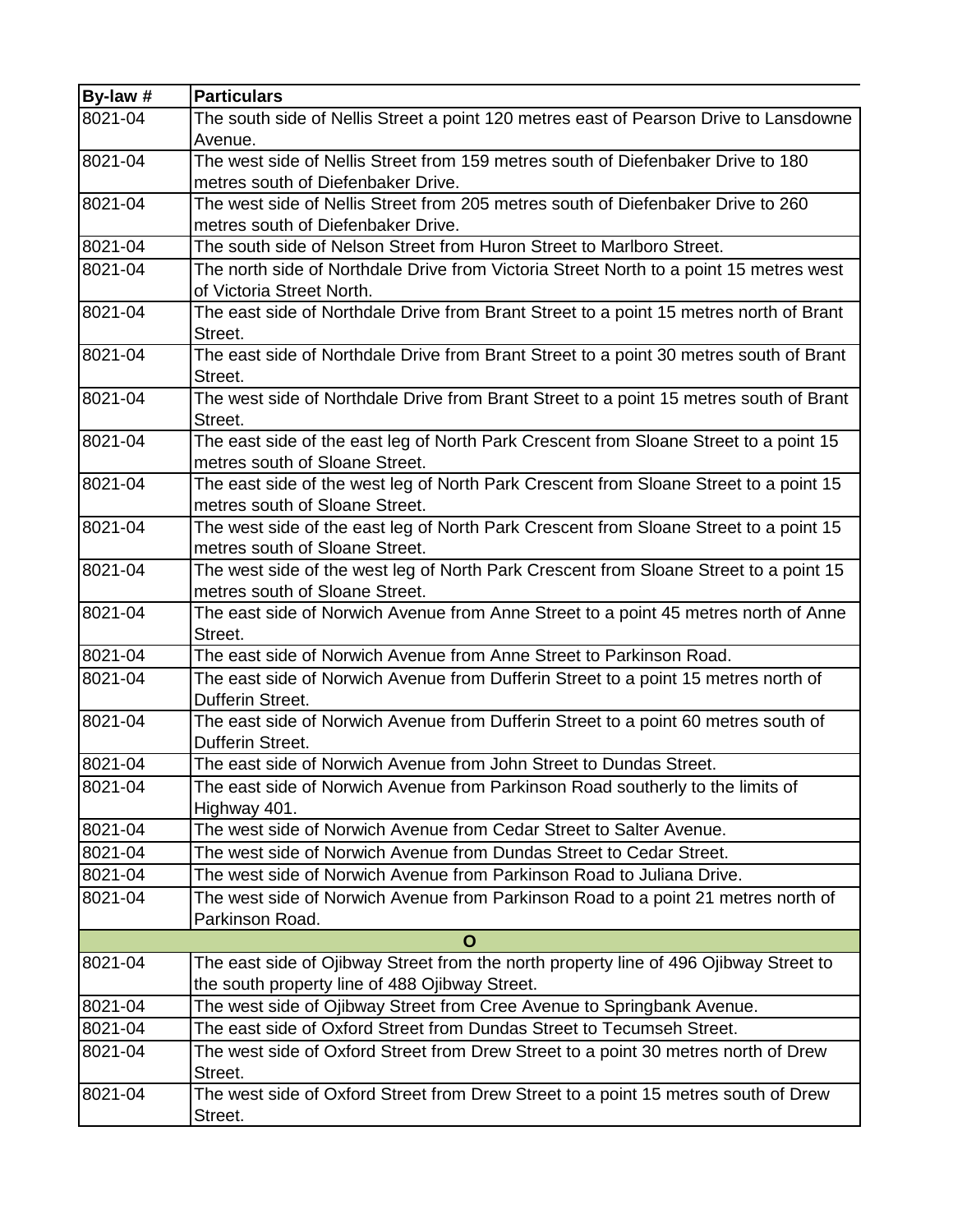| By-law # | <b>Particulars</b>                                                                                   |
|----------|------------------------------------------------------------------------------------------------------|
| 8021-04  | The west side of Oxford Street from Dundas Street to a point 30 metres north of                      |
|          | Dundas Street.                                                                                       |
| 8021-04  | The west side of Oxford Street from Hunter Street to a point 30 metres north of Hunter               |
|          | Street.                                                                                              |
| 8021-04  | The west side of Oxford Street from Hunter Street to a point 15 metres south of Hunter               |
|          | Street.                                                                                              |
| 8021-04  | The west side of Oxford Street from Tecumseh Street to Ingersoll Avenue.                             |
| 8578-09  | Oxford Road #59 North from 100 metres south of Oxford Road #17 to 200 metres                         |
|          | south of Oxford Road #17.                                                                            |
| 8021-04  | Oxford Road #17 from 700 metres east of County Road #59 North to the 13 <sup>th</sup> Line.          |
|          |                                                                                                      |
| 8465-08  | Oxford Road #17 from 700m east of County Road 59 North to the 13 <sup>th</sup> Line                  |
| 8578-09  | Oxford Road #17 from 100 metres west of Oxford Road #59 North to 200 metres west                     |
|          | of Oxford Road #59 North.                                                                            |
|          | P                                                                                                    |
| 8021-04  | The north side of Park Row from Ingersoll Road to Mill Street.                                       |
| 8021-04  | The north side of Parkinson Road from a point 65 metres west of Finkle Street to a                   |
|          | point 65 metres east of Finkle Street.                                                               |
| 8021-04  | The north side of Parkinson Road from Mill Street to a point 70 metres east of Mill                  |
|          | Street.                                                                                              |
| 8021-04  | The north side of Parkinson Road from Norwich Avenue to a point 83 metres east of                    |
|          | Norwich Avenue.                                                                                      |
| 8021-04  | The north side of Parkinson Road from Norwich Avenue to a point 50 metres west of                    |
|          | Norwich Avenue.                                                                                      |
| 8021-04  | The south side of Parkinson Road from a point 65 metres west of Finkle Street to a                   |
|          | point 65 metres east of Finkle Street.                                                               |
| 8021-04  | The south side of Parkinson Road from Mill Street to a point 70 metres east of Mill                  |
|          | Street.                                                                                              |
| 8021-04  | The south side of Parkinson Road from Norwich Avenue to a point 83 metres east of                    |
| 8021-04  | Norwich Avenue.<br>The south side of Parkinson Road from Norwich Avenue to a point 50 metres west of |
|          | Norwich Avenue.                                                                                      |
| 8021-04  | The north side of Pavey Street from Fyfe Avenue to Norwich Avenue.                                   |
| 8021-04  | The south side of Pavey Street from a point 88 metres east of Fyfe Avenue to a point                 |
|          | 108 metres east of Fyfe Avenue.                                                                      |
| 8021-04  | The east side of Pearson Drive from Nellis Street to O'Rourke Place.                                 |
| 8453-08  | The north side of Peel Street from Chapel Street to a point 65 metres west of                        |
|          | <b>Wellington Street South</b>                                                                       |
| 8021-04  | The north side of Peel Street from the northerly extension of the easterly curb line of              |
|          | Lawrason Street to Norwich Avenue.                                                                   |
| 8021-04  | The south side of Peel Street from a point 29 metres west of Bay Street to a point 17                |
|          | metres east of Bay Street.                                                                           |
| 8021-04  | The south side of Peel Street from Norwich Avenue to a point 15 metres west of                       |
|          | Norwich Avenue.                                                                                      |
| 8021-04  | The south side of Peel Street from a point 56 metres east of Wellington Street to                    |
|          | Reeve Street.                                                                                        |
| 8021-04  | The south side of Peel Street from Metcalfe Street to Finkle Street.                                 |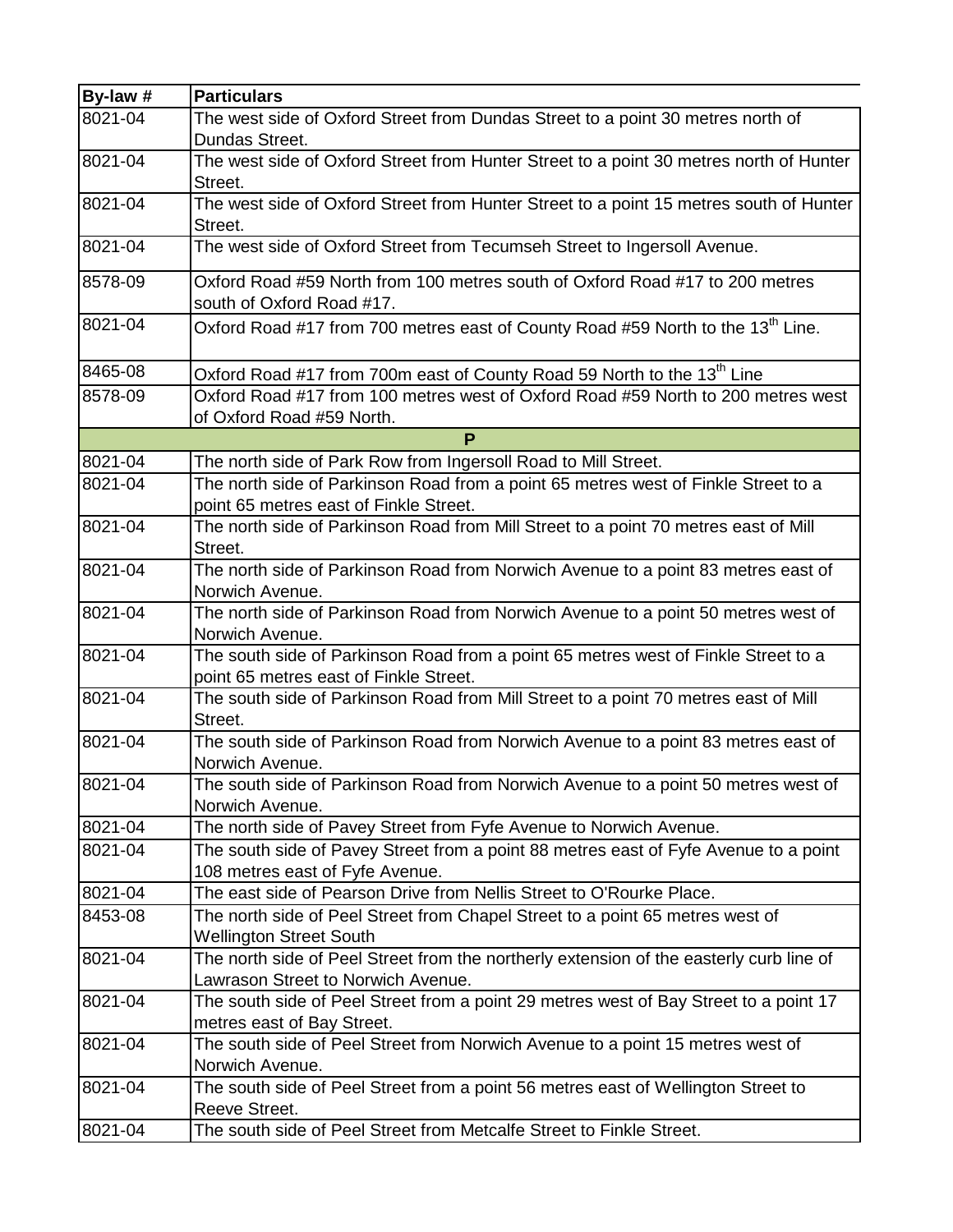| By-law # | <b>Particulars</b>                                                                                 |
|----------|----------------------------------------------------------------------------------------------------|
| 8021-04  | The south side of Peel Street from a point 31 metres west of Victoria Street to a point            |
|          | 17 metres east of Victoria Street.                                                                 |
| 8021-04  | The south side of Peel Street from a point 26 metres west of Young Street to Lawrason              |
|          | Street.                                                                                            |
| 8021-04  | The south side of Pember's Pass from Finkle Street to Ontario Street.                              |
| 8021-04  | The east side of Perry Street from a point 40 metres south of Dundas Street to a point             |
|          | 60 metres south of Dundas Street.                                                                  |
| 8021-04  | The east side of Perry Street from Simcoe Street to Main Street.                                   |
| 8021-04  | The west side of Perry Street from Simcoe Street to Main Street.                                   |
| 8021-04  | The north side of Princess Street from a point 15 metres west of Beale Street to a point           |
|          | 30 metres east of Beale Street.                                                                    |
| 8021-04  | The north side of Princess Street from Riddell Street to a point 30 metres east of                 |
| 8021-04  | The north side of Princess Street from a point 15 metres west of Victoria Street North             |
|          | to a point 30 metres east of Victoria Street North.                                                |
| 8021-04  | The north side of Princess Street from Wellington Street North to a point 39 metres                |
|          | east of Wellington Street North.                                                                   |
| 8607-10  | The north side of Princess Street from a point 30 Metres west of York Street.                      |
| 8021-04  | The south side of Princess Street from Kent Street to Huron Street.                                |
| 8021-04  | The south side of Princess Street from Riddell Street to York Street.                              |
|          | Q                                                                                                  |
| 8021-04  | The north side of Queen Street from Broadway Street to Mill Street.                                |
|          | R                                                                                                  |
| 8021-04  | The north side of Raglan Street from Waterloo Street to a point 81 metres east of                  |
|          | Waterloo Street.                                                                                   |
| 8021-04  | The south side of Raglan Street from a point 75 metres east of Waterloo Street to the              |
|          | end of the street.                                                                                 |
| 8021-04  | The north side of Rathbourne Avenue from Blandford Street to Huron Street.                         |
| 8021-04  | The west side of Reeve Street from Market Street North to a point 14 metres north of               |
|          | Market Street North.                                                                               |
| 8021-04  | The west side of Reeve Street from a point 37 metres south of Market Street South to               |
|          | a point 50 metres south of Market Street South.                                                    |
| 8453-08  | The east side of Reeve Street from Peel Street to a point 62 metres south of Dundas                |
|          | Street.                                                                                            |
| 8021-04  | The east side of Riddell Street from Dundas Street to Princess Street.                             |
| 8021-04  | The east side of Riddell Street from Princess Street to a point 30 metres north of                 |
|          | Princess Street.                                                                                   |
| 8674-11  | The west side of Riddell Street from Dundas Street to a point 74 metres north of                   |
|          | <b>Dundas Street</b>                                                                               |
| 8021-04  | The west side of Riddell Street from Hunter Street to Devonshire Avenue.                           |
| 8674-11  | The west side of Riddell Street from a point 41 metres south of Hunter Street to Hunter<br>Street. |
| 8954-14  | The north side of Ridgewood Drive from Wedgewood Drive to Oxford County Road 59.                   |
|          |                                                                                                    |
| 8021-04  | The east side of Russell Street from Bruce Street to Spencer Street.                               |
|          | S                                                                                                  |
| 8021-04  | The north side of Simcoe Street from Finkle Street to Mill Street.                                 |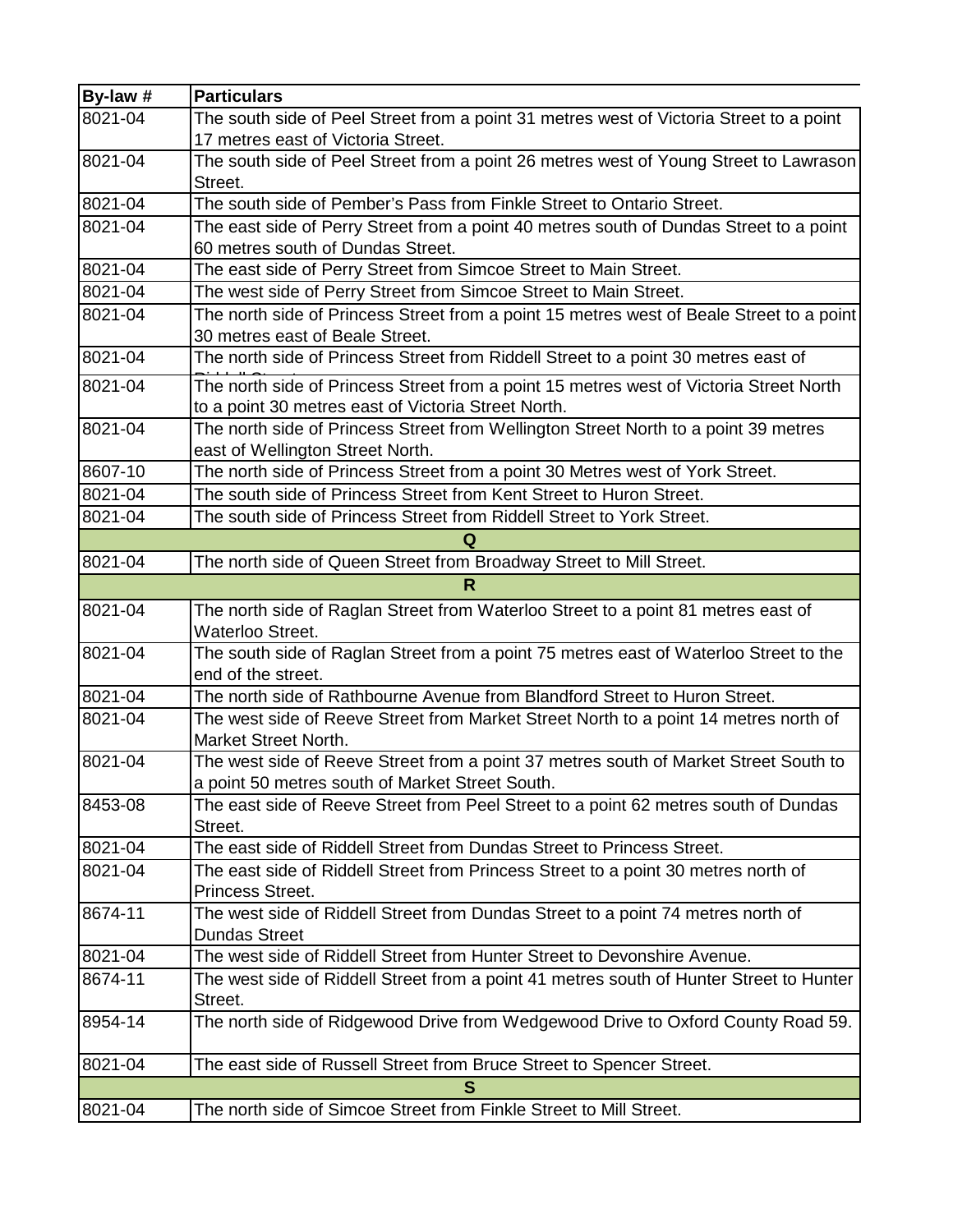| By-law # | <b>Particulars</b>                                                                                 |
|----------|----------------------------------------------------------------------------------------------------|
| 8021-04  | The south side of Simcoe Street from Broadway Street to a point 15 metres east of                  |
|          | Broadway Street.                                                                                   |
| 8021-04  | The south side of Simcoe Street from Broadway Street to a point 32 metres west of                  |
|          | Broadway Street.                                                                                   |
| 8021-04  | The south side of Simcoe Street from Brock Street to a point 15 metres east of Brock               |
|          | Street.                                                                                            |
| 8021-04  | The south side of Simcoe Street from Brock Street to a point 37 metres west of Brock               |
|          | Street.                                                                                            |
| 8021-04  | The south side of Simcoe Street from Mill Street to a point 30 metres east of Mill                 |
|          | Street.                                                                                            |
| 8021-04  | The north side of Sloane Street from Clarke Street to a point 30 metres east of Clarke             |
|          | Street.                                                                                            |
| 8021-04  | The north side of Sloane Street from Clarke Street to a point 15 metres west of Clarke             |
|          | Street.                                                                                            |
| 8021-04  | The north side of Sloane Street from a point 15 metres west of the northerly extension             |
|          | of the westerly curb line of Warwick Street to the northerly extension of the westerly             |
|          | curb line of Belgrave Street.                                                                      |
| 8021-04  | The south side of Sloane Street from Clarke Street to a point 15 metres east of Clarke             |
|          | Street.                                                                                            |
| 8021-04  | The south side of Sloane Street from Clarke Street to a point 30 metres west of Clarke             |
|          | Street.                                                                                            |
| 8021-04  | The south side of Sloane Street from Warwick Street to a point 15 metres east of                   |
|          | <b>Warwick Street.</b>                                                                             |
| 8021-04  | The south side of Sloane Street from Warwick Street to a point 30 metres west of                   |
|          | <b>Warwick Street.</b>                                                                             |
| 8021-04  | The south side of the north leg of Sioux Crescent from Ojibway Road to a point 20                  |
| 8021-04  | metres west of Ojibway Road.                                                                       |
|          | The north side of Spencer Street from Butler Street to a point 30 metres east of Butler<br>Street. |
| 8021-04  | The north side of Spencer Street from Butler Street to a point 15 metres west of Butler            |
|          | Street.                                                                                            |
| 8021-04  | The south side of Spencer Street from Butler Street to a point 15 metres east of Butler            |
|          | Street.                                                                                            |
| 8021-04  | The south side of Spencer Street from Butler Street to a point 39 metres west of Butler            |
|          | Street.                                                                                            |
| 8021-04  | The east side of Springbank Avenue North from Dundas Street to a point 182 metres                  |
|          | north of Nellis Street.                                                                            |
| 8021-04  | The west side of Springbank Avenue North from Dundas Street to a point 110 metres                  |
|          | north of Nellis Street.                                                                            |
| 8021-04  | The east side of Springbank Avenue South from Dundas Street to Alice Street.                       |
| 8644-10  | The east side of Springbank Avenue north from the south side of Devonshrie Avenue                  |
|          | to the north side of sprucedale Avenue.                                                            |
| 8954-14  | The east side of Springbank Avenue North from a point 182 metres north of Nellis                   |
|          | Street to Sprucedale Road.                                                                         |
| 8954-14  | The west side of Springbank Avenue North from a point 110 metres north of Nellis                   |
|          | Street to the north side of Sprucedale Road.                                                       |
| 8021-04  | The west side of Springbank Avenue South from Dundas Street to Alice Street.                       |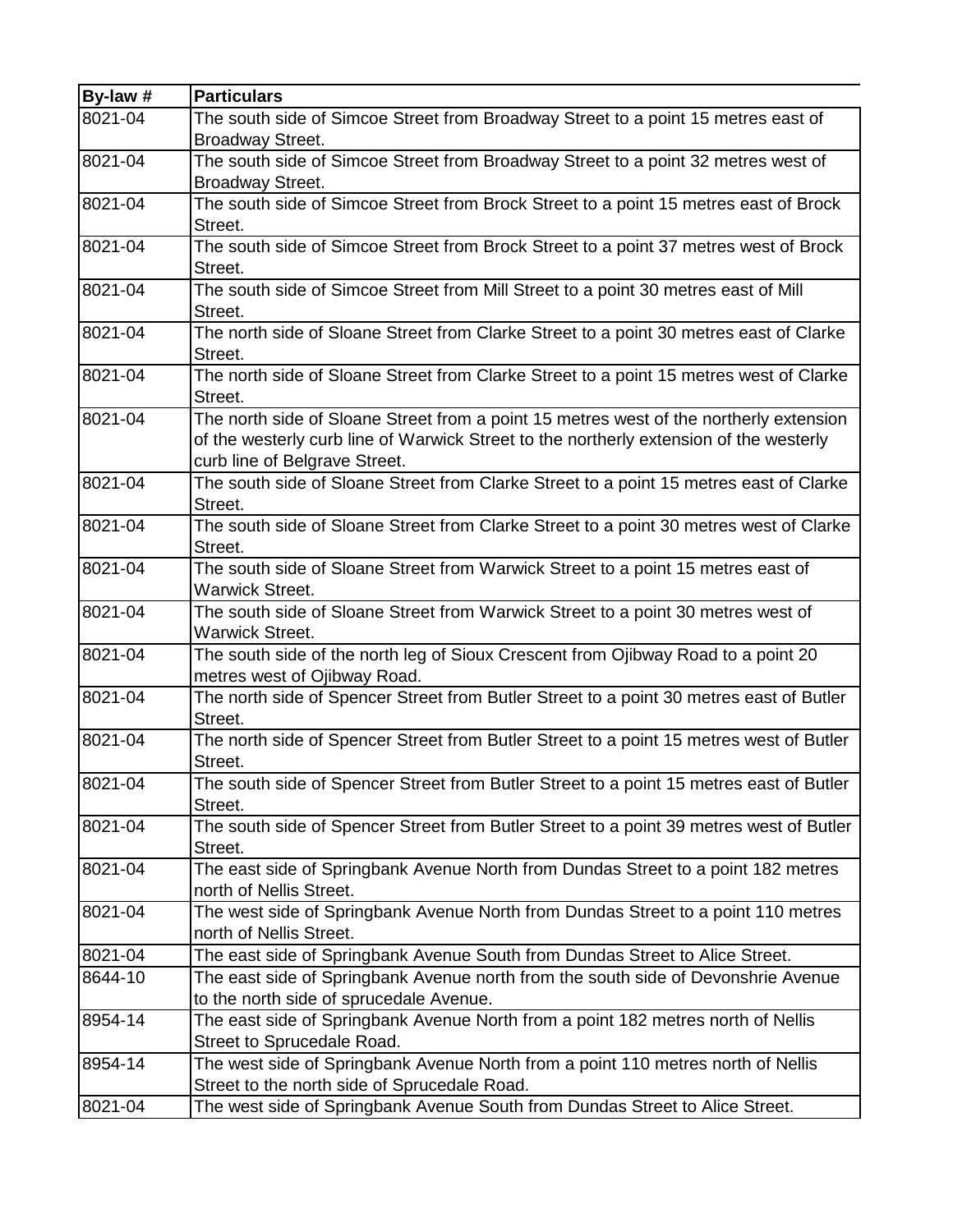| By-law # | <b>Particulars</b>                                                                      |
|----------|-----------------------------------------------------------------------------------------|
| 8644-10  | The West side of Springbank Avenue North from the south side of Devonshire Avenue       |
|          | to the north side of Sprucedale Avenue                                                  |
| 8021-04  | The north side of Springbank Avenue North from a point 20 meters west of Mohican        |
|          | Drive to a point 25 meters east of Mohican Drive.                                       |
| 8021-04  | The south side of Springbank Avenue North from a point 50 meters west of Mohican        |
|          | Drive to a point 15 meters east of Mohican Drive.                                       |
| 8021-04  | The north side of Sprucedale Road from Springbank Avenue North to a point 118           |
|          | metres east of Springbank Avenue South.                                                 |
| 8021-04  | The west side of Stafford Street from James Street to a point 23 metres south of        |
|          | James Street.                                                                           |
| 8021-04  | The west side of Stoney Road from a point 35 metres north of Henry Street to            |
|          | <b>Wellington Street South.</b>                                                         |
| 8021-04  | The north side of Sutherland Drive from Huron Street to Ingersoll Avenue.               |
| 8021-04  | The east side of Sydenham Street from Nelson Street to Rathbourne Avenue.               |
|          |                                                                                         |
| 8021-04  | The east side of Tecumseh Street from Ingersoll Avenue to a point 75 metres north of    |
|          | Oxford Street.                                                                          |
| 8021-04  | The west side of Tecumseh Street from Ingersoll Avenue to a point 50 metres north of    |
|          | <b>Oxford Street.</b>                                                                   |
| 8021-04  | The east side of Teeple Street from Dundas Street to James Street.                      |
| 8021-04  | The west side of Teeple Street from Dundas Street to a point 79.5 metres north of       |
|          | John Street.                                                                            |
| 8021-04  | The west side of Teeple Street from John Street to a point 20 metres north of John      |
|          | Street.                                                                                 |
| 9127-17  | The west side of Teeple Street from James Street to Water Street.                       |
|          | U                                                                                       |
| 9127-17  | The southeast side of Universal Road from a point 120 metres north of Welford Place     |
|          | to a point 195 metres west of terminus for Universal Road.                              |
|          | V                                                                                       |
| 8021-04  | The east side of Vansittart Avenue from Hunter Street to a point 81 metres north of     |
|          | Hunter Street.                                                                          |
| 8021-04  | The east side of Vansittart Avenue from Hunter Street to a point 46 metres south of     |
|          | Hunter Street.                                                                          |
| 8021-04  | The east side of Vansittart Avenue from Ingersoll Avenue to a point 73 metres north of  |
|          | Ingersoll Avenue.                                                                       |
| 8021-04  | The east side of Vansittart Avenue from Ingersoll Avenue to a point 73 metres south of  |
|          | Ingersoll Avenue.                                                                       |
| 8021-04  | The east side of Vansittart Avenue from the North City Limit to a point 46 metres south |
|          | of Devonshire Avenue.                                                                   |
| 8021-04  | The west side of Vansittart Avenue from Buller Street to North City Limits.             |
| 8021-04  | The west side of Vansittart Avenue from Dundas Street to a point 55 metres north of     |
| 8021-04  | The east side of Victoria Street North from Adelaide Street to a point 15 metres north  |
|          | of Adelaide Street.                                                                     |
| 8021-04  | The east side of Victoria Street North from Dundas Street to Adelaide Street.           |
| 8021-04  | The east side of Victoria Street North from Grant Street to Ingersoll Avenue.           |
| 8021-04  | The east side of Victoria Street North from Princess Street to a point 15 metres north  |
|          |                                                                                         |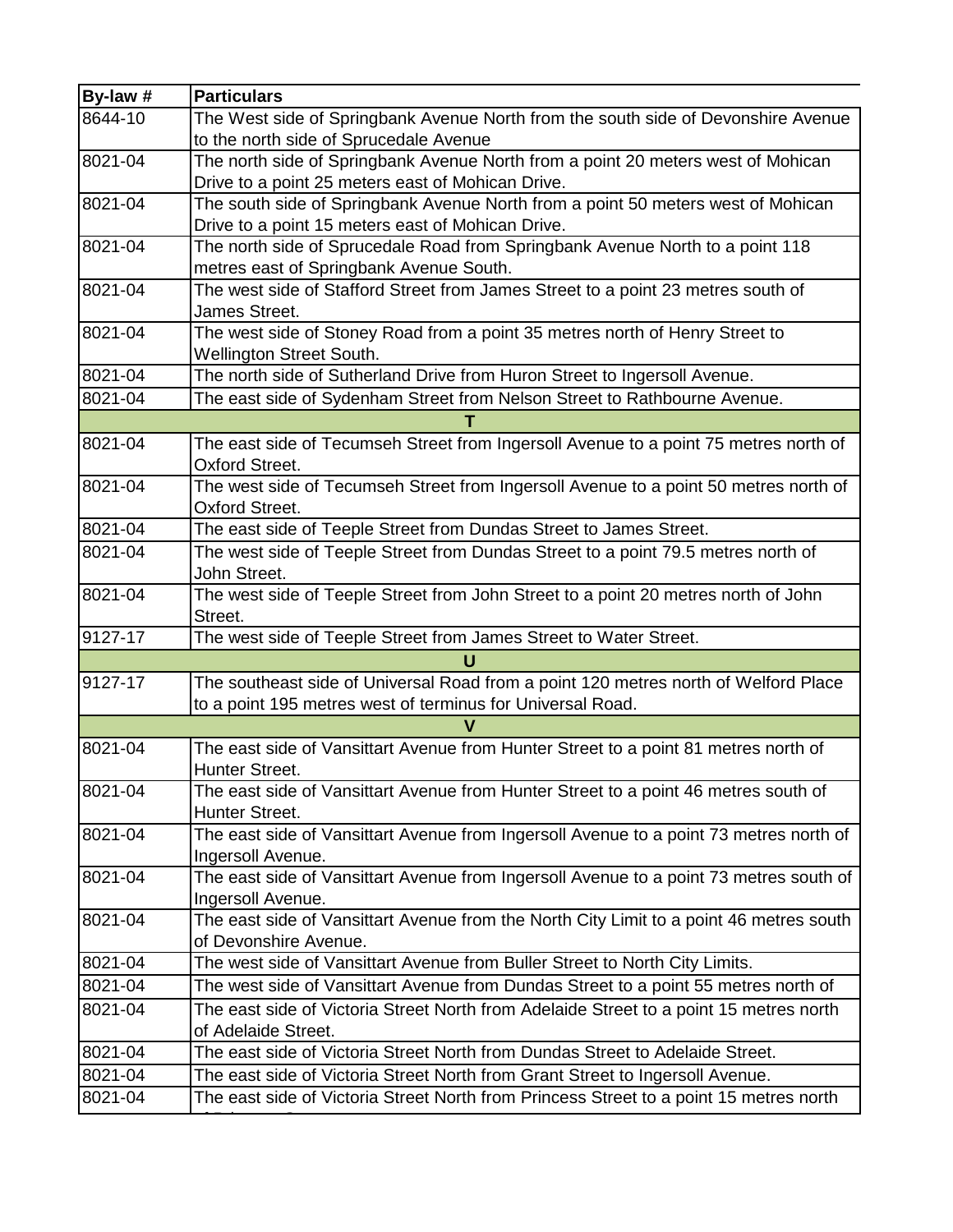| By-law # | <b>Particulars</b>                                                                     |  |  |  |  |  |  |
|----------|----------------------------------------------------------------------------------------|--|--|--|--|--|--|
| 8021-04  | The east side of Victoria Street North from Princess Street to a point 30 metres south |  |  |  |  |  |  |
|          | of Princess Street.                                                                    |  |  |  |  |  |  |
| 8021-04  | The west side of Victoria Street North from Dundas Street to Mary Street.              |  |  |  |  |  |  |
| 8021-04  | The west side of Victoria Street North from Grant Street to Ingersoll Avenue.          |  |  |  |  |  |  |
| 8021-04  | The east side of Victoria Street South from Henry Street to a point 41 metres north of |  |  |  |  |  |  |
|          | Henry Street.                                                                          |  |  |  |  |  |  |
| 8021-04  | The east side of Victoria Street South from Peel Street to King Street.                |  |  |  |  |  |  |
| 8021-04  | The west side of Victoria Street South from Dundas Street to a point 15 metres south   |  |  |  |  |  |  |
|          | of Peel Street.                                                                        |  |  |  |  |  |  |
| 8021-04  | The west side of Victoria Street South from Henry Street to a point 41 metres north of |  |  |  |  |  |  |
|          | Henry Street.                                                                          |  |  |  |  |  |  |
| 8021-04  | The west side of Victoria Street South from Henry Street to Walter Street.             |  |  |  |  |  |  |
|          | W                                                                                      |  |  |  |  |  |  |
| 8496-08  | The north side of Walter Street from Fyfe Avenue easterly                              |  |  |  |  |  |  |
| 8021-04  | The north side of Warwick Street from Clarke Street to a point 30 metres east of       |  |  |  |  |  |  |
|          | <b>Clarke Street.</b>                                                                  |  |  |  |  |  |  |
| 8021-04  | The north side of Warwick Street from Clarke Street to a point 15 metres west of       |  |  |  |  |  |  |
|          | <b>Clarke Street.</b>                                                                  |  |  |  |  |  |  |
| 8021-04  | The south side of Warwick Street from Clarke Street to a point 15 metres east of       |  |  |  |  |  |  |
|          | <b>Clarke Street.</b>                                                                  |  |  |  |  |  |  |
| 8021-04  | The south side of Warwick Street from Clarke Street to a point 30 metres west of       |  |  |  |  |  |  |
|          | <b>Clarke Street.</b>                                                                  |  |  |  |  |  |  |
| 8021-04  | The south side of Warwick Street from the west boundary of the traffic triangle at the |  |  |  |  |  |  |
|          | intersection of Warwick Street and Winchester Street to a point 257 metres easterly.   |  |  |  |  |  |  |
| 8021-04  | The east side of Warwick Street from Sloane Street to a point 30 metres south of       |  |  |  |  |  |  |
|          | Sloane Street.                                                                         |  |  |  |  |  |  |
| 8021-04  | The west side of Warwick Street from Sloane Street to a point 15 metres south of       |  |  |  |  |  |  |
|          | Sloane Street.                                                                         |  |  |  |  |  |  |
| 8021-04  | The north side of Water Street from Hincks Street to Centre Street.                    |  |  |  |  |  |  |
| 9475-21  | Water Street, north side from Centre Street to Teeple Street.                          |  |  |  |  |  |  |
| 8021-04  | The east side of Waterloo Street from Dundas Street to Simcoe Street.                  |  |  |  |  |  |  |
| 8021-04  | The west side of Waterloo Street from Dundas Street to Simcoe Street.                  |  |  |  |  |  |  |
| 9240-18  | The south and west sides of Wedgewood Drive from a point 125 metres east of            |  |  |  |  |  |  |
|          | Fairway Road to a point 64 metres north of Three Wood Drive.                           |  |  |  |  |  |  |
| 8021-04  | The east side of Wellington Street North from Devonshire Avenue to a point 15 metres   |  |  |  |  |  |  |
|          | north of Devonshire Avenue.                                                            |  |  |  |  |  |  |
| 8674-11  | The east side of Wellington Street North from Adelaide Street to Devonshire Avenue     |  |  |  |  |  |  |
|          |                                                                                        |  |  |  |  |  |  |
| 9475-21  | Wellington Street, east side from a point 20 metres south of Dundas Street to a point  |  |  |  |  |  |  |
|          | 40 metres south of Dundas Street.                                                      |  |  |  |  |  |  |
| 8674-11  | The west side of Wellington Street North from Adelaide Street to Quintin Place         |  |  |  |  |  |  |
| 8021-04  | The west side of Wellington Street North from Brant Street to a point 30 metres north  |  |  |  |  |  |  |
|          | of Brant Street.                                                                       |  |  |  |  |  |  |
| 8021-04  | The west side of Wellington Street North from Brant Street to a point 15 metres south  |  |  |  |  |  |  |
|          | of Brant Street.                                                                       |  |  |  |  |  |  |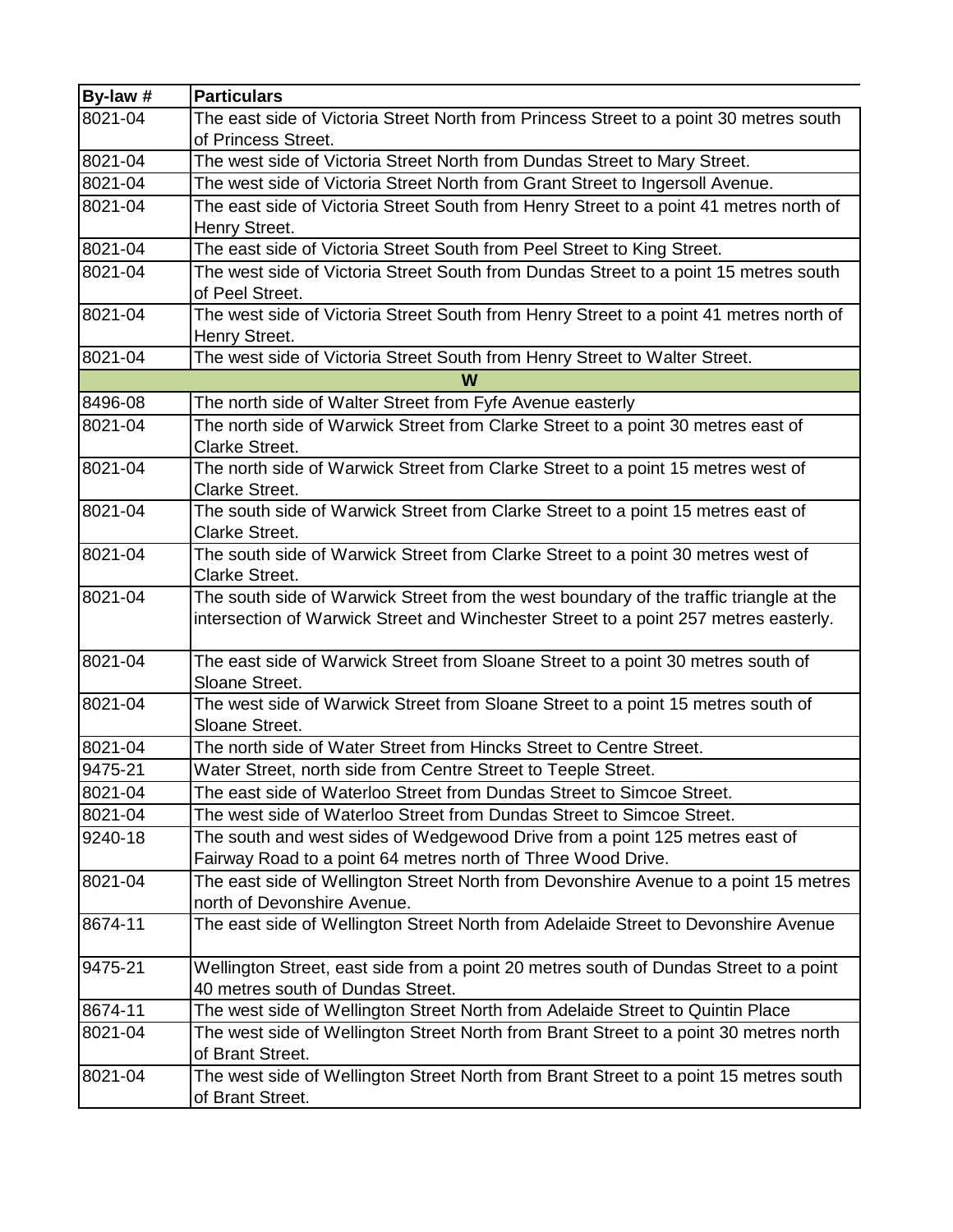| By-law # | <b>Particulars</b>                                                                                                        |  |  |  |  |  |
|----------|---------------------------------------------------------------------------------------------------------------------------|--|--|--|--|--|
| 8021-04  | The west side of Wellington Street North from Devonshire Avenue to a point 30 metres<br>north of Devonshire Avenue.       |  |  |  |  |  |
| 8021-04  | The west side of Wellington Street North from Devonshire Avenue to a point 15 metres<br>south of Devonshire Avenue.       |  |  |  |  |  |
| 8021-04  | The west side of Wellington Street North from Vincent Street to a point 30 metres north<br>of Vincent Street.             |  |  |  |  |  |
| 8021-04  | The west side of Wellington Street North from Vincent Street to a point 46 metres                                         |  |  |  |  |  |
| 8827-13  | "The west side of Wellington Street South from a point 20 metres north of Peel Street<br>to Henry Street."                |  |  |  |  |  |
| 8827-13  | "The west side of Wellington Street South from Dundas Street to a point 35 metres<br>south of Dundas Street"              |  |  |  |  |  |
| 8021-04  | The east side of Wellington Street South from Hatch Street to Henry Street.                                               |  |  |  |  |  |
| 8021-04  | The east side of Wellington Street South from Peel Street to a point 41 metres south of<br>Peel Street.                   |  |  |  |  |  |
| 9475-21  | Wellington Street, west side from a point 50 metres south of Dundas Street to a point<br>20 metres north of Peele Street. |  |  |  |  |  |
| 8827-13  | The east side of Wellington Street South from Dundas Street to a point 20 metres<br>south of Dundas Street.               |  |  |  |  |  |
| 8827-13  | The east side of Wellington Street South from Peel Street to a point 20 metres north of<br>Peel Street.                   |  |  |  |  |  |
| 8827-13  | The west side of Old Wellington Street South from Henry Street to Southside Park.                                         |  |  |  |  |  |
| 8820-12  | The west side of William Street from the north end to Ingersoll Avenue                                                    |  |  |  |  |  |
| 8820-12  | The east side William Street from the north end to Ingersoll Avenue                                                       |  |  |  |  |  |
| 8021-04  | The east side of Wilson Street from Dundas Street to College Avenue.                                                      |  |  |  |  |  |
| 8021-04  | The west side of Wilson Street from College Avenue to Dundas Street.                                                      |  |  |  |  |  |
| 8021-04  | The east side of Wilton Crescent from Sloane Street to a point 30 metres south of<br>Sloane Street.                       |  |  |  |  |  |
| 8021-04  | The west side of Wilton Crescent from Sloane Street to a point 15 metres south of<br>Sloane Street.                       |  |  |  |  |  |
| 8021-04  | The west side of Winnett Street from Buller Street to a point 49 metres north of Buller<br>Street.                        |  |  |  |  |  |
| 8021-04  | The west side of Winnett Street from Drew Street to a point 37 metres south of Drew<br>Street.                            |  |  |  |  |  |
| 8021-04  | The west side of Winnett Street from Hunter Street to a point 15 metres north of<br>Hunter Street.                        |  |  |  |  |  |
| 8021-04  | The west side of Winnett Street from Hunter Street to a point 30 metres south of<br>Hunter Street.                        |  |  |  |  |  |
| 8674-11  | The east side of Winniett Street from Dundas Street to a point 109 metres south of<br>Ingersoll Avenue                    |  |  |  |  |  |
| 9303-19  | The west side of Woodall Way from Devonshire Avenue Street to Sprucedale Road.                                            |  |  |  |  |  |
|          | <b>XYZ</b>                                                                                                                |  |  |  |  |  |
| 8021-04  | The east side of York Street from Dundas Street to George Street.                                                         |  |  |  |  |  |
| 8021-04  | The west side of York Street from Dundas Street to George Street.                                                         |  |  |  |  |  |
| 8021-04  | The east side of Young Street from Peel Street to the south end of Young Street.                                          |  |  |  |  |  |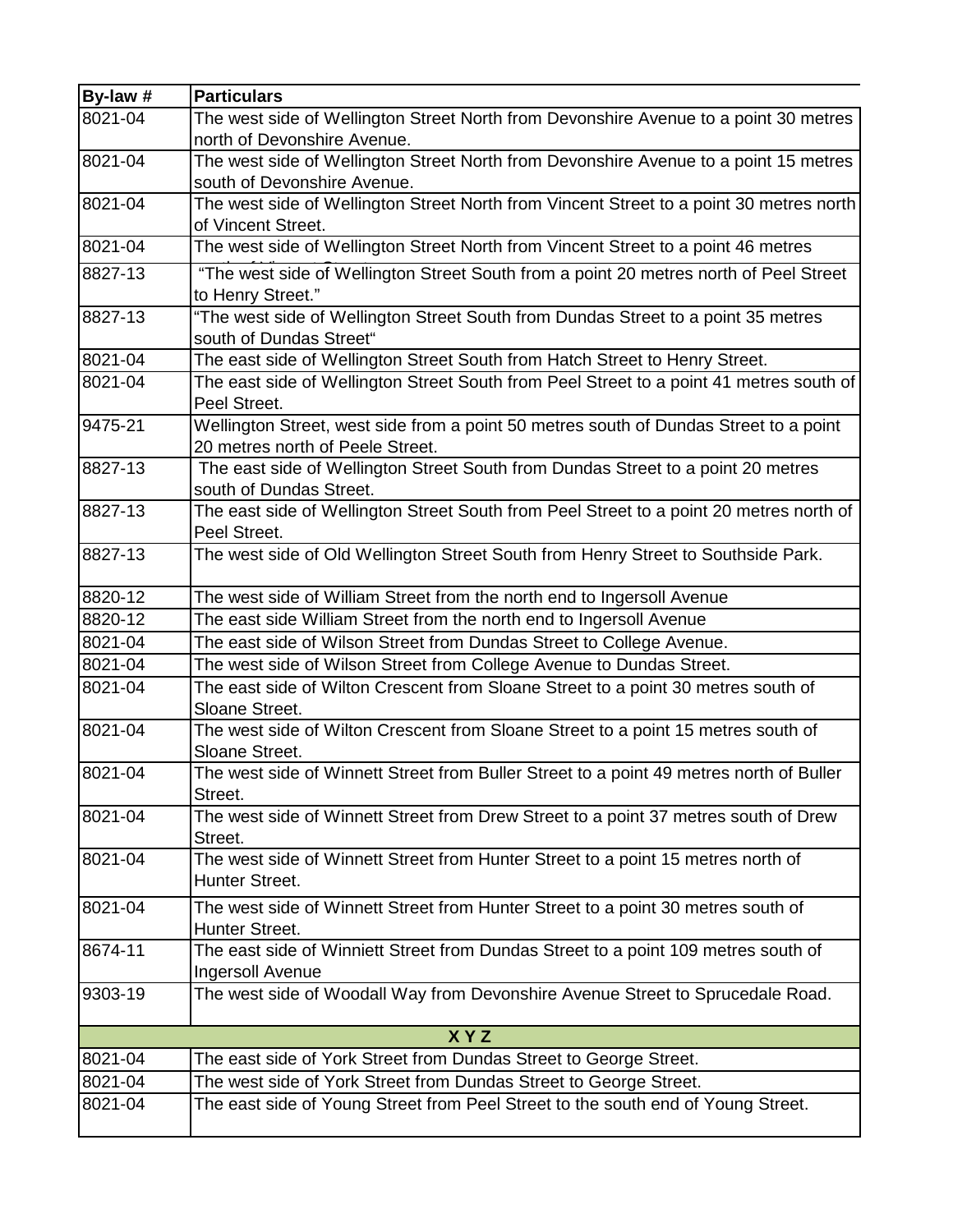| By-law $#$ | <b>Particulars</b>                                                               |
|------------|----------------------------------------------------------------------------------|
| 8021-04    | The west side of Young Street from Dundas Street from Dundas Street to the south |
|            | end of Young Street.                                                             |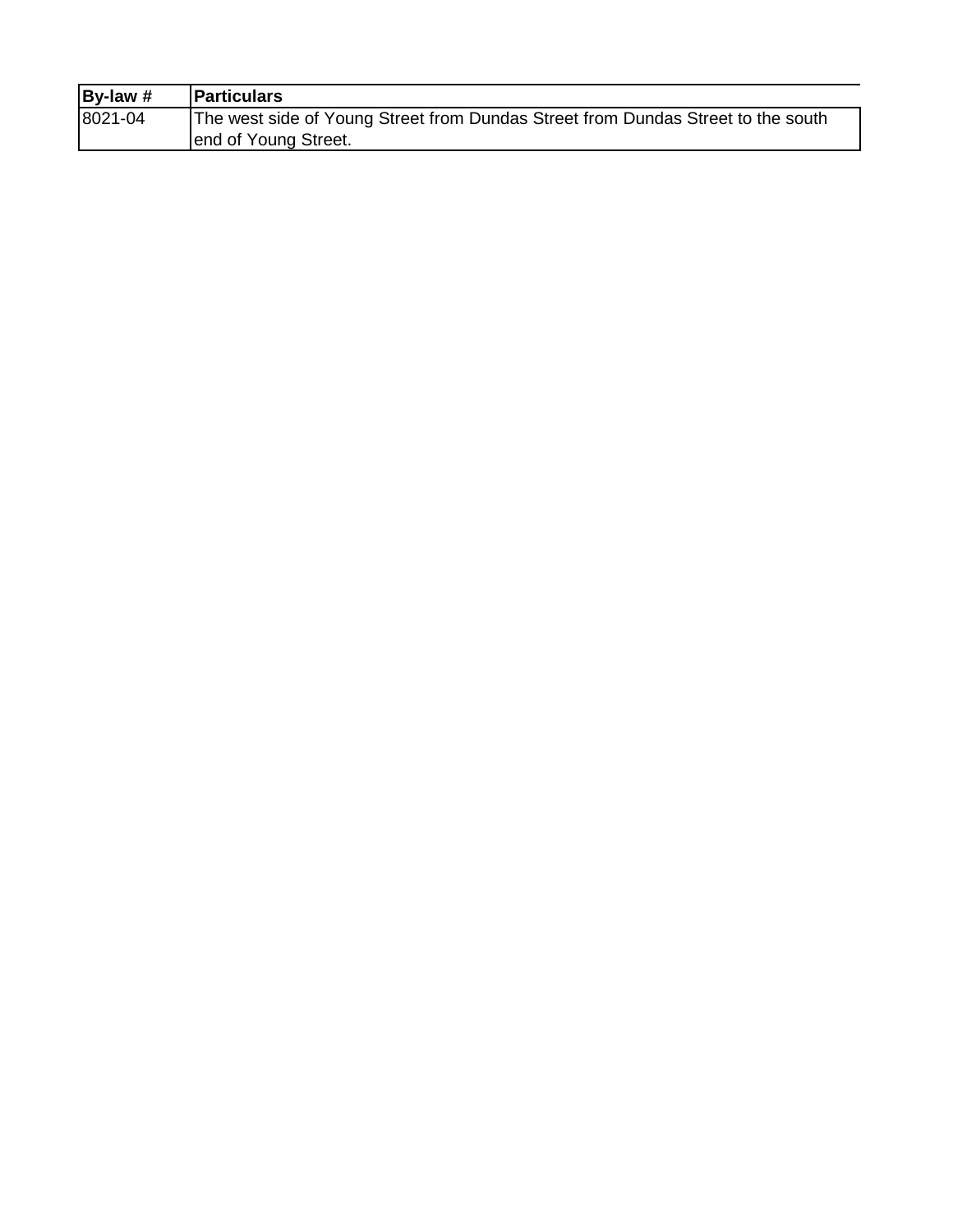| Schedule "B"                                            |
|---------------------------------------------------------|
| forming part of By-law # 8021-04                        |
| Subsection (B), Section 14, Part V                      |
| <b>INTERSECTIONS WHERE YIELD SIGNS SHALL BE ERECTED</b> |

٦

 $\mathsf \Gamma$ 

┯

| By-Law # | <b>Intersection</b>                | <b>Facing Traffic</b>                             |
|----------|------------------------------------|---------------------------------------------------|
| 8644-10  | Dundas Street and Oxford           | Northbound onto Oxford Road 4 from westboound     |
|          | County Road 4                      | Dundas Street merge lane                          |
| 8644-10  | Dundas Street and Oxford           | Westbound onto Dundas Street from southbound CR   |
|          | County Road 4                      | 4 merge lane.                                     |
| 8644-10  | <b>Fairway Road and Lakeview</b>   | Northbound on Fairway Road                        |
|          | Drive, Greenside court             |                                                   |
| 8644-10  | <b>Fairway Road and Lakeview</b>   | Southbound on Fairway Road                        |
|          | Drive, Greenside court             |                                                   |
| 8644-10  | <b>Fairway Road and Lakeview</b>   | <b>Westbound on Lakeview Drive</b>                |
|          | Drive, Greenside court             |                                                   |
| 8644-10  | <b>Fairway Road and Lakeview</b>   | <b>Eastbound on Greenside Court</b>               |
|          | Drive, Greenside court             |                                                   |
| 8644-10  | <b>Juliana Drive and Athlone</b>   | Eastbound onto Juliana Drive from northbound      |
|          | Avenue                             | athlone avenue merge land                         |
| 8387-07  | Lakeview Drive and                 | Eastbound and westbound on Ridgewood Drive,       |
|          | <b>Ridgewood Drive</b>             | Northbound and Southbound on Lakeview Drive.      |
| 8021-04  | Park Row and Ingersoll Road        | Eastbound onto Park Row from the merge lane       |
|          |                                    |                                                   |
| 8021-04  | <b>Wellington Street South and</b> | Southbound onto Wellington Street South from the  |
|          | <b>Main Street</b>                 | merge lane                                        |
| 8021-04  | Winchester Street and              | Eastbound onto Warwick Street from the merge lane |
|          | <b>Warwick Street</b>              |                                                   |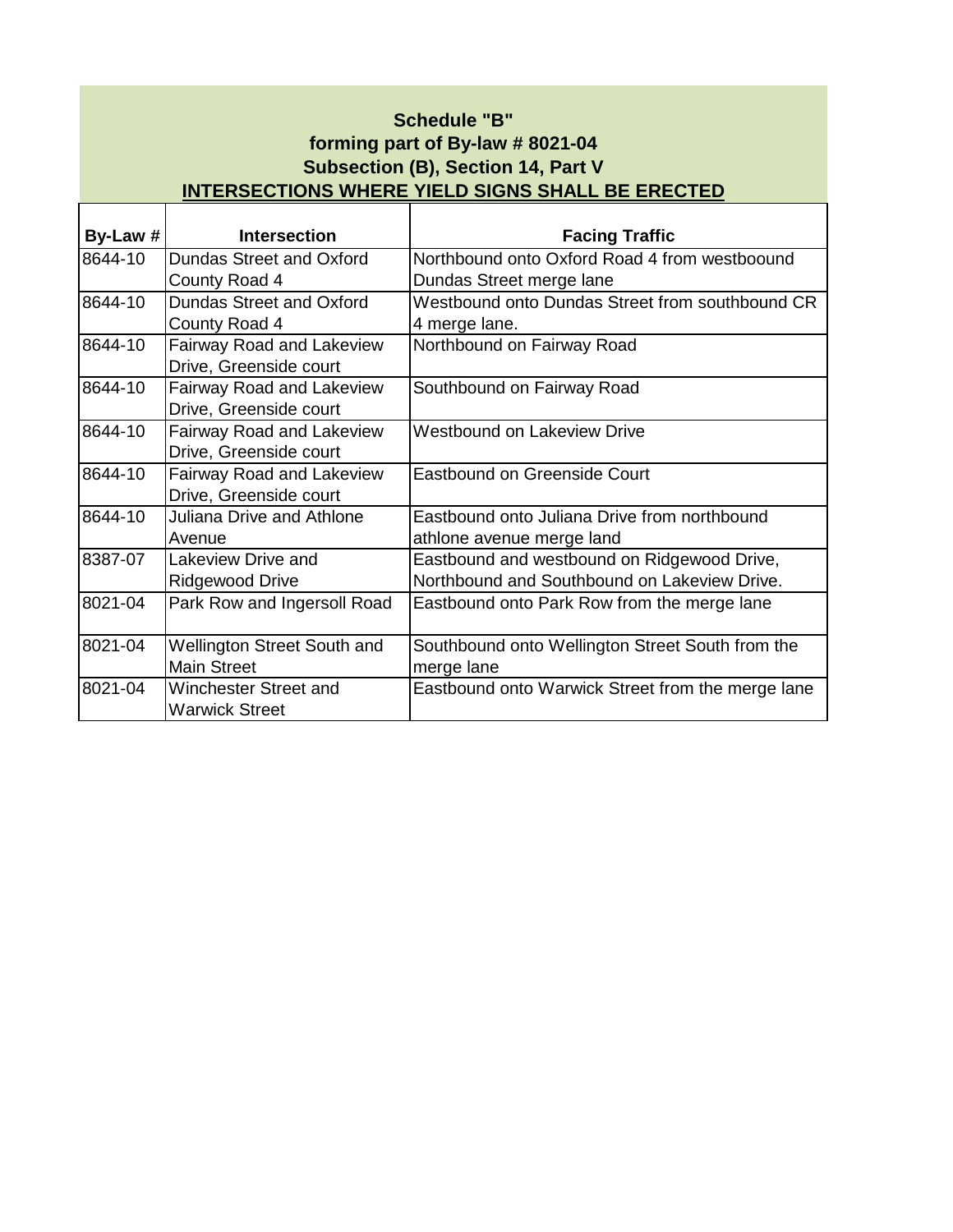| <b>Schedule "C"</b><br>forming part of By-law #8021-04<br><b>Section 5, Part III</b><br>TWO HOUR PARKING 8:00 A.M. TO 6:00 P.M. |                                                                                                                            |  |  |  |
|---------------------------------------------------------------------------------------------------------------------------------|----------------------------------------------------------------------------------------------------------------------------|--|--|--|
| By-law                                                                                                                          | <b>Particulars</b>                                                                                                         |  |  |  |
| 8021-04                                                                                                                         | The east side of Douglas Street from Queen Street to a point 15 metres north of Main<br>Street.                            |  |  |  |
| 8021-04                                                                                                                         | The east side of Young Street from Peel Street to Dundas Street.                                                           |  |  |  |
| 8607-10                                                                                                                         | The north side of Princess Street from a point 30 metres east of Beale Street to a point<br>30 metres west of York Street. |  |  |  |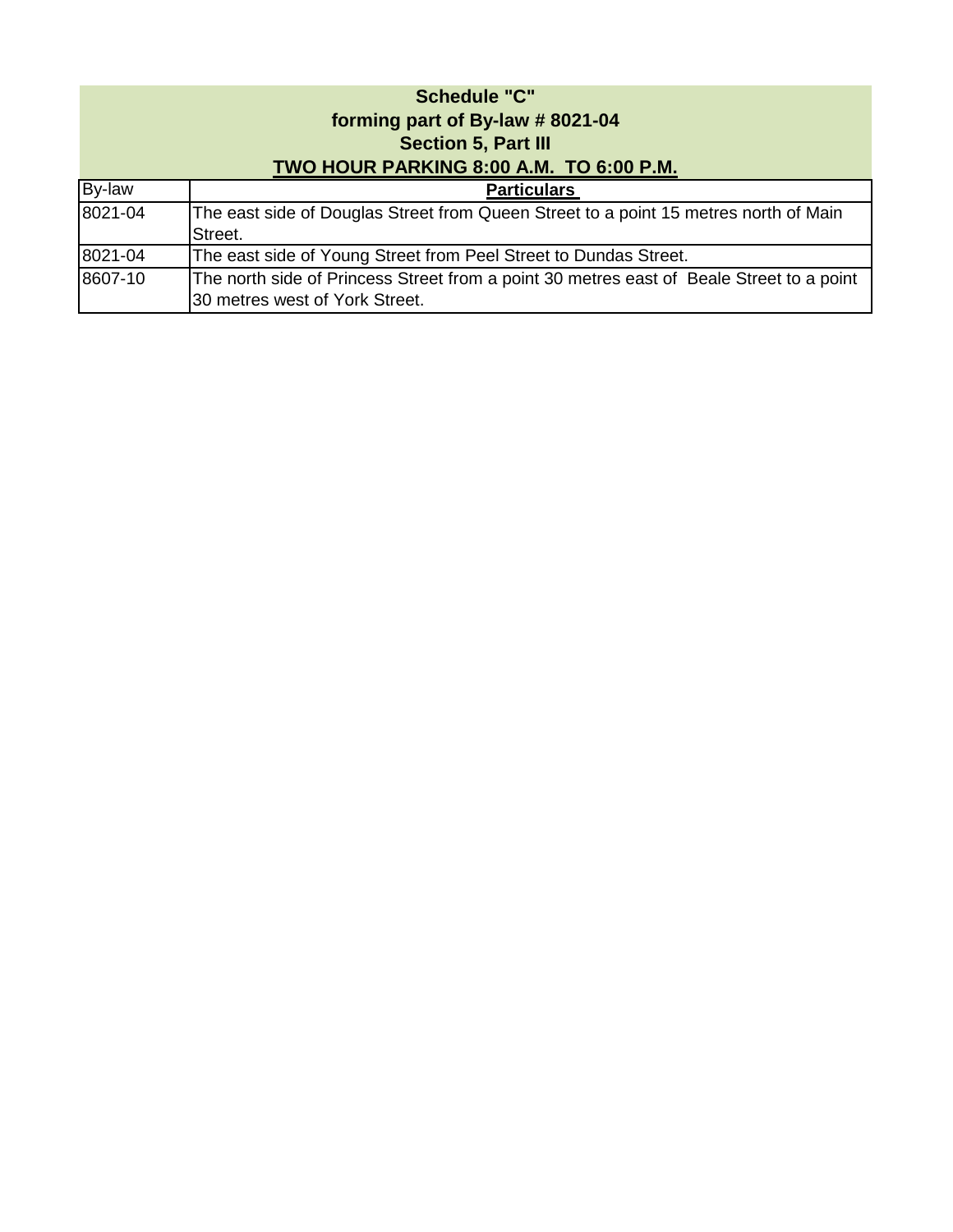| <b>Schedule "D"</b><br>forming part of By-law # 8021-04<br><b>Section 9, Part III</b><br>LOADING AND UNLOADING BERTHS. |                                      |                          |                                                                                                                  |                    |  |
|------------------------------------------------------------------------------------------------------------------------|--------------------------------------|--------------------------|------------------------------------------------------------------------------------------------------------------|--------------------|--|
| <b>By-law</b>                                                                                                          | <b>Street</b>                        | Side of<br><b>Street</b> | <b>Street Number</b>                                                                                             | Length<br>of Berth |  |
| 8021-04                                                                                                                | <b>Dundas Street</b>                 | <b>North</b>             | 549                                                                                                              | 7 metres           |  |
| 8021-04                                                                                                                | <b>Market Street</b><br><b>North</b> | <b>North</b>             | From a point 39 metres west of Reeve<br>Street to a point 48 metres west of<br><b>Reeve Street</b>               | 10 metres          |  |
| 8021-04                                                                                                                | <b>Riddell Street</b>                | West                     | From a point 35 metres north of Dundas 15 metres<br>Street to a point 50 metres north of<br><b>Dundas Street</b> |                    |  |
| 9433-21                                                                                                                | Finkle st                            | West                     | Reeves Community Complex west of<br>gymnastics building                                                          |                    |  |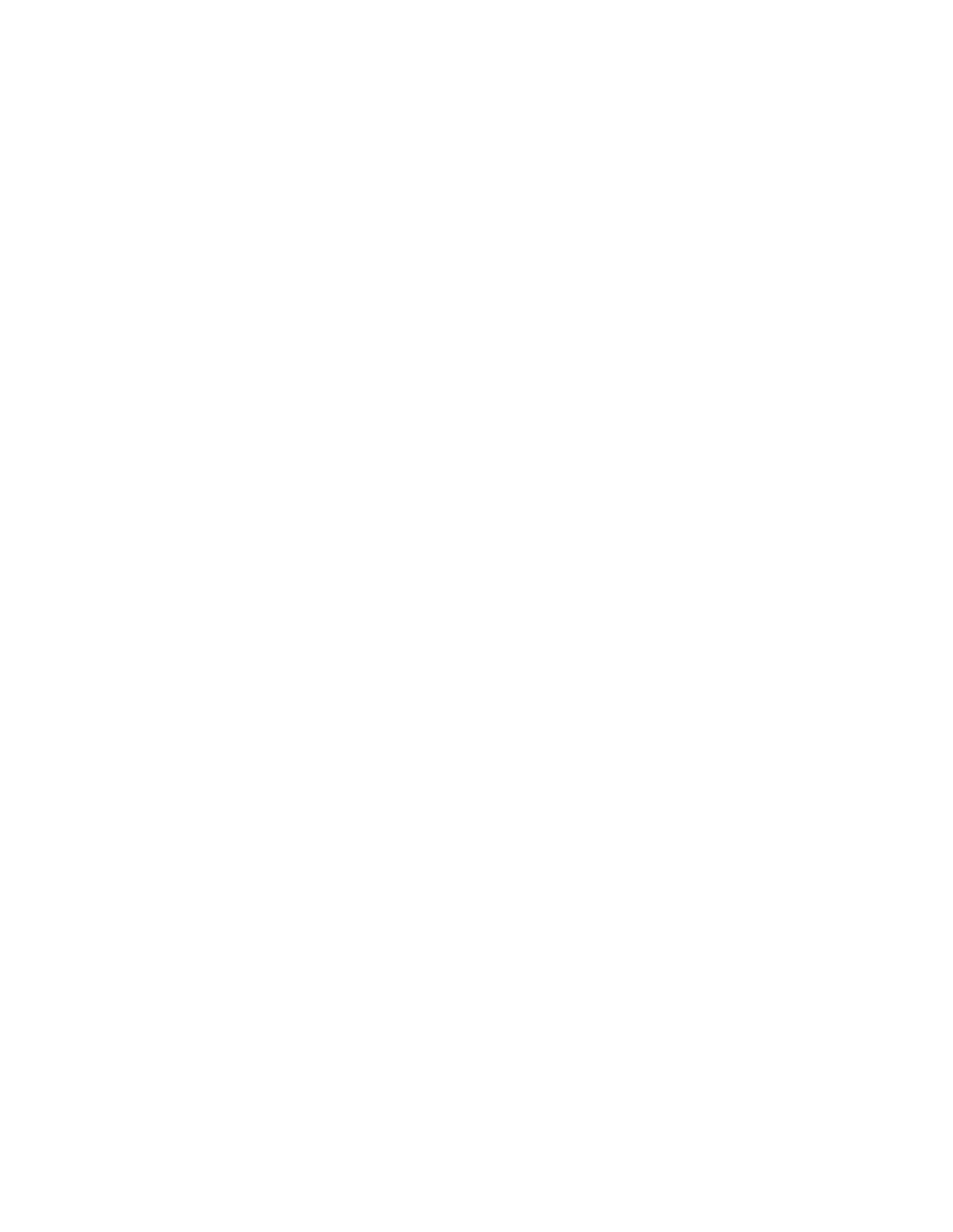# **Schedule "E" forming part of By-law # 8021-04**

| By-law $#$ | <b>Highway</b>    | <b>Between</b>                  | <b>Lane</b>                                          | <b>Direction</b>                                     | Time or<br><b>Days</b> | <b>Sig</b>  |
|------------|-------------------|---------------------------------|------------------------------------------------------|------------------------------------------------------|------------------------|-------------|
| 8021-04    | Devonshire Ave.   | Huron St. to 92<br>metres West  | 1 <sup>st</sup> lane from East-East to<br>South curb | South                                                | Anytime                | <b>R-48</b> |
| 8021-04    | Devonshire Ave.   | Huron St. to 92<br>metres West  | South curb                                           | 2 <sup>nd</sup> lane from East to North              | Anytime                | $R-45$      |
| 8021-04    | Devonshire Ave.   | Huron St. to 61<br>metres East  | 1 <sup>st</sup> Lane<br>from North<br>curb           | West West to<br><b>North</b>                         | Anytime                | $R-48$      |
| 8021-04    | Devonshire Ave.   | Huron St. to 61<br>metres East  | North curb                                           | 2 <sup>nd</sup> lane from West to South Anytime      |                        | $R-45$      |
| 8021-04    | Dundas St.        | Mill St. to 92<br>metres East   | 1 <sup>st</sup> lane from<br>North curb              | West                                                 | Anytime                | $R-44$      |
| 8021-04    | Dundas St.        | Mill St. to 92<br>metres East   | North curb                                           | 2 <sup>nd</sup> lane from West to South Anytime R-45 |                        |             |
| 8021-04    | Dundas St.        | Clarke St. to 92<br>metres West | 1 <sup>st</sup> lane from East-East to<br>South curb | South                                                | Anytime                | <b>R-48</b> |
| 8021-04    | Dundas St.        | Clarke St. to 92<br>metres West | South curb                                           | 2 <sup>nd</sup> lane from East to North              | Anytime                | $R-45$      |
| 8021-04    | Dundas St.        | Clarke St. to 92<br>metres East | 1 <sup>st</sup> lane from<br>North curb              | West-West to<br><b>North</b>                         | Anytime                | $R-48$      |
| 8021-04    | Dundas St.        | Clarke St. to 92<br>metres East | North curb                                           | 2 <sup>nd</sup> lane from West to South Anytime R-45 |                        |             |
|            | 8021-04 Huron St. | Dundas St. to 92                |                                                      | 1 <sup>st</sup> lane from South-South Anytime R-48   |                        |             |

West Curb

West curb

North curb

1<sup>st</sup> land from West curb

to West

2<sup>nd</sup> lane from South to East Anytime R-45

1<sup>st</sup> lane from West to North Anytime R-46

Anytime R-48

South-South to West

metres North

92metres North

30 metres East

metres North

8021-04 Huron St. Dundas St. to

8021-04 James St. Norwich Ave. to

8021-04 Wellington Street Dundas St. to 92

**Section 15, Part V DESIGNATED TRAFFIC LANES**

**Sign**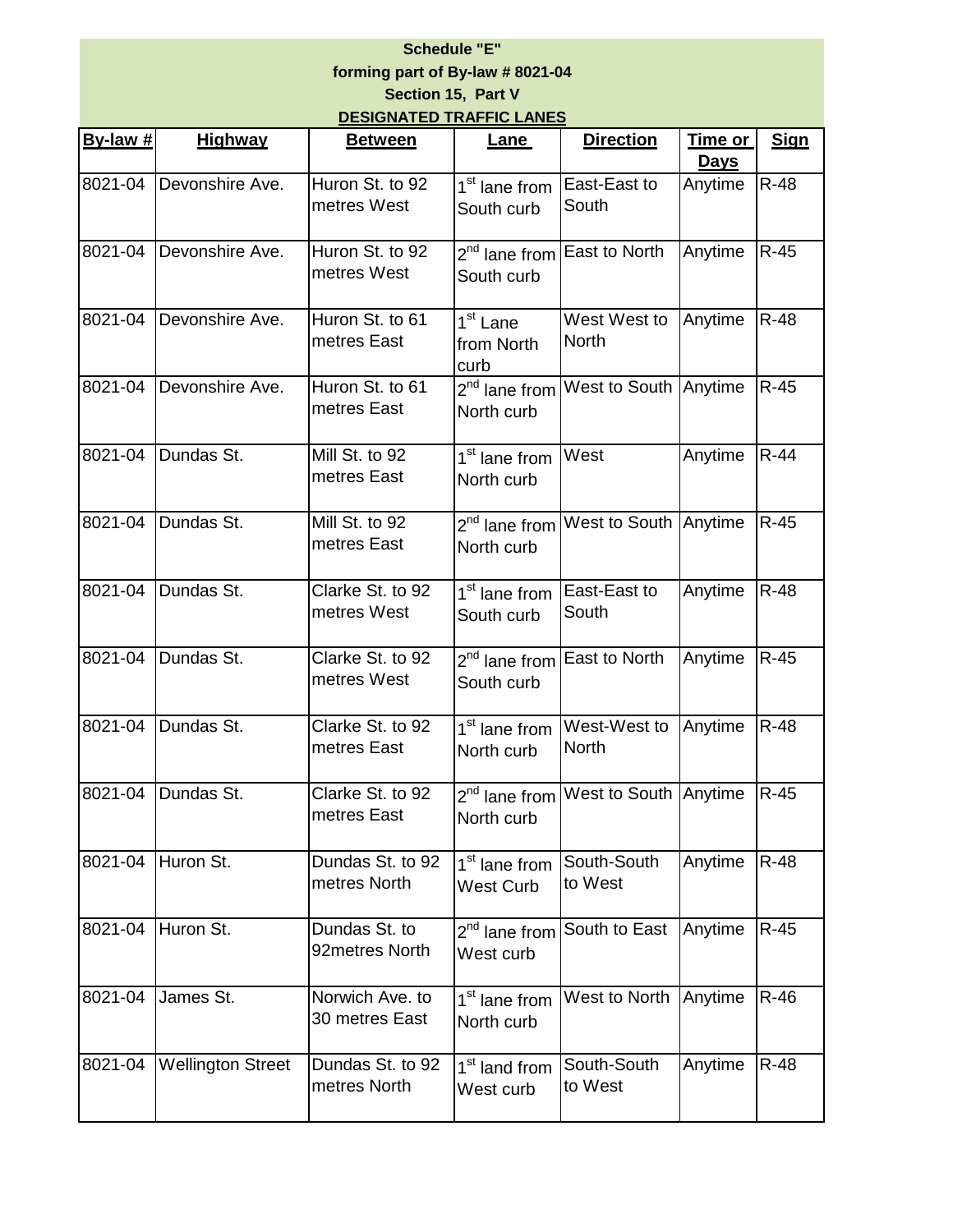| 8021-04 | <b>Wellington Street</b> | Dundas St. to 92<br><b>Imetres North</b> | $2nd$ Lane<br>from West<br>curb           | South to East          | Anytime | $R-45$      |
|---------|--------------------------|------------------------------------------|-------------------------------------------|------------------------|---------|-------------|
| 8021-04 | <b>Wellington Street</b> | Dundas St. to 92<br>Imetres South        | 1 <sup>st</sup> land from<br>East curb    | North-North to<br>East | Anytime | <b>R-48</b> |
| 8021-04 | <b>Wellington Street</b> | Dundas St. to 92<br>Imetres South        | $2^{nd}$ lane from<br>East curb           | North to West          | Anytime | $R-45$      |
| 8021-04 | Wilson St.               | Dundas St. to 9<br>Imetres South         | 1 <sup>st</sup> Lane<br>from East<br>Curb | North-North to<br>East | Anytime | R-48        |
| 8021-04 | Wilson St.               | Dundas St. to 92<br>metres South         | $2^{nd}$ lane from<br>East curb           | North to West          | Anytime | $R-45$      |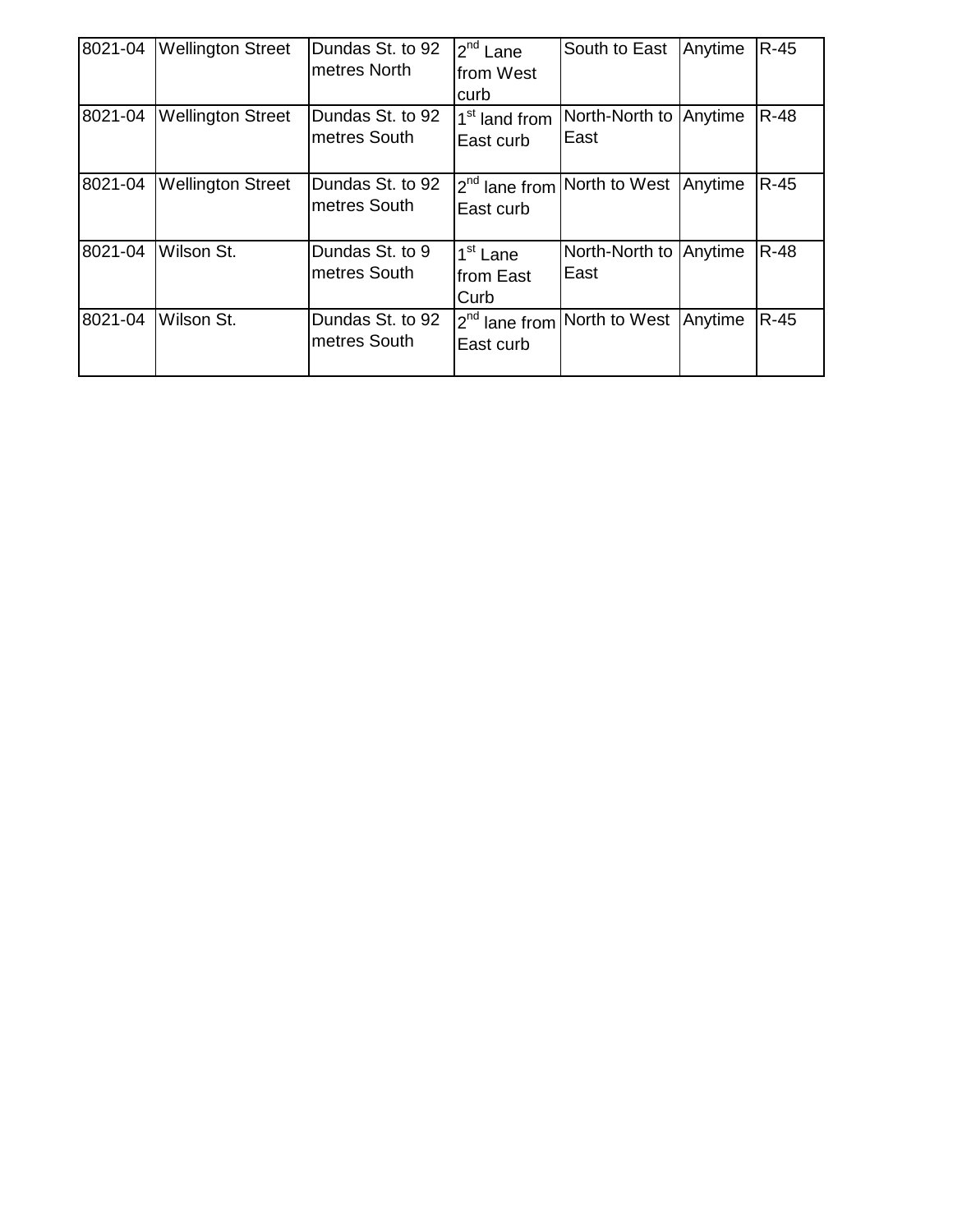|            |               | <b>Schedule "F"</b><br>forming part of By-law $\# 8021-04$<br><b>TAXI STAND</b> |               |                            |
|------------|---------------|---------------------------------------------------------------------------------|---------------|----------------------------|
| By-law $#$ | <b>Street</b> | <b>Side of Street</b>                                                           | <b>Number</b> | <b>Designated Location</b> |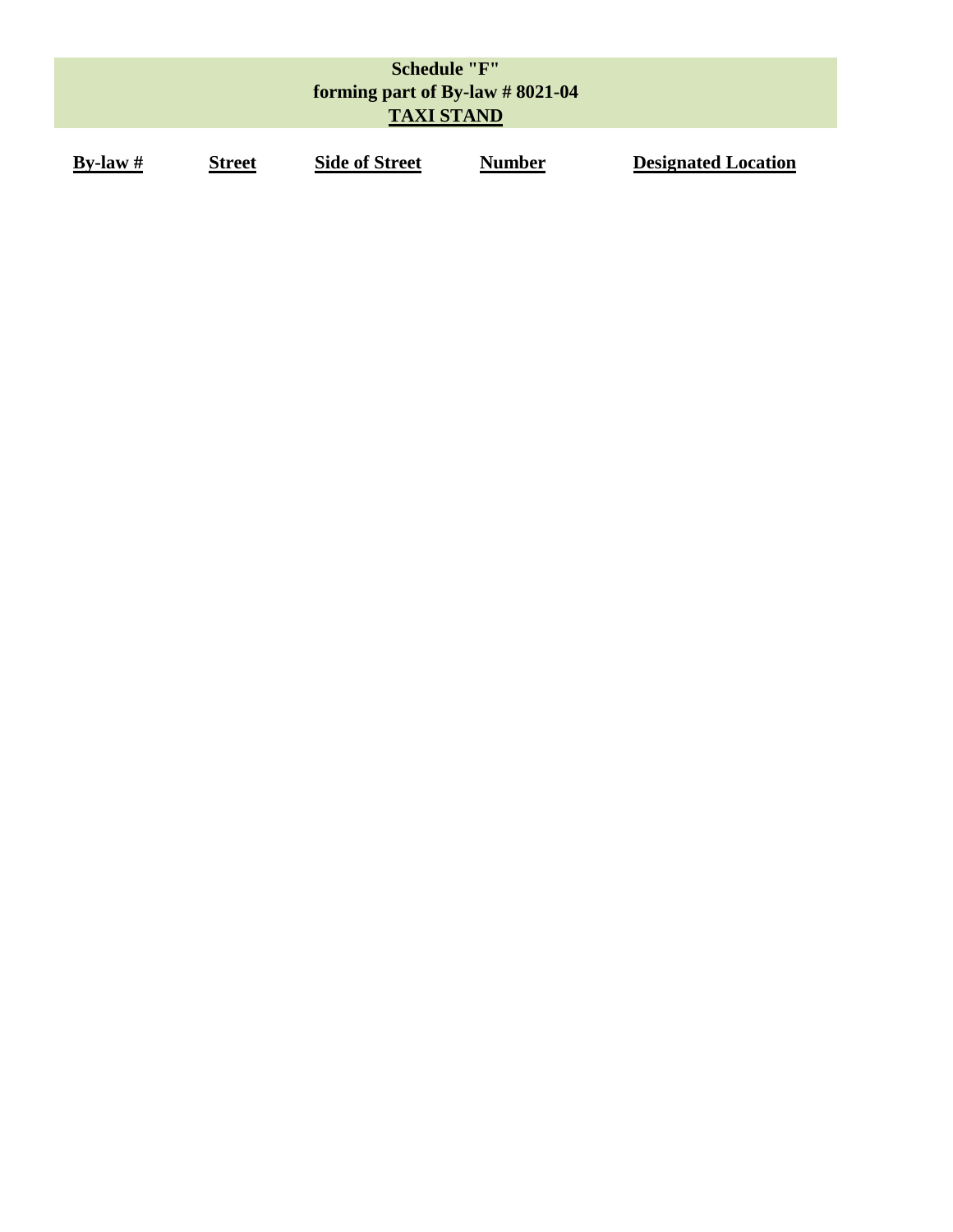| <b>Schedule "G"</b>              |                                                                                                                     |  |  |  |  |  |
|----------------------------------|---------------------------------------------------------------------------------------------------------------------|--|--|--|--|--|
| forming part of By-law # 8021-04 |                                                                                                                     |  |  |  |  |  |
| Subsection A, Section 12, Part V |                                                                                                                     |  |  |  |  |  |
|                                  | <b>THROUGH HIGHWAYS</b>                                                                                             |  |  |  |  |  |
|                                  |                                                                                                                     |  |  |  |  |  |
| 8387-07                          | Abbott Place from the south side of Sprucedale Road to the north side of Pearson Drive.                             |  |  |  |  |  |
| 8021-04                          | Adelaide Street from the east side of Wellington Street North to the west side of York<br>Street.                   |  |  |  |  |  |
| 8021-04                          | Aileen Drive at the intersection of Harford Street.                                                                 |  |  |  |  |  |
| 9401-20                          | Alberni Road from the south side of Springbank Avenue to the north side of Anzio Road.                              |  |  |  |  |  |
| 9401-20                          | Alberni Road from the south side of Juno Crescent to the north side of Sprinbank<br>Avenue.                         |  |  |  |  |  |
|                                  | 8021-04 Albert Street at the intersection of Russell Street.                                                        |  |  |  |  |  |
| 8644-10                          | Alberta Avenue from the south side of Pember's Pass to the west side of Finkle Street.                              |  |  |  |  |  |
| 8021-04                          | Algonquin Road from the south side of Springbank Avenue to the north side of Mohawk<br>Street.                      |  |  |  |  |  |
| 8644-10                          | Alice Street from the east side of Norwich Avenue to the west side of Springbank Avenue<br>South.'                  |  |  |  |  |  |
| 8021-04                          | Anderson Street from the south side of Ingersoll Road to the south end of the street.                               |  |  |  |  |  |
| 9401-20                          | Arthur Parker Avenue from the south side of Oxford County Road 17 to the north side of                              |  |  |  |  |  |
|                                  | <b>Upper Thames Drive.</b>                                                                                          |  |  |  |  |  |
|                                  | 8021-04 Athlone Avenue from the east side of Mill Street to the south side of Juliana Drive.                        |  |  |  |  |  |
|                                  | B                                                                                                                   |  |  |  |  |  |
| 8021-04                          | Bay Street from the south side of Peel Street to the north side of Main Street.                                     |  |  |  |  |  |
| 9532-22                          | Bedi Drive from the south side of Oxford County Road 17 to the north side of Upper<br>Thames Drive.                 |  |  |  |  |  |
| 8021-04                          | Bee Street from the south side of Alice Street to the centre of Lincoln Drive.                                      |  |  |  |  |  |
|                                  | 8021-04 Brant Street at the intersection of Graham Street.                                                          |  |  |  |  |  |
|                                  | 8021-04 Brant Street at the intersection of Delatre Street.                                                         |  |  |  |  |  |
| 8021-04                          | Brant Street at the intersection of Northdale Drive.                                                                |  |  |  |  |  |
|                                  | 8021-04 Brant Street at the intersection of Victoria Street North.                                                  |  |  |  |  |  |
| 8021-04                          | Brenda Crescent from the west side of Briarhill Road to the south side of Sovereign                                 |  |  |  |  |  |
|                                  | Road.                                                                                                               |  |  |  |  |  |
| 8021-04                          | Briarhill Road from the north side of Sprucedale Road to the south side of Sovereign                                |  |  |  |  |  |
|                                  | Road.                                                                                                               |  |  |  |  |  |
| 8021-04                          | Brompton Avenue from the south side of Devonshire Avenue to the north side of Sloane<br>Street.                     |  |  |  |  |  |
| 8021-04                          | Butler Street from the south side of Main Street to the north side of Spencer Street.                               |  |  |  |  |  |
|                                  | C                                                                                                                   |  |  |  |  |  |
|                                  | 9401-20 Caen Avenue from the west side of Cardinal Drive (north leg) to west side of Cardinal<br>Drive (south leg). |  |  |  |  |  |
| 8021-04                          | Cambridge Street from the north side of Hughson Street to the south-west side of<br><b>Warwick Street.</b>          |  |  |  |  |  |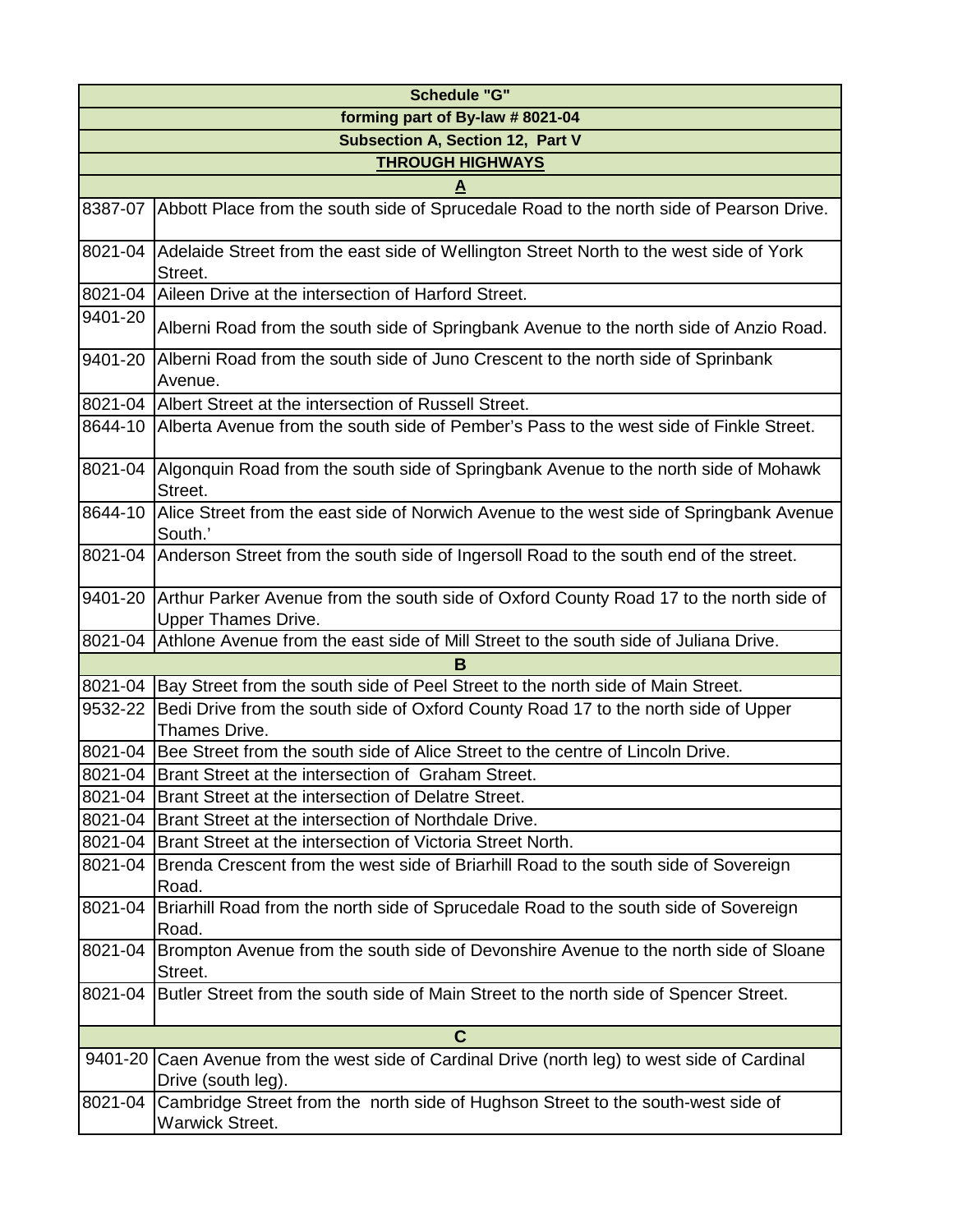|         | 8021-04 Canrobert Street from the east side of Anderson Street to the south side of Park Row.             |  |  |
|---------|-----------------------------------------------------------------------------------------------------------|--|--|
| 8021-04 | Canterbury Street from the east side of Wellington Street North to the west side of Huron<br>Street.      |  |  |
| 8021-04 | Cardigan Street from Mill Street to end of street.                                                        |  |  |
| 9401-20 | Cardinal Drive from the east side of Lansdowne Avenue to the northwest side of<br>Hummingbird Crescent.   |  |  |
| 9401-20 | Cardinal Drive from the south side of Devonshire Avenue to the south end.                                 |  |  |
| 8021-04 | Cartier Drive from the north side of Sprucedale Road to the south side of Sovereign<br>Road.              |  |  |
| 8021-04 | Cathcart Street at the intersection of Phelan Street.                                                     |  |  |
|         | 8021-04 Cathcart Street at the intersection of Raglan Street.                                             |  |  |
| 8387-07 | Catherine Street from the west side of Mill Street to the west end of Catherine Street                    |  |  |
| 8021-04 | Cedar Street from the east side of Norwich Avenue to the west side of Wilson Street.                      |  |  |
| 8387-07 | Champlain Avenue from the north side of Athlone Avenue to the south side of Juliana<br>Drive.             |  |  |
| 8644-10 | Champlain Avenue from the south side of Juliana Drive to the north side of Athlone<br>Avenue.             |  |  |
| 8021-04 | Clarke Street from the north side of Dundas Street to the south side of Devonshire<br>Avenue.             |  |  |
| 8387-07 | Clarke Street South from the north side of Parkinson Road to a point 207 metres north of<br>Alice Street. |  |  |
| 8387-07 | Commerce Way from the east side of Beards Lane to the south side of Parkinson Road.                       |  |  |
| 8644-10 | Commerce Way from the west limit of Commerce Way to the south side of Parkinson<br>Road.                  |  |  |
| 8021-04 | Cree Avenue from Devonshire Avenue to the east side of Springbank Avenue.                                 |  |  |
| 8387-07 | Crestwood Court from the north side of Lakeview Drive to the west side of Glenwood<br>Road.               |  |  |
| 8644-10 | Crestwood Crescent from the east side of Glenwood Road to the north side of Lakeview<br>Drive.            |  |  |
|         | 8021-04 Cromwell Street at the intersection of Berwick Street.                                            |  |  |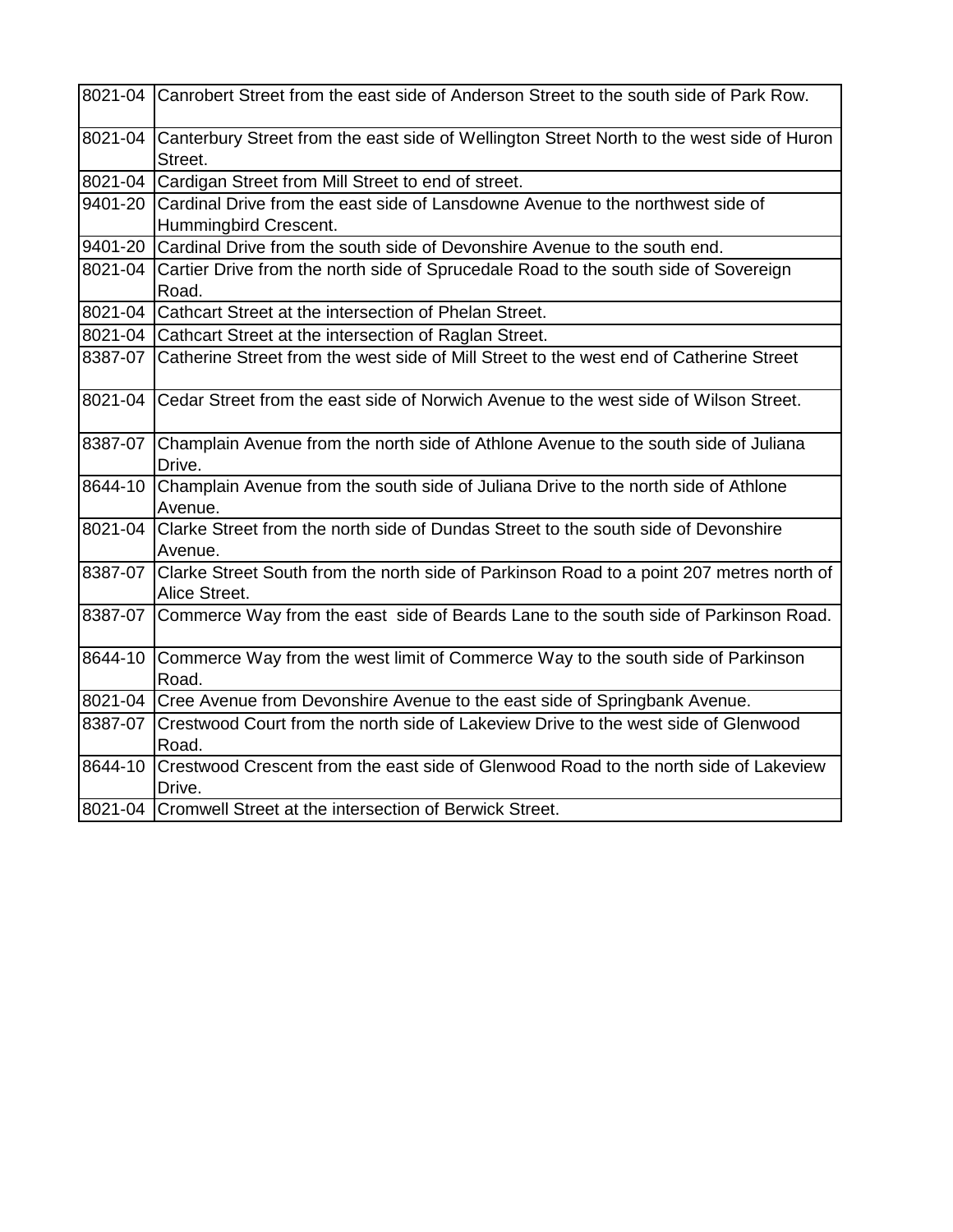| D       |                                                                                                                                                                                                                                                                                                                                                                                                                                                                                                                                                                              |  |  |
|---------|------------------------------------------------------------------------------------------------------------------------------------------------------------------------------------------------------------------------------------------------------------------------------------------------------------------------------------------------------------------------------------------------------------------------------------------------------------------------------------------------------------------------------------------------------------------------------|--|--|
|         | 8021-04 Delatre Street from the north side of Hunter Street to the south side of Ingersoll Avenue.                                                                                                                                                                                                                                                                                                                                                                                                                                                                           |  |  |
| 8021-04 | Devonshire Avenue from a point 61 metres east of the roadway between Lot Numbers 15<br>and 16, formerly in the Township of Blandford, on the north side of Devonshire Avenue<br>and from the East Corporation Limit on the south side of Devonshire Avenue with the<br>exception of those intersections governed by signal light control systems.                                                                                                                                                                                                                            |  |  |
|         | 8021-04   Douglas Street at the intersection of Queen Street.                                                                                                                                                                                                                                                                                                                                                                                                                                                                                                                |  |  |
| 8021-04 | Dover Street from the north side of Walter Street to the south side of Henry Street.                                                                                                                                                                                                                                                                                                                                                                                                                                                                                         |  |  |
|         | 8021-04 Dufferin Street from the east side of Cedar Street to the east side of Cronyn Street.                                                                                                                                                                                                                                                                                                                                                                                                                                                                                |  |  |
| 8021-04 | Dundas Street from a point being the centre line between the East and West boundaries<br>of Lot Number 13 in the Township of Blandford (also being the easterly City Limit of the<br>Corporation) on the north side of Dundas Street and from a point 390 metres east of the<br>westerly boundary of Lot 14 in the Township of East Oxford (also being the easterly City<br>Limit of the Corporation) on the south side of Dundas Street to the west side of Ingersoll<br>Road with the exception of those intersections governed by signal light traffic control<br>systems |  |  |
|         | 8021-04 Dundas Street from the West Corporation Limit to the west side of Ingersoll Road.                                                                                                                                                                                                                                                                                                                                                                                                                                                                                    |  |  |
|         | 9401-20 Dunkirk Avenue from the east side of Cardinal Drive to the north side of Sprucedale<br>Road.                                                                                                                                                                                                                                                                                                                                                                                                                                                                         |  |  |
| 8021-04 | Durham Crescent from the east side of Leinster Street to the east side of Leinster Street.                                                                                                                                                                                                                                                                                                                                                                                                                                                                                   |  |  |
|         | E                                                                                                                                                                                                                                                                                                                                                                                                                                                                                                                                                                            |  |  |
|         | 8021-04   East Park Drive from the north side of Parkinson Road to the south side of Frances<br>Street.                                                                                                                                                                                                                                                                                                                                                                                                                                                                      |  |  |
|         | 9401-20 Edinburgh Drive from the south side of Thompson Street (west leg) to the south side of<br>Thompson Street (east leg).                                                                                                                                                                                                                                                                                                                                                                                                                                                |  |  |
| 9475-21 | Edinburg Drive from the north side of Thompson Street to the north end.                                                                                                                                                                                                                                                                                                                                                                                                                                                                                                      |  |  |
|         | <b>F</b>                                                                                                                                                                                                                                                                                                                                                                                                                                                                                                                                                                     |  |  |
| 8644-10 | Fairway Road from the north side of Lakeview Drive to the north limits of Fairway Road.                                                                                                                                                                                                                                                                                                                                                                                                                                                                                      |  |  |
|         | 9401-20 Fairway Road from the south side of Lakeview Drive to the west side of Vansittart<br>Avenue.                                                                                                                                                                                                                                                                                                                                                                                                                                                                         |  |  |
| 9401-20 | Fairway Road from the south side of Oxford County Road 17 to the north side of<br>Lakeview Drive.                                                                                                                                                                                                                                                                                                                                                                                                                                                                            |  |  |
|         | 8387-07   Fairway Road from west side of Highway 59 to west end of street.                                                                                                                                                                                                                                                                                                                                                                                                                                                                                                   |  |  |
| 8387-07 | Falcon Drive from south side of Cardinal Drive to the north side of Devonshire Avenue.                                                                                                                                                                                                                                                                                                                                                                                                                                                                                       |  |  |
| 8644-10 | Falcon Drive from the south side of Cardinal Drive to the north side of Devonshire<br>Avenue (Oxford Road 35).                                                                                                                                                                                                                                                                                                                                                                                                                                                               |  |  |
|         | Fifth Avenue from Mill Street to end of street.                                                                                                                                                                                                                                                                                                                                                                                                                                                                                                                              |  |  |
| 8387-07 | Finch Avenue from the east side of Lansdowne Avenue to the west side of Spitfire Street.                                                                                                                                                                                                                                                                                                                                                                                                                                                                                     |  |  |
| 8387-07 | Finch Avenue from the west side of Spitfire Street to the west side of Halifax Road.                                                                                                                                                                                                                                                                                                                                                                                                                                                                                         |  |  |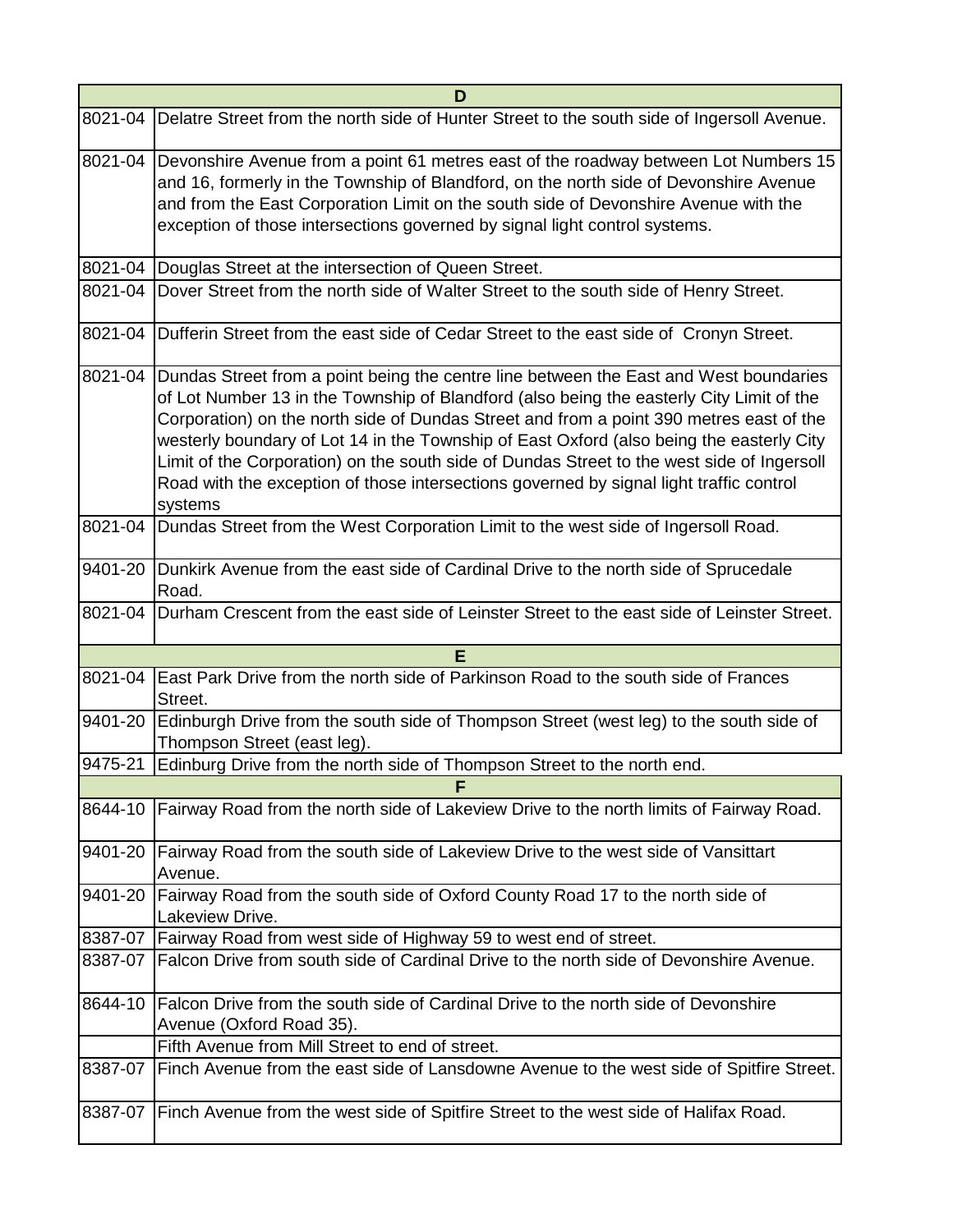|             | 8387-07 Finkle Street from the north side of Main Street to the south side of Simcoe Street                  |  |  |
|-------------|--------------------------------------------------------------------------------------------------------------|--|--|
| 8387-07     | Finkle Street from the south side of Henry Street to the north side of Juliana Drive with                    |  |  |
|             | the exception of those intersections governed by signal light control systems.                               |  |  |
| 8644-10     | Finkle Street from the south side of Juliana Drive to the north side of Athlone Avenue.                      |  |  |
| 8644-10     | Forestway Trail from the east side of Southwood Way to the west side of Sales Drive.                         |  |  |
| 8021-04     | Fyfe Avenue from the north side of Parkinson Road to the south side of Cedar Street.                         |  |  |
|             | G                                                                                                            |  |  |
| 8644-10     | Garden Court Crescent from the south side of Lakeview Drive to the end.                                      |  |  |
| 8021-04     | George Street from the east side of Wellington Street North to the west side of Huron<br>Street.             |  |  |
| 8021-04     | Gladstone Drive from the west side of Leinster Street to the west side of Leinster Street.                   |  |  |
| 8387-07     | Glenwood Road from the north side of Lakeview Drive to the south side of Ridgewood<br>Drive.                 |  |  |
| 8021-04     | Graham Street at the intersection of Vincent Street.                                                         |  |  |
| 8387-07     | Graham Street from north of Ingersoll Avenue to south side of Brant Street and from the                      |  |  |
|             | north side of Brant Street to the south side of Devonshire Road.                                             |  |  |
| 8021-04     | Graham Street from the north side of Hunter Street to the south side of Ingersoll Avenue.                    |  |  |
| 8021-04     | Grosvenor Street from Brompton Avenue to Knightsbridge Road.                                                 |  |  |
| н           |                                                                                                              |  |  |
|             |                                                                                                              |  |  |
|             | 9401-20 Halifax Road from the south side of Lansdowne Avenue to the north side of Springbank<br>Avenue.      |  |  |
| 9401-20     |                                                                                                              |  |  |
|             | Halifax Road from the south side of Springbank Avenue to the west side of Alberni Road.                      |  |  |
| $9401 - 20$ | Hawthorne Place from the east side of 11th Line to the east end of cul-de-sac.                               |  |  |
| 9401-20     | Hemlock Street from the south side of Hawthorne Place to the northwest side of<br>Tamarack Boulevard.        |  |  |
|             | 8021-04 Henry Street from the west side of Wellington Street South to the east side of Butler<br>Street.     |  |  |
| 8021-04     | Henry Street from the west side of Wilson Street to the west side of Victoria Street.                        |  |  |
| 8644-10     | Heron Avenue from the north side of Cardinal Drive to the south side of Finch Avenue.                        |  |  |
|             | 8387-07 Highway 59 form north of Vansittart Avenue to the City limits.                                       |  |  |
| 8021-04     | Hounsfield Street at the intersection of Chapel Street.                                                      |  |  |
| 8021-04     | Hughson Street from the east side of Huron Street to the west side of Winchester Street.                     |  |  |
| 8644-10     | Hummingbird Avenue from the east side of Cardinal Drive to the west side of Spitfire                         |  |  |
| 8387-07     | Street.<br>Hummingbird Crescent from the east side of Cardinal Drive to the west side of Spitfire<br>Street. |  |  |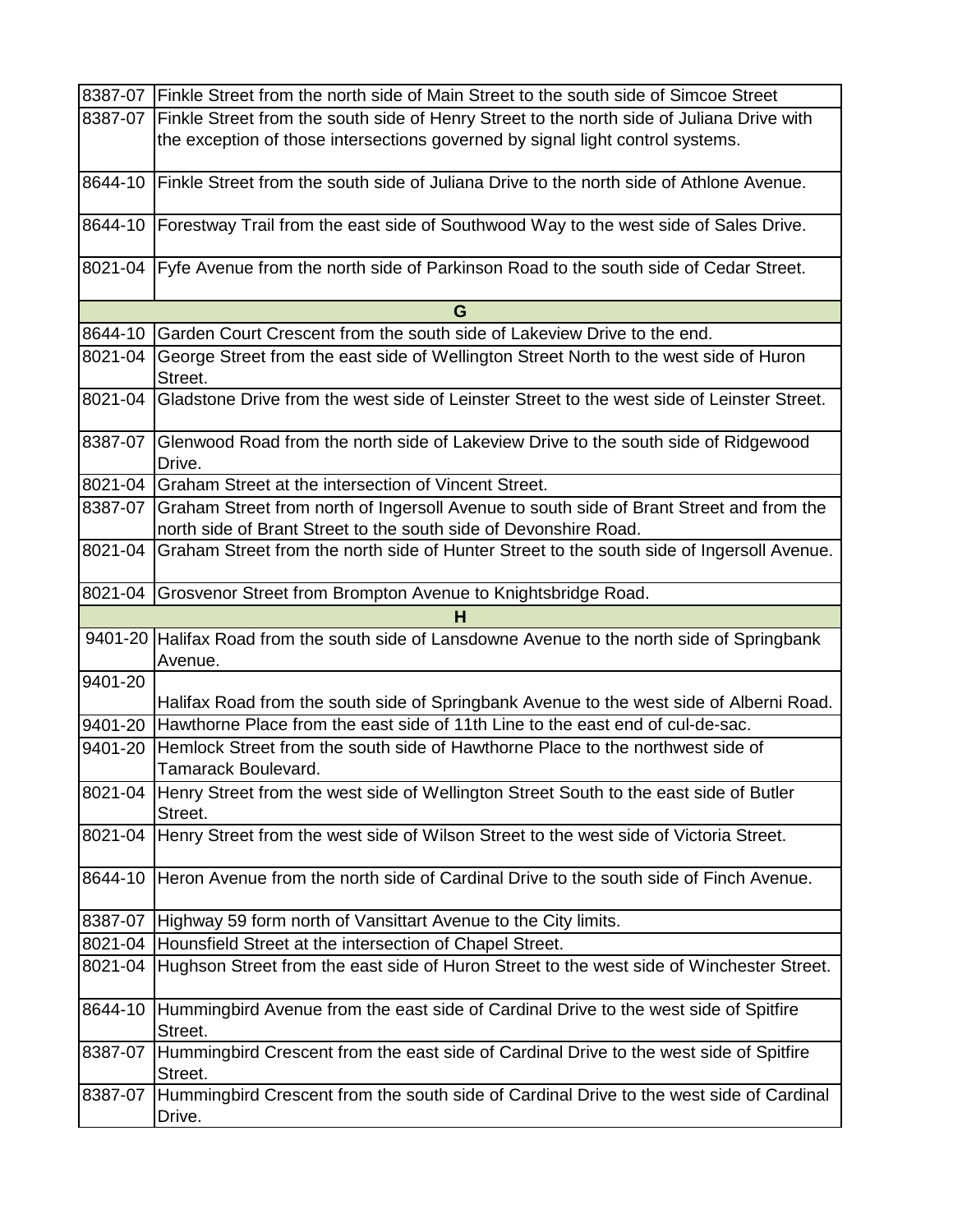|         | 8021-04 Hunter Street from the east side of Vansittart Avenue to the east side of Riddell Street.                                              |  |  |
|---------|------------------------------------------------------------------------------------------------------------------------------------------------|--|--|
| 8021-04 | Hunter Street from the east side of Winnett Street to the west side of Vansittart Avenue.                                                      |  |  |
| 8021-04 | Hunter Street from the west side of Winnett Street to the east side of Bexley Street.                                                          |  |  |
| 9401-20 | Huntingford Trail from the north side of Thompson Street to the west side of Queenston<br>Boulevard.                                           |  |  |
|         | 8021-04 Huron Street from the north side of Devonshire Avenue to Leinster Street.                                                              |  |  |
| 8021-04 | Huron Street from the north side of Dundas Street to the south side of Devonshire<br>Avenue except where controlled by traffic control lights. |  |  |
|         |                                                                                                                                                |  |  |
| 8021-04 | Ingersoll Avenue from the east side of Vansittart Avenue to the west side of Wellington<br>Street North.                                       |  |  |
| 8021-04 | Ingersoll Avenue from the east side of Wellington Street North to the west side of Huron<br>Street.                                            |  |  |
| 8021-04 | Ingersoll Avenue from the west side of Winnett Street to the west side of Vansittart<br>Avenue.                                                |  |  |
| 8021-04 | Ingersoll Road from the north side of Dundas Street to the South-West Corporation Limit.                                                       |  |  |
|         | . I                                                                                                                                            |  |  |
|         | 9355-20 James Street from the west side of Norwich Avenue to the west side of Teeple Street.                                                   |  |  |
|         | 6355-20 James Street from the east side of Teeple Street to the west side of Clarke Street South.                                              |  |  |
| 8021-04 | John Street from the east side of Norwich Avenue to the west side of Teeple Street.                                                            |  |  |
| 9355-20 | Juliana Drive from the east side of Mill Street to the west side of Finkle Street.                                                             |  |  |
| 9355-20 | Juliana Drive from the east side of Finkle Street to the west side of Norwich Avenue.                                                          |  |  |
| 8021-04 | Juliana Drive from the west side of Springbank Avenue to the east side of Norwich<br>Avenue.                                                   |  |  |
| 9401-20 | Juno Crescent from the north side on Munnoch Boulevard to the east side of Alberni<br>Road.                                                    |  |  |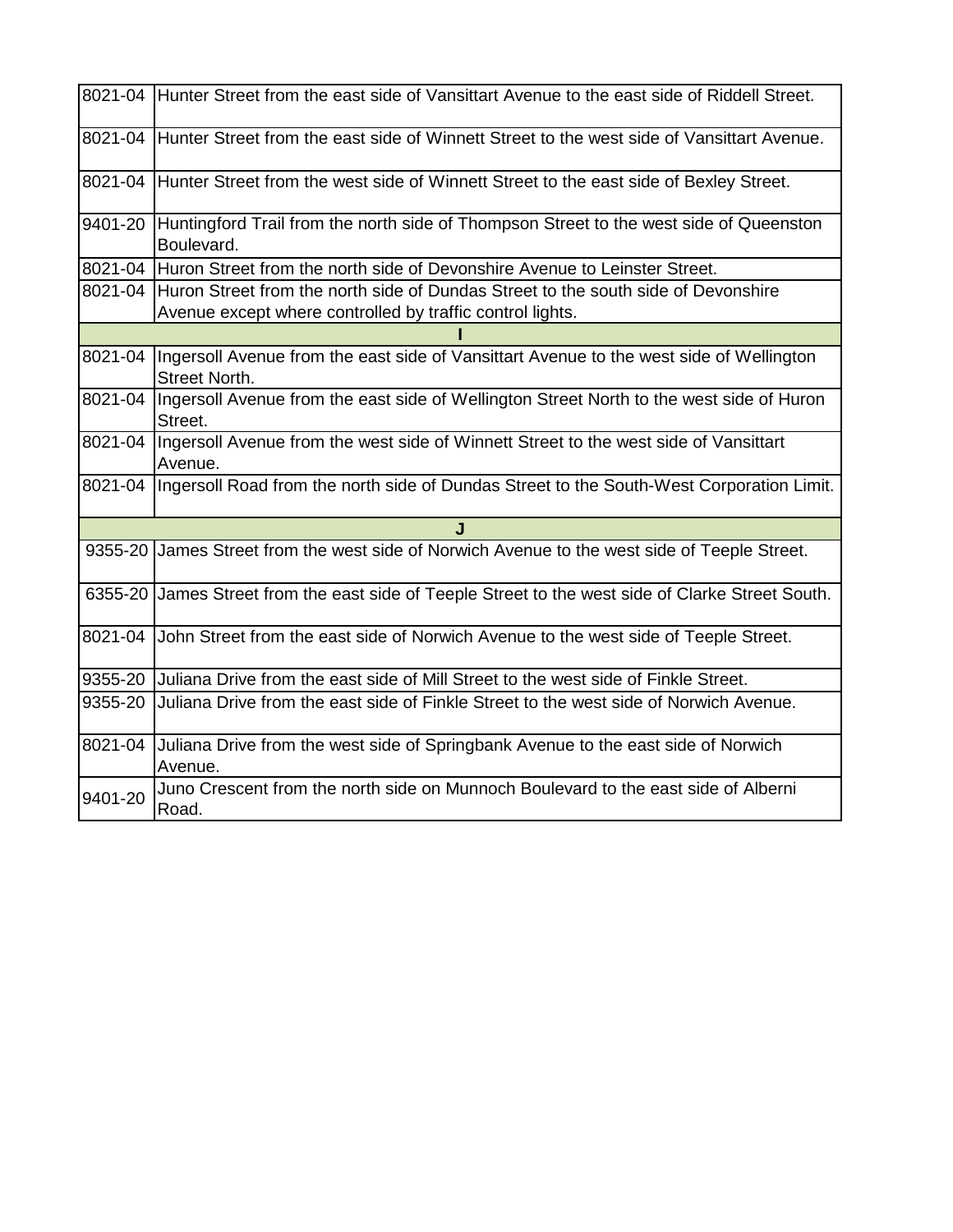| K       |                                                                                                                    |  |  |
|---------|--------------------------------------------------------------------------------------------------------------------|--|--|
| 8021-04 | Kendall Avenue from the east side of Mill Street to the west side of Butler Street.                                |  |  |
| 8021-04 | Kent Street from the north side of Dundas Street to the south side of George Street.                               |  |  |
| 9532-22 | Khalsi Drive from the east side of Bedi Drive to the east end.                                                     |  |  |
| 8644-10 | Kingfisher Avenue from the north side of Hummingbird Avenue to the south side of Finch<br>Avenue.                  |  |  |
| 8387-07 | Kingfisher Avenue from the south side of Finch Avenue to the north side of Hummingbird.<br>Avenue.                 |  |  |
| 8021-04 | Knightsbridge Road from the east side of Huron Street to the north side of Sloane Street.                          |  |  |
| 8021-04 | Knightsbridge Road from the north side of Sloane Street to the south side of Devonshire<br>Avenue.                 |  |  |
| 9532-22 | Knights Drive from the east side of Queenston Boulevard to the west side of Bedi Drive.                            |  |  |
| 9532-22 | Knights Drive from the east side of Bedi Drive to the north side of Upper Thames Drive.                            |  |  |
|         | L                                                                                                                  |  |  |
|         | 8644-10 Lakeview Drive from the east side of Highway #59 to the south side of Ridgewood Drive,<br>Eastview Avenue. |  |  |
|         | 8387-07 Lakeview Drive from the east side of Highway 59 to the south side of Ridgewood Drive.                      |  |  |
| 8644-10 | Lakeview Drive from the west side of Highway #59 to the east side of Fairway Road.                                 |  |  |
| 9401-20 | Lampman Place from the south side of Salter Avenue to the north side of Juliana Drive.                             |  |  |
| 8021-04 | Lansdowne Avenue from the north limit of Dundas Street to the south limit of Devonshire<br>Avenue.                 |  |  |
| 8640-10 | Lansdowne Avenue from the north side of Devonshire Avenue to the south side of<br>Springbank.                      |  |  |
|         | 8640-10 Lansdowne Avenue from the north side of Springbank Avenue to Township Road 3                               |  |  |
|         | 8021-04 Leinster Street from the north side of Devonshire Avenue to the east side of Huron<br>Street.              |  |  |
| 8021-04 | Light Street from the north side of Ingersoll Avenue to the south side of Devonshire<br>Avenue.                    |  |  |
| 8021-04 | Lincoln Drive from the centre of Bee Street to the west side of Sunset Boulevard.                                  |  |  |
| 8021-04 | Lindsay Road from the east limit of Ferguson Drive to the south limit of Juliana Drive.                            |  |  |
| 8021-04 | Lindsay Road from the east side of Ferguson Drive to the south side of Juliana Drive.                              |  |  |
|         | M                                                                                                                  |  |  |
| 8021-04 | MacDonald Drive from the north side of Sprucedale Road to the south side of<br>Devonshire Avenue.                  |  |  |
| 8021-04 | Main Street from the east side of Mill Street to the west side of Wellington Street South.                         |  |  |
| 8021-04 | Main Street from the east side of Wellington Street to the west side of Wilson Street.                             |  |  |
|         |                                                                                                                    |  |  |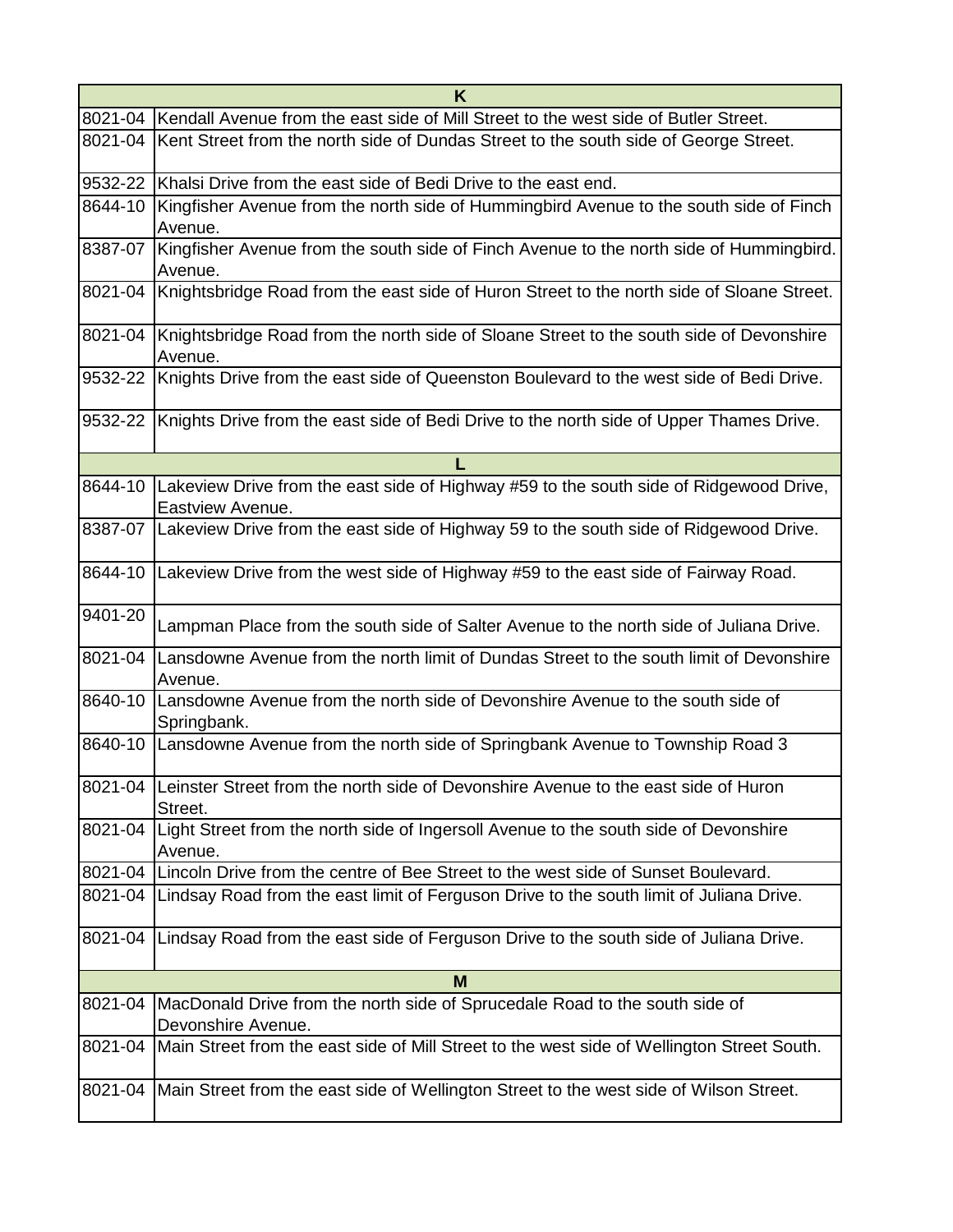|         | 8021-04 Manitoba Road from the south side of Parkinson Road to the east side of Ontario Street.                                                                                                                |  |  |  |
|---------|----------------------------------------------------------------------------------------------------------------------------------------------------------------------------------------------------------------|--|--|--|
| 8021-04 | Market Street South from the west side of Finkle Street to the east side of Reeve Street<br>with the exception of the signal light traffic control system at the Simcoe-Finkle-Market<br>Streets intersection. |  |  |  |
| 8644-10 | Marquette Drive from east side of Finkle Street to the west side of Champlain Avenue.                                                                                                                          |  |  |  |
| 8387-07 | Marquette Drive from the east side of Finkle Street to the west side of Champlain<br>Avenue.                                                                                                                   |  |  |  |
|         | 8021-04   Mary Street at the intersection of Victoria Street North.                                                                                                                                            |  |  |  |
|         | 9532-22 Masters Drive from the south side of Oxford County Road 17 to the south side of Masters<br>Drive (loops back onto itself).                                                                             |  |  |  |
| 9433-21 | Masters Drive from the south side of Oxford County Road 17 to Masters Drive                                                                                                                                    |  |  |  |
|         | 8021-04   Maud Street from Dufferin Street to Alice Street.                                                                                                                                                    |  |  |  |
| 9401-20 | Meadow Wood Lane from the east side of Lakeview Drive to the west side of Somme<br>Street.                                                                                                                     |  |  |  |
|         | 8021-04   Metcalfe Street at the intersection of McQueen Street.                                                                                                                                               |  |  |  |
|         | 8021-04 Mill Street (including the portion formerly known as Sweaburg Road) from the south side<br>of Dundas Street to the South Corporation Limit south of Highway Number 401.                                |  |  |  |
| 8021-04 | Mohawk Street from the east side of Cree Avenue to the west side of Lansdowne<br>Avenue.                                                                                                                       |  |  |  |
|         | 8387-07 Munnoch Boulevard from the east side of Parrott Place to the west side of Halifax Road.                                                                                                                |  |  |  |
|         | N                                                                                                                                                                                                              |  |  |  |
|         | 8021-04 Nellis Street from the east side of Clarke Street to the west side of Springbank Avenue<br>North.                                                                                                      |  |  |  |
|         | 8021-04 Nellis Street from the east side of Fidler Street to the west side of Clarke Street.                                                                                                                   |  |  |  |
| 8021-04 | Nellis Street from the east side of Springbank Avenue to the west limit of Lansdowne<br>Avenue.                                                                                                                |  |  |  |
| 8387-07 | Nesbitt Crescent from the north side of Nellis Street to the north side of Nellis Street                                                                                                                       |  |  |  |
|         | 8021-04 Neutral Avenue from the south side of Springbank Avenue to the north side of Mohawk<br>Street.                                                                                                         |  |  |  |
| 8644-10 | Normandy Drive from the south side of Springbank Avenue to the west side of Albernie<br>Road.                                                                                                                  |  |  |  |
| 8021-04 | Norwich Avenue from Parkinson Road to the South City Limits.                                                                                                                                                   |  |  |  |
|         | O                                                                                                                                                                                                              |  |  |  |
| 8644-10 | Odlum Drive from the south side of Parkinson Road to the north side of Salter Avenue.                                                                                                                          |  |  |  |
| 8021-04 | Ojibway Street from the north side of Cree Avenue to the south side of Springbank<br>Avenue.                                                                                                                   |  |  |  |
|         | 8387-07 Oldum Drive from the south side of Parkinson Road to the north side of Salter Avenue.                                                                                                                  |  |  |  |
| 8387-07 | Ortona Street from the south side of Whealan Road to the north side Sprucedale Road.                                                                                                                           |  |  |  |
| 8743-12 | Oxford County Road 59 from Devonshire Avenue to Oxford County Road 17.                                                                                                                                         |  |  |  |
| 8021-04 | Oxford Street from the north side of Hunter Street to the south side of Ingersoll Avenue.                                                                                                                      |  |  |  |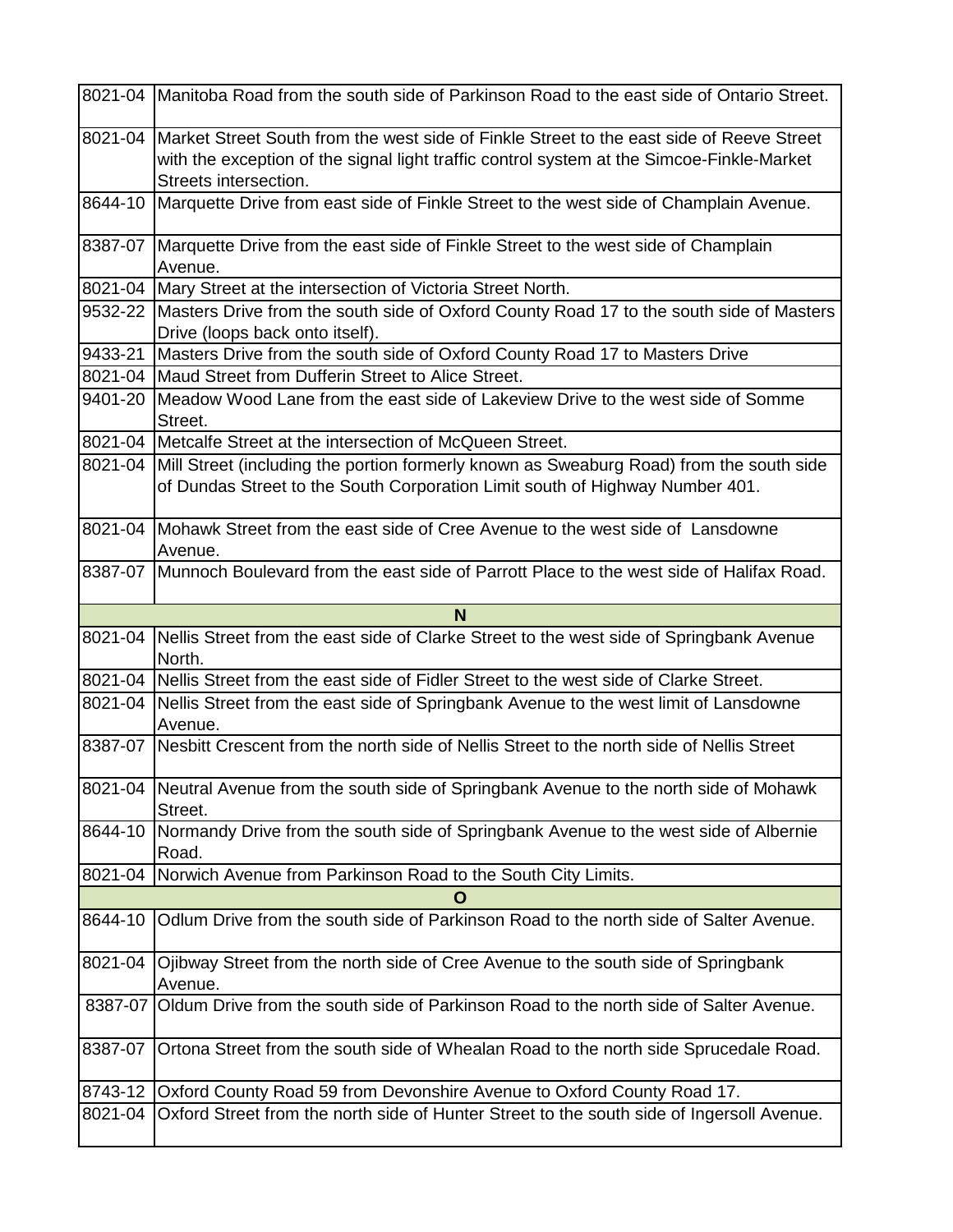|         | 8021-04 Oxford Street from the north side of Ingersoll Avenue to the west side of Tecumseh                                                                           |  |  |  |
|---------|----------------------------------------------------------------------------------------------------------------------------------------------------------------------|--|--|--|
|         | Street.                                                                                                                                                              |  |  |  |
|         | P                                                                                                                                                                    |  |  |  |
|         | 8021-04   Park Row from the east side of Ingersoll Road to the west side of Mill Street.                                                                             |  |  |  |
| 8021-04 | Parkinson Road from the east side of Norwich Avenue to the Easterly City Limit of the<br>Corporation.                                                                |  |  |  |
| 8021-04 | Parkinson Road from the west side of Norwich Avenue to the east side of Mill Street.                                                                                 |  |  |  |
| 8644-10 | Parrot Place from the north limit of Parrot Place to the north side of Springbank Avenue<br>North.                                                                   |  |  |  |
| 8387-07 | Parrott Place from the south side of Springbank Avenue North to the north side of Finch<br>Avenue                                                                    |  |  |  |
|         | 8021-04   Pattullo Avenue from Norwich Avenue to the Easterly City Limit.                                                                                            |  |  |  |
| 8021-04 | Pavey Street from Norwich Avenue to Parkinson Road.                                                                                                                  |  |  |  |
| 8021-04 | Pearson Drive from the west limit of Diefenbaker Drive to the north limit of Nellis Street.                                                                          |  |  |  |
| 8021-04 | Peel Street from the west side of Reeve Street to the west side of Norwich Avenue<br>except for those intersections which are controlled by traffic control signals. |  |  |  |
| 8021-04 | Pember's Pass from Mill Street to Finkle Street.                                                                                                                     |  |  |  |
| 8021-04 | Phelan Street at the intersection of Waterloo Street.                                                                                                                |  |  |  |
| 8387-07 | Pittock Park Road/13 <sup>th</sup> Line from the east side of Highway 59 to the south side of County                                                                 |  |  |  |
|         | Road 17.                                                                                                                                                             |  |  |  |
| 8021-04 | Princess Street from the east side of Wellington Street North to the west side of York                                                                               |  |  |  |
|         | Street.                                                                                                                                                              |  |  |  |
| 8021-04 | Princess Street from the west side of Wellington Street North to the west side of Riddell                                                                            |  |  |  |
|         | Street.<br>Q                                                                                                                                                         |  |  |  |
| 9532-22 | Queenston Boulevard from the south side of Oxford County Road 17 to the north side of                                                                                |  |  |  |
|         | <b>Upper Thames Drive.</b>                                                                                                                                           |  |  |  |
|         | R.                                                                                                                                                                   |  |  |  |
|         | 8021-04 Raglan Street at the intersection of Alma Street.                                                                                                            |  |  |  |
| 8021-04 | Rathbourne Avenue from the east side of Huron Street to the east side of Fidler Avenue.                                                                              |  |  |  |
| 8021-04 | Riddell Street from the north side of Dundas Street to the south side of Princess Street.                                                                            |  |  |  |
| 8021-04 | Riddell Street from the north side of Hunter Street to the south side of Ingersoll Avenue.                                                                           |  |  |  |
| 8021-04 | Riddell Street from the north side of Ingersoll Avenue to the south side of Devonshire                                                                               |  |  |  |
| 8644-10 | Avenue.<br>Ridge Way Road from the west side of Jack Ross Avenue to the north side of Pattullo                                                                       |  |  |  |
|         | Avenue                                                                                                                                                               |  |  |  |
|         | 8387-07 Ridgeway Road from the north side of Pattullo Avenue to the end of the street.                                                                               |  |  |  |
| 8644-10 | Ridgewood Drive from the east side of Highway #59 to the west side of Lakeview Drive.                                                                                |  |  |  |
| 8387-07 | Ridgewood Drive from the east side of Highway 59 to the west side of Lakeview Drive.                                                                                 |  |  |  |
| 8021-04 | Rivercrest Drive at the intersection of Glencairn Avenue.                                                                                                            |  |  |  |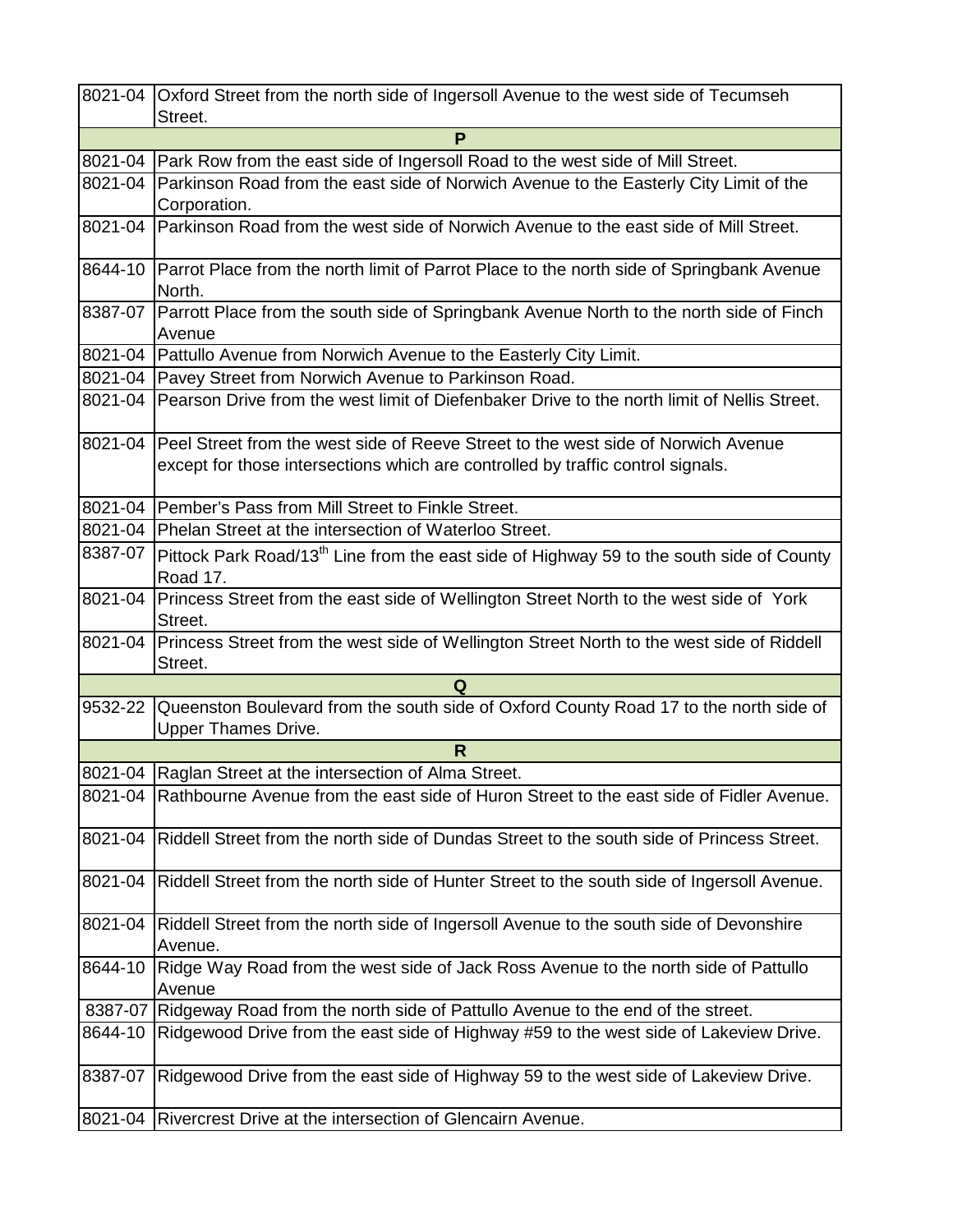|         | 8021-04 Russell Street from the north side of Spencer Street to the south side of Kendall Avenue.                                                                                                       |  |  |  |
|---------|---------------------------------------------------------------------------------------------------------------------------------------------------------------------------------------------------------|--|--|--|
| S       |                                                                                                                                                                                                         |  |  |  |
|         | 9401-20 Sales Drive from the south side of Parkinson Road to the north side of Pembers Pass.                                                                                                            |  |  |  |
| 8387-07 | Sales Drive from the south side of Pembers Pass to the north side of Juliana Drive.                                                                                                                     |  |  |  |
| 8021-04 | Salter Avenue from Norwich Avenue to end of street.                                                                                                                                                     |  |  |  |
| 8644-10 | Seagrave Road from the west limit of Bysham Park Drive to the east limit of Seagrave<br>Road                                                                                                            |  |  |  |
| 8021-04 | Simcoe Street from the east side of Mill Street to the east side of Finkle Street with the<br>exception of the signal light traffic control system at the Simcoe-Finkle-Market Streets<br>intersection. |  |  |  |
|         | 8021-04 Sixth Avenue from the west side of Mill Street to the east side of Anderson Street.                                                                                                             |  |  |  |
| 8021-04 | Sloane Street from the east side of Knightsbridge Road to the west side of Clarke Street.                                                                                                               |  |  |  |
|         | 9532-22 Sobeski Avenue from the north side of Knights Lane (west leg) to the north side of<br>Knights Lane (east leg).                                                                                  |  |  |  |
| 9401-20 | Somme Street from the south side of Oxford County Road 17 to the south side of<br>Meadow Wood Lane.                                                                                                     |  |  |  |
| 8021-04 | South Street from the south side of Walter Street to the north side of Parkinson Road.                                                                                                                  |  |  |  |
|         | 8021-04 Sovereign Road from the east side of Springbank Avenue to the west side of Cartier<br>Drive.                                                                                                    |  |  |  |
| 8021-04 | Spencer Street from the east side of Mill Street to the west side of Finkle Street.                                                                                                                     |  |  |  |
| 8644-10 | Spitfire Street from the south side of Springbank Avenue North to the south side of Bristol<br>Street.                                                                                                  |  |  |  |
| 9401-20 | Springbank Avenue North from east side of Halifax Road to the east end                                                                                                                                  |  |  |  |
| 8387-07 | Spitfire Street from the south side of Springbank Avenue to the south side of<br>Hummingbird Avenue.                                                                                                    |  |  |  |
| 8387-07 | Springbank Avenue North from the east side of Lansdowne Avenue to the east side of<br><b>Halifax Road</b>                                                                                               |  |  |  |
| 8021-04 | Springbank Avenue North from the east side of Mohican Drive to the west side of<br>Lansdowne Avenue.                                                                                                    |  |  |  |
| 8021-04 | Springbank Avenue North from the north side of Devonshire Avenue to the west side of<br>Mohican Drive.                                                                                                  |  |  |  |
| 8021-04 | Springbank Avenue North from the north side of Dundas Street to the south side of<br>Devonshire Avenue.                                                                                                 |  |  |  |
| 8021-04 | Sprucedale Road from the east limit of Lansdowne Avenue to the east limit of the City.                                                                                                                  |  |  |  |
| 8021-04 | Sprucedale Road from the east side of Springbank Avenue North to the east side of<br>MacDonald Drive.                                                                                                   |  |  |  |
| 8021-04 | St. Andrews Road from the south side of Sixth Avenue southerly to the City Boundary.                                                                                                                    |  |  |  |
|         | 8387-07 St. Laurent Crescent from the west side of Cartier Drive to the north side of Sprucedale<br>Road.                                                                                               |  |  |  |
| 8021-04 | Stonegate Drive from the north side of Athlone Avenue to the south side of Southwood<br>Way.                                                                                                            |  |  |  |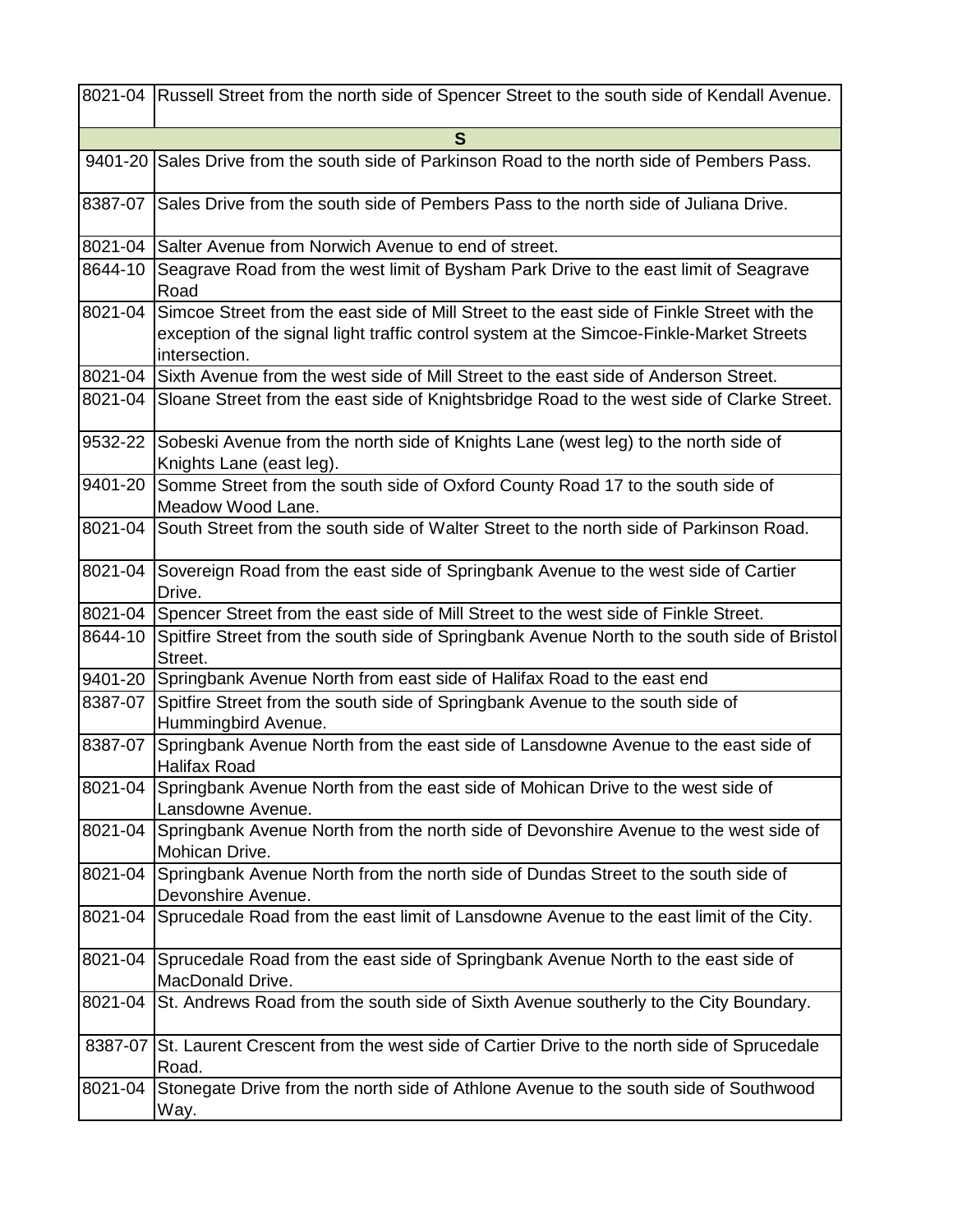|             | 8021-04 Sunset Boulevard from the south side of Alice Street to the south side of Alice Street.                                                |  |  |  |
|-------------|------------------------------------------------------------------------------------------------------------------------------------------------|--|--|--|
|             |                                                                                                                                                |  |  |  |
|             | 9401-20 Tamarack Boulevard from the south side of Hawthorne Place to the north end.                                                            |  |  |  |
|             | 8021-04 Tecumseh Street from the centre of Oxford Street to Vansittart Avenue.                                                                 |  |  |  |
| 8021-04     | Teeple Street from the south side of Dundas Street to the north side of James Street.                                                          |  |  |  |
| 8387-07     | Tennyson Street form the north side of Alice Street to the South Side of Keats Drive.                                                          |  |  |  |
| 9433-21     | Thompson Street from the east side of Arthur Parker Avenue to the west side of<br>Queenston Boulevard.                                         |  |  |  |
|             | U                                                                                                                                              |  |  |  |
| 9532-22     | Upper Thames Drive from the east side of Queenston Boulevard to the east end.                                                                  |  |  |  |
|             | 9401-20 Upper Thames Drive from the east side of Pittock Park Road to the west side of Arthur                                                  |  |  |  |
|             | Parker Avenue.                                                                                                                                 |  |  |  |
| 9401-20     | Upper Thames Drive from the east side of Arthur Parker Avenue to the west side of<br>Queenston Boulevard.                                      |  |  |  |
| $\mathbf v$ |                                                                                                                                                |  |  |  |
| 8743-12     | Vansittart Avenue from Ingersoll Avenue to Devonshire Avenue                                                                                   |  |  |  |
|             | 8743-12 Vansittart Avenue from the north side of Dundas Street to Ingersoll Avenue.                                                            |  |  |  |
| 8021-04     | Victoria Street at the intersection of Grant Street.                                                                                           |  |  |  |
|             | 8021-04 Victoria Street North at the intersection of Northdale Drive.                                                                          |  |  |  |
| 8021-04     | Victoria Street South from the south side of Peel Street to the north side of Main Street.                                                     |  |  |  |
|             | W                                                                                                                                              |  |  |  |
|             | 8021-04 Walter Street from the west side of East Park Drive to the west side of Victoria Street.                                               |  |  |  |
| 8021-04     | Warwick Street from the south side of Sloane Street to the west side of Clarke Street.                                                         |  |  |  |
| 8021-04     | Warwick Street from the west side of Springbank Avenue North to the east side of Clarke<br>Street.                                             |  |  |  |
| 8021-04     | Waterloo Street at the intersection of Raglan Street.                                                                                          |  |  |  |
| 9401-20     | Wedgewood Drive from the north end of cul-de-sac to the west side of Fairway Road.                                                             |  |  |  |
| 9401-20     | Wedgewood Drive from the east side of Fairway Road to the north side of Lakeview<br>Drive.                                                     |  |  |  |
| 8021-04     | Wellington Street North at the intersection of Fair Street.                                                                                    |  |  |  |
| 8021-04     | Wellington Street North from the north side of Dundas Street to the south side of                                                              |  |  |  |
|             | Devonshire Avenue with the exception of those intersections governed by signal light                                                           |  |  |  |
|             | traffic control systems.                                                                                                                       |  |  |  |
| 8021-04     | Wellington Street South from the south side of Peel Street to the continuation of Henry<br>Street and thence on Henry Street to Wilson Street. |  |  |  |
| 8021-04     |                                                                                                                                                |  |  |  |
|             | Wellington Street South from the south side of Peel Street to the north side of Main<br>Street.                                                |  |  |  |
| 8021-04     | Wilson Street from the north side of College Avenue to the south side of Henry Street.                                                         |  |  |  |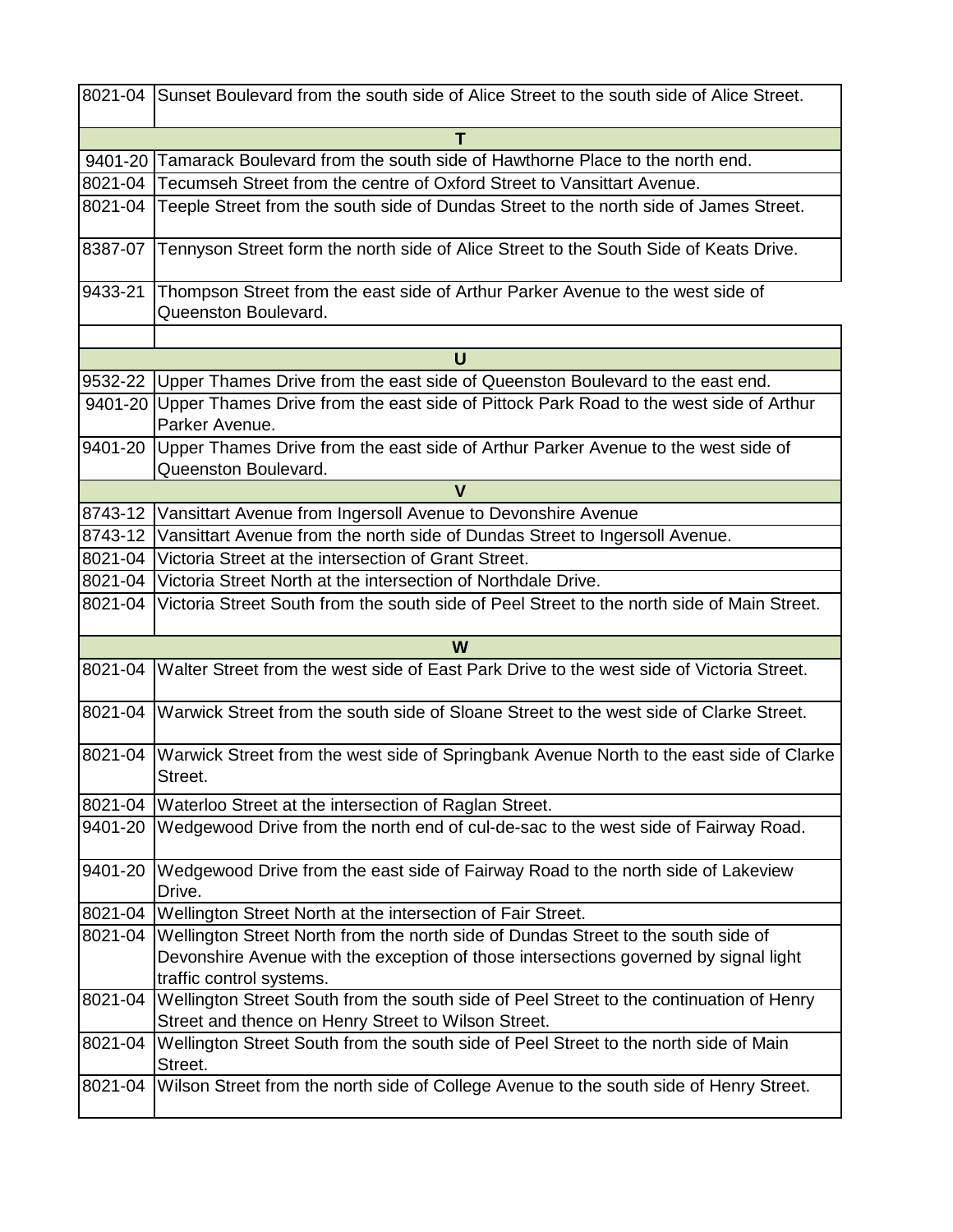|  | 8021-04 Wilson Street from the south side of Dundas Street to the centre of Cedar Street with the<br>exception of the signal light traffic control system at the Peel-Wilson Street intersection. |  |  |
|--|---------------------------------------------------------------------------------------------------------------------------------------------------------------------------------------------------|--|--|
|  | 8021-04 Winnett Street from the north side of Dundas Street to the south side of Ingersoll Avenue.                                                                                                |  |  |
|  |                                                                                                                                                                                                   |  |  |
|  | 8021-04 York Street from the north side of Dundas Street to the south side of George Street.                                                                                                      |  |  |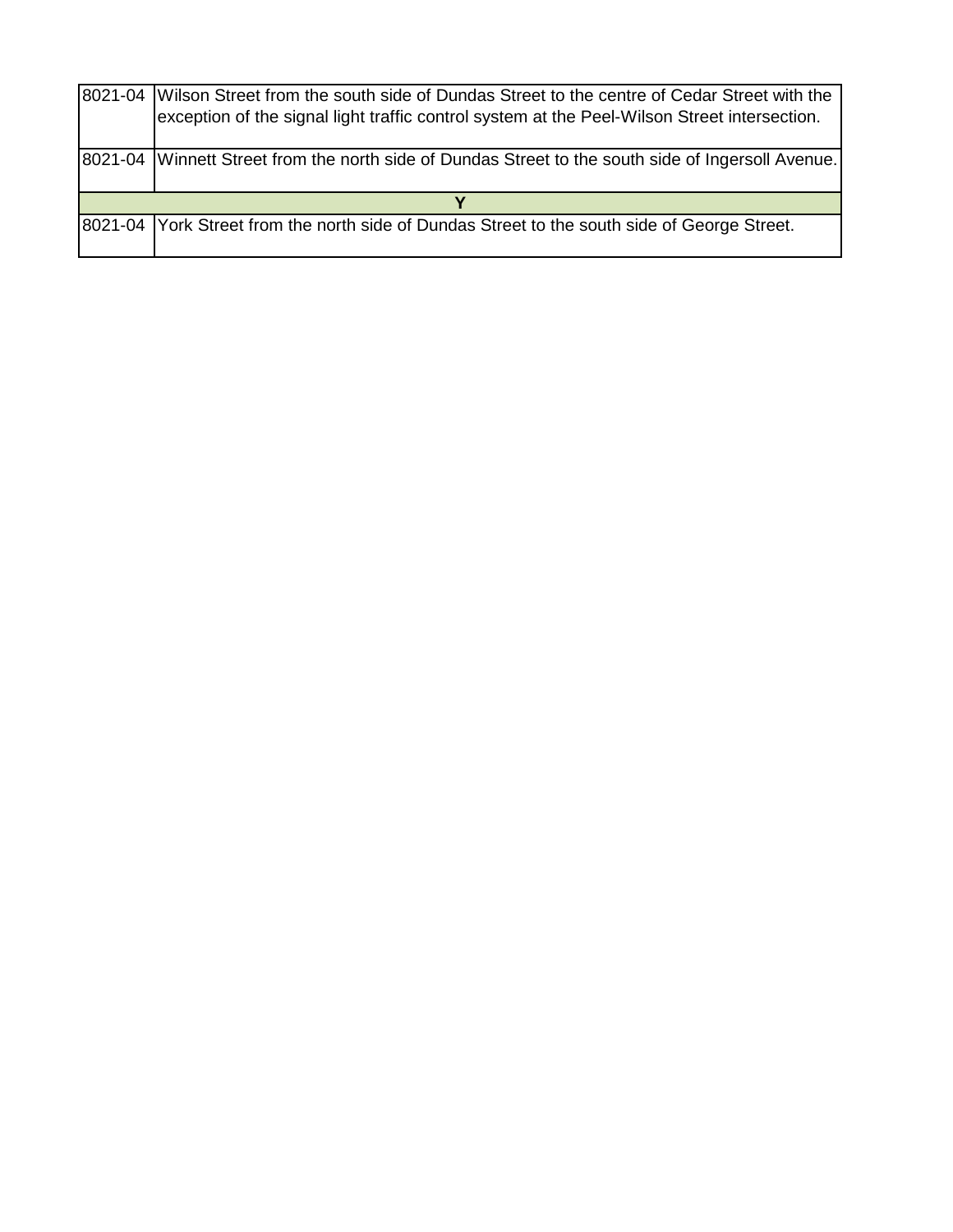#### **Schedule "H"**

**forming part of By-law # 8021-04**

**Subsection (A), Section 2, Part V**

### **SIGNAL-LIGHT TRAFFIC CONTROL SYSTEM INTERSECTIONS**

| 8021-04 | <b>Beards Lane and Dundas Street</b>                                   |  |  |  |
|---------|------------------------------------------------------------------------|--|--|--|
| 8021-04 | Devonshire Avenue and Huron Street                                     |  |  |  |
| 8644-10 | Devonshire Avenue and Vansittart Avenue                                |  |  |  |
| 8644-10 | Dundas Street 460 metres east of Oxford Road #4                        |  |  |  |
| 8021-04 | <b>Dundas Street and Clarke Street</b>                                 |  |  |  |
| 8021-04 | <b>Dundas Street and Teeple Street</b>                                 |  |  |  |
| 8021-04 | Dundas Street and Wellington Street                                    |  |  |  |
| 8021-04 | Dundas Street, Huron Street and Wilson Street                          |  |  |  |
| 8021-04 | Dundas Street, Light Street and Brock Street                           |  |  |  |
| 8021-04 | Dundas Street, Oxford Street and Mill Street                           |  |  |  |
| 8021-04 | Dundas Street, Springbank Avenue South and Springbank Avenue North     |  |  |  |
| 9061-16 | Dundas Street and Woodall Way                                          |  |  |  |
| 9061-16 | Dundas Street and Young Street                                         |  |  |  |
| 8387-07 | <b>Finkle Street and Parkinson Road</b>                                |  |  |  |
| 9061-16 | Finkle Street, Peel Street and Simcoe Street                           |  |  |  |
| 8021-04 | Huron Street and Ingersoll Avenue                                      |  |  |  |
| 8387-07 | Lansdowne Avenue and Devonshire Avenue                                 |  |  |  |
| 8387-07 | Mill Street and Clarke Road                                            |  |  |  |
| 8387-07 | Mill Street and Main Street                                            |  |  |  |
| 8387-07 | Mill Street and Parkinson Road/Bowerhill Road.                         |  |  |  |
| 8021-04 | Norwich Avenue and Cedar Street                                        |  |  |  |
| 8387-07 | Norwich Avenue and Juliana Drive.                                      |  |  |  |
| 8387-07 | Norwich Avenue and Montclair Drive                                     |  |  |  |
| 8021-04 | Norwich Avenue and Parkinson Road                                      |  |  |  |
| 9061-16 | Norwich Avenue and 175 metres south of Parkinson Road                  |  |  |  |
| 8644-10 | Oxford Road #4 450 metres south of Devonshire Avenue (Oxford Road #35) |  |  |  |
| 8387-07 | Oxford Road #4 and Devonshire Avenue                                   |  |  |  |
| 8387-07 | Oxford Road #4 and Dundas Street                                       |  |  |  |
| 8021-04 | Peel Street and Wellington Street South                                |  |  |  |
| 8021-04 | <b>Peel Street and Wilson Street</b>                                   |  |  |  |
| 8387-07 | Springbank Avenue and Devonshire Avenue                                |  |  |  |
| 8387-07 | Springbank Avenue and Nellis Street                                    |  |  |  |
| 8387-07 | Springbank Avenue and Parkinson Road                                   |  |  |  |
| 8387-07 | Vansittart Avenue and Ingersoll Avenue                                 |  |  |  |
| 8387-07 | <b>Wellington Street North and Devonshire Street</b>                   |  |  |  |
| 8021-04 | Wellington Street North and Ingersoll Avenue                           |  |  |  |
| 8021-04 | <b>Wellington Street North and Princess Street</b>                     |  |  |  |
| 8387-07 | Wilson Street and Main Street/Hounsfield Street.                       |  |  |  |
|         |                                                                        |  |  |  |
|         |                                                                        |  |  |  |
|         |                                                                        |  |  |  |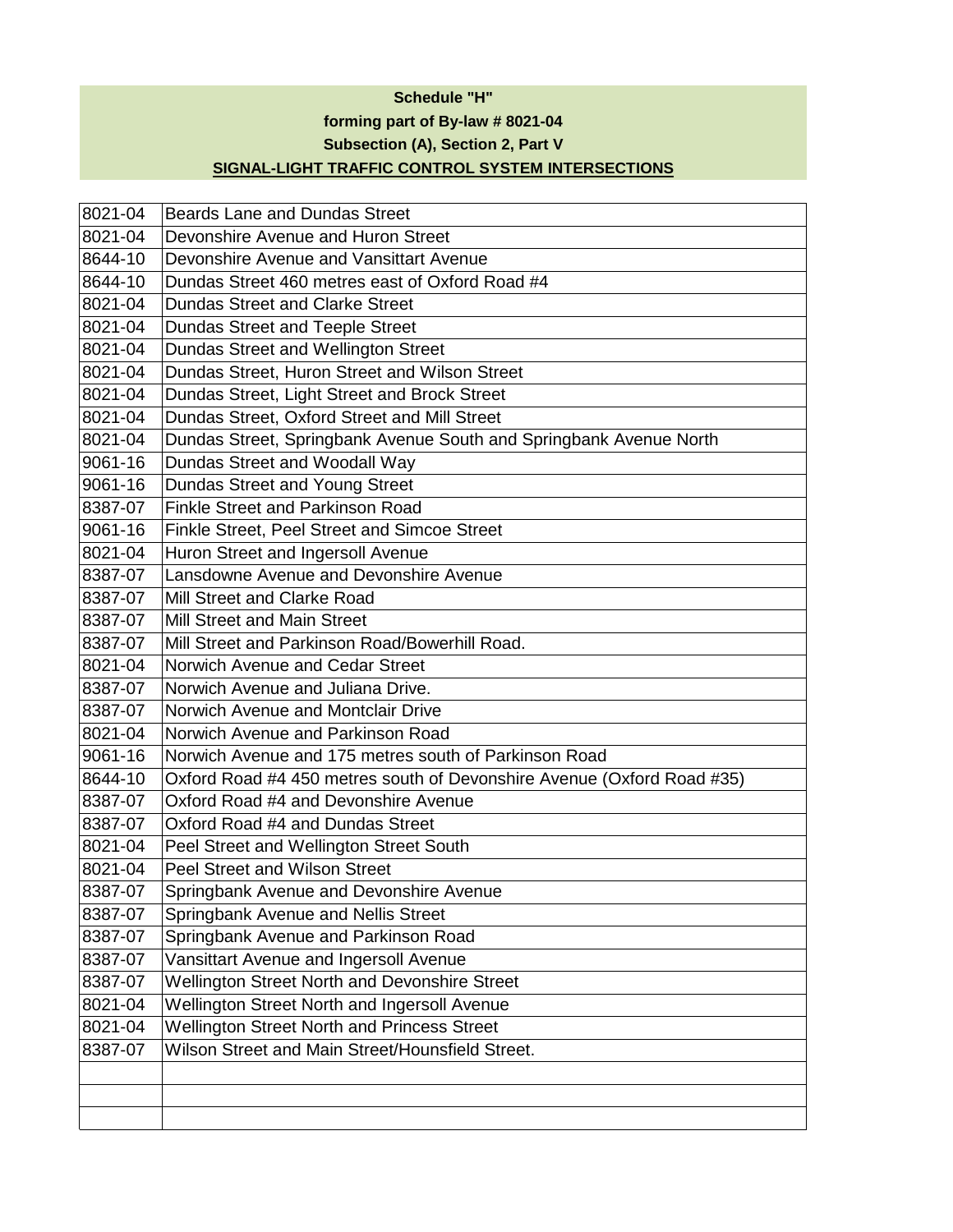| Schedule "I"<br>forming part of By-law # 8021-04<br>Subsection (D), Section 3, Part V<br><b>LEFT TURNS PROHIBITED</b> |                                                                                                                             |                                                     |
|-----------------------------------------------------------------------------------------------------------------------|-----------------------------------------------------------------------------------------------------------------------------|-----------------------------------------------------|
|                                                                                                                       |                                                                                                                             |                                                     |
| By-Law #                                                                                                              |                                                                                                                             |                                                     |
| 8021-04                                                                                                               | From Centre Street onto Dundas Street                                                                                       | At any time.                                        |
| 8021-04                                                                                                               | From Dundas Street onto any land providing access<br>to or from Dundas Street between Wellington Street<br>and Reeve Street | At any time.                                        |
| 8021-04                                                                                                               | From Graham Street onto Dundas Street                                                                                       | 11:30 a.m. to 1:30 p.m.<br>4:30 p.m. to $6:00$ p.m. |
| 8954-14                                                                                                               | From Oxford Street onto Tecumseh Street                                                                                     |                                                     |
| 8021-04                                                                                                               | From Perry Street onto Dundas Street                                                                                        | 11:30 a.m. to 1:30 p.m.<br>4:30 p.m. to $6:00$ p.m. |
| 8021-04                                                                                                               | From Reeve Street onto Dundas Street                                                                                        | At any time                                         |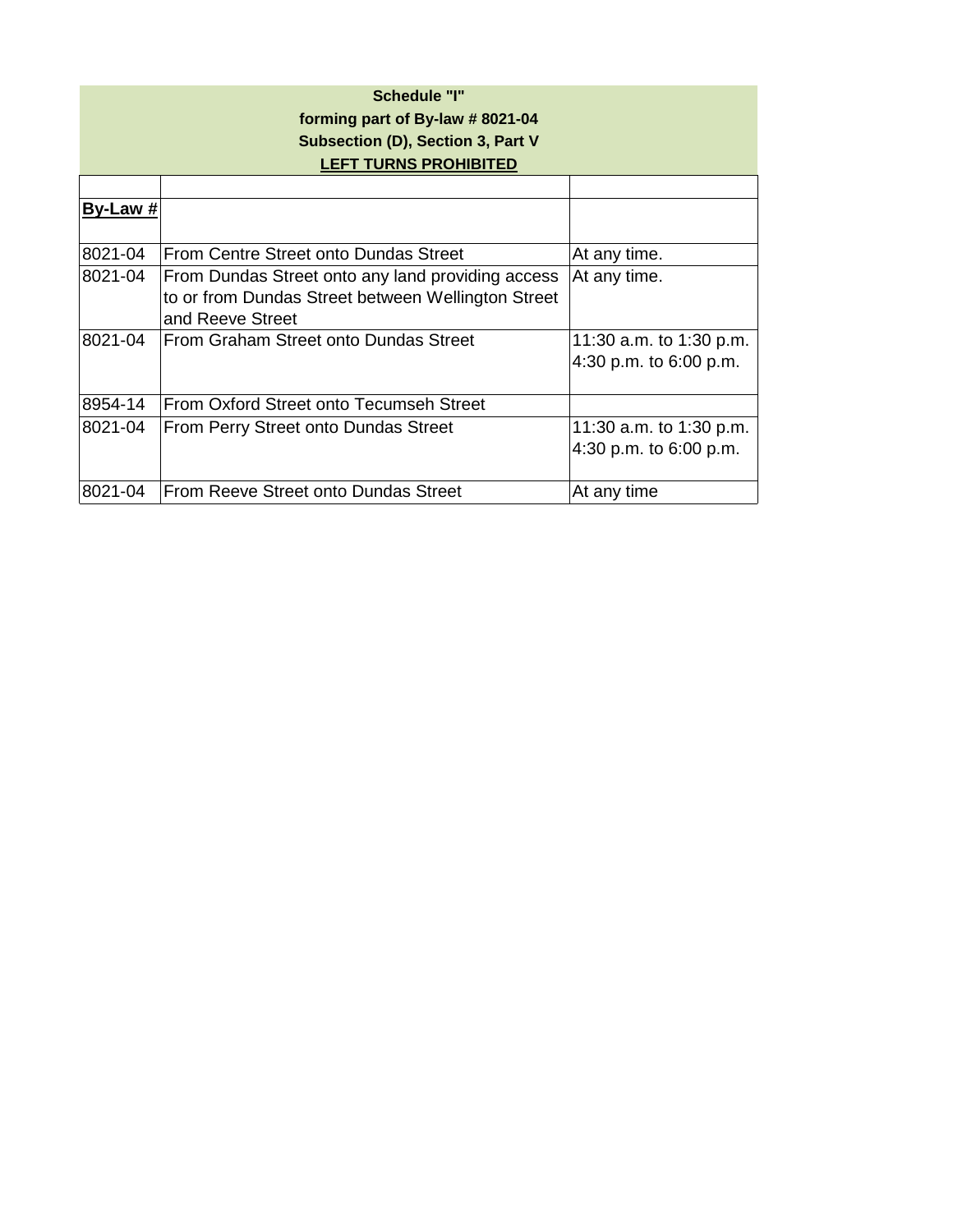#### **Schedule "J" forming part of By-law # 8021-04 Section 6, Part V ONE WAY STREETS**

| <b>By-Law# Street</b> |                                                                                                 | <b>Direction</b>          |
|-----------------------|-------------------------------------------------------------------------------------------------|---------------------------|
| 8021-04               | Broadway Street from Dundas Street to Simcoe Street                                             | South                     |
| 8021-04               | Elgin Street from Perry Street to Brock Street                                                  | West                      |
| 8021-04               | Finkle Street from Dundas Street to Simcoe Street                                               | South                     |
| 8021-04               | Lane immediately north of Dundas Street from Light<br><b>Street to Riddell Street</b>           | East                      |
| 8021-04               | Market Street from Reeve Street to Peel Street                                                  | West to South             |
| 8021-04               | Oxford Street from Ingersoll Avenue to Dundas Steet                                             | South                     |
| 8021-04               | Reeve Street from a point 35 metres south of Dundas<br><b>Street mortherly to DUndas Street</b> | <b>North</b>              |
| 8021-04               | Reeve Street from Peel Street to Main Street                                                    | South                     |
| 8021-04               | Riddell Street from Hunter Street to Ingersoll Avenue                                           | <b>North</b>              |
| 8021-04               | Stoney Road from Henry Street at Old Wellington Street<br>South to Henry Street                 | North to West to<br>South |
| 8021-04               | Wilson Street from Cedar Street to Henry Street                                                 | South                     |
| 8021-04               | Winnett Street from Dundas Street to Ingersoll Avenue                                           | <b>North</b>              |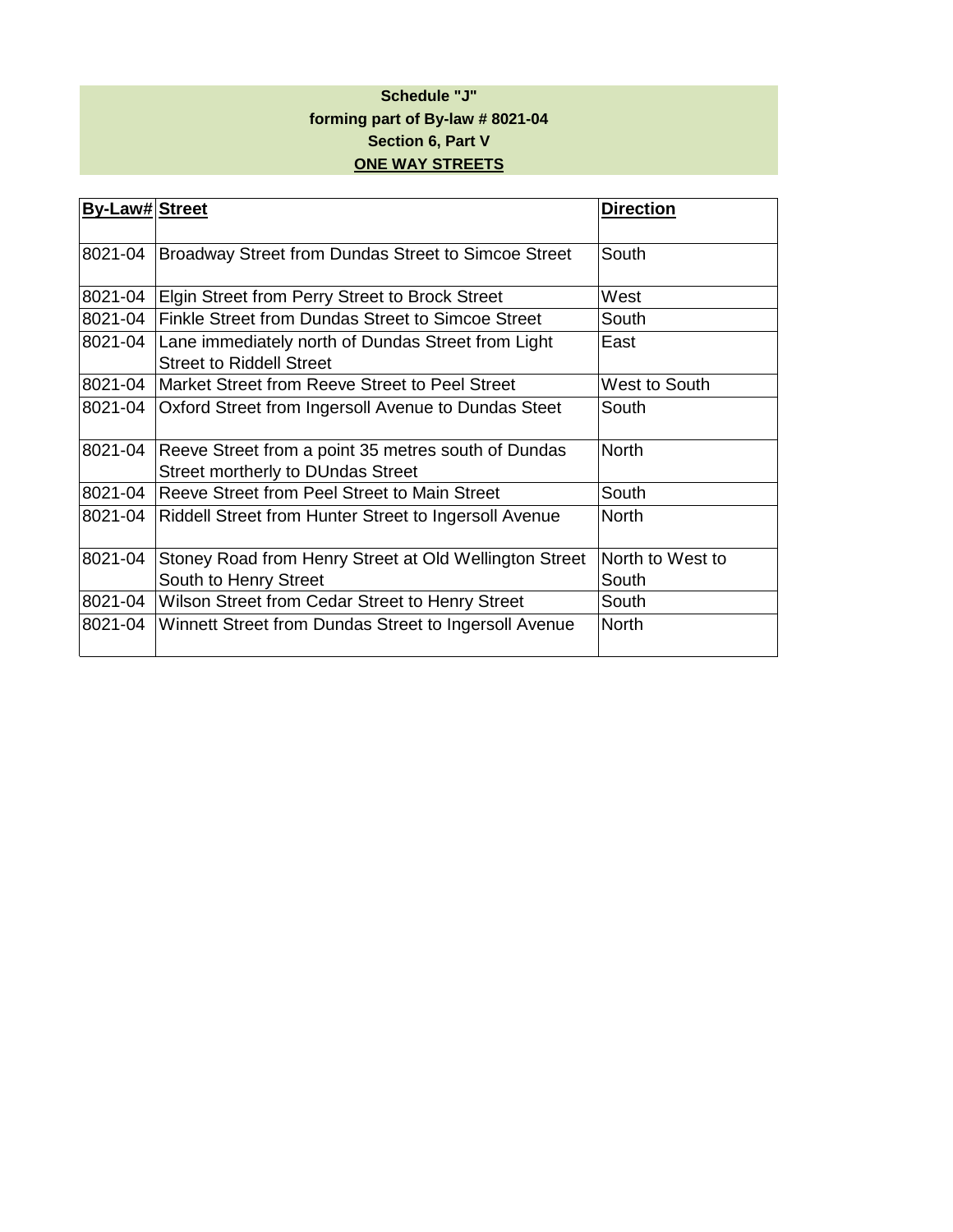#### **Schedule "K" forming part of By-law # 8021-04 Section 12, Part III NO PARKING AT SPECIFIED TIMES**

| By-law #    |                                                                                          |
|-------------|------------------------------------------------------------------------------------------|
|             | A                                                                                        |
| 8021-04     | The south side of Admiral Street between Riddell Street and Wellington Street. 8:30      |
|             | a.m. to 5:00 p.m., Monday to Friday only.                                                |
|             | в                                                                                        |
| 8021-04     | The north side of Bower Hill Road from Mill Street to a point 142 metres west of Mill    |
|             | Street. From the 1st day of December of any year to the 31st day of March in the         |
|             | following year.                                                                          |
| $8021 - 04$ | The south side of Bower Hill Road from Mill Street to a point 142 metres west of Mill    |
|             | Street. From the 1st day of December of any year to the 31st day of March in the         |
|             | following year                                                                           |
| 9061-16     | The west side of Briarhill Road between Brenda Crescent and Sprucedale Road. 8:30        |
|             | a.m. to 9:15 a.m. and 3:00 p.m. to 4:00 p.m.; Monday to Friday, from the first (1st) day |
|             | of September of every year to the thirtieth (30th) day of June in the following year.    |
| 8021-04     | The west side of Burtch Street from Peel Street to a point 65 metres south of Peel       |
|             | Street. Monday to Friday.                                                                |
|             | C                                                                                        |
| 8021-04     | The east and west sides of Chapel Street from Hounsfield Street to Elm Street.           |
|             | Between the hours of 7:30 a.m. to 4:00 p.m., Monday to Friday only.                      |
|             | D                                                                                        |
| 8021-04     | The west side of Dover Street from a point 81 metres south of Henry Street to a point    |
|             | 101 metres south of Henry Street. 6:30 a.m. to 6:30 p.m., Monday to Saturday.            |
| 8021-04     | The north side of Dundas Street from Vansittart Avenue to Norwich Avenue. 2:00 a.m.      |
|             | to 6:00 a.m.                                                                             |
| 8021-04     | The south side of Dundas Street from Broadway Street to a point 15.5 metres east of      |
|             | Broadway Street. Ten minute parking - 6:30 p.m. to 2:00 a.m.                             |
| 8021-04     | The south side of Dundas Street from Broadway Street to Norwich Avenue. 2:00 a.m. to     |
|             | 6:00 a.m.                                                                                |
| 8021-04     | The south side of Dundas Street from Brock Street to a point 19 metres east of Brock     |
|             | Street. Ten minute parking - 6:30 p.m. to 2:00 a.m.                                      |
| 8021-04     | The west side of Durham Crescent from 43 metres north of Hamilton Street to a point 96   |
|             | metres north of Hamilton Street. 9:00 a.m. to 6:00 p.m., Monday to Saturday.             |
|             | F                                                                                        |
| 8021-04     | The west side of Finkle Street from Dundas Street to Simcoe Street. 2:00 a.m. to 6:00    |
|             | a.m.                                                                                     |
| 8021-04     | The west side of Finkle Street from a point 15 metres north of Simcoe Street to a point  |
|             | 20 metres north of Simcoe Street. Fifteen minute parking                                 |
|             | G                                                                                        |
| 8021-04     | The west side of Graham Street from a point 57 metres north of Dundas Street to a        |
|             | point 63 metres north of Dundas Street. Fifteen minute parking.                          |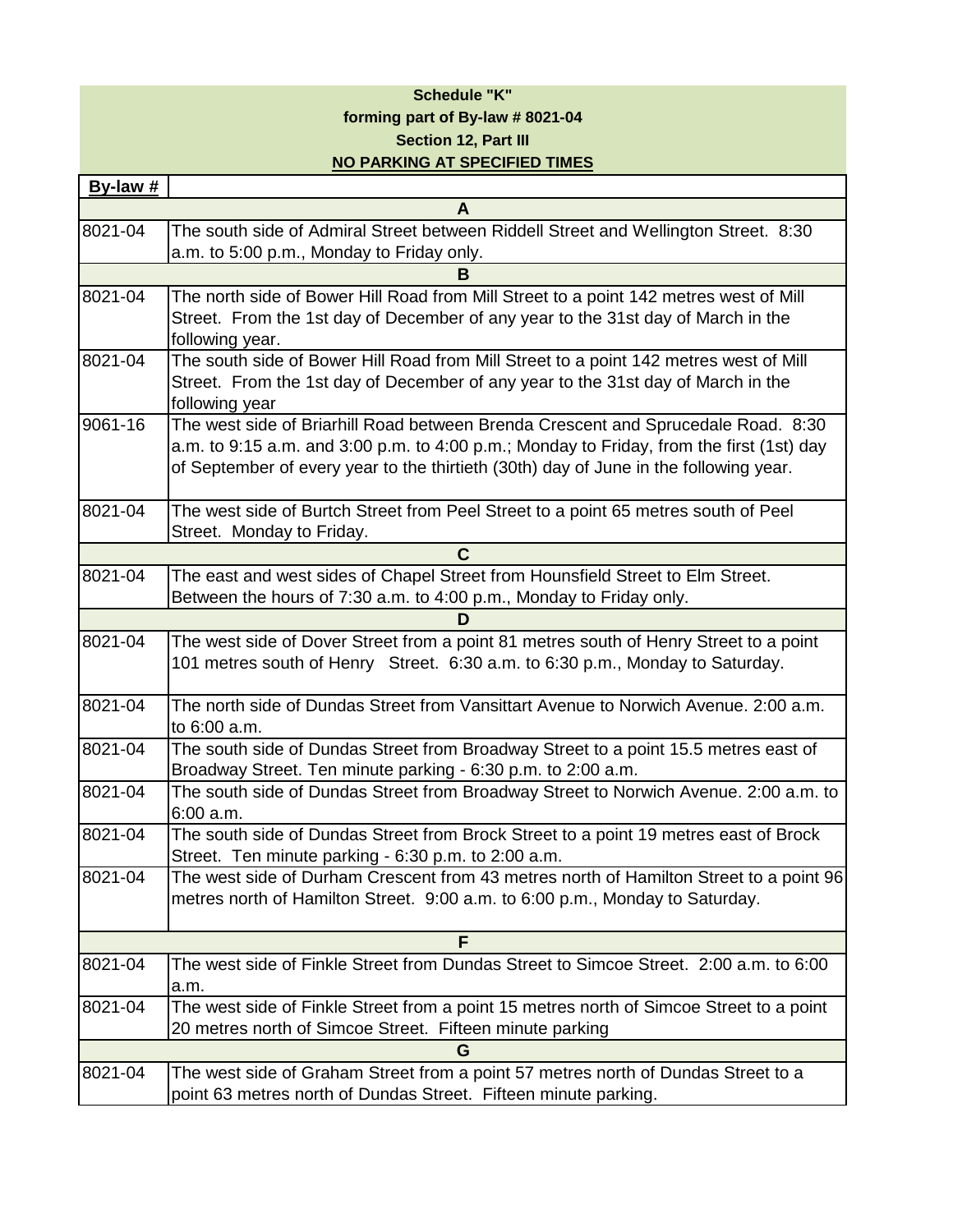| 9532-22 | The south and west sides of Greenleaf Crescent from Belgrave Street to Warwick Street                        |
|---------|--------------------------------------------------------------------------------------------------------------|
|         | from 7:00 a.m. to 7:00 p.m., Monday to Friday                                                                |
|         | P                                                                                                            |
| 8674-11 | The north side of Princess Street from Riddell Street to Wellington Street North<br>7:30                     |
|         | a.m. to 8:30 a.m.                                                                                            |
|         | 11:30 a.m. to 1:00 p.m.                                                                                      |
|         | 2:30 p.m. to 4:00 p.m                                                                                        |
|         | S                                                                                                            |
| 8021-04 | The south side of Simcoe Street from Finkle Street to Perry Street. 9:00 a.m. to 6:00                        |
|         | p.m., Monday to Saturday.                                                                                    |
| 8714-11 | The south side of Sloane Street from a point 15 meters west of Belgrave Street to a                          |
|         | point 132 meters east of Berwick Street,                                                                     |
|         | Saturday and Sunday                                                                                          |
| 8954-14 | The west and east sides of Springbank Avenue North from Conestoga Road to a point                            |
|         | 50 meters west of Mohican Drive. 7:00 a.m. to 7:00 p.m., Monday to Friday                                    |
|         |                                                                                                              |
| 8496-08 | The South side of Springbank Avenue North from a point 15 metres east of Mohican                             |
|         | Drive to a point 100 metres east of Algonquin Road 7:00 a.m. to 7:00 p.m. Monday to<br>Friday.               |
| 8496-08 | The South side of Springbank Avenue North from a point 15 metres east of Mohican                             |
|         | Drive to a point 100 metres east of Algonquin Road 7:00 a.m. to 7:00 p.m. Monday to                          |
|         | Friday.                                                                                                      |
| 8496-08 | The north side of Springbank Avenue North from Blackfoot Place to a point 100 metres                         |
|         | east of Algonquin Road. 7:00 a.m. to 7:00 p.m. Monday to Friday.                                             |
| 8021-04 | The south side of Sutherland Drive from Huron Street to a point 137 metres west of                           |
|         | Huron Street. 6:00 p.m. to 12:00 midnight.                                                                   |
|         |                                                                                                              |
| 8496-08 | The east side of Valleyview Street from Soverign Road to Devonshire Avenue 8:00 a.m.                         |
|         | to 9:00 a.m. 11:30 a.m. $-$ 1:00 p.m. and 3:00 p.m. $-$ 4:00 p.m. Monday to Friday From                      |
|         | the 1 <sup>st</sup> day of September until the 30 <sup>th</sup> day June.                                    |
| 9061-16 | The west side of Valleyview Street between Devonshire Avenue and Sovereign Road.                             |
|         | 8:30 a.m. to 9:15 a.m. and 3:00 p.m. to 4:00 p.m.; Monday to Friday, from the first (1st)                    |
|         | day of September of every year to the thirtieth (30th) day of June in the following year.                    |
|         |                                                                                                              |
| 8021-04 | The west side of Vansittart Avenue from Dundas Street to Buller Street. At any time                          |
|         | except Sunday.<br>The east side of Victoria Street North from Grant Street to Brant Street.6:30 a.m. to 6:30 |
| 8021-04 |                                                                                                              |
|         | p.m. daily.<br>W                                                                                             |
| 8021-04 | The south side of Walter Street from Dover Street to East Park Drive. 6:30 a.m. to 6:30                      |
|         | p.m. daily.                                                                                                  |
| 8021-04 | The north side of Warwick Street from Jutland Place to a point 44 metres west of                             |
|         | Jutland Place. 8:00 a.m. to 6:00 p.m., Monday to Saturday.                                                   |
|         | <b>PARKS AND RECREATION</b>                                                                                  |
| 9061-16 | No person shall drive, operate, or leave unattended a motor vehicle in any part of a                         |
|         | municipal park between 11:00 pm and 6:00 am of the following day except at times                             |
|         | where the Director of Parks and Recreation has authorized use of the park or recreation                      |
|         | area beyond 11:00 pm.                                                                                        |
|         |                                                                                                              |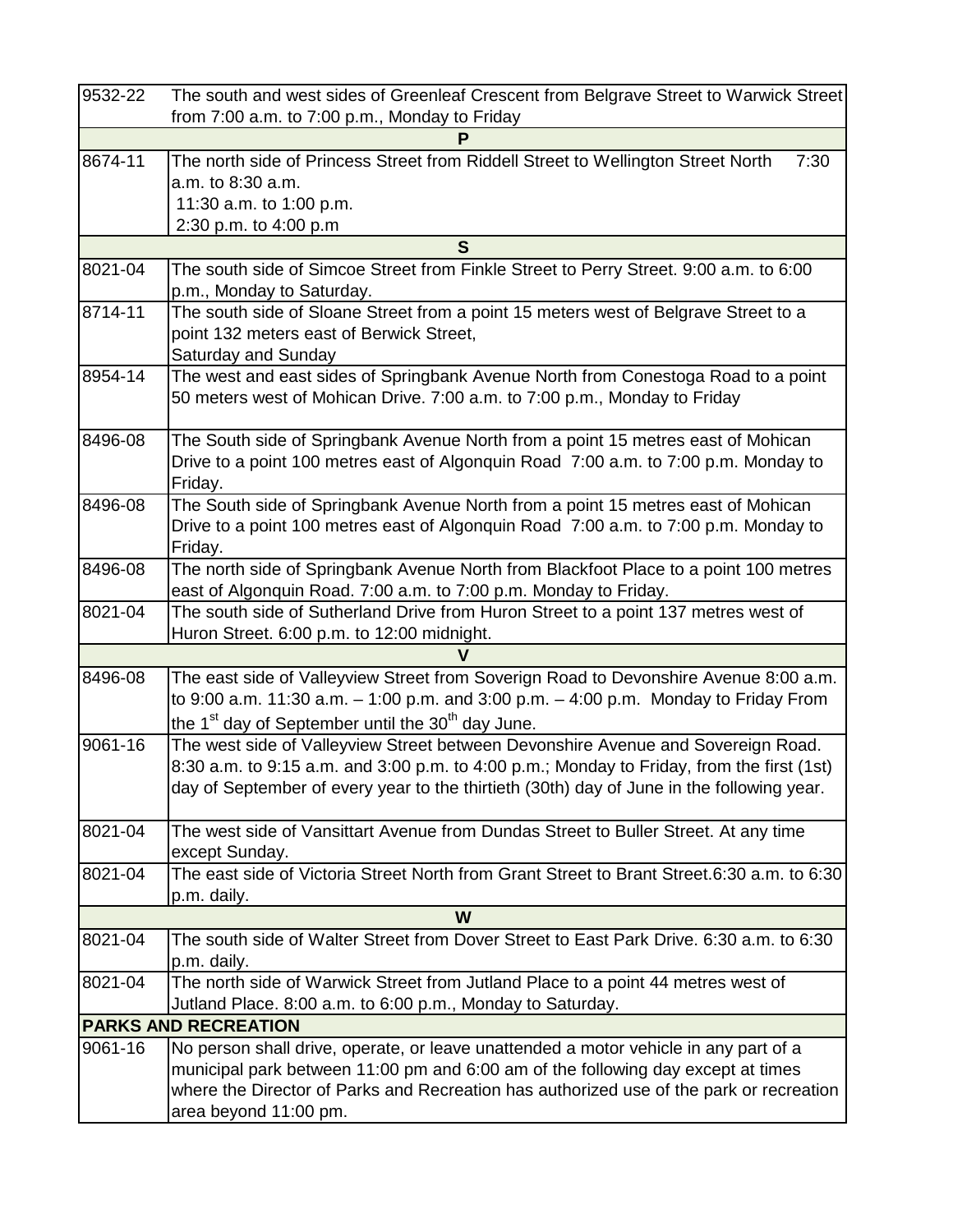| <b>Schedule "L"</b><br>forming part of By-law #8021-04<br>Subsection (E), Section 3, Part V<br><b>RIGHT TURNS PROHIBITED</b> |                            |                           |                           |
|------------------------------------------------------------------------------------------------------------------------------|----------------------------|---------------------------|---------------------------|
|                                                                                                                              |                            |                           |                           |
| <b>By-law</b>                                                                                                                | From                       | To                        | Time                      |
| #                                                                                                                            |                            |                           |                           |
|                                                                                                                              | 8021-04 Dundas Street east | Wilson Street south bound | Heavy Trucks at all times |
|                                                                                                                              | bound                      |                           |                           |
|                                                                                                                              | 8954-14 Tecumseh Street    | <b>Oxford Street</b>      |                           |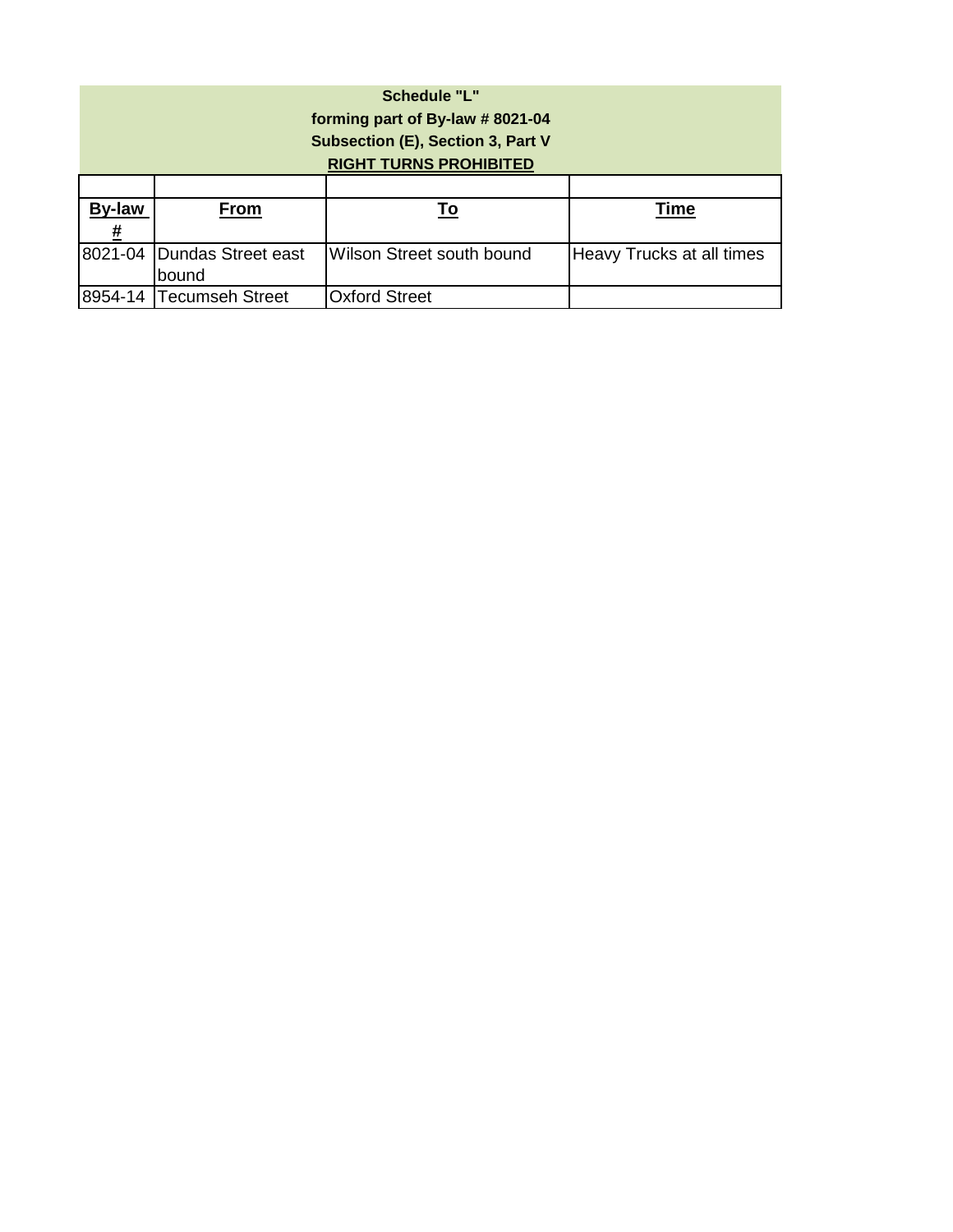## **Schedule "M" forming part of By-law Number 8021-04 Section 4, Part V YIELD RIGHT-OF-WAY STREETS**

| <u>  By-law #</u> |                                                                           |
|-------------------|---------------------------------------------------------------------------|
|                   | Lakeview Drive at the intersection of Eastylew Avenue and Ridgewood Drive |
| 8644-10           |                                                                           |
|                   | 18644-10 Lakeview Drive at the intersection of Fairway Road               |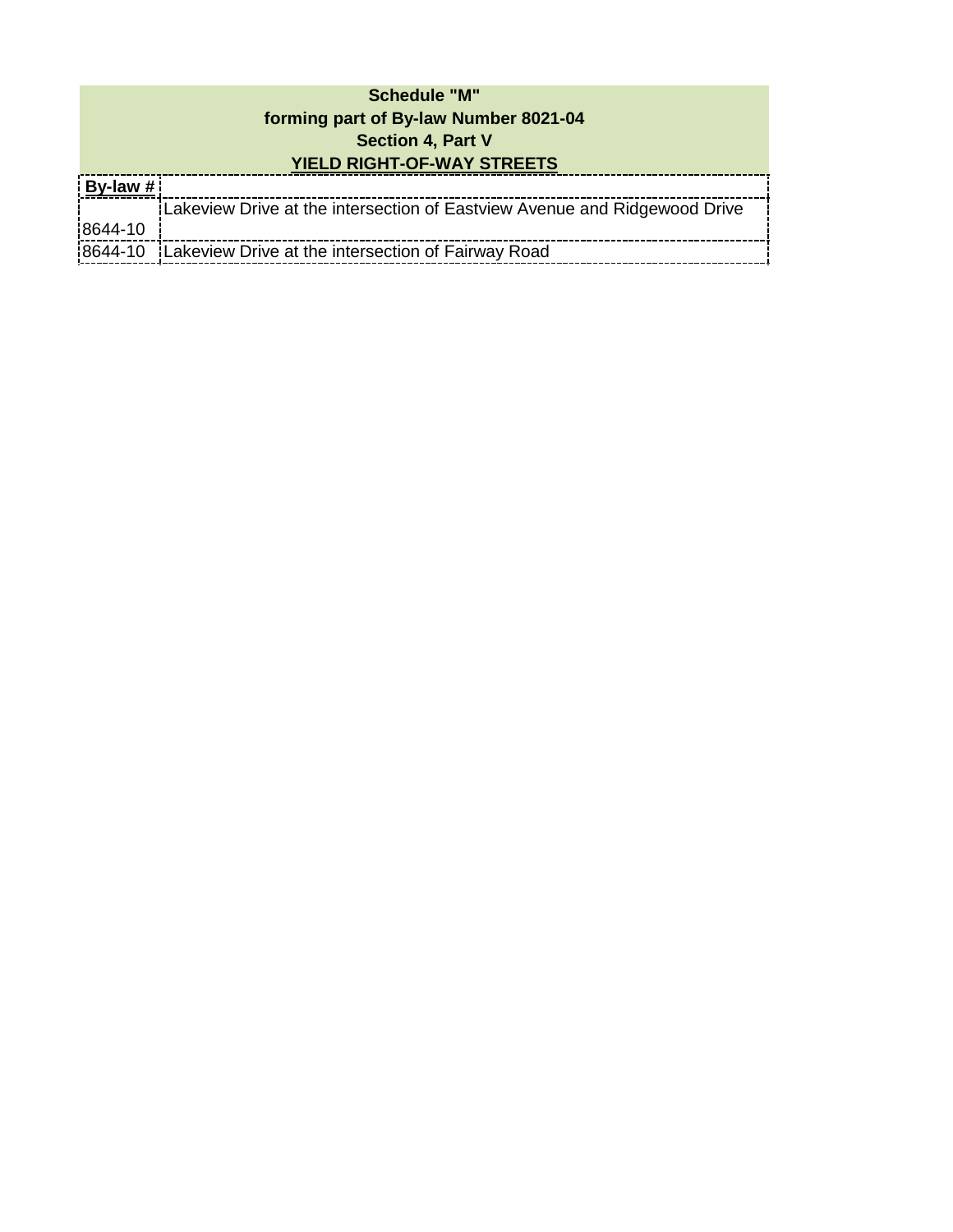|          | <b>Schedule "N"</b>                                 |
|----------|-----------------------------------------------------|
|          | forming part of By-law #8021-04                     |
|          | Section 7, Part III                                 |
|          | NO PARKING - 2:00 A.M. TO 6:00 A.M. - WINTER MONTHS |
|          | <b>DECEMBER TO MARCH</b>                            |
| By-Law # |                                                     |
| 8302-06  | <b>All City Streets</b>                             |
| 8302-06  | Adelaide Street East Lot, as posted.                |
| 8302-06  | Brock Street Lot, as posted.                        |
| 9261-18  | Church of Epiphany Lot, as posted                   |
| 8302-06  | Cole Walkway Lot, as posted.                        |
| 8302-06  | <b>Finkle Street Parking Lot</b>                    |
| 8302-06  | Fire Hall Parking Lot                               |
| 8302-06  | Hunter and Graham Streets Parking Lot, as posted    |
| 8302-06  | Light Street Parking Lot, as posted.                |

8302-06 Market Centre Lot, as posted.

8302-16 New St. Paul's Lot, as posted<br>9261-18 Riddell Street Lot, as posted

9261-18 Young Street Lot , as posted

Riddell Street Lot, as posted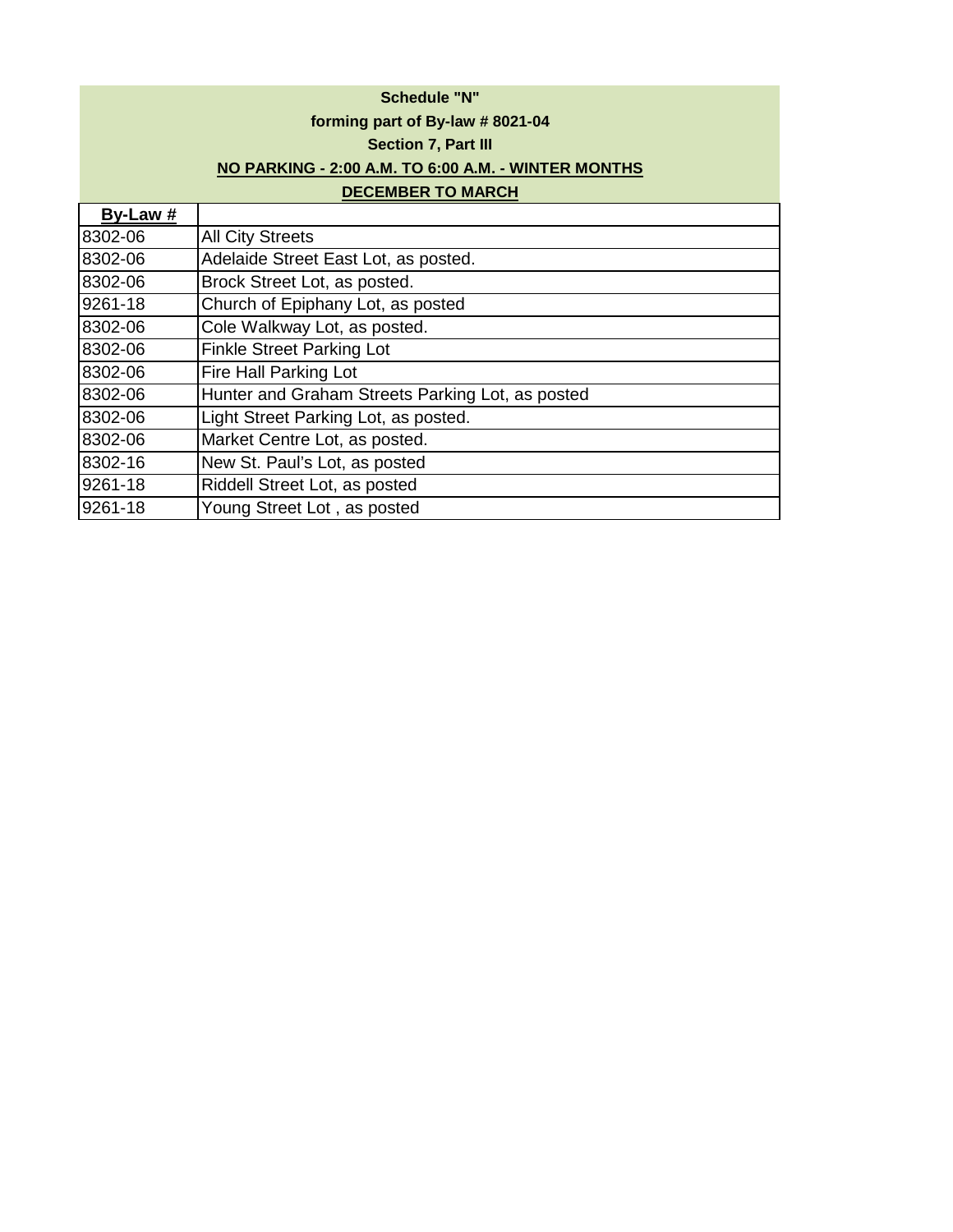| <b>Schedule "O"</b>              |                                                                                                                                                                                                           |  |
|----------------------------------|-----------------------------------------------------------------------------------------------------------------------------------------------------------------------------------------------------------|--|
| forming part of By-law # 8021-04 |                                                                                                                                                                                                           |  |
|                                  | <b>Subsection (A), Section 14, Part III</b>                                                                                                                                                               |  |
|                                  | <b>STOPPING PROHIBITED</b>                                                                                                                                                                                |  |
| By-Law $#$                       |                                                                                                                                                                                                           |  |
|                                  | A                                                                                                                                                                                                         |  |
| 9202-18                          | The west side of Aileen Street from a point 167 metres north of Alice Street to Alice<br>Street from 8:00 a.m. to 4:00 p.m., Monday to Friday, September 1 to June 30.                                    |  |
| 9202-18                          | The east side of Aileen Street from Harford Street to a point 125 metres south of<br>Harford Street from 8:00 a.m. to 4:00 p.m., Monday to Friday, September 1 to June 30.                                |  |
| 9202-18                          | The east side of Aileen Street from a point 35 metres north of Alice Street to Alice<br>Street from 8:00 a.m. to 4:00 p.m., Monday to Friday, September 1 to June 30.                                     |  |
| 9202-18                          | The north side of Albert Street from Russell Street to the eastern end of Albert Street<br>from 8:00 a.m. to 4:00 p.m., Monday to Friday, September 1 to June 30.                                         |  |
| 9202-18                          | The south side of Albert Street from Russell Street to the eastern end of Albert Street<br>from 8:00 a.m. to 4:00 p.m., Monday to Friday, September 1 to June 30.                                         |  |
| 9202-18                          | The west side of Algonquin Road from a point 100 metres south of Springback Avenue<br>to a point 37 metres north of Haida Place from 8:00 a.m. to 4:00 p.m., Monday to<br>Friday, September 1 to June 30. |  |
| 9202-18                          | The east side of Algonquin Road from Indian Road to a point 137 metres south of<br>Indian Road from 8:00 a.m. to 4:00 p.m., Monday to Friday, September 1 to June 30.                                     |  |
| 9202-18                          | The north side of Alice Street from Aileen Drive to a point 107 metres east of Aileen<br>Drive from 8:00 a.m. to 4:00 p.m., Monday to Friday, September 1 to June 30.                                     |  |
| 9202-18                          | The south side of Alice Street from a point 121 metres east of Bee Street to a point 37<br>metres west of Sunset Boulevard from 8:00 a.m. to 4:00 p.m., Monday to Friday,<br>September 1 to June 30.      |  |
|                                  | B                                                                                                                                                                                                         |  |
| 8714-11                          | The east side of Belgrave Street from a point 53 meters south of Cromwell Street to<br>Cromwell Street. Monday to Friday, September 01to June 30, 8:00 a.m. to 4:30 p.m.                                  |  |
| 9202-18                          | The west side of Belgave Street from Sloane Street to a point 43 metres south of<br>Sloane Street from 8:00 a.m. to 4:00 p.m., Monday to Friday, September 1 to June 30.                                  |  |
| 9202-18                          | The east side of Belgrave Street from Sloane Street to Cromwell Street from 8:00 a.m.<br>to 4:00 p.m., Monday to Friday, September 1 to June 30.                                                          |  |
| 8021-04                          | The north side and south side of Berkshire Drive from Winchester Street to a point 15<br>metres west of Winchester Street.                                                                                |  |
| 9202-18                          | The west side of Berwick Street from Sloane Street to a point 197 metres south of<br>Cromwell Street from 8:00 a.m. to 4:00 p.m., Monday to Friday, September 1 to June<br>30.                            |  |
| 9202-18                          | The east side of Berwick Street from Sloane Street to a point 197 metres south of<br>Cromwell Street from 8:00 a.m. to 4:00 p.m., Monday to Friday, September 1 to June<br>30.                            |  |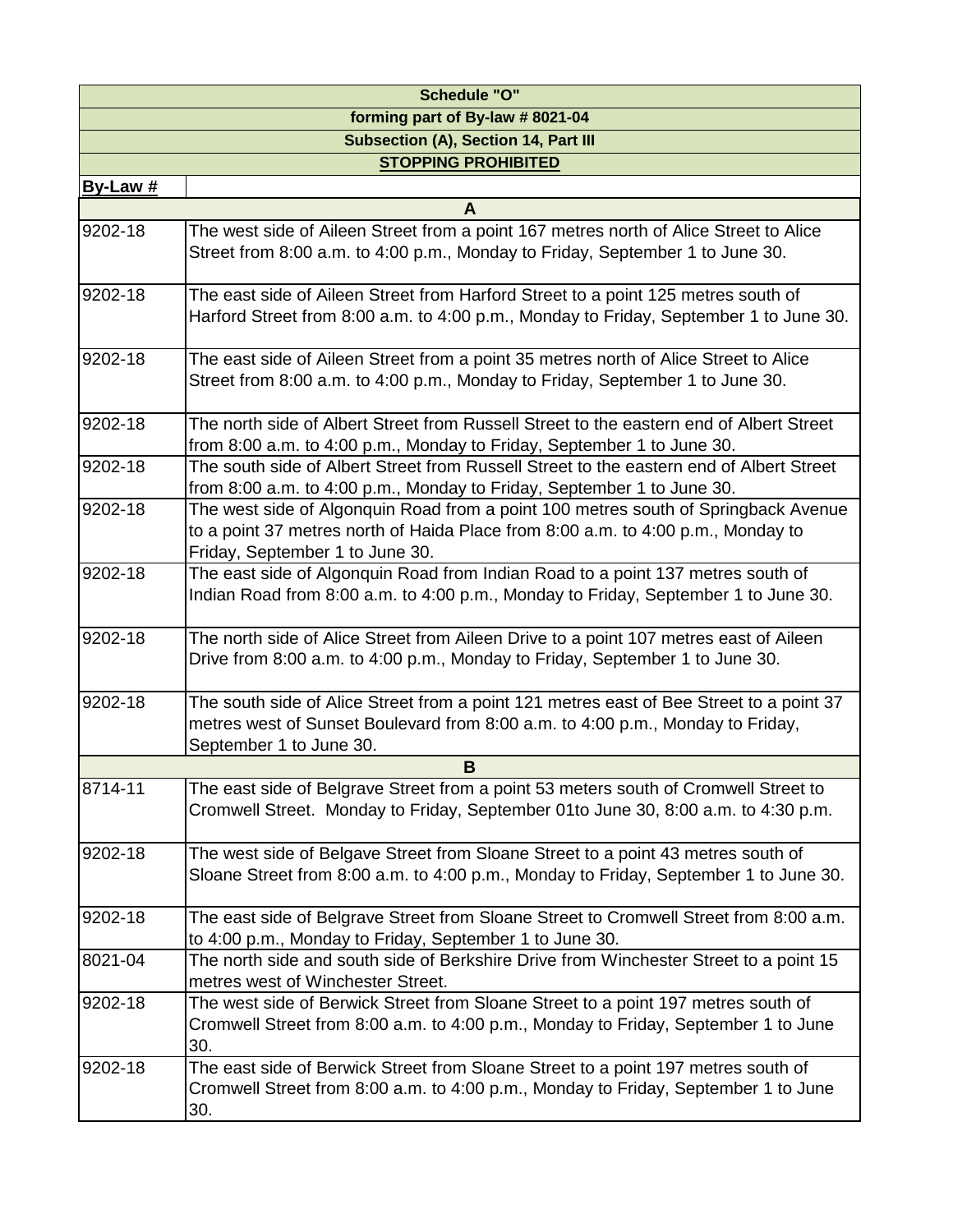| 9202-18 | The south side of Brant Street from Victoria Street North to Northdale Drive from 8:00                                                                                          |
|---------|---------------------------------------------------------------------------------------------------------------------------------------------------------------------------------|
|         | a.m. to 4:00 p.m., Monday to Friday, September 1 to June 30.                                                                                                                    |
| 9202-18 | The north side of Bristol Street from Spitfire Street to the eastern end of Bristol Street                                                                                      |
|         | from 8:00 a.m. to 4:00 p.m., Monday to Friday, September 1 to June 30.                                                                                                          |
| 9202-18 | The south side of Bristol Street from Spitfire Street to the eastern end of Bristol Street                                                                                      |
|         | from 8:00 a.m. to 4:00 p.m., Monday to Friday, September 1 to June 30.                                                                                                          |
|         |                                                                                                                                                                                 |
| 9202-18 | The west side of Clarke Street North from Cromwell Street to a point 196 metres south                                                                                           |
|         | of Cromwell Street from 8:00 a.m. to 4:00 p.m., Monday to Friday, September 1 to June                                                                                           |
|         | 30.                                                                                                                                                                             |
| 9202-18 | The east side of Clarke Street North from a point 162 metres south of Sloane Street to                                                                                          |
|         | a point 125 metres north of Warwick Street from 8:00 a.m. to 4:00 p.m., Monday to                                                                                               |
|         | Friday, September 1 to June 30.                                                                                                                                                 |
| 9202-18 | The north side of College Avenue from East Park Drive to Fyfe Avenue from 8:00 a.m.                                                                                             |
|         | to 4:00 p.m., Monday to Friday, September 1 to June 30.                                                                                                                         |
| 9202-18 | The south side of College Avenue from East Park Drive to Fyfe Avenue from 8:00 a.m.                                                                                             |
|         | to 4:00 p.m., Monday to Friday, September 1 to June 30.                                                                                                                         |
| 9202-18 | The north side of Cromwell Street from Belgrave Street to Clarke Street North from 8:00                                                                                         |
|         | a.m. to 4:00 p.m., Monday to Friday, September 1 to June 30.                                                                                                                    |
| 8714-11 | The south side of Cromwell Street from a point 25 meters east of Belgrave Street to                                                                                             |
|         | Belgrave Street.                                                                                                                                                                |
| 9202-18 | The south side of Cromwell Street from Belgrave Street to Clarke Street North from                                                                                              |
|         | 8:00 a.m. to 4:00 p.m., Monday to Friday, September 1 to June 30.                                                                                                               |
|         | D                                                                                                                                                                               |
| 8568-09 | The north side of Devonshire Avenue from Springbank Avenue to Cree Avenue                                                                                                       |
| 9202-18 | The north side of Devonshire Avenue from a point 281 metres east of Springbank                                                                                                  |
|         | Avenue to a point 348 metres east of Springbank Avenue from 8:00 a.m. to 4:00 p.m.,                                                                                             |
|         | Monday to Friday, September 1 to June 30.                                                                                                                                       |
| 9202-18 | The north side of Devonshire Avenue from a point 77 metres east of Cardinal Drive to a                                                                                          |
|         | point 248 metres east of Cardinal Drive from 8:00 a.m. to 4:00 p.m., Monday to Friday,                                                                                          |
|         | September 1 to June 30.                                                                                                                                                         |
| 9202-18 | The south side of Devonshire Avenue from Valleyview Street to a point 74 metres east<br>of Valleyview Street from 8:00 a.m. to 4:00 p.m., Monday to Friday, September 1 to      |
|         | June 30.                                                                                                                                                                        |
| 9202-18 | The south side of Devonshire Avenue from a point 77 metres east of Cardinal Drive to a                                                                                          |
|         | point 248 metres east of Cardinal Drive from 8:00 a.m. to 4:00 p.m., Monday to Friday,                                                                                          |
|         | September 1 to June 30.                                                                                                                                                         |
| 8021-04 | The north side of Dundas Street from Clarke Street to McKenzie Avenue.                                                                                                          |
| 8021-04 | The north side of Dundas Street from a point 20 metres west of Graham Street to a                                                                                               |
|         | point 70 metres west of Graham Street. 4:30 p.m. to 5:30 p.m. on Thursdays and                                                                                                  |
|         | Fridays only.                                                                                                                                                                   |
| 8021-04 | The north side of Dundas Street from a point 35 metres east of Riddell Street to a point                                                                                        |
|         | 69 metres east of Riddell Street. 4:30 p.m. to 5:30 p.m. on Thursdays and Fridays only.                                                                                         |
|         |                                                                                                                                                                                 |
|         |                                                                                                                                                                                 |
| 8021-04 |                                                                                                                                                                                 |
|         | The south side of Dundas Street from a point 27 metres east of Perry Street to a point<br>70 metres east of Perry Street. 4:30 p.m. to 5:30 p.m. on Thursdays and Fridays only. |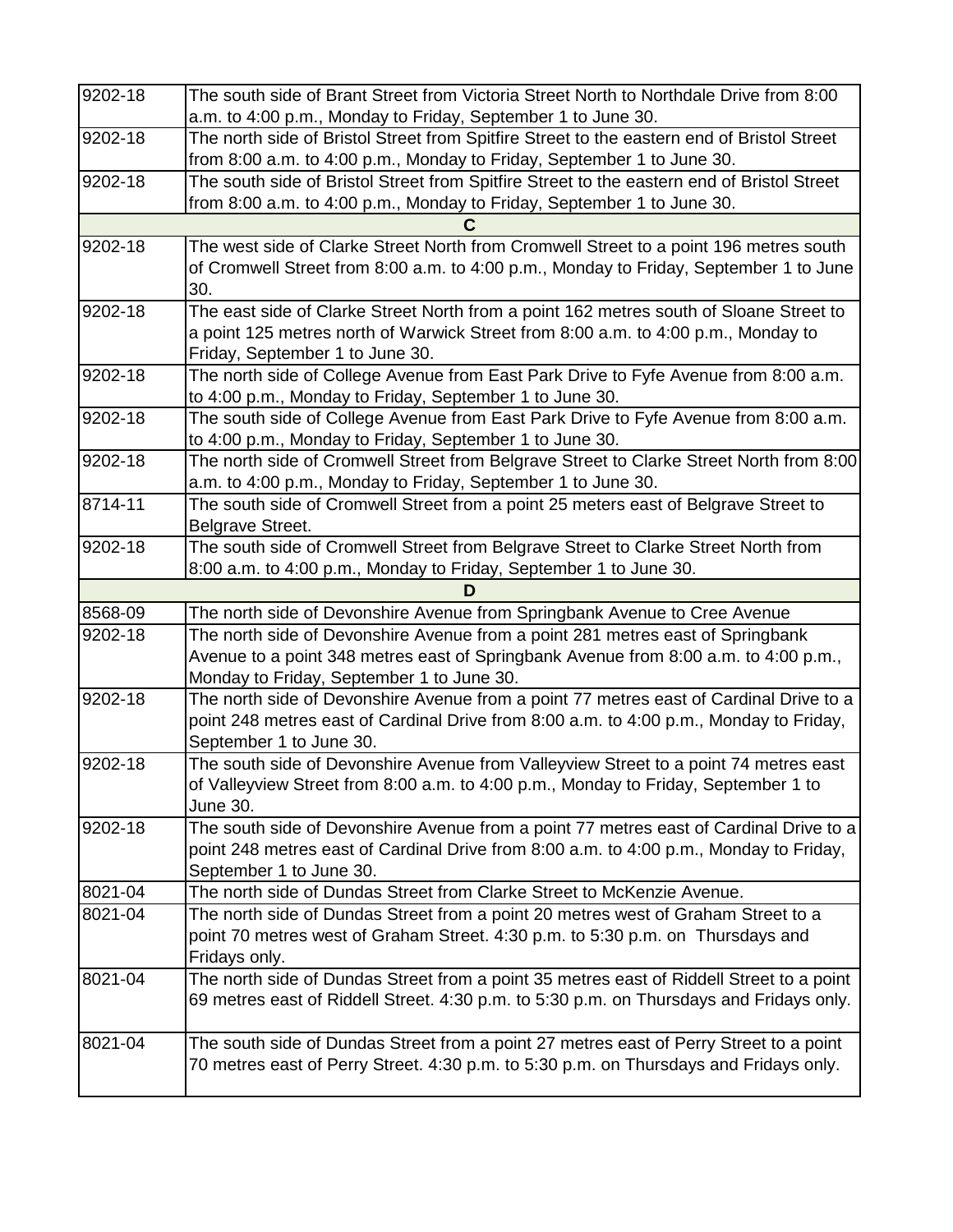| 8021-04     | The south side of Dundas Street from a point 31 metres west of Reeve Street East to a    |
|-------------|------------------------------------------------------------------------------------------|
|             | point 63 metres west of Reeve Street East. 4:30 p.m. to 5:30 p.m. on Thursdays and       |
|             | Fridays only.                                                                            |
| 8021-04     | The north side of Dundas Street from Vansittart Avenue to Ingersoll Road.                |
| 8021-04     | The south side of Dundas Street from Broadway Street to Ingersoll Road.                  |
| 9202-18     | The north side of Dunvegan Street from Lyndale Crescent to the eastern end of            |
|             | Dunvegan Street from from 8:00 a.m. to 4:00 p.m., Monday to Friday, September 1 to       |
|             | June 30.                                                                                 |
| 9202-18     | The south side of Dunvegan Street from Lyndale Crescent to the eastern end of            |
|             | Dunvegan Street from 8:00 a.m. to 4:00 p.m., Monday to Friday, September 1 to June       |
|             | 30.                                                                                      |
|             | F                                                                                        |
| 8021-04     | The east side of Finkle Street from Dundas Street to Simcoe Street."                     |
| 9202-18     | The west side of Fyfe Avenue from College Avenue to a point 100 metres north of          |
|             | Parkinson Road from 8:00 a.m. to 4:00 p.m., Monday to Friday, September 1 to June        |
|             | 30.                                                                                      |
| $9240 - 18$ | The east side of Fyfe Avenue from a point 52 metres north of Walter Street to a point    |
|             | 100 metres north of Parkinson Road from 8:00 a.m. to 4:00 p.m., Monday to Friday,        |
|             | September 1 to June 30.                                                                  |
|             | G                                                                                        |
| 8021-04     | The east side of Graham Street from Dundas Street northerly 11 metres.                   |
|             | н                                                                                        |
| 9202-18     | The north side of Harford Street from Aileen Drive to a point 107 metres east of Aileen  |
|             | Drive from 8:00 a.m. to 4:00 p.m., Monday to Friday, September 1 to June 30.             |
|             |                                                                                          |
| 9202-18     | The south side of Harford Street from Aileen Drive to a point 107 metres east of Aileen  |
|             | Drive from 8:00 a.m. to 4:00 p.m., Monday to Friday, September 1 to June 30.             |
|             |                                                                                          |
| 9202-18     | The north side of Hunter Street from Light Street to Graham Street from 8:00 a.m. to     |
|             | 4:00 p.m., Monday to Friday, September 1 to June 30.                                     |
| 9240-18     | The north side of Hunter Street from a point 78 metres west of Riddell Street to Riddell |
|             | Street from 8:00 a.m. to 4:00 p.m., Monday to Friday, September 1 to June 30.            |
|             |                                                                                          |
| 8021-04     | The south side of Hunter Street from Riddell Street to a point 55 metres east of Graham  |
|             | Street.                                                                                  |
| 9202-18     | The south side of Hunter Street from Light Street to Graham Street from 8:00 a.m. to     |
|             | 4:00 p.m., Monday to Friday, September 1 to June 30.                                     |
| 9240-18     | The south side of Hunter Street from a point 78 metres west of Riddell Street to Riddell |
|             | Street from 8:00 a.m. to 4:00 p.m., Monday to Friday, September 1 to June 30.            |
|             |                                                                                          |
| 8021-04     | The east side of Huron Street from Dundas Street to Nelson Street.                       |
| 8674-11     | The east side of Huron Street from Knightsbridge Road to a point 75 metres north of      |
|             | Knightsbridge Road                                                                       |
| 8021-04     | The west side of Huron Street from Dundas Street to Adelaide Street.                     |
|             |                                                                                          |
| 9202-18     | The north side of Ingersoll Avenue from Tecumseh Street to Oxford Street from 8:00       |
|             | a.m. to 4:00 p.m., Monday to Friday, September 1 to June 30.                             |
| 9202-18     | The south side of Ingersoll Avenue from Winniett Street to Oxford Street from 8:00 a.m.  |
|             | to 4:00 p.m., Monday to Friday, September 1 to June 30.                                  |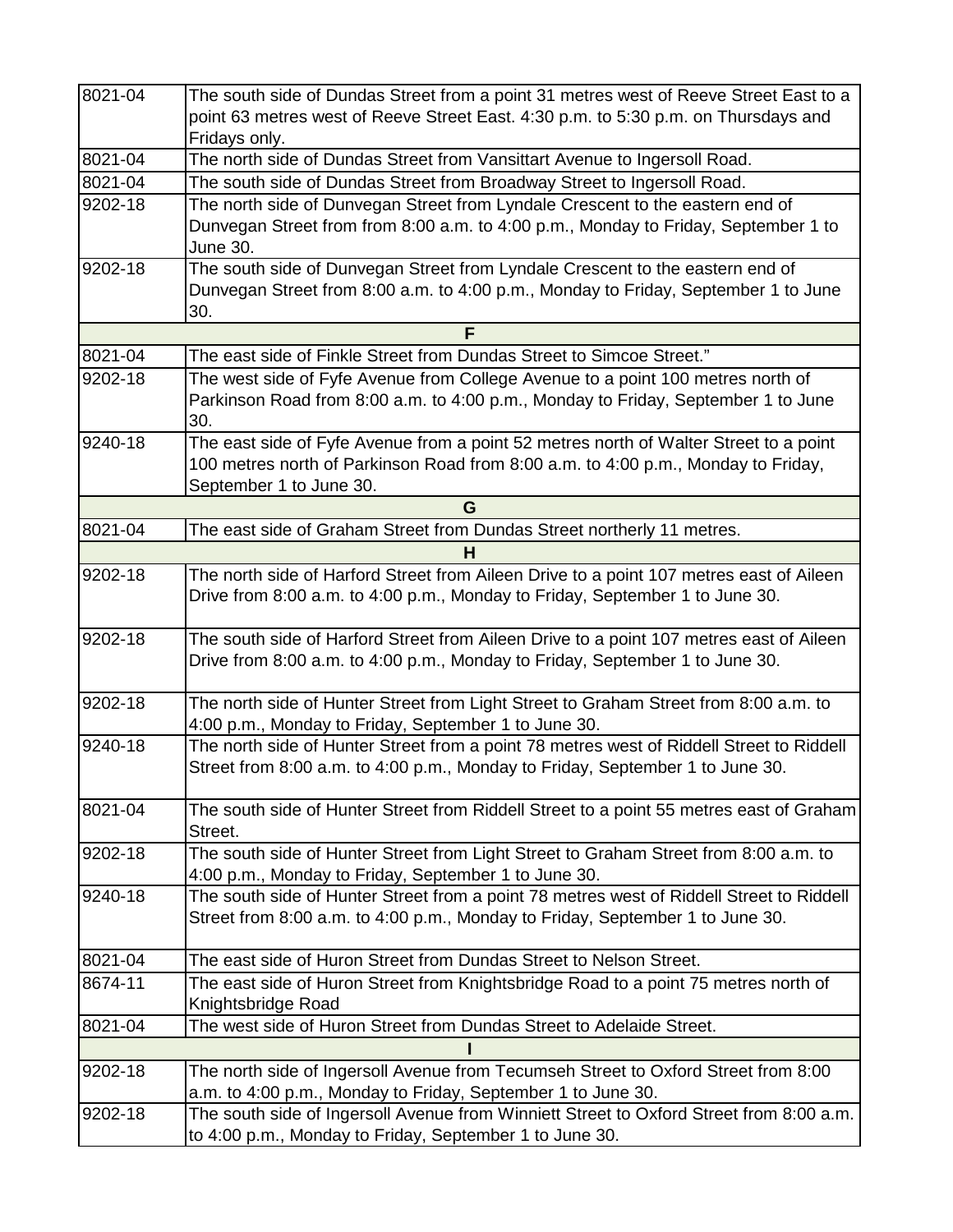|         | J                                                                                                                                                                                                           |
|---------|-------------------------------------------------------------------------------------------------------------------------------------------------------------------------------------------------------------|
| 9202-18 | The north side of Juliana Drive from a point 177 metres east of Alberta Avenue to a<br>point 36 metres west of Ferguson Drive from 8:00 a.m. to 4:00 p.m., Monday to Friday,<br>September 1 to June 30.     |
| 9202-18 | The south side of Juliana Drive from a point 27 metres east of Champlain Avenue to a<br>point 171 metres east of Champlain Avenue from 8:00 a.m. to 4:00 p.m., Monday to<br>Friday, September 1 to June 30. |
|         |                                                                                                                                                                                                             |
| 9202-18 | The west side of Light Street from Hunter Street to a point 75 metres south of Hunter<br>Street from 8:00 a.m. to 4:00 p.m., Monday to Friday, September 1 to June 30.                                      |
| 9202-18 | The east side of Light Street from Hunter Street to a point 75 metres south of Hunter<br>Street from 8:00 a.m. to 4:00 p.m., Monday to Friday, September 1 to June 30.                                      |
| 9202-18 | The west side of Lyndale Crescent from Sprucedale Road to a point 148 metres south<br>of Sprucedale Road from 8:00 a.m. to 4:00 p.m., Monday to Friday, September 1 to<br>June 30.                          |
| 9202-18 | The east side Lyndale Crescent from Sprucedale Road to Dunvegan Street from 8:00<br>a.m. to 4:00 p.m., Monday to Friday, September 1 to June 30.                                                            |
|         | м                                                                                                                                                                                                           |
| 8021-04 | The south side of Main Street from Wellington Street South to Bay Street.                                                                                                                                   |
|         | N                                                                                                                                                                                                           |
| 8021-04 | The west side of Norwich Avenue from Juliana Drive southerly to the limits of Highway<br>No. 401.                                                                                                           |
| 9202-18 | The north and east sides of Northdale Drive from Victoria Street North to Brant Street<br>from 8:00 a.m. to 4:00 p.m., Monday to Friday, September 1 to June 30.                                            |
| 9202-18 | The south and west sides of Northdale Drive from Victoria Street North to Brant Street<br>from 8:00 a.m. to 4:00 p.m., Monday to Friday, September 1 to June 30.                                            |
|         |                                                                                                                                                                                                             |
| 9202-18 | The west side of Oxford Street from Ingersoll Avenue to a point 36 metres south of<br>Ingersoll Avenue from 8:00 a.m. to 4:00 p.m., Monday to Friday, September 1 to June<br>30.                            |
| 9202-18 | The east side of Oxford Street from Ingersoll Avenue to a point 36 metres south of<br>Ingersoll Avenue from 8:00 a.m. to 4:00 p.m., Monday to Friday, September 1 to June<br>30.                            |
| 9401-20 | The west side of Oxford County Road 4 from Dundas Street to a point 65 metres south<br>of Dundas Street.                                                                                                    |
| 8578-09 | Oxford Road #17 from Oxford Road #59 North to 100 metres west of Oxford Road #59<br>North.                                                                                                                  |
| 8465-08 | Oxford Road #17 from Oxford Road #59 North to 700 metres east of Oxford Road #59<br><b>North</b>                                                                                                            |
| 8021-04 | Oxford Road #59 North from the north municipal boundary to 100 metres south of<br>Oxford Road #17.                                                                                                          |
|         | P                                                                                                                                                                                                           |
| 8021-04 | The north side of Parkinson Road from Robinson Street to Manitoba Road, between the<br>hours of 8:00 a.m. to 9:00 a.m., 11:30 a.m. to 1:00 p.m. and 3:00 p.m. to 4:30 p.m.<br>Monday to Friday.             |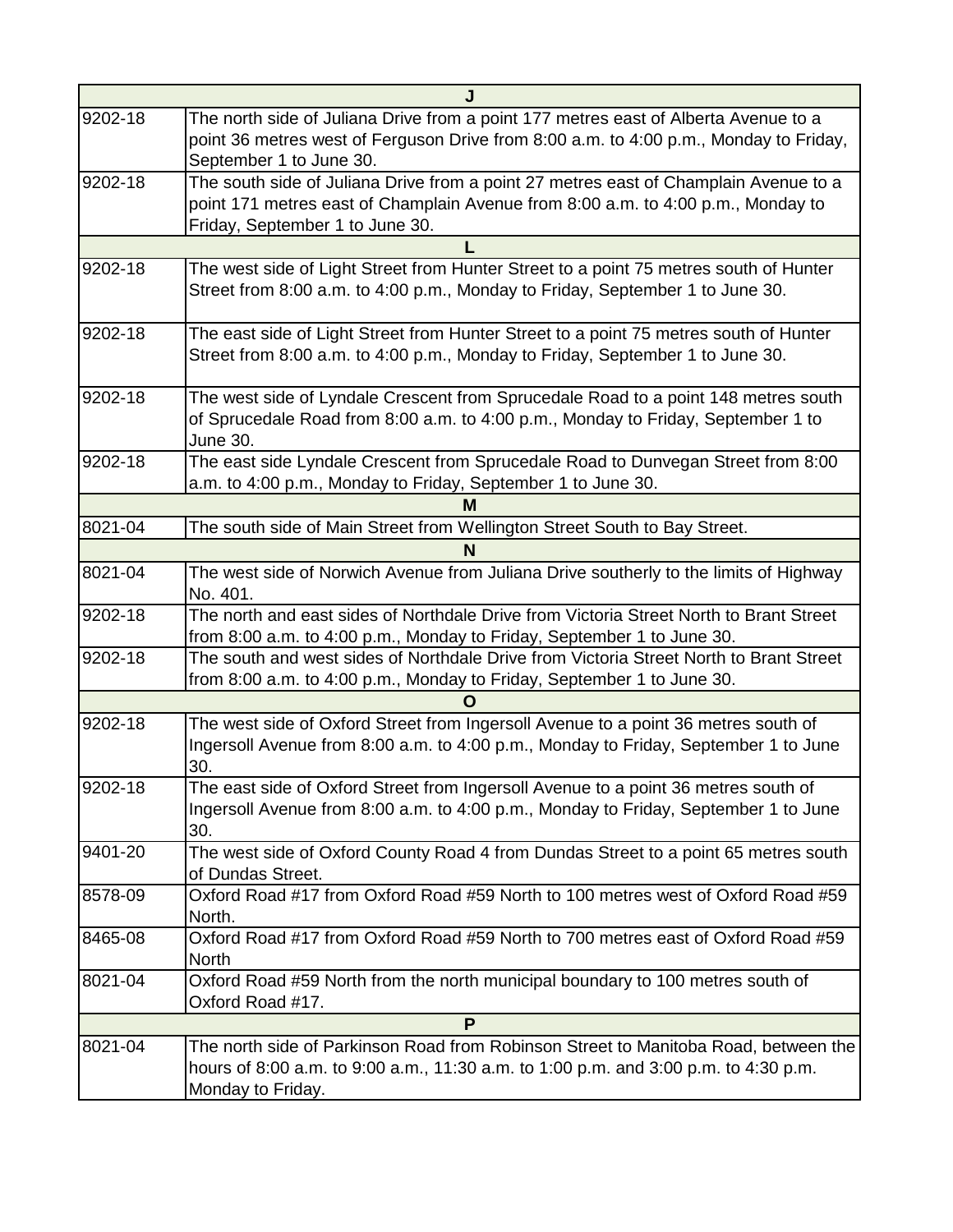| 9202-18 | The north side of Parkinson Road from a point 39 metres east of Russell Street to a                                                                                  |
|---------|----------------------------------------------------------------------------------------------------------------------------------------------------------------------|
|         | point 168 metres east of Russell Street from 8:00 a.m. to 4:00 p.m., Monday to Friday,                                                                               |
|         |                                                                                                                                                                      |
|         | September 1 to June 30.                                                                                                                                              |
| 9202-18 | The south side of Parkinson Road from a point 164 metres east of Sales Drive to a                                                                                    |
|         | point 21 metres east of Manitoba Road from 8:00 a.m. to 4:00 p.m., Monday to Friday,                                                                                 |
|         | September 1 to June 30.                                                                                                                                              |
| 8021-04 | The south side of Peel Street from Metcalfe Street to Finkle Street.                                                                                                 |
| 8021-04 | The south side of Peel Street from Reeve Street to Metcalfe Street.                                                                                                  |
|         | R                                                                                                                                                                    |
| 9202-18 | The west side of Riddell Street from Hunter Street to a point 103 metres south of                                                                                    |
|         | Hunter Street from 8:00 a.m. to 4:00 p.m., Monday to Friday, September 1 to June 30.                                                                                 |
|         |                                                                                                                                                                      |
| 9202-18 | The east side of Riddell Street from Hunter Street to Adelaide Street from 8:00 a.m. to                                                                              |
|         | 4:00 p.m., Monday to Friday, September 1 to June 30.                                                                                                                 |
|         |                                                                                                                                                                      |
| 9240-18 | The north side of Sloane Street from a point 173 metres west of Brompton Avenue to a                                                                                 |
|         | point 46 metres east of Brompton Avenue from 8:00 a.m. to 4:00 p.m., Monday to                                                                                       |
|         | Friday, September 1 to June 30.                                                                                                                                      |
| 9202-18 | The south side of Sloane Street from Belgrave Street to Berwick Street from 8:00 a.m.                                                                                |
|         | to 4:00 p.m., Monday to Friday, September 1 to June 30.                                                                                                              |
| 9202-18 | The west side of Spitfire Street from a point 32 metres south of Hummingbird Crescent                                                                                |
|         |                                                                                                                                                                      |
|         | to Bristol Street from 8:00 a.m. to 4:00 p.m., Monday to Friday, September 1 to June                                                                                 |
|         | 30.                                                                                                                                                                  |
| 9202-18 | The east side of Spitfire Street from a point 84 metres north of Bristol Street to Bristol                                                                           |
|         | Street from 8:00 a.m. to 4:00 p.m., Monday to Friday, September 1 to June 30.                                                                                        |
| 9202-18 | The north side of Sprucedale Road from a point 115 metres east of Springbank Avenue                                                                                  |
|         | to a point 43 metres east of Briarhill Road from 8:00 a.m. to 4:00 p.m., Monday to                                                                                   |
|         | Friday, September 1 to June 30.                                                                                                                                      |
| 9202-18 | The south side of Sprucedale Road from Lyndale Crescent to a point 175 metres east                                                                                   |
|         | of Lyndale Crescent from 8:00 a.m. to 4:00 p.m., Monday to Friday, September 1 to                                                                                    |
|         | June 30.                                                                                                                                                             |
|         | V                                                                                                                                                                    |
| 9401-20 | The east side of Vansittart Avenue from Ridgewood Drive to Lakeview Avenue.                                                                                          |
| 9401-20 |                                                                                                                                                                      |
|         | The west side of Vansittart Avenue from Ridgewood Drive to Lakeview Avenue.<br>The west side of Victoria Street North from Northdale Drive to Brant Street from 8:00 |
| 9202-18 |                                                                                                                                                                      |
|         | a.m. to 4:00 p.m., Monday to Friday, September 1 to June 30.                                                                                                         |
| 9202-18 | The east side of Victoria Street North from Northdale Drive to Brant Street from 8:00                                                                                |
|         | a.m. to 4:00 p.m., Monday to Friday, September 1 to June 30.                                                                                                         |
|         | W                                                                                                                                                                    |
| 9202-18 | The north side of Warwick Street from a point 47 metres west of Greenleaf Crescent to                                                                                |
|         | a point 90 metres east of Berwick Street from 8:00 a.m. to 4:00 p.m., Monday to Friday,                                                                              |
|         | September 1 to June 30.                                                                                                                                              |
| 9202-18 | The south side of Warwick Street from Winchester Street to a point 249 metres east of                                                                                |
|         | Winchester Street from 8:00 a.m. to 4:00 p.m., Monday to Friday, September 1 to June                                                                                 |
|         | 30.                                                                                                                                                                  |
| 8021-04 | The east side of Wellington Street North from Dundas Street to Adelaide Street.                                                                                      |
| 8021-04 | The west side of Wellington Street North from Dundas Street to Adelaide Street.                                                                                      |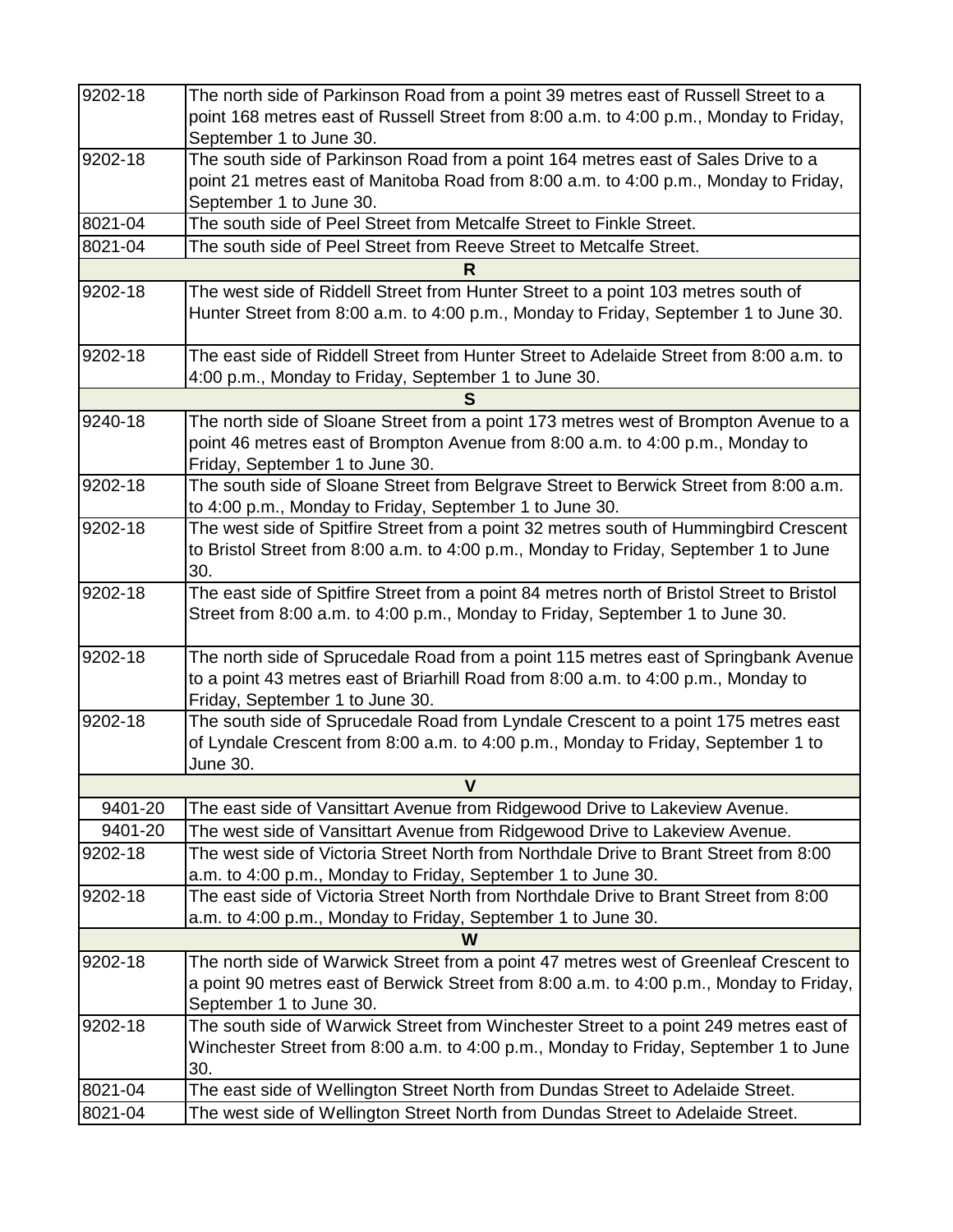| 8021-04 | The east side of Wilson Street from a point 29 metres south of Hounsfield Street to the |
|---------|-----------------------------------------------------------------------------------------|
|         | C.N.R. tracks.                                                                          |
| 8021-04 | The east side and west side of Winchester Street from the south side of Berkshire Drive |
|         | to a point 25 metres north of Berkshire Drive.                                          |
| 9202-18 | The west side of Winchester Street from Warwick Street to Berkshire Street from 8:00    |
|         | a.m. to 4:00 p.m., Monday to Friday, September 1 to June 30.                            |
| 9202-18 | The east side of Winchester Street from Warwick Street to the southern end of           |
|         | Winchester Street from 8:00 a.m. to 4:00 p.m., Monday to Friday, September 1 to June    |
|         | 30.                                                                                     |
| 8674-11 | The east side of Winniett Street from Drew Street to Ingersoll Avenue                   |
| 9202-18 | The west side of Winniett Street from Ingersoll Avenue to a point 58 metres south of    |
|         | Ingersoll Avenue from 8:00 a.m. to 4:00 p.m., Monday to Friday, September 1 to June     |
|         | 30.                                                                                     |
| 9202-18 | The east side of Winniett Street from Ingersoll Avenue to a point 58 metres south of    |
|         | Ingersoll Avenue from 8:00 a.m. to 4:00 p.m., Monday to Friday, September 1 to June     |
|         | 30.                                                                                     |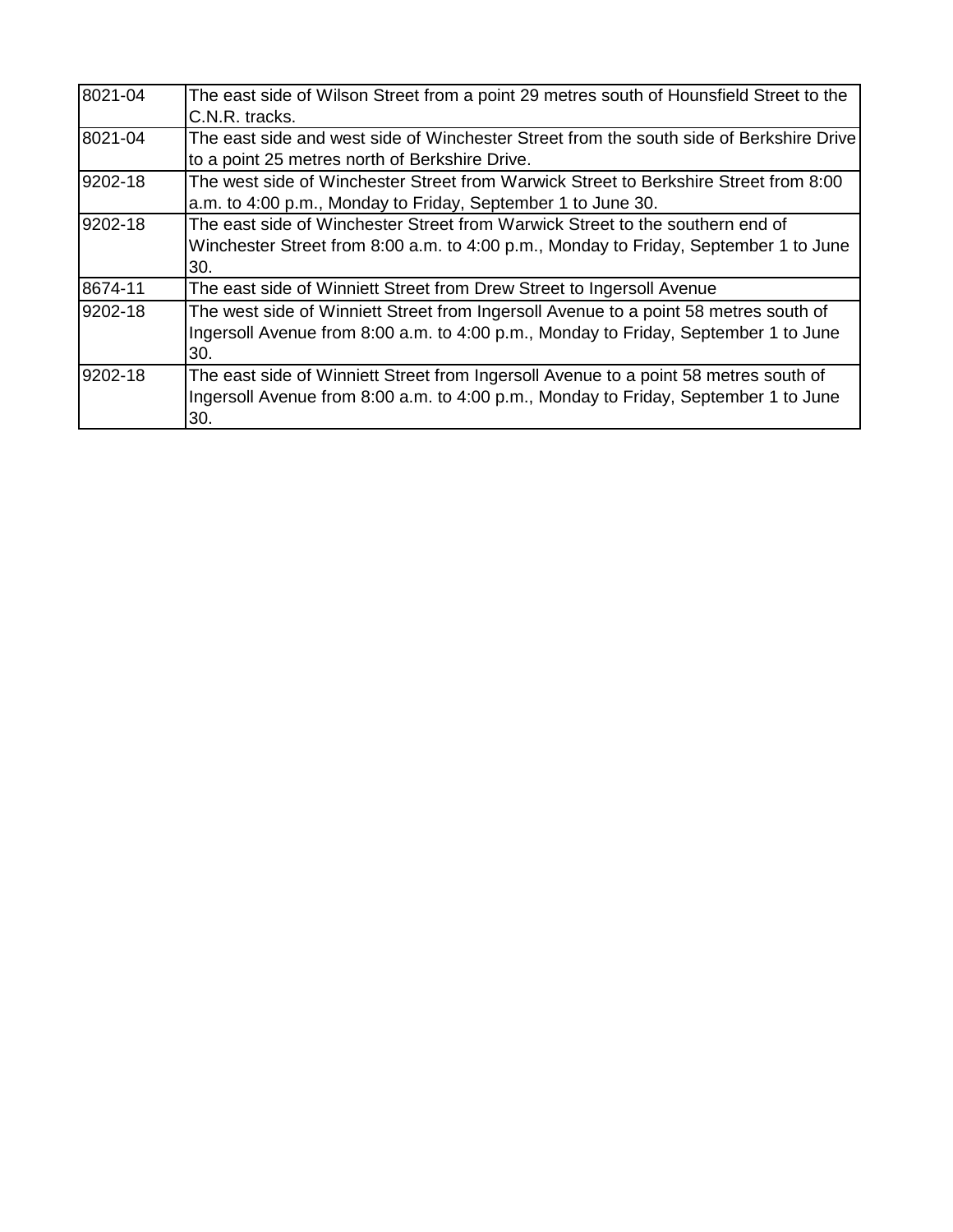## **Schedule "P" forming part of By-law # 8021-04 Subsection (B), Section 3, Part III SCHOOL BUS STOP**

| By-law #    |                                                                                                                                      |  |
|-------------|--------------------------------------------------------------------------------------------------------------------------------------|--|
|             | A                                                                                                                                    |  |
| 9532-22     | The east side of Aileen Drive from a point 73 metres north of Alice Street to a point 119                                            |  |
|             | metres north of Alice Street                                                                                                         |  |
| 8021-04     | The south side of Albert Street from a point 82 metres east of Russell Street to a point                                             |  |
|             | 115 metres east of Russell Street.                                                                                                   |  |
| 9532-22     | The west side of Algonquin Road from a point 135 metres south of Springbank Avenue                                                   |  |
|             | to a point 200 metres south of Springbank Avenue.                                                                                    |  |
|             | в                                                                                                                                    |  |
| 9355-20     | The east side of Belgrave Street from a point 10 metres north of Cromwell Street to a                                                |  |
|             | point 20 metres north of Cromwell Street.                                                                                            |  |
| $9355 - 20$ | The east side of Belgrave Street from a point 29 metres north of Cromwell Street to a                                                |  |
|             | point 60 metres north of Cromwell Street.                                                                                            |  |
| 8021-04     | The east side of Berwick Street from a point 29 metres south of Cromwell Street to a                                                 |  |
|             | point 144 metres south of Cromwell Street.                                                                                           |  |
|             |                                                                                                                                      |  |
| 8021-04     | The south side of College Avenue from a point 100 metres west of Fyfe Avenue to a                                                    |  |
|             | point 190 metres east of Fyfe Avenue.                                                                                                |  |
| 8021-04     | The south side of Cromwell Street from a point 12 metres east of Berwick Street to a                                                 |  |
|             | point 160 metres east of Berwick Street.                                                                                             |  |
| 9355-20     | The north side of Cromwell Street from a point 25 metres east of Belgrave Street to a                                                |  |
|             | point 38 metres west of Berwick Street.                                                                                              |  |
|             | F                                                                                                                                    |  |
| $9532 - 22$ | The west side of Fyfe Avenue from a point 195 metres north of Parkinson Road to a                                                    |  |
|             | point 290 metres north of Parkinson Road.                                                                                            |  |
|             | н                                                                                                                                    |  |
| 9303-19     | The south side of Hunter Street from a point 15 metres east of Graham Street to a point                                              |  |
|             | 45 metres east of Graham Street.                                                                                                     |  |
|             | The south side of Hunter Street from a point 22 metres west of Riddell Street to a point                                             |  |
|             | 72 metres west of Riddell Street.                                                                                                    |  |
|             | R                                                                                                                                    |  |
| 8674-11     | The west side of Riddell Street from a point 74 metres north of Dundas Street to a point                                             |  |
|             | 41 metres south of Hunter Street                                                                                                     |  |
|             | $\mathbf v$                                                                                                                          |  |
| 8021-04     | The east side of Victoria Street North from a point 15 metres north of Brant Street to a                                             |  |
|             | point 72.8 metres north of Brant Street.                                                                                             |  |
|             | W                                                                                                                                    |  |
| 8021-04     | The east side of Winnett Street from a point 24 metres south of Ingersoll Avenue to a                                                |  |
|             | point 109 metres south of Ingersoll Avenue.<br>The east side of Winchester Street from a point 6 metres north of Hughson Street to a |  |
| 9303-19     | point 38 metres north of Hughson Street.                                                                                             |  |
|             |                                                                                                                                      |  |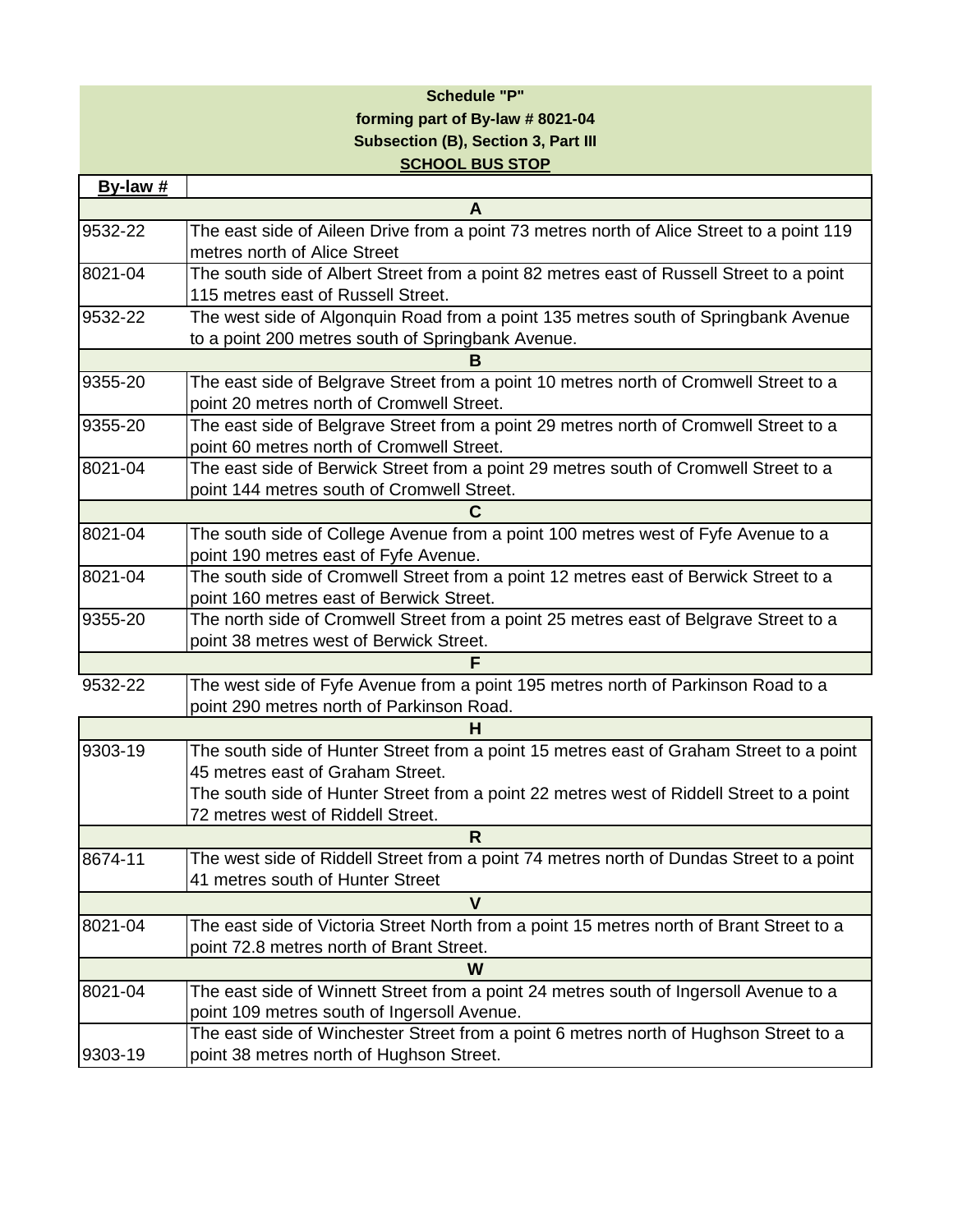# **Schedule "Q" forming part of By-law # 8021-04 Section 18, Part III TWO HOUR PARKING**

| By-law # |                                                                                                                                            |  |  |
|----------|--------------------------------------------------------------------------------------------------------------------------------------------|--|--|
|          | в                                                                                                                                          |  |  |
| 8021-04  | The east side of Brock Street from Dundas Street to Simcoe Street.                                                                         |  |  |
| 8021-04  | The west side of Burtch Street from Dundas Street to Peel Street.                                                                          |  |  |
|          | D                                                                                                                                          |  |  |
| 8496-08  | The north side of Dundas Street form York Street to Vansittart Avenue                                                                      |  |  |
| 9475-21  | The north side of Dundas Street from York Street to a point 7 metres west of Riddell St.                                                   |  |  |
| 9475-21  | The north side of Dundas Street from a point 30 metres west of Riddell Street to a point<br>15 metres west of light street                 |  |  |
| 9475-21  | The north side of Dundas Street from a point 36 metres west of Light Street to Vanisttart<br>Avenue                                        |  |  |
| 9475-21  | The north side of Dundas Street from York Street to Vansittart Avenue                                                                      |  |  |
| 8021-04  | The south side of Dundas Street from Broadway Street to Bay Street.                                                                        |  |  |
| 9475-21  | The south side of Dundas Street from Broadway Street to a point 60 metres east of<br>vansittart Avenue                                     |  |  |
| 9475-21  | The south side of Dundas Street from a point 80 metres east of Vansittart Avenue to a<br>point 24 metres west of Perry Street              |  |  |
| 9475-21  | The south side of Dundas Street from the east side of Perry Street to Bay Street                                                           |  |  |
| 9475-21  | The south side of Dundas Street from Broadway Street to Bay Street.                                                                        |  |  |
|          | F                                                                                                                                          |  |  |
| 8021-04  | The east side of Finkle Street from the lane immediately south of Market Street South to<br>McQueen Street.                                |  |  |
| 8021-04  | The west side of Finkle Street from a point 31 metres south of Dundas Street to Simcoe<br>Street.                                          |  |  |
|          | G                                                                                                                                          |  |  |
| 8021-04  | The west side of Graham Street from Dundas Street to Hunter Street.                                                                        |  |  |
| 8021-04  | The east side of Graham Street from a point 18 meters north of Dundas Street to a point<br>39 meters south of Hunter Street.               |  |  |
|          | K                                                                                                                                          |  |  |
| 8021-04  | The east side of Kent Street from Dundas Street to Adelaide Street.                                                                        |  |  |
|          |                                                                                                                                            |  |  |
| 8021-04  | The west side of Light Street from Hunter Street to a point 66 metres south of Hunter<br>Street.                                           |  |  |
|          | M                                                                                                                                          |  |  |
| 8021-04  | The south side of Market Street from a point 11 metres west of Reeve Street to a point<br>31 metres west of Reeve Street.                  |  |  |
| 8021-04  | The south side of Market Street from a point 58 metres west of Reeve Street to a point<br>75 metres west of Reeve Street.                  |  |  |
| 8021-04  | The east side of Metcalfe Street from a point 44 metres south of Market Street South to<br>a point 10 metres south of Market Street South. |  |  |
| 8021-04  | The east side of Metcalfe Street from McQueen Street to Peel Street.                                                                       |  |  |
| 8021-04  | The east side of Metcalfe Street from a point 62 metres north of McQueen Street to a<br>point 54 metres south of Market Street South.      |  |  |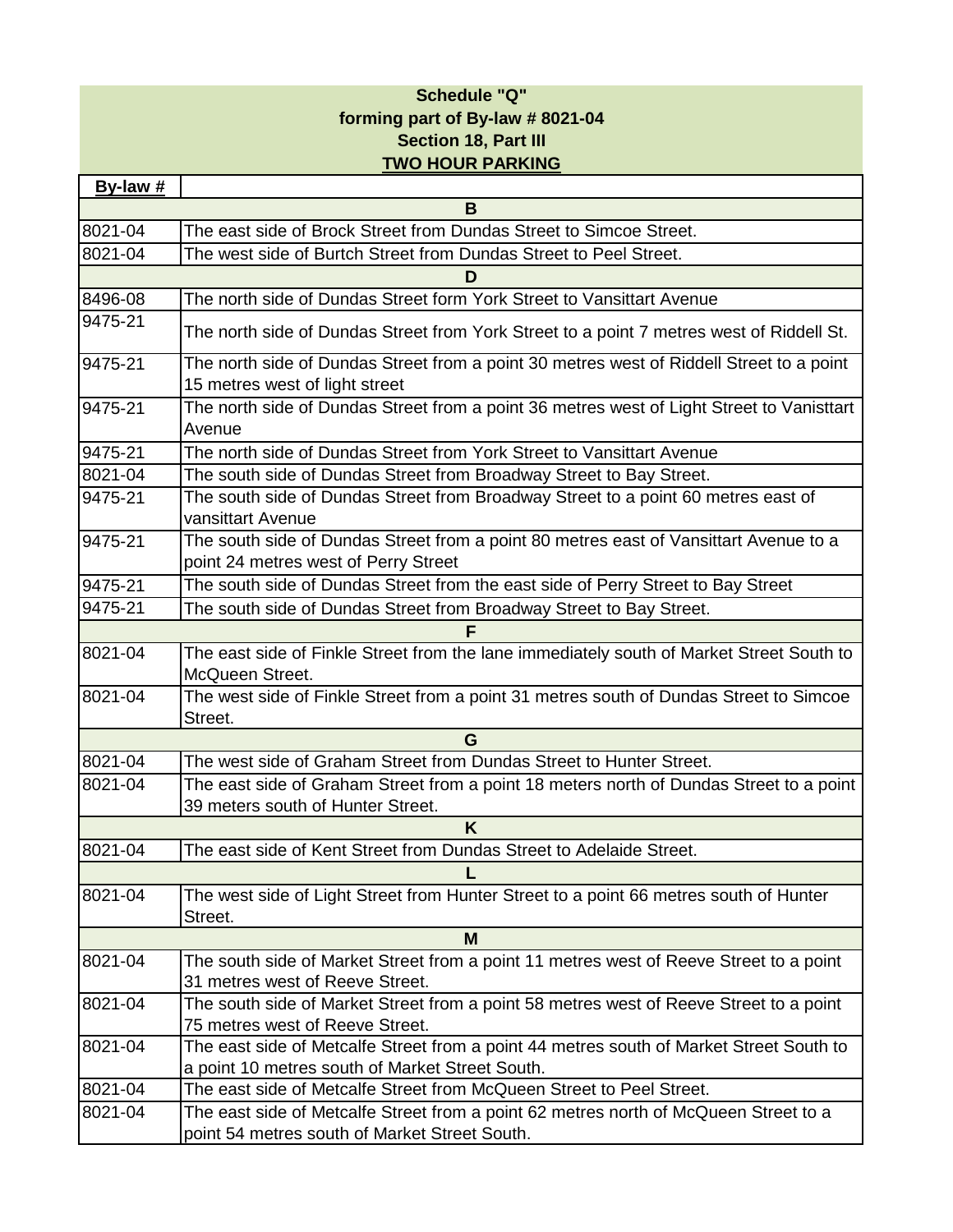| 8021-04 | The west side of Metcalfe Street from Market Street South to a point 63 metres south of<br>Market Street South.                         |  |  |
|---------|-----------------------------------------------------------------------------------------------------------------------------------------|--|--|
| 8021-04 | The east side of Perry Street from a point 20 metres south of Dundas Street to a point<br>40 metres south of Dundas Street.             |  |  |
|         | P                                                                                                                                       |  |  |
| 8021-04 | The east side of Perry Street from a point 60 metres south of Dundas Street to a point<br>15 metres north of Simcoe Street.             |  |  |
| 8021-04 | The west side of Perry Street from a point 20 metres south of Dundas Street to Simcoe<br><b>Street</b>                                  |  |  |
|         | R                                                                                                                                       |  |  |
| 8021-04 | The west side of Reeve Street from Market Street North to Market Street South.                                                          |  |  |
| 8021-04 | The west side of Reeve Street from a point 21 metres south of Market Street South to a<br>point 37 metres south of Market Street South. |  |  |
| 8954-14 | The west side of Reeve Street from a point 9.5 metres north of Market Street to a point<br>29.5 metres north of Market Street.          |  |  |
| 8453-08 | The east side of Reeve Street form a point 9 metres south of Dundas Street to a point 62<br>metres south of Dundas Street.              |  |  |
|         | v                                                                                                                                       |  |  |
| 8021-04 | The east side of Victoria Street South from Peel Street to Dundas Street.                                                               |  |  |
|         | W                                                                                                                                       |  |  |
| 8827-13 | The west side of Wellington Street South from a point 35 metres south of Dundas Street<br>to a point 20 metres north of Peel Street.    |  |  |
| 8827-13 | The east side of Wellington Street from apoint 20 metres south of Dundas Street to<br>apoint 20 metres north of Peel Street.            |  |  |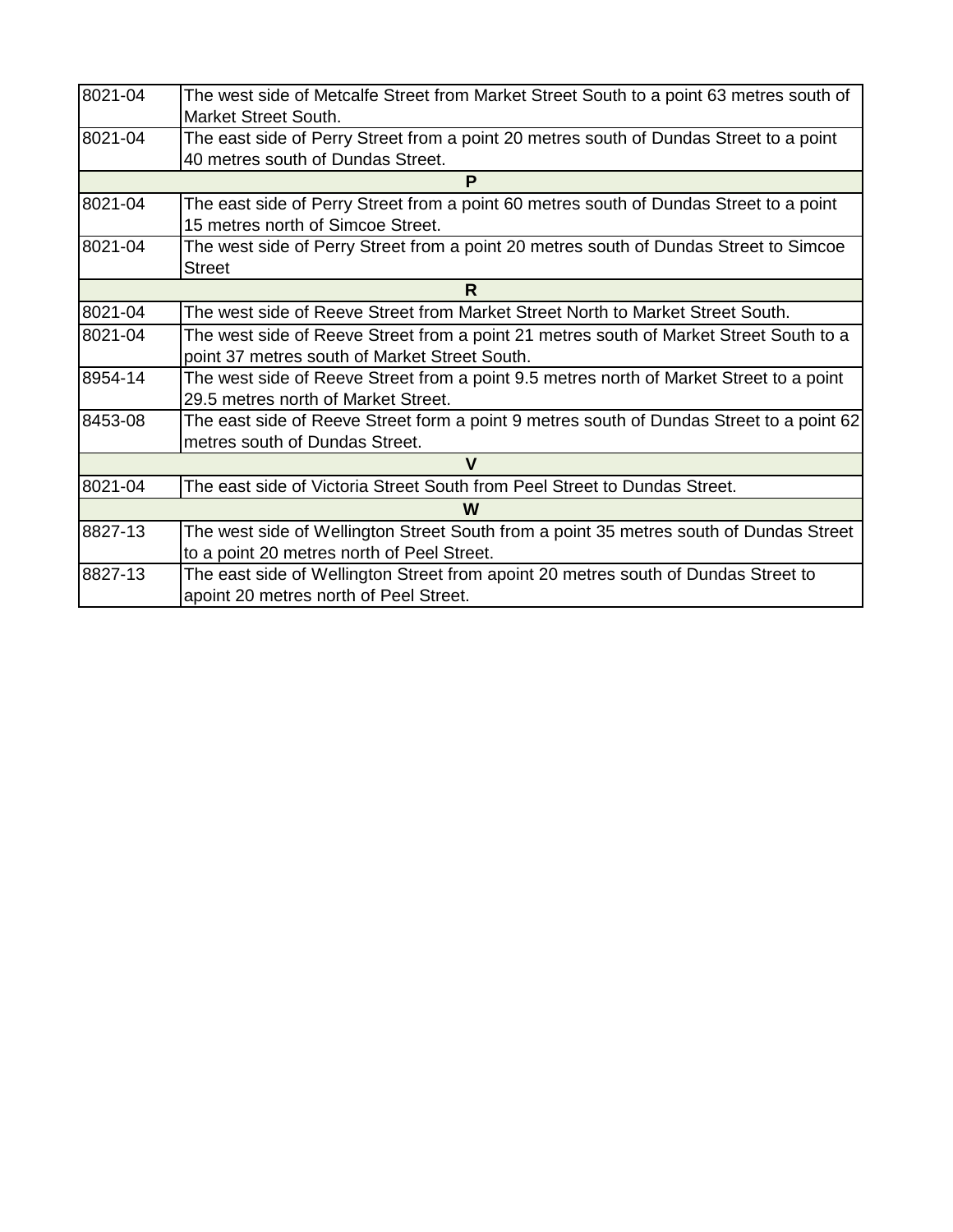| <b>Schedule "Q-1"</b>           |                                                                                                                                                                                                   |  |  |
|---------------------------------|---------------------------------------------------------------------------------------------------------------------------------------------------------------------------------------------------|--|--|
| forming part of By-law #8021-04 |                                                                                                                                                                                                   |  |  |
|                                 | <b>Section 18, Part III</b>                                                                                                                                                                       |  |  |
| <b>Short Term Parking</b>       |                                                                                                                                                                                                   |  |  |
| By-Law #                        |                                                                                                                                                                                                   |  |  |
| 8453-08                         | The north side of Peel Street from a point of 65 metres west of Wellington Street South<br>to appoint 93 metres west of Wellington Street South that parking be restricted to fifteen<br>minutes. |  |  |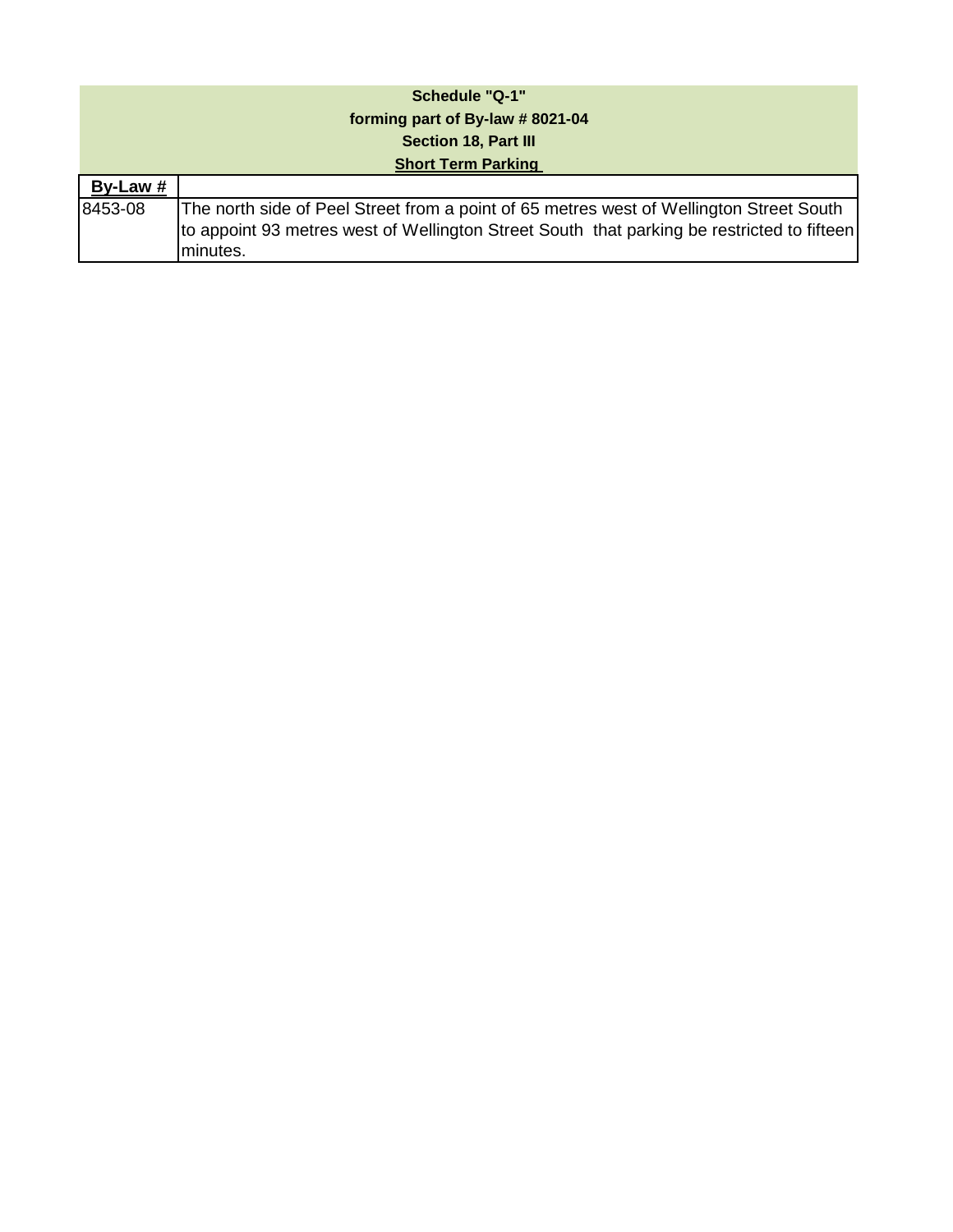| <b>Schedule "R"</b>                         |                                     |                                                              |  |
|---------------------------------------------|-------------------------------------|--------------------------------------------------------------|--|
| forming part of By-law # 8021-04            |                                     |                                                              |  |
| <b>Subsection (B), Section 17, Part III</b> |                                     |                                                              |  |
|                                             |                                     | <b>PARKING LOTS - TWO HOUR PARKING</b>                       |  |
| By-Law #                                    | <b>Name of Parking Lot</b>          | <b>General Description of Lot</b>                            |  |
| 8302-06                                     | <b>Adelaide Street East Parking</b> | Part of Lot 13, and Part of Lot 14 in Block D on the south   |  |
|                                             | Lot                                 | side of Adelaide Street according to Plan No. 26             |  |
|                                             |                                     | comprising the extreme easterly row of designated parking    |  |
|                                             |                                     | spaces.                                                      |  |
| 8302-06                                     | <b>Brock Street Parking Lot</b>     | Lot 7, south of Dundas Street, plan 26.                      |  |
| 8302-06                                     | Church of Epiphany Lot              | part of Lot 10 South of Dundas Street, Plan 216              |  |
| 8984-15                                     | Church of Epiphany Lot              | Lot 2,3,4 Plan 216                                           |  |
| 8302-06                                     | Cole Walkway Parking Lot            | Parts of Lots 9 and 10, Block C, Reg. Plan Number 76.        |  |
| 8302-06                                     | <b>Finkle Street Parking Lot</b>    | Part of Lot 72C according to Kirk's Plan of the City of      |  |
|                                             |                                     | Woodstock, Reg. Plan Number 216.                             |  |
| 8302-06                                     | <b>Graham Street Parking Lot</b>    | Part of Lot Number 5 according to Reg. Plan Number 10,       |  |
|                                             |                                     | having a frontage of 34 metres, more or less, on Graham      |  |
|                                             |                                     | Street and a flankage of 47 metres, more or less, on         |  |
|                                             |                                     | Hunter Street.                                               |  |
| 9061-16                                     | Perry Street Lot,                   | Part of Lot Numbers 2 and 3 on the east side of Perry        |  |
|                                             |                                     | Street according to Registered Plan Number 26.               |  |
| 8302-06                                     | Perry Street Fire Hall              | Part Lots 4, 5, & 6, Plan 26 North of Simcoe Street, East of |  |
|                                             | Parking Lot                         | Brock Street, West of Perry Street West of Perry Street.     |  |
|                                             |                                     |                                                              |  |
| 8302-06                                     | <b>Riddell Street Parking Lot</b>   | Part of Lot Numbers 9 and 10 on the east side of Riddell     |  |
|                                             |                                     | Street in Block D, according to Reg. Plan Number 76.         |  |
| 9253-18                                     | <b>Riddell Street Parking Lot</b>   | Part Lot 9, Block D, Registered Plan 76, designated as       |  |
|                                             |                                     | Parts 3, 4, 5, 6 of Plan 41R-9480; Part Lot 9, 10, 11, Block |  |
|                                             |                                     | D, Registered Plan 76, designated as Part 2 of Plan 41R-     |  |
|                                             |                                     | 9480 and Part Lot 12, Block D, Registered Plan 76,           |  |
|                                             |                                     | designated as Part 1 of Plan 41R-9152.                       |  |
|                                             |                                     |                                                              |  |
| 8994-15                                     | <b>Woodstock Art Gallery</b>        | 7 parking spaces located off of the public alley behind the  |  |
|                                             |                                     | <b>Woodstock Art Gallery</b>                                 |  |
| 9261-18                                     | Young Street                        | Lot 1 and 2 on the east size of Young Street according to    |  |
|                                             |                                     | registered Plan No., 19 in the description of the Young      |  |
|                                             |                                     | Street Lot in order to allow 2 hour free parking and permit  |  |
|                                             |                                     | parking in the Young Street Lot.                             |  |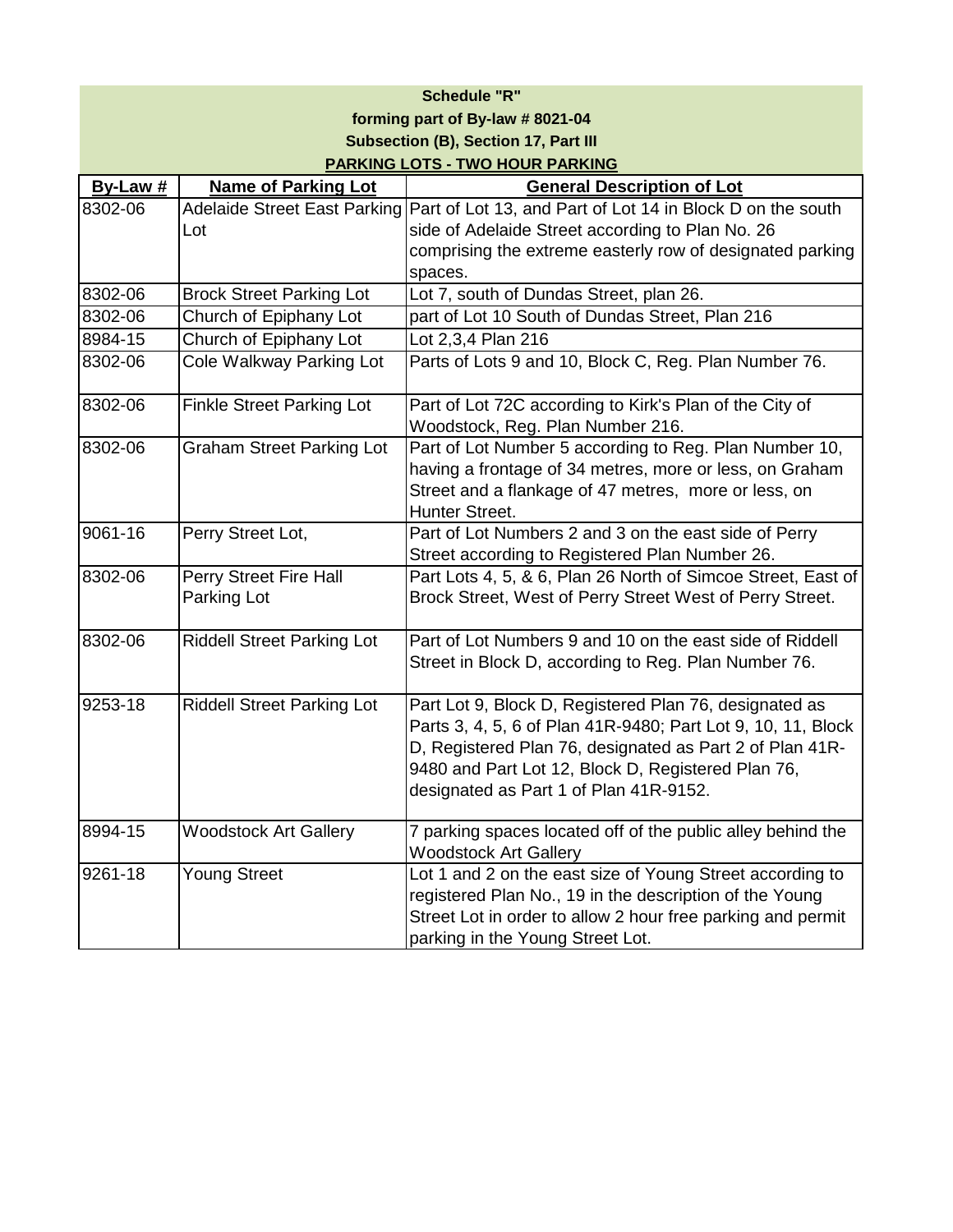| <b>Schedule "R-1"</b>            |                                       |                                                                                       |  |  |
|----------------------------------|---------------------------------------|---------------------------------------------------------------------------------------|--|--|
| forming part of By-law # 8021-04 |                                       |                                                                                       |  |  |
|                                  |                                       | Subsection (C), Section 17, Part III                                                  |  |  |
|                                  |                                       | <b>PERMIT PARKING</b>                                                                 |  |  |
| By-Law $#$                       | <b>Name of Parking Lot</b>            | <b>General Description of Lot</b>                                                     |  |  |
| 8021-04                          | <b>Brock/Perry Street Parking Lot</b> | Part of Lot Numbers 4 and 5, Plan 26, north of                                        |  |  |
|                                  |                                       | Simcoe Street, east of Brock Street, west of Perry                                    |  |  |
|                                  |                                       | Street.                                                                               |  |  |
| 8021-04                          | <b>Light Street Parking Lot</b>       | Lot Number 3 on the west side of Light Street                                         |  |  |
|                                  |                                       | according to registered Plan Number 10.                                               |  |  |
| 8021-04                          | <b>Market Centre Parking Lot</b>      | Lot Numbers 6, 7, 8 and 9, Block 10, on the south                                     |  |  |
|                                  |                                       | side of Peel Street, according to Registered Plan                                     |  |  |
|                                  |                                       | Number 34.                                                                            |  |  |
| 8994-15                          | Church of Epiphany Lot                | Lot 2,3,4, Part of Lot 10 South of Dundas Street,                                     |  |  |
|                                  |                                       | <b>Plan 216</b>                                                                       |  |  |
| 8994-15                          |                                       | Adelaide Street East Parking Lot Part of Lot 13, and Part of Lot 14 in Block D on the |  |  |
|                                  |                                       | south side of Adelaide Street according to Plan No.                                   |  |  |
|                                  |                                       | 26 comprising the westerly two rows of designated                                     |  |  |
|                                  |                                       | parking spaces.                                                                       |  |  |
| 8994-15                          | <b>Finkle Street Parking Lot</b>      | Part of Lot 72C according to Kirk's Plan of the City                                  |  |  |
|                                  |                                       | of Woodstock, Reg. Plan Number 216.                                                   |  |  |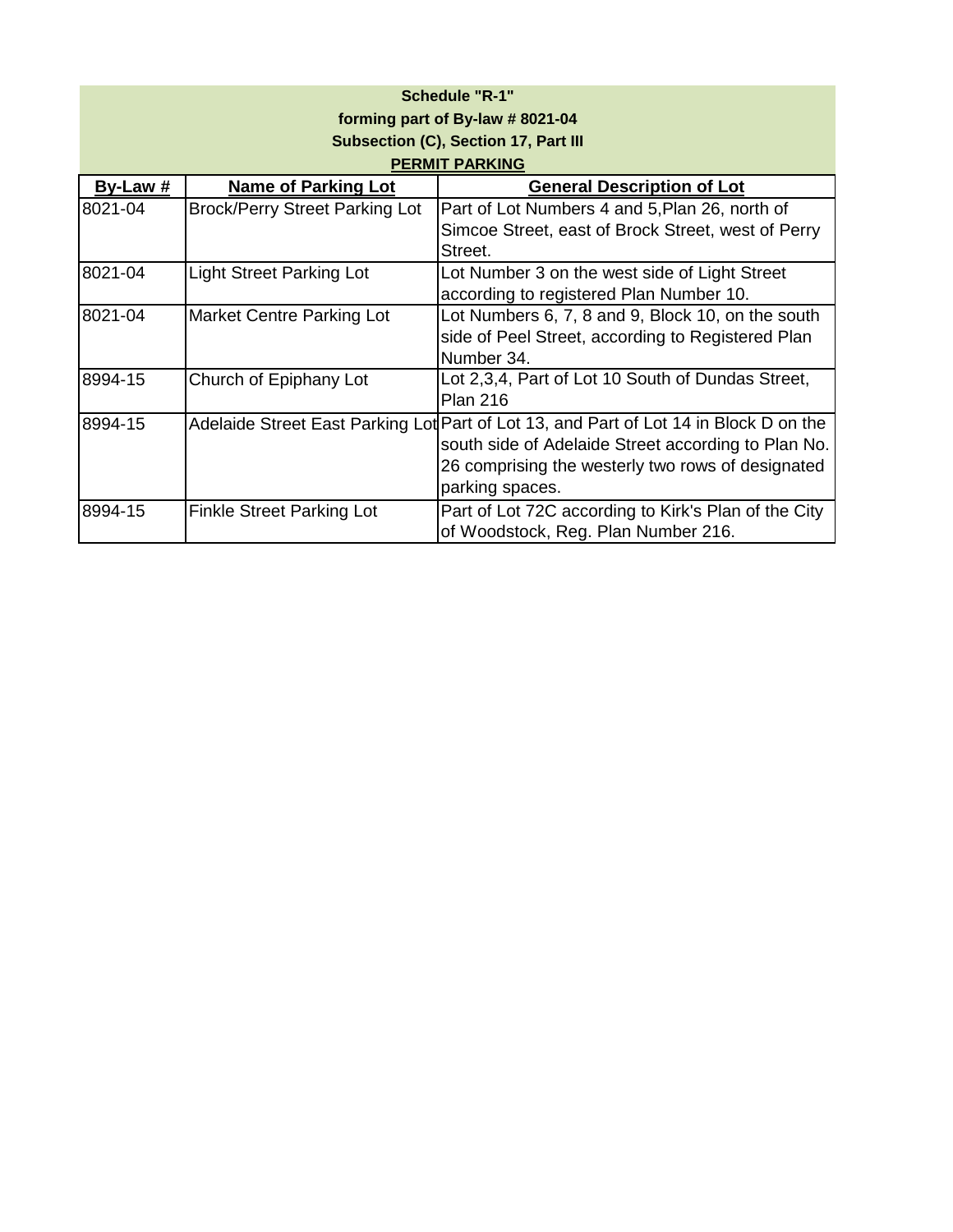| <b>Schedule "R-2"</b><br>forming part of By-law # 8021-04<br>Subsection (D), Section 17, Part III<br><b>RESERVED PARKING - PERMIT ONLY</b> |                                            |                                                                                                                                                                                  |  |
|--------------------------------------------------------------------------------------------------------------------------------------------|--------------------------------------------|----------------------------------------------------------------------------------------------------------------------------------------------------------------------------------|--|
| By-law#                                                                                                                                    | <b>Name of Parking Lot</b>                 | <b>General Description of Lot</b>                                                                                                                                                |  |
| 8302-06                                                                                                                                    | <b>Adelaide Street East</b><br>Parking Lot | Part of Lot 13, and Part of Lot 14 in Block D on the south<br>side of Adelaide Street according to Plan No. 26 comprising<br>the westerly two rows of designated parking spaces. |  |
| 8302-06                                                                                                                                    | Church of Epiphany<br>Lot                  | Part of Lot 10, south of Dundas Street Plan No. 216                                                                                                                              |  |
| 8984-15                                                                                                                                    | Church of Epiphany<br>Lot                  | Lot 2,3,4, plan 216                                                                                                                                                              |  |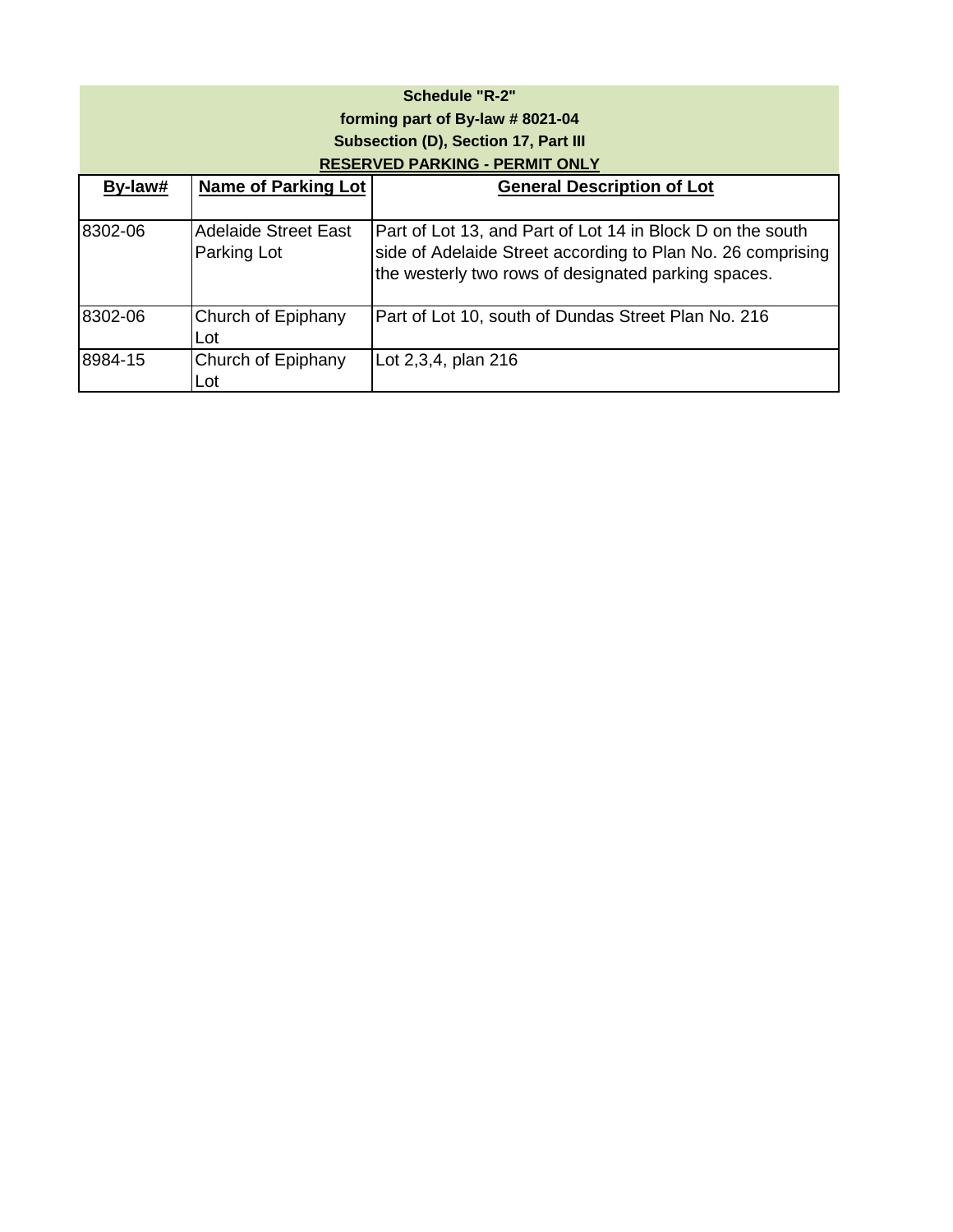|          | <b>Schedule "S"</b>                                          |                      |
|----------|--------------------------------------------------------------|----------------------|
|          | forming part of By-law #8021-04<br><b>Section 10, Part V</b> |                      |
|          | <b>WEIGHT OF VEHICLES ON BRIDGES</b>                         |                      |
| By-Law # | <b>Location and Description of Bridges</b>                   | <b>Maximum Gross</b> |
|          |                                                              | Weight               |
| 8021-04  | Butler Street Bridge over Cedar Creek - Level 1              | 9 tonnes             |
| 8021-04  | Butler Street Bridge over Cedar Creek - Level 2              | 10 tonnes            |
| 8021-04  | Butler Street Bridge over Cedar Creek - Level 4              | 22 tonnes            |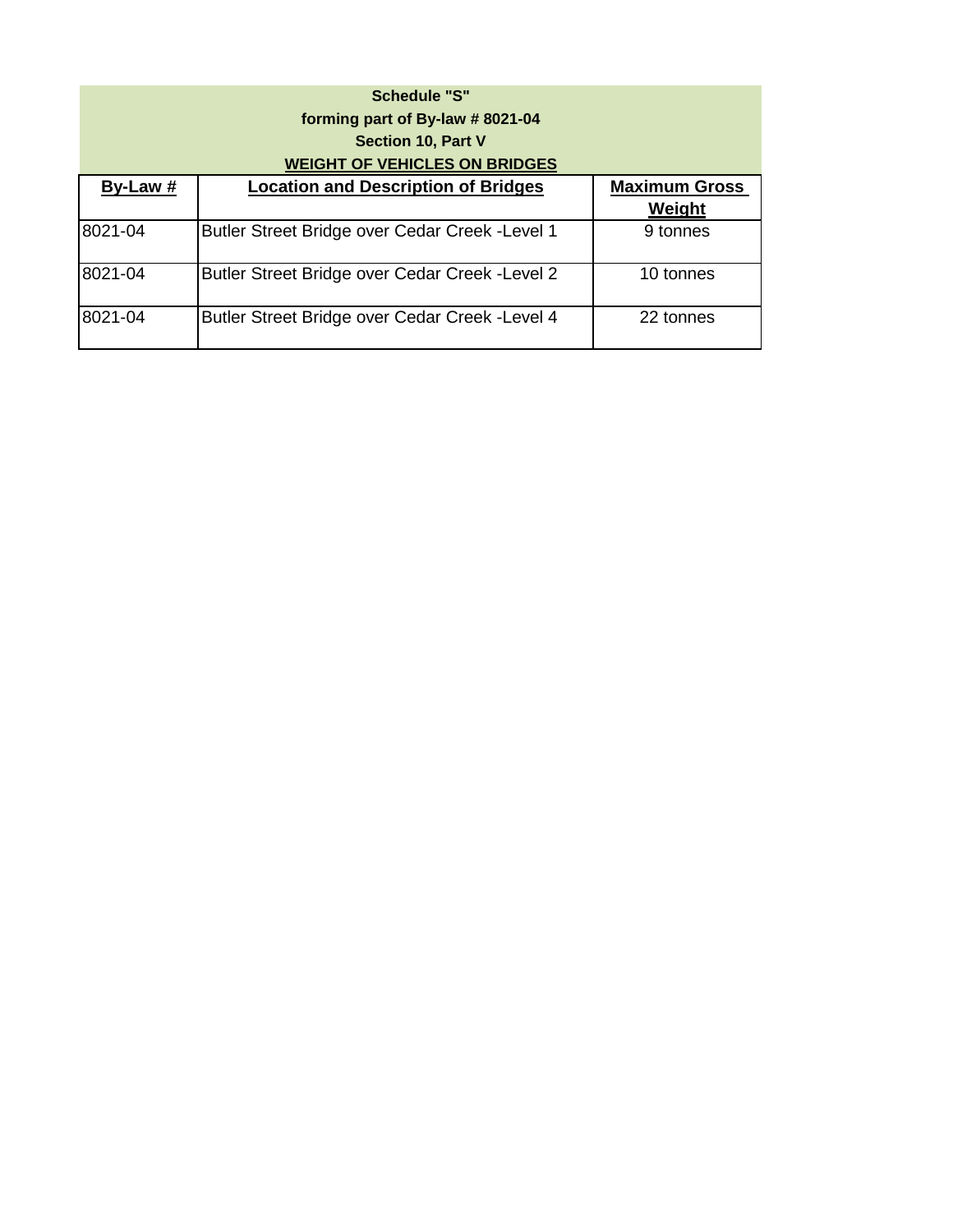| <b>Schedule "T"</b><br>forming part of By-law # 8021-04<br><b>Subsection (B), Section 11, Part V</b><br><b>RATE OF SPEED AT CERTAIN PLACES - SIXTY KILOMETRES PER HOUR</b> |                                                     |                                                          |                                                                                      |
|----------------------------------------------------------------------------------------------------------------------------------------------------------------------------|-----------------------------------------------------|----------------------------------------------------------|--------------------------------------------------------------------------------------|
| By-Law #                                                                                                                                                                   | <b>Location of Highway</b>                          | <b>From</b>                                              | Τo                                                                                   |
| 8021-04                                                                                                                                                                    | Athlone Avenue Both<br><b>Directions</b>            | Norwich Avenue                                           | <b>Mill Street</b>                                                                   |
| 8021-04                                                                                                                                                                    | Beard's Lane Both Sides                             | Highway 2<br><b>Dundas Street</b>                        | <b>Parkinson Road</b>                                                                |
| 8674-11                                                                                                                                                                    | Dundas Street (north and<br>south sides)            | Springbank<br>Avenue                                     | the westerly termination of the<br>interchange of Dundas Street and<br>Highway 401   |
| 8021-04                                                                                                                                                                    | Mill Street (formerly<br>known as Sweaburg<br>Road) | A point 397<br>metres south of<br><b>Bower Hill Road</b> | The South Corporation Limit of the<br>City of Woodstock, South of<br>Highway No. 401 |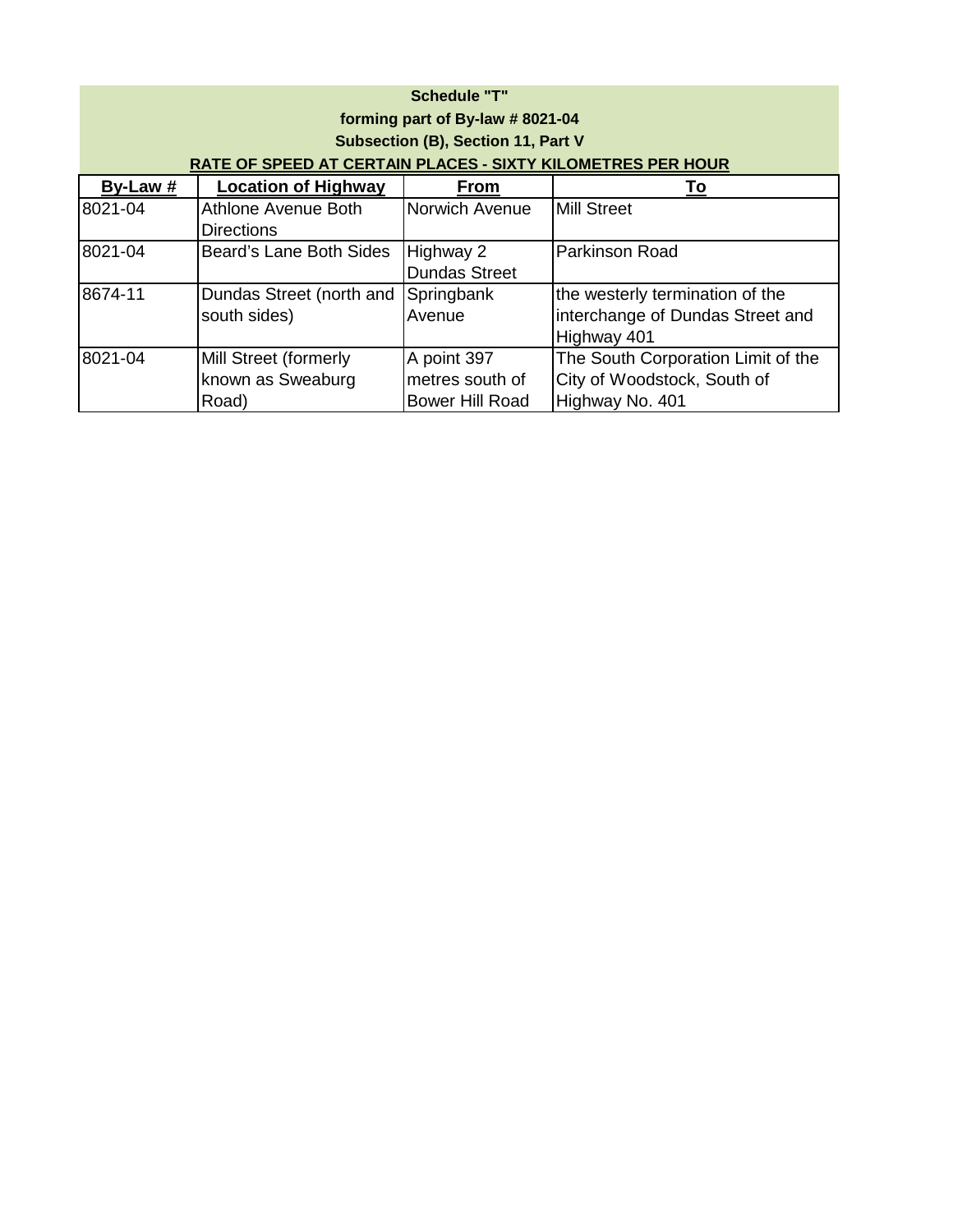## **Schedule "V"**

### **forming part of By-law # 8021-04**

#### **Section 6, Part III**

### **PARKING RESTRICTIONS ON SPECIFIED STREETS AT SPECIFIED TIMES**

#### **(Between the hours of 8:00 a.m. and 9:00 a.m.)**

**(Between 11:30 a.m. and 1:30 p.m.)**

**(Between 3:30 p.m. and 5:30 p.m.)**

**(Monday to Friday inclusive)**

| By-law $#$ | A                                                                                         |
|------------|-------------------------------------------------------------------------------------------|
| 8021-04    | The south side of Alice Street from Springbank Avenue to a point 70 metres west of        |
|            | Springbank Avenue.                                                                        |
|            | B                                                                                         |
| 8021-04    | The north side of Buller Street from a point 15 meters west of Light Street to a point 15 |
|            | meters east of Vansittart Avenue.                                                         |
|            | G                                                                                         |
| 8021-04    | The west side of Graham Street from Drew Street to Buller Street.                         |
|            | forming part of By-law # 8021-04                                                          |
| 8820-12    | The west side of Finkle Street from Juliana Drive to Athlone Avenue                       |
|            | н                                                                                         |
| 8021-04    | The south side of Henry Street from Wilson Street to Burtch Street.                       |
| 8021-04    | The north side of Ingersoll Avenue from Victoria Street North to Beale Street.            |
| 8021-04    | The east and west side of Lansdowne Avenue from a point 140 metres north of               |
|            | Sprucedale Road to a point 140 metres south of Sprucedale Road.                           |
| 8021-04    | The east side of Light Street from 40 meters north of Hunter Street to 40 meters south    |
|            | of Buller Street.                                                                         |
| 8021-04    | The east side of Light Street from 30 meters north of Buller Street to 30 meters south    |
|            | of Drew Street.                                                                           |
|            | M                                                                                         |
| 8021-04    | The south side of Main Street from Finkle Street to Wellington Street South.              |
|            | P                                                                                         |
| 8021-04    | The south side of Peel Street from Lawrason Street to Norwich Avenue.                     |
|            | R                                                                                         |
| 8021-04    | The south side of Rathbourne Avenue from Huron Street to Blandford Street.                |
|            | S                                                                                         |
| 8021-04    | The south side of Simcoe Street from Perry Street to Mill Street.                         |
|            | W                                                                                         |
| 8133-05    | The west side of Wellington Stret North from Quinton Place to 70 metres north of          |
|            | <b>Brant Street</b>                                                                       |
| 8133-05    | The west side of Wellington Street North from Vincent Street to Devonshire Avenue.        |
|            |                                                                                           |
| 8133-05    | The west side of Wellington Street North from Quinton Place to Devonshire Avenue.         |
|            |                                                                                           |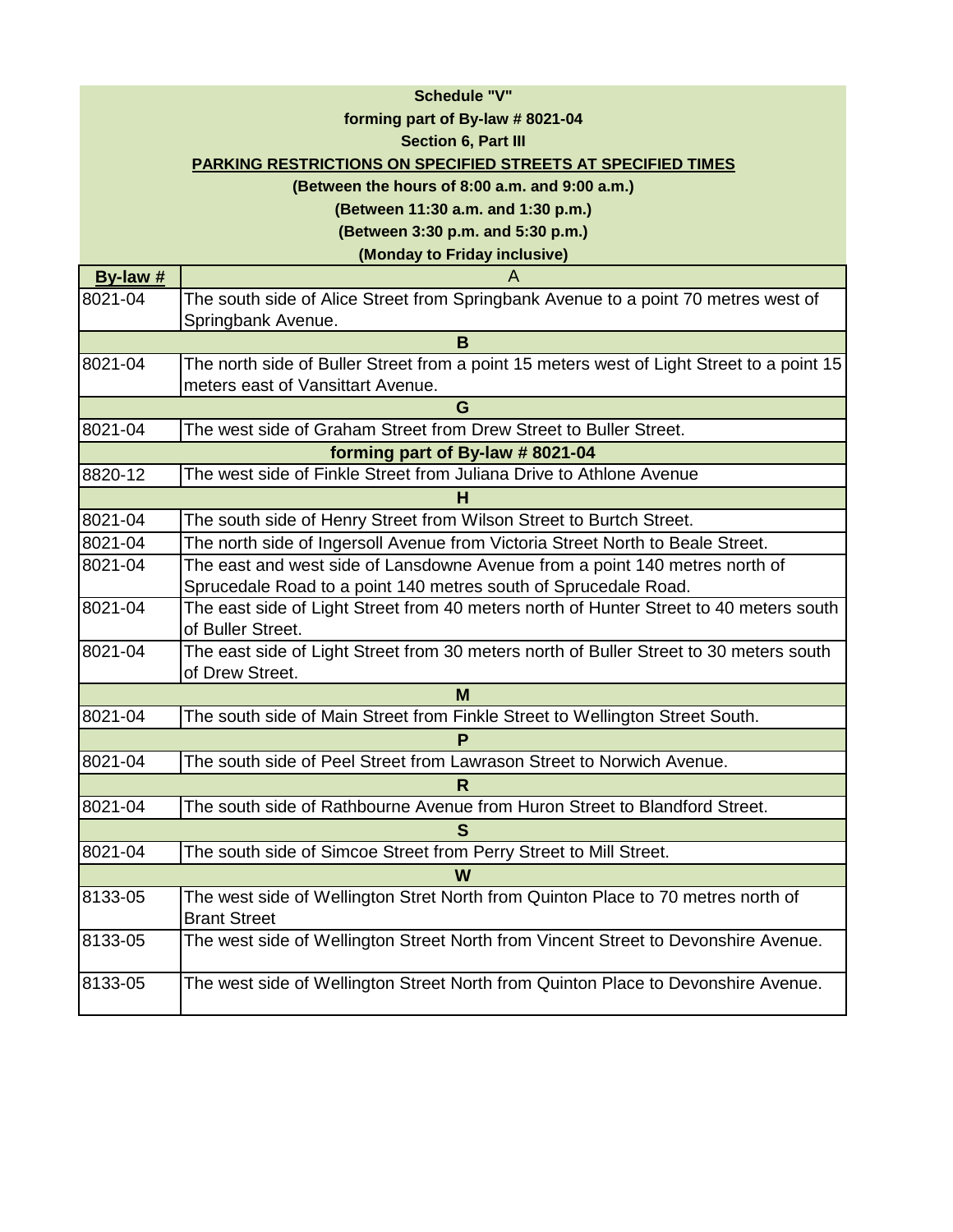| <b>Schedule "W"</b><br>forming part of By-law # 8021-04<br><b>Subsection (C), Section 11, Part V</b> |                                                                 |                                                   |                                                        |  |
|------------------------------------------------------------------------------------------------------|-----------------------------------------------------------------|---------------------------------------------------|--------------------------------------------------------|--|
|                                                                                                      | <b>RATE OF SPEED AT CERTAIN PLACES - 70 KILOMETRES PER HOUR</b> |                                                   |                                                        |  |
| $By-Law#$                                                                                            | <b>Location of</b><br><b>Highway</b>                            | <b>From</b>                                       | <u>To</u>                                              |  |
| 8021-04                                                                                              | Parkinson<br>Road                                               | A point opposite the East<br>side of Beard's Lane | The East Corporation Limit of the<br>City of Woodstock |  |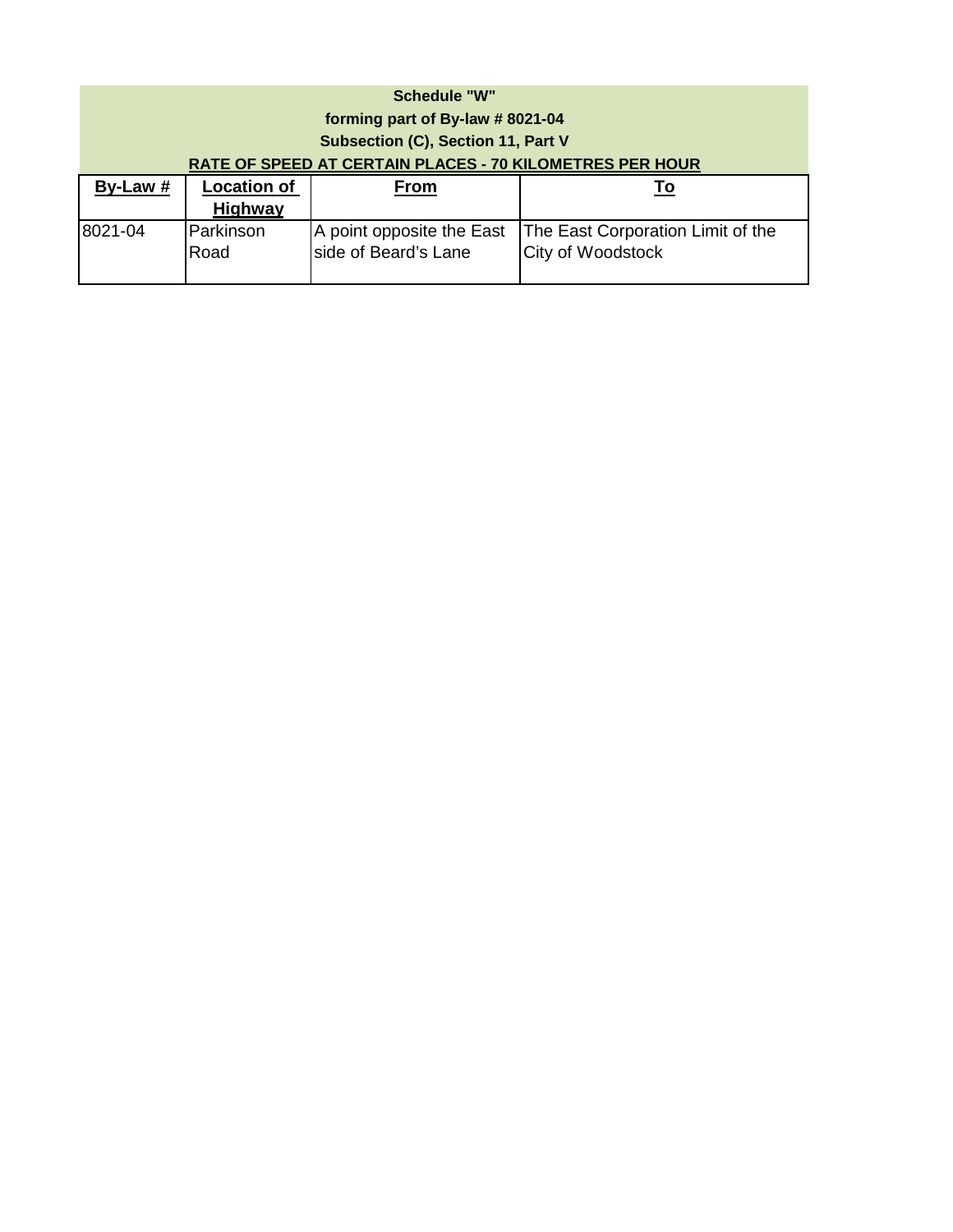# **Schedule "X" forming part of By-law # 8021-04 Subsection (B), Section 13, Part V INTERSECTIONS WHERE STOP SIGNS SHALL BE ERECTED**

| $By-Law#$    | Intersection                                | <b>Facing Traffic</b>               |  |  |
|--------------|---------------------------------------------|-------------------------------------|--|--|
| $\mathbf{A}$ |                                             |                                     |  |  |
| 86444-10     | Abbott Place and Tupper Gardens             | <b>Eastbound on Tupper Gardens</b>  |  |  |
| 8387-07      | Alberta Avenue                              | <b>West bound on Ontario Street</b> |  |  |
| 9303-19      | Arthur Parker Avenue and Upper Thames       | eastbound on Upper Thames Drive     |  |  |
| 9303-19      | Arthur Parker Avenue and Upper Thames       | westbound on Upper Thames Drive.    |  |  |
|              | B                                           |                                     |  |  |
| 8021-04      | <b>Beale Street and Grace Street</b>        | <b>Eastbound on Grace Street</b>    |  |  |
| 8021-04      | <b>Beale Street and Grant Street</b>        | Northbound on Beale Street          |  |  |
| 8021-04      | <b>Beale Street and Mary Street</b>         | <b>Eastbound on Mary Street</b>     |  |  |
| 9532-22      | Bedi Drive and Oxford County Road 17        | Northbound on Bedi Drive            |  |  |
| 9532-22      | Bedi Drive and Upper Thames Drive           | Southbound on Bedi Drive            |  |  |
| 8021-04      | Bee Street and Aileen Drive                 | Northbound on Bee Street            |  |  |
| 9433-21      | <b>Birdie Court and Masters Drive</b>       | <b>Westbound on Birdie Court</b>    |  |  |
| 9532-22      | <b>Birdie Court and Masters Drive</b>       | <b>Eastbound on Birdie Court</b>    |  |  |
| 8021-04      | <b>Broadview Avenue and Catharine St</b>    | Southbound on Broadview Avenue      |  |  |
| 8021-04      | <b>Broadview Avenue and Sixth Avenue</b>    | Northbound on Broadview Avenue      |  |  |
| 8387-07      | <b>Brock and Elgin Street</b>               | West Bound on Elgin Street          |  |  |
| 8021-04      | <b>Brock Street and Broadway Street</b>     | Southbound on Brock Street          |  |  |
| 8021-04      | <b>Buller Street and Givins Street</b>      | <b>Westbound on Buller Street</b>   |  |  |
| 8021-04      | <b>Butler Street and Albert Street</b>      | Southbound on Butler Street         |  |  |
|              | $\mathbf C$                                 |                                     |  |  |
| 9303-19      | Cardinal Drive and Hummingbird Crescent     | northbound on Cardinal Drive        |  |  |
| 9303-19      | Cardinal Drive and Hummingbird Crescent     | southbound on Cardinal Drive        |  |  |
| 9532-22      | <b>Centennial Court and Knights Lane</b>    | Northbound on Centennial Court      |  |  |
| 9355-20      | <b>Clarke Street South and James Street</b> | eastbound on James Street           |  |  |
| 9355-20      | <b>Clarke Street South and James Street</b> | westbound on James Street           |  |  |
| 9532-22      | <b>Cole Terrace and Harwood Avenue</b>      | <b>Westbound on Cole Terrace</b>    |  |  |
| 9532-22      | <b>Cole Terrace and Khalsa Drive</b>        | Northbound on Cole Terrace          |  |  |
| 8021-04      | <b>Cromwell Street and Belgrave Street</b>  | <b>Westbound on Cromwell Street</b> |  |  |
|              | D                                           |                                     |  |  |
| 8021-04      | Drew Street and Light Street                | <b>Eastbound on Drew Street</b>     |  |  |
| 8021-04      | Drew Street and Light Street                | <b>Westbound on Drew Street</b>     |  |  |
| 8021-04      | Dufferin Street and Norwich Avenue          | <b>Eastbound on Dufferin Street</b> |  |  |
| 8021-04      | Dufferin Street and Norwich Avenue          | Westbound on Dufferin Street        |  |  |
|              | Е                                           |                                     |  |  |
| 8021-04      | <b>East Park Drive and College Avenue</b>   | Westbound on College Avenue         |  |  |
| 9475-21      | <b>Edinburg Drive and Leslie Street</b>     | <b>Westbound on Leslie Street</b>   |  |  |
| 8387-07      | <b>Elmwood Crescent and Elmwood Place</b>   | <b>East Bound on Elmwood Place</b>  |  |  |
| 8021-04      | <b>Elora Road and Ferncrest Road</b>        | Northbound on Ferncrest Road        |  |  |
| F            |                                             |                                     |  |  |
| 9355-20      | Finkle Street and Juliana Drive             | eastbound on Juliana Drive          |  |  |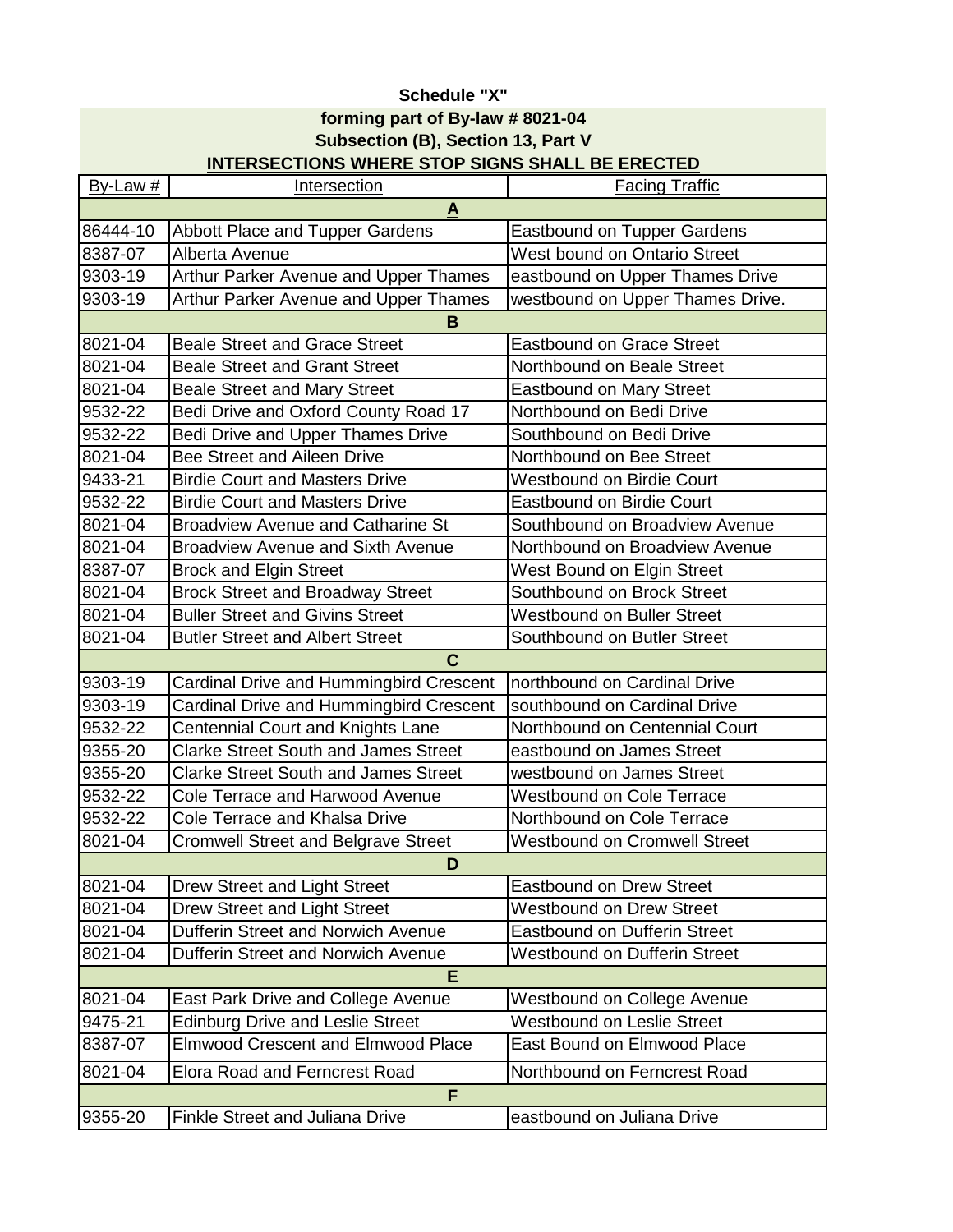| 9355-20 | <b>Finkle Street and Juliana Drive</b>     | westbound on Juliana Drive    |
|---------|--------------------------------------------|-------------------------------|
| 9532-22 | <b>Finkle Street and Athlone Avenue</b>    | Northbound on Finkle Street   |
| 8387-07 | <b>Forestway Trail and Southview Court</b> | Northbound of Southview Court |
| 8021-04 | <b>Frances Street and East Park Drive</b>  | Northbound on East Park Drive |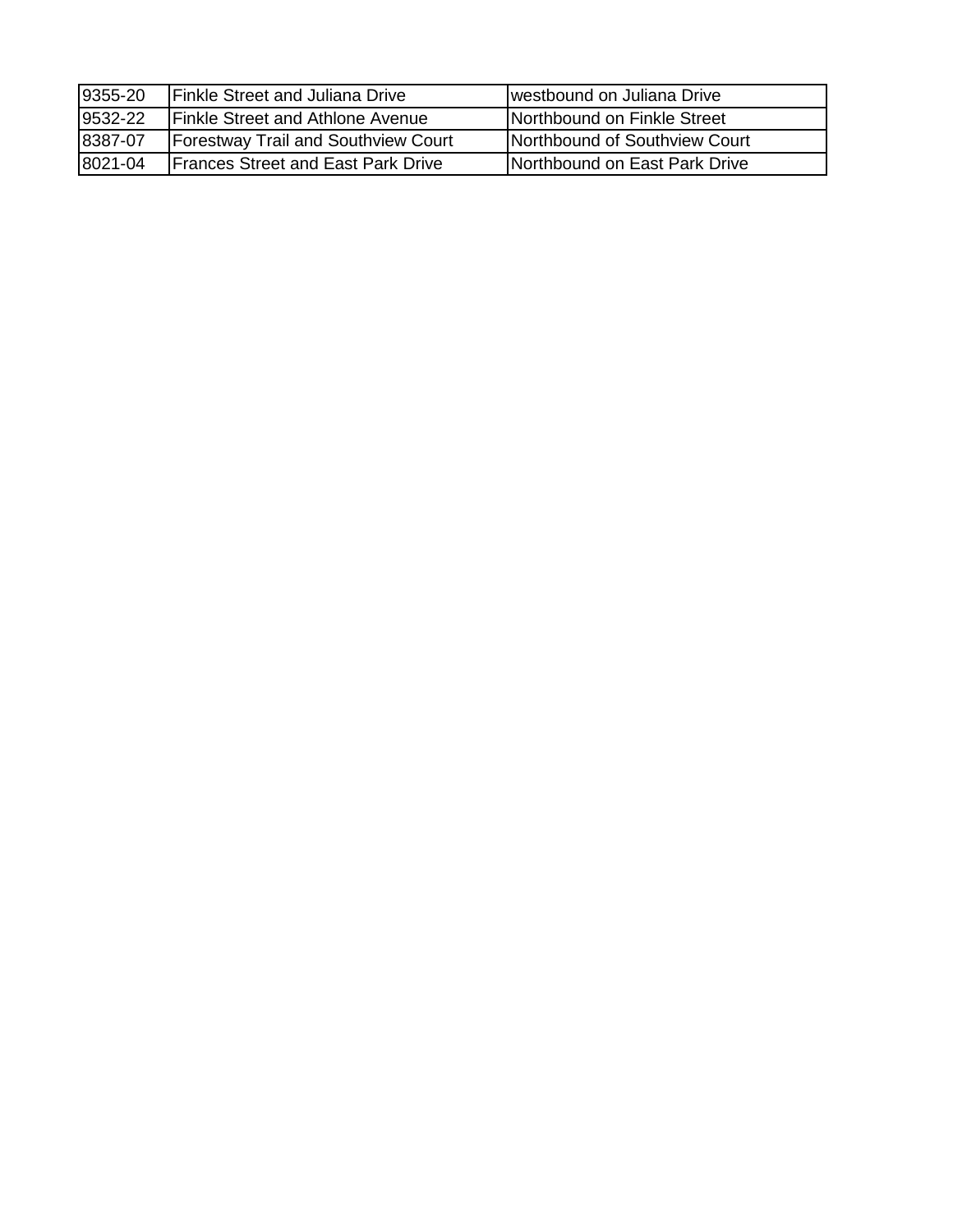| G       |                                                      |                                        |  |  |
|---------|------------------------------------------------------|----------------------------------------|--|--|
| 8021-04 | <b>Greenleaf Crescent and Belgrave St</b>            | <b>Westbound on Greenleaf Crescent</b> |  |  |
| 9433-21 | Griffin Way and Oxford Road 35                       | Southbound on Griffin Way              |  |  |
|         | н                                                    |                                        |  |  |
| 9532-22 | Harding Court and Upper Thames Drive                 | Southbound on Harding Court            |  |  |
| 9532-22 | Harwood Avenue and Khalsa Drive                      | Northbound on Harwood Avenue           |  |  |
| 9532-22 | Harwood Avenue and Knights Lane                      | Northbound on Harwood Avenue           |  |  |
| 9532-22 | Harwood Avenue and Knights Lane                      | Southbound on Harwood Avenue           |  |  |
| 9532-22 | Harwood Avenue and Upper Thames Drive<br>(east leg). | Northbound on Harwood Avenue           |  |  |
| 9532-22 | Harwood Avenue and Upper Thames Drive<br>(west leg). | Northbound on Harwood Avenue           |  |  |
| 9532-22 | Harwood Avenue and Upper Thames Drive                | Southbound on Harwood Avenue           |  |  |
| 8021-04 | Henry Street and Wilson Street                       | Eastbound on Henry Street              |  |  |
| 8021-04 | Henry Street and Wilson Street                       | Eastbound on Henry Street              |  |  |
| 9433-21 | Hickory Way and Tamarack boulevard                   | Eastbound on Hickory Way               |  |  |
| 9433-21 | <b>Hickory Way and Hemlock Street</b>                | Westbound on Hickory Way               |  |  |
| 8387-07 | <b>Highland Drive and Lee Avenue</b>                 | Northbound of Lee Avenue               |  |  |
| 9253-18 | Hunter Street and Light Street                       | Eastbound on Hunter Street             |  |  |
| 9253-18 | Hunter Street and Light Street                       | Westbound on Hunter Street             |  |  |
| 9532-22 | Huntingford Trail and Queenston Boulevard            | Westbound on Huntingford Trail         |  |  |
| 9532-22 | Huntingford Trail and Sobeski Avenue                 | Eastbound on Huntingford Trail         |  |  |
|         |                                                      |                                        |  |  |
| 8021-04 | Indian Road and Beaver Place                         | Northbound on Beaver Place             |  |  |
|         | J                                                    |                                        |  |  |
| 8021-04 | James Street and Teeple Street                       | Eastbound on James Street              |  |  |
| 8021-04 | James Street and Teeple Street                       | <b>Westbound on James Street</b>       |  |  |
|         | K                                                    |                                        |  |  |
| 8021-04 | Keyes Drive and Longworth Lane                       | Westbound on Keyes Drive               |  |  |
| 9532-22 | Khalsa Drive and Bedi Drive                          | Eastbound on Khalsa Drive              |  |  |
| 9532-22 | Khalsa Drive and Bedi Drive                          | <b>Westbound on Khalsa Drive</b>       |  |  |
| 9532-22 | Khalsa Drive and Sobeski Avenue                      | <b>Westbound on Khalsa Drive</b>       |  |  |
| 9532-22 | Knights Lane and Bedi Drive                          | Eastbound on Knights Lane              |  |  |
| 9532-22 | Knights Lane and Bedi Drive                          | Westbound on Knights Lane              |  |  |
| 9532-22 | Knights Lane and Queenston Boulevard                 | <b>Westbound on Knights Lane</b>       |  |  |
| 9532-22 | Knights Lane and Upper Thames Drive                  | Southbound on Knights Lane             |  |  |
| L       |                                                      |                                        |  |  |
| 8985-15 | Lakeview Drive                                       | Northbound on Lakeview Drive           |  |  |
| 8985-15 | <b>Lakeview Drive</b>                                | Southbound on Lakeview Drive           |  |  |
| 8021-04 | Lansdowne Avenue and Mohawk St                       | Eastbound on Mohawk Street             |  |  |
| 8640-10 | Lansdowne Avenue and Springbank Ave                  | Northbound on Lansdowne Avenue         |  |  |
| 8640-10 | Lansdowne Avenue and Springbank Ave                  | Southbound on Lansdowne Avenue         |  |  |
| 8021-04 | Lindsay Road and Ferguson Drive                      | Westbound on Lindsay Road              |  |  |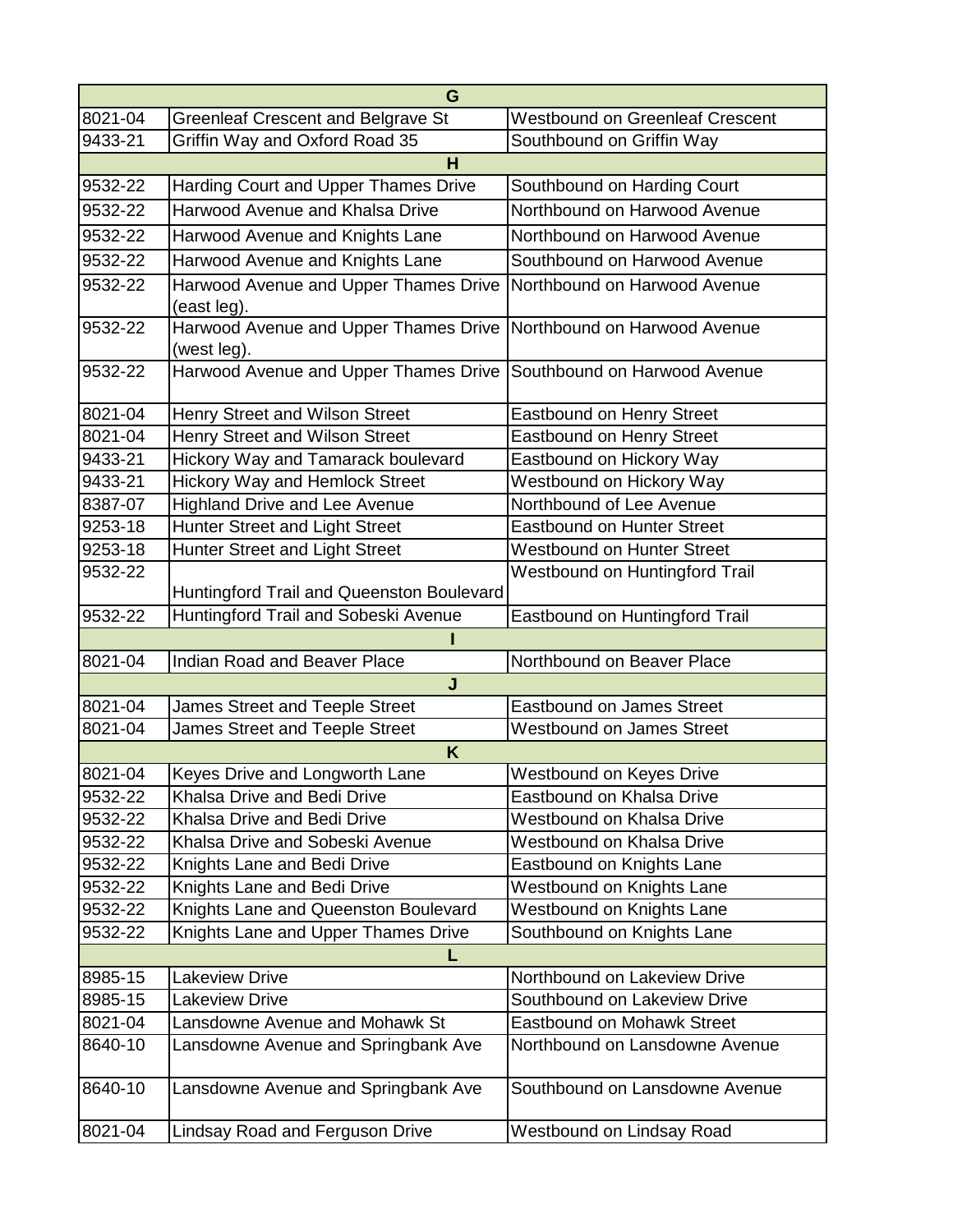| 8021-04 | Lyndale Crescent and Sprucedale Road                                 | Northbound on Sprucedale Road         |  |
|---------|----------------------------------------------------------------------|---------------------------------------|--|
| M       |                                                                      |                                       |  |
| 9532-22 | Mackay Drive and Knights Lane                                        | Northbound on Mackay Drive            |  |
| 9532-22 | Mackay Drive and Upper Thames Drive<br>Southbound on Mackay Drive    |                                       |  |
| 8021-04 | <b>Main Street and Dufferin Street</b>                               | Northbound on Maud Street             |  |
| 8021-04 | Main Street and Wellington Street<br><b>Westbound on Main Street</b> |                                       |  |
| 8021-04 | Main Street and Wellington Street                                    | <b>Eastbound on Main Street</b>       |  |
| 9532-22 | <b>Masters Drive and Masters Drive</b>                               | <b>Eastbound on Masters Drive</b>     |  |
| 8985-15 | Meadow Wood Lane                                                     | Eastbound on Meadow Wood Lane         |  |
| 8021-04 | Melbourne Avenue and Graham Street                                   | Westbound on Melbourne Avenue         |  |
| 8021-04 | Mohican Drive and Springbank Avenue<br><b>North</b>                  | Southbound on Mohican Drive           |  |
|         | N                                                                    |                                       |  |
| 8387-07 | Northdale Drive at Shenstone Avenue                                  | <b>Westbound on Shenstone Avenue</b>  |  |
| 8021-04 | Norwich Avenue and Dufferin Street                                   | Northbound on Norwich Avenue          |  |
| 8021-04 | Norwich Avenue and Dufferin Street                                   | Southbound on Norwich Avenue          |  |
|         | O                                                                    |                                       |  |
| 8387-07 | <b>Ontario Street and Prince Edward Road</b>                         | Westbound on Prince Edward Road       |  |
| 8021-04 | Ortona Street and Whealan Road                                       | Northbound on Ortona Street           |  |
|         | P                                                                    |                                       |  |
| 8021-04 | Pearson Srive and Diefenbaker Drive                                  | <b>Eastbound on Pearson Drive</b>     |  |
| 8387-07 | Perry Street and Elgin Street                                        | <b>Eastbound on Elgin Street</b>      |  |
|         | Q                                                                    |                                       |  |
| 9303-19 | Queenston Boulevard and Upper Thames                                 | eastbound on Upper Thames Drive       |  |
| 9303-19 | Queenston Boulevard and Upper Thames                                 | estbound on Upper Thames Drive        |  |
|         | S                                                                    |                                       |  |
| 9532-22 | Sobeski Avenue and Knights Lane (east<br>leg)                        | Southbound on Sobeski Avenue          |  |
| 9532-22 | Sobeski Avenue and Knights Lane (west<br>leg)                        | Southbound on Sobeski Avenue          |  |
| 9532-22 | Sobeski Avenue and Knights Lane                                      | Northbound on Sobeski Avenue          |  |
| 9532-22 | Sobeski Avenue and Upper Thames Drive                                | Southbound on Sobeski Avenue          |  |
| 8021-04 | Spencer Street and Finkle Street                                     | <b>Eastbound on Spencer Street</b>    |  |
| 8640-10 | Springbank Avenue and Lansdowne<br>Avenue                            | <b>Westbound on Springbank Avenue</b> |  |
| 8640-10 | Springbank Avenue and Lansdowne<br>Avenue                            | Eastbound on Springbank Avenue.       |  |
| 9253-18 | Springbank Avenue and Halifax Road                                   | Eastbound on Springbank Avenue        |  |
| 9253-18 | Springbank Avenue and Halifax Road                                   | Westbound on Springbank Avenue        |  |
| 8021-04 | Springbank Avenue N. and Mohican Drive                               | Eastbound on Springbank Avenue N.     |  |
|         |                                                                      |                                       |  |
| 8021-04 | Springbank Avenue N. and Mohican Drive                               | Westbound on Springbank Avenue N.     |  |
| 8021-04 | St. Alphonsus Drive and Odlum Drive                                  | Westbound on St. Alphonsus Drive      |  |
| T       |                                                                      |                                       |  |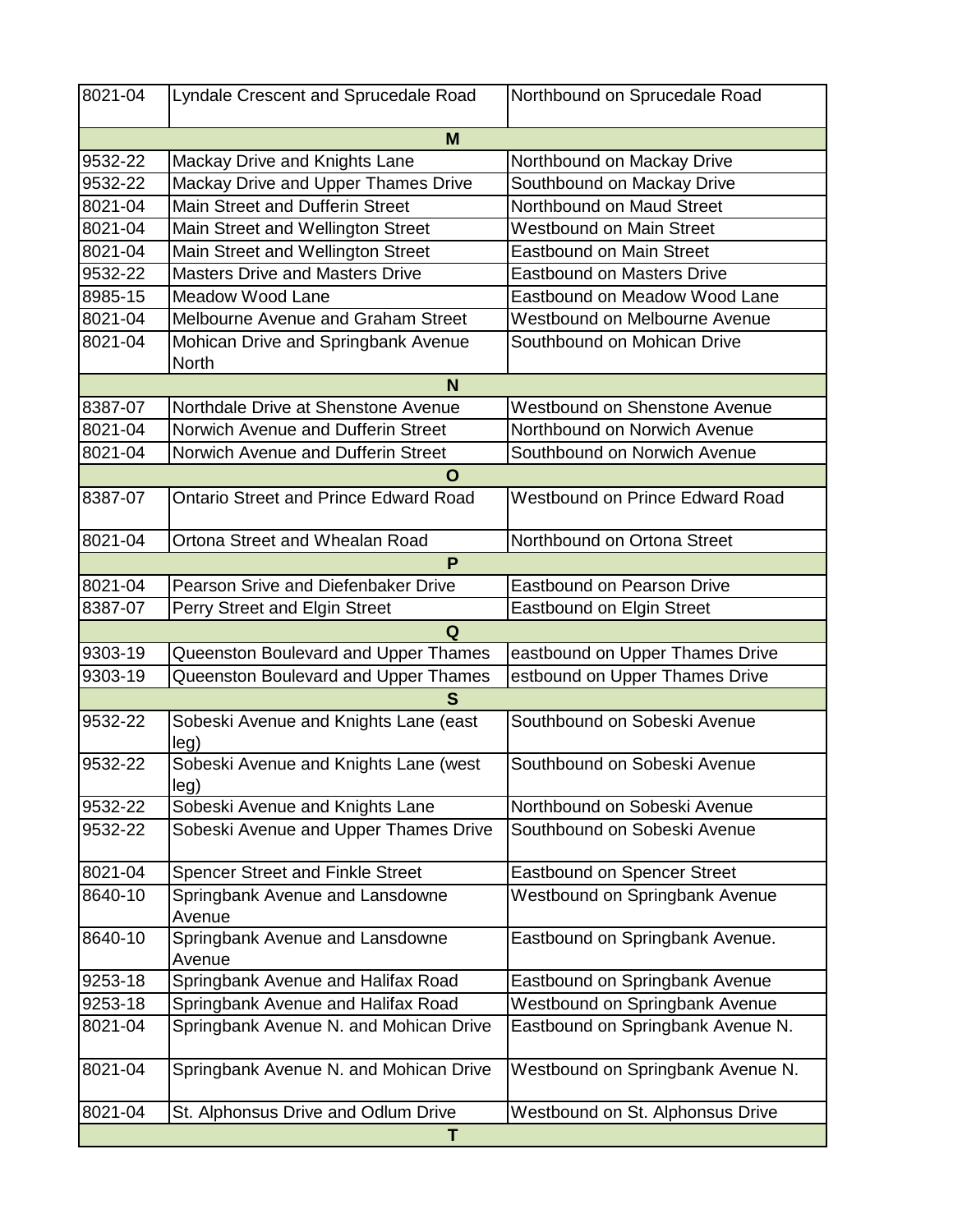| 8021-04 | Tecumseh Street and Ingersoll Avenue                                        | Southbound on Tecumseh Street         |  |
|---------|-----------------------------------------------------------------------------|---------------------------------------|--|
| 8021-04 | <b>Teeple Street and James Street</b>                                       | Southbound on Teeple Street           |  |
| 8021-04 | <b>Teeple Street and James Street</b>                                       | Northbound on Teeple Street           |  |
| 8021-04 | Tennyson Street and Keats Drive                                             | Northbound on Tennyson Street         |  |
| 9475-21 | Thompson Street and Edinburgh Drive                                         | Southbound on Edinburg Drive          |  |
| 8021-04 | <b>Tupper Gardens and Abbott Place</b><br>Eastbound on Tupper Gardens.      |                                       |  |
|         | V                                                                           |                                       |  |
| 8021-04 | Vanier Avenue and Nesbitt Crescent                                          | <b>Eastbound on Vanier Avenue</b>     |  |
| 8021-04 | Vanier Avenue and Nesbitt Crescent<br><b>Westbound on Vanier Avenue</b>     |                                       |  |
| 8021-04 | Southbound on Victoria Street South<br>Victoria Street South at Main Street |                                       |  |
| W       |                                                                             |                                       |  |
| 8021-04 | <b>Welford Place and Universal Drive</b>                                    | <b>Eastbound on Welford Place</b>     |  |
| 8021-04 | <b>Wellington Street and Main Street</b>                                    | Southbound on Wellington Street       |  |
| 8021-04 | <b>Wellington Street and Main Street</b>                                    | Northbound on Wellington Street       |  |
| 8021-04 | Wellington Street South at the entrance to                                  | Southbound on Wellington Street South |  |
|         | Southside Park                                                              |                                       |  |
| 8021-04 | <b>Whealan Road and Ortona Street</b>                                       | Westbound on Whealan Road             |  |
| 8021-04 | Wilson Street and College Avenue                                            | Southbound on Wilson Street           |  |
| 8021-04 | <b>Wilson Street and Henry Street</b>                                       | Northbound on Wilson Street           |  |
| 8021-04 | Wilson Street and Henry Street                                              | Southbound on Wilson Street           |  |
| 8021-04 | Winchester Street and Hughson Street                                        | Eastbound on Hughson Street           |  |
|         |                                                                             |                                       |  |
|         |                                                                             |                                       |  |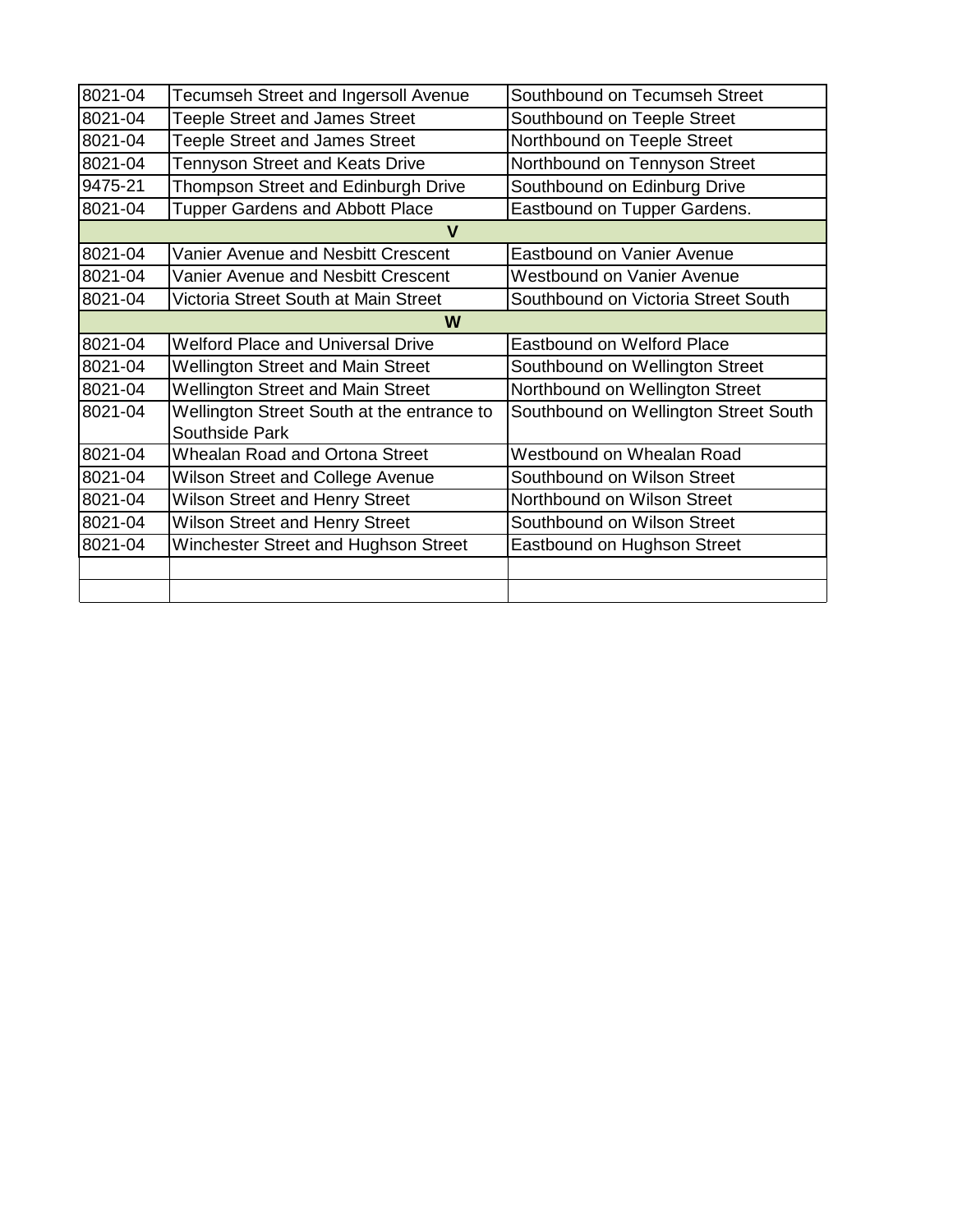## **Schedule "Y" forming part of By-law # 8021-04 Subsection (A), Section 8, Part V WEIGHT OF VEHICLES ON CERTAIN STREETS**

| By-Law # |                                                                   |
|----------|-------------------------------------------------------------------|
| 8021-04  | Givins Street from Dundas Street to Buller Street                 |
| 8021-04  | Grace Street from Wellington Street North to Beale Street.        |
| 8021-04  | Hughson Street from Huron Street to Winchester Street.            |
| 8021-04  | Oxford Street from Dundas Street to Ingersoll Avenue.             |
| 8021-04  | Rathbourne Avenue from Huron Street to Blandford Street.          |
| 8021-04  | Warwick Street from Winchester Street to Springbank Avenue North. |
| 8021-04  | Winchester Street from Hughson Street to Warwick Street.          |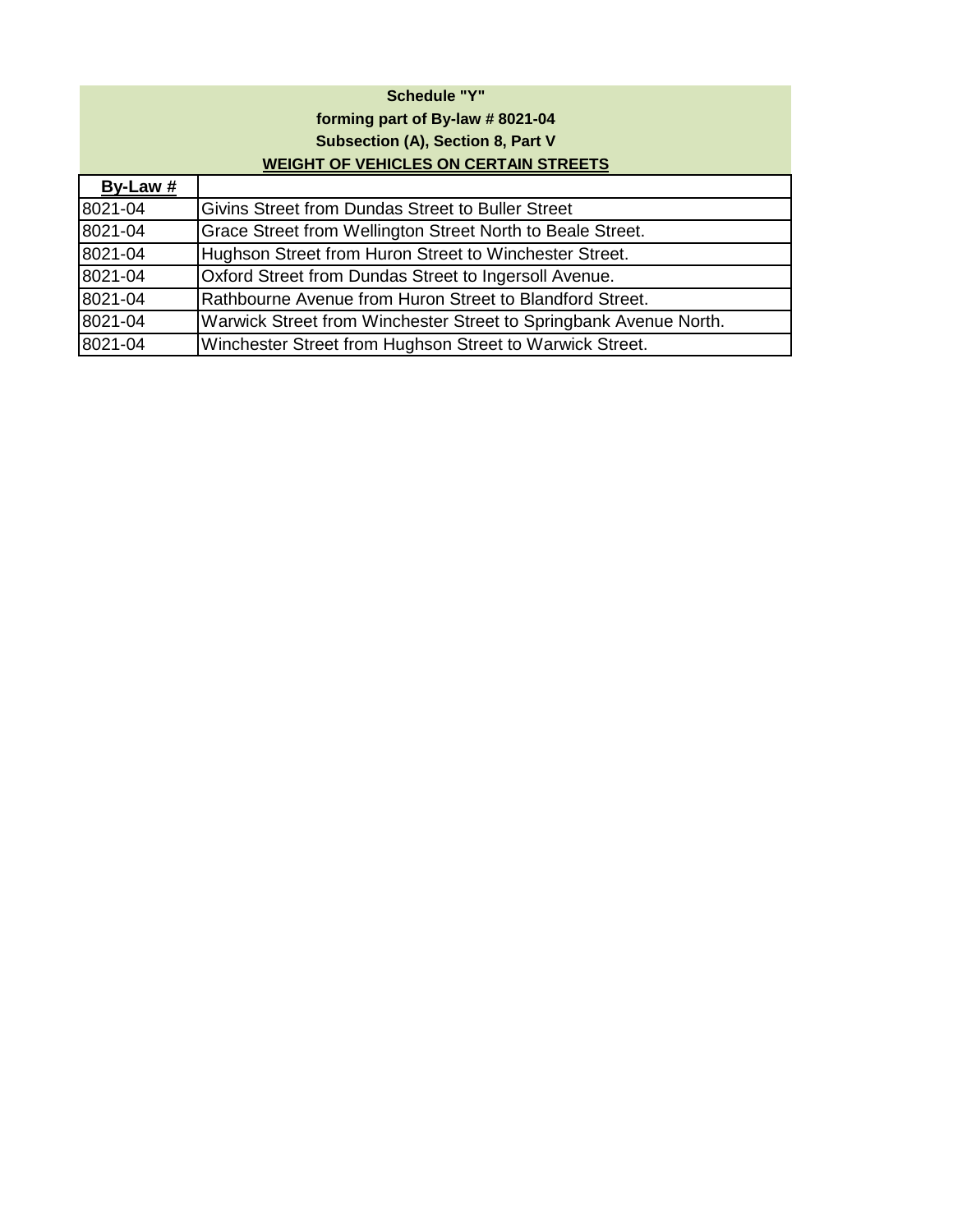| <b>Schedule "Z"</b><br>forming part of By-law # 8021-04<br>Subsection (D), Section 11, Part V<br>RATE OF SPEED AT CERTAIN PLACES - FORTY KILOMETRES PER HOUR |                      |                          |                                |  |
|--------------------------------------------------------------------------------------------------------------------------------------------------------------|----------------------|--------------------------|--------------------------------|--|
| By-Law#                                                                                                                                                      | <b>Location of</b>   | <b>From</b>              | <u>To</u>                      |  |
|                                                                                                                                                              | Highway              |                          |                                |  |
| 9202-18                                                                                                                                                      | <b>Clarke Street</b> | <b>Warwick Street</b>    | A point 305 metres south of    |  |
|                                                                                                                                                              | <b>North</b>         |                          | Warwick                        |  |
| 8021-04                                                                                                                                                      | <b>Graham Street</b> | <b>Buller Street</b>     | <b>Drew Street</b>             |  |
| 8021-04                                                                                                                                                      | <b>Hunter Street</b> | <b>Vansittart Avenue</b> | <b>Oxford Street</b>           |  |
| 8021-04                                                                                                                                                      | <b>James Street</b>  | <b>Norwich Avenue</b>    | <b>Clarke Street</b>           |  |
| 8021-04                                                                                                                                                      | <b>Light Street</b>  | <b>Buller Street</b>     | <b>Drew Street</b>             |  |
| 8021-04                                                                                                                                                      | Parkinson Road       | The east side of Powell  | A point 30 metres west of East |  |
|                                                                                                                                                              |                      | <b>Street</b>            | <b>Park Drive</b>              |  |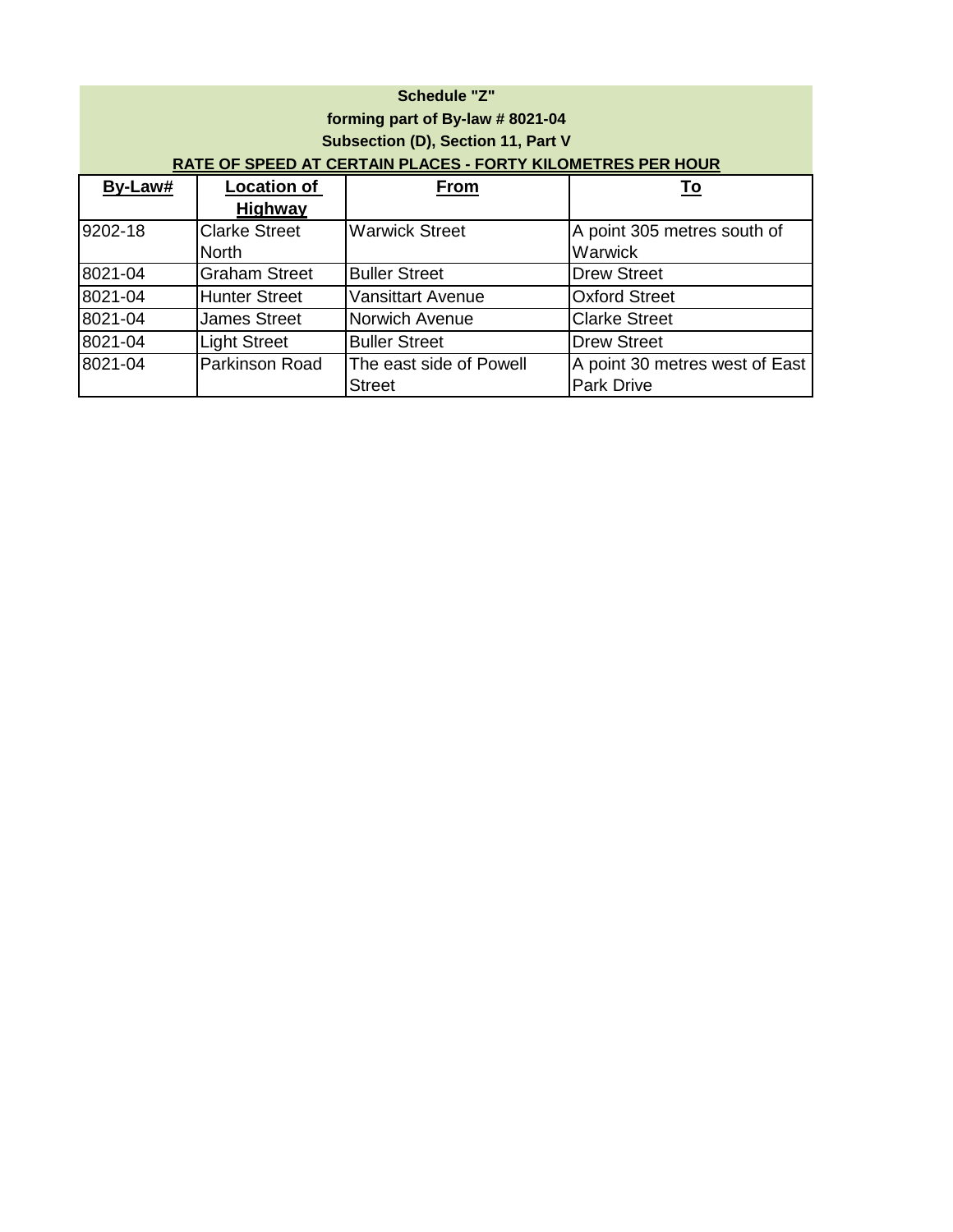| Schedule "Z-1"<br>forming part of By-Law # 8021-04<br>Subsection (e), Section 11, Part V<br><b>RATE OF SPEED AT DESIGNATED SCHOOL ZONES - FORTY KILOMETRES PER HOUR</b> |                                      |                                                                          |                                                                        |  |
|-------------------------------------------------------------------------------------------------------------------------------------------------------------------------|--------------------------------------|--------------------------------------------------------------------------|------------------------------------------------------------------------|--|
| By-Law#                                                                                                                                                                 | <b>Location of</b><br><u>Highway</u> | <b>From</b>                                                              | <u>To</u>                                                              |  |
|                                                                                                                                                                         |                                      | A                                                                        |                                                                        |  |
| 9202-18                                                                                                                                                                 | <b>Aileen Drive</b>                  | A point 41 metres east of<br><b>Bee Street</b>                           | <b>Alice Street</b>                                                    |  |
| 9202-18                                                                                                                                                                 | <b>Albert Street</b>                 | A point 90 metres west of<br><b>Russell Street</b>                       | The eastern end of Albert Street                                       |  |
| 9202-18                                                                                                                                                                 | Algonquin Road                       | Springbank Avenue                                                        | <b>Mohawk Street</b>                                                   |  |
| 9202-18                                                                                                                                                                 | <b>Alice Street</b>                  | A point 6 metres west of Bee A point 35 metres east of<br><b>Street</b>  | western leg of Elmwood<br>Crescent                                     |  |
|                                                                                                                                                                         |                                      | B                                                                        |                                                                        |  |
| 9202-18                                                                                                                                                                 | <b>Belgrave Street</b>               | <b>Sloane Street</b>                                                     | A point 39 metres south of<br><b>Greenleaf Crescent</b>                |  |
| 9202-18                                                                                                                                                                 | <b>Berwick Street</b>                | <b>Sloane Steet</b>                                                      | <b>Warwick Street</b>                                                  |  |
| 9202-18                                                                                                                                                                 | <b>Brant Street</b>                  | A point 33 metres west of                                                | A point 130 metres east of                                             |  |
|                                                                                                                                                                         |                                      | <b>Wellington Street North</b>                                           | Northdale Drive                                                        |  |
| 9202-18                                                                                                                                                                 | <b>Bristol Street</b>                | <b>Spitfire Street</b>                                                   | The eastern end of Bristol Street                                      |  |
| 9202-18                                                                                                                                                                 | <b>Brock Street</b>                  | <b>Dundas Street</b>                                                     | A point 32 metres south of<br><b>Dundas Street</b>                     |  |
|                                                                                                                                                                         |                                      | C                                                                        |                                                                        |  |
| 9202-18                                                                                                                                                                 | <b>Clarke Street North</b>           | A point to 12 metres south of Warwick Street<br><b>Sloane Street</b>     |                                                                        |  |
| 9202-18                                                                                                                                                                 | College Avenue                       | <b>East Park Drive</b>                                                   | Fyfe Avenue                                                            |  |
| 9202-18                                                                                                                                                                 | Cree Avenue                          | A point 12 metres east of<br>Seneca Place                                | A point 22 metres north of the<br>northern leg of Chippewa<br>Crescent |  |
| 9202-18                                                                                                                                                                 | <b>Cromwell Street</b>               | <b>Belgrave Street</b>                                                   | <b>Clarke Street North</b>                                             |  |
|                                                                                                                                                                         |                                      | D                                                                        |                                                                        |  |
| 9202-18                                                                                                                                                                 |                                      | Devonshire Avenue A point 122 metres west of<br><b>Valleyview Street</b> | A point 27 metres east of Cree<br>Avenue                               |  |
| 9202-18                                                                                                                                                                 | Devonshire Avenue                    | A point 52 metres west of<br><b>Cardinal Drive</b>                       | Woodall Way                                                            |  |
| 9202-18                                                                                                                                                                 | Dunvegan Street                      | Lyndale Crescent                                                         | The eastern end of Dunvegan<br><b>Street</b>                           |  |
| F                                                                                                                                                                       |                                      |                                                                          |                                                                        |  |
| 9202-18                                                                                                                                                                 | Fyfe Avenue                          | <b>Frances Street</b>                                                    | Parkinson Road                                                         |  |
|                                                                                                                                                                         |                                      | G                                                                        |                                                                        |  |
| 9202-18                                                                                                                                                                 | <b>Graham Street</b>                 | A point 130 metres north of<br><b>Hunter Street</b>                      | <b>Dundas Street</b>                                                   |  |
| н                                                                                                                                                                       |                                      |                                                                          |                                                                        |  |
| 9202-18                                                                                                                                                                 | <b>Harford Street</b>                | Aileen Drive                                                             | The eastern end of Harford<br><b>Street</b>                            |  |